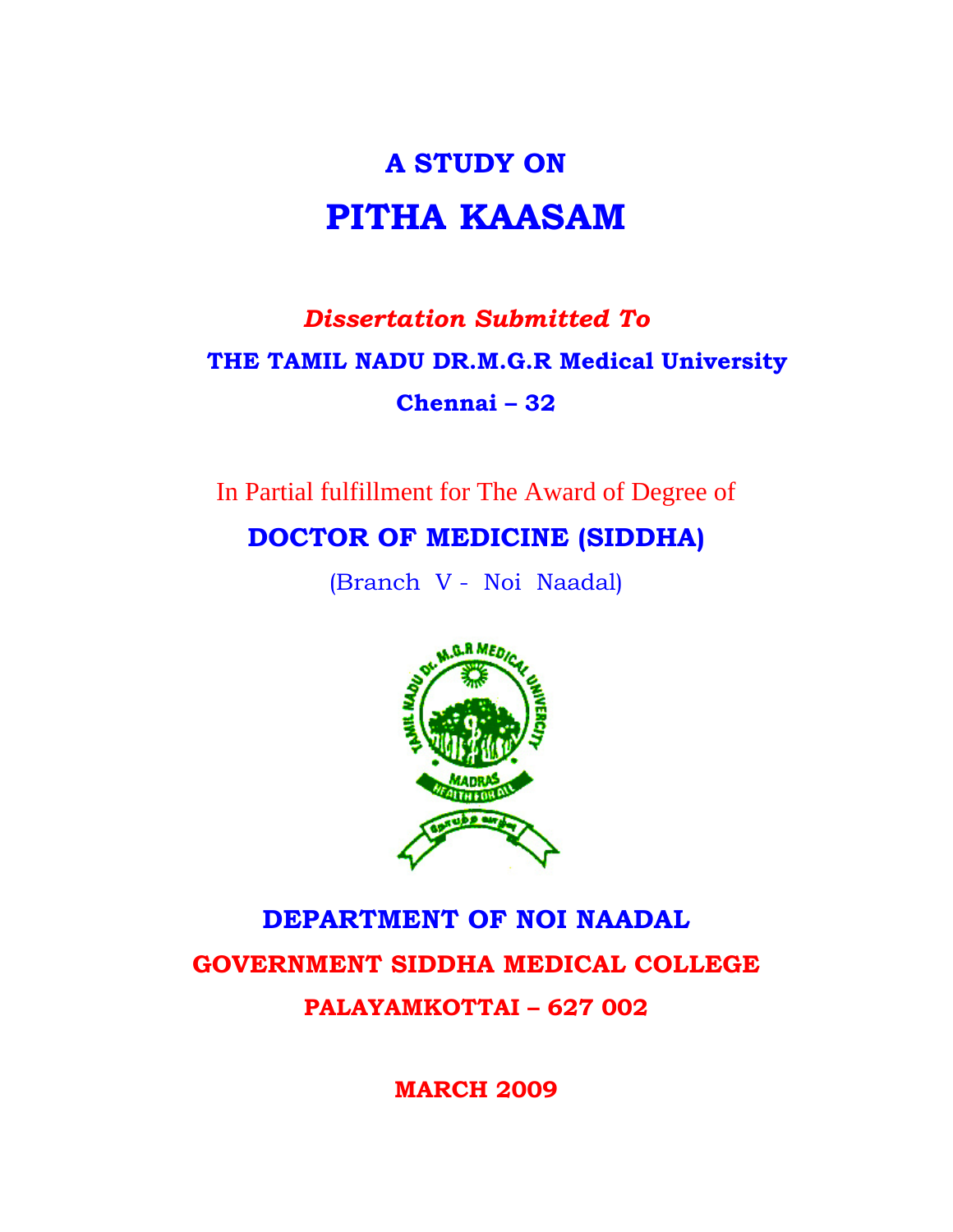# **ACKNOWLEDGEMENT**

 First and foremost. The author very much grateful to the *Lord* almighty who gave her the will power to complete her dissertation work. The author wish to express her gratitude to *her parents* for their sincere prayers and best wishes.

 The author takes opportunity to express her gratitude to *the Vice chancellor, Tamil Nadu Dr.M.G.R. Medical University* and the Commissioner and Directorate of Indian Medicine and Homeopathy, Chennai for giving permission to undertake this dissertation work.

 The author sincerely thanks our Principal *Dr.R.Devarajan M.D.(s).*, I/C and Head of the Department of Noi Naadal Post graduate, Government Siddha Medical College, Palayamkottai, for granting permission to take this dissertation topic.

The author expresses to thanks to our Vice Principal *Dr.Soundararajan M.D. (s).,*Government Siddha medical College Palayamkottai.

The author expresses her gratitude to *Dr.A.VasukiDevi M.D.(s).,* Lecturer Post graduate department of Noi Naadal, Government Siddha Medical College, Palayamkottai for her support and suggestion for this dissertation.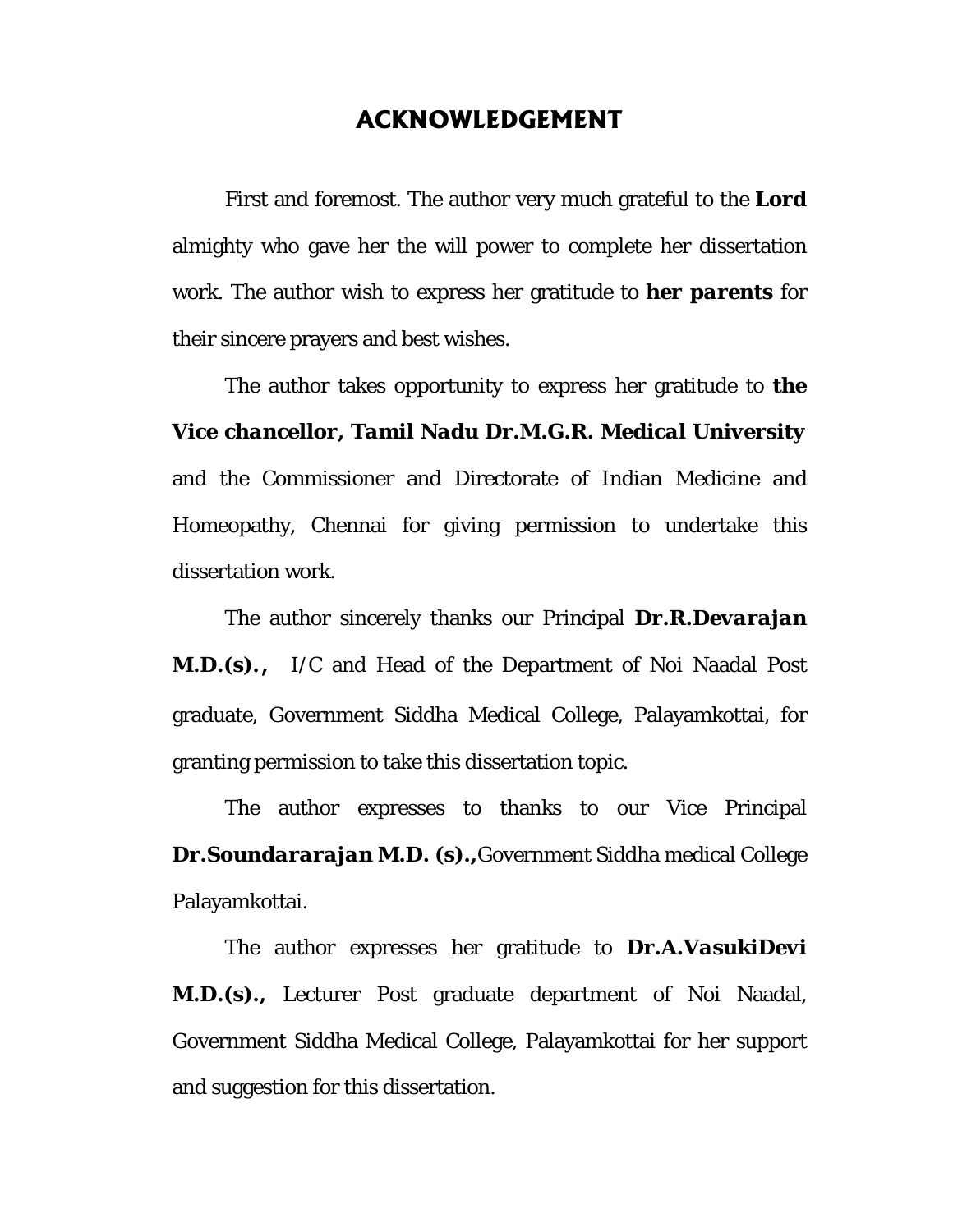The author expresses her deep sense for gratitude to *Dr.S.K.Sasi M.D.(s).,* Lecturer Post graduate department of Noi Naadal, Government Siddha Medical College, Palayamkottai, for the continuous valuable guidance, suggestions to evaluate the pathological view, encouragement and timely help in the completion of this dissertation.

The author expresses her thanks to *Dr.R.Rajasekar M.D.(s), Dr.S.Sundararajan M.D.(s).,* and *Dr. Thanga Moni M.D.(s).*, for the valuable guidance to take this dissertation topic.

The author expresses her sincere thanks to *Dr.Padma M.B.B.S., DMRD.* Radiologist Government Siddha Medical College, Palayamkottai, for her guidance to arrive clinical diagnosis.

The author also expresses her warmful thanks to *Dr.Chokalingam M.B.B.S.*, for providing permission to undergo her dissertation work in Parvathy Nursing Home, Kalakad.

The author should not forget to express her gratefulness to *Librarian* and Technical staffs, Government Siddha Medical College, Palayamkottai, for their invaluable help.

Last but not the least, as a most important factor, the author would like to thanks *St. Jude's Computer Research Institute,*  Palayamkottai, for the co-operation and commitment to shape this work in an excellent format.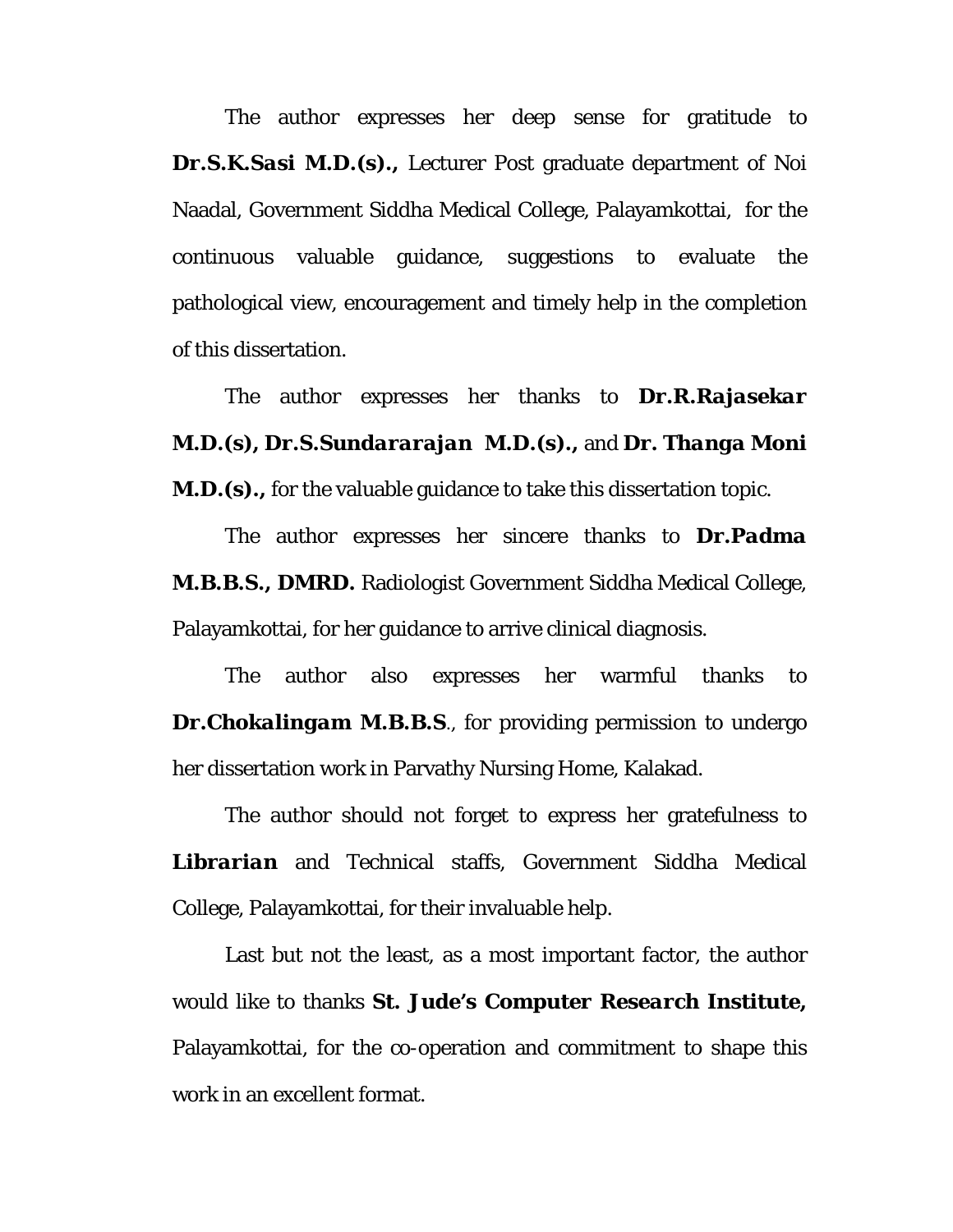# **INTRODUCTION**

''என்னுடை மனது புத்தி யிந்திரிய சாீர மெல்லாம் என்னுடை யறிவி னாலே யிரவிமுன் னிமமே யாக்கி என்னுடை நீயு நானு மேகமென் றைக்கியஞ் செய்ய என்னுடை குருவாய்த் தோன்று மீசனை யிறைஞ்சி னேனே $\cdot\cdot$ கைவல்ய நவநீத வசனம்

 Life is a divine. It's our duty to achieve the goal of life by healthy way to living. The siddha system of medicine well known for its simplicity and credibility speaks much of healthy life style by promoting physical and mental well being.

> "அண்டக்கி லுள்ளகே பிண்டம் பிண்டக்கி லுள்ளகே அண்டம் அண்டமும் பிண்டமும் ஒன்றே அறிந்துதான் பார்க்கும் போதே" - சட்டமுனி ஞானம்

So the changes that occur in the universe will affect the physical body also. Hence the body will get upset (or) alter from normal, if there is any adverse change in the universe. Since both of them are formed by the same elements in different proportions.

 The origin of the siddha system of medicine is on the ancient lemorian continent and it was invented by the great ancient tamil scientist the siddhars. They developed this unique system of medicine by their supernatural powers from time immemorial.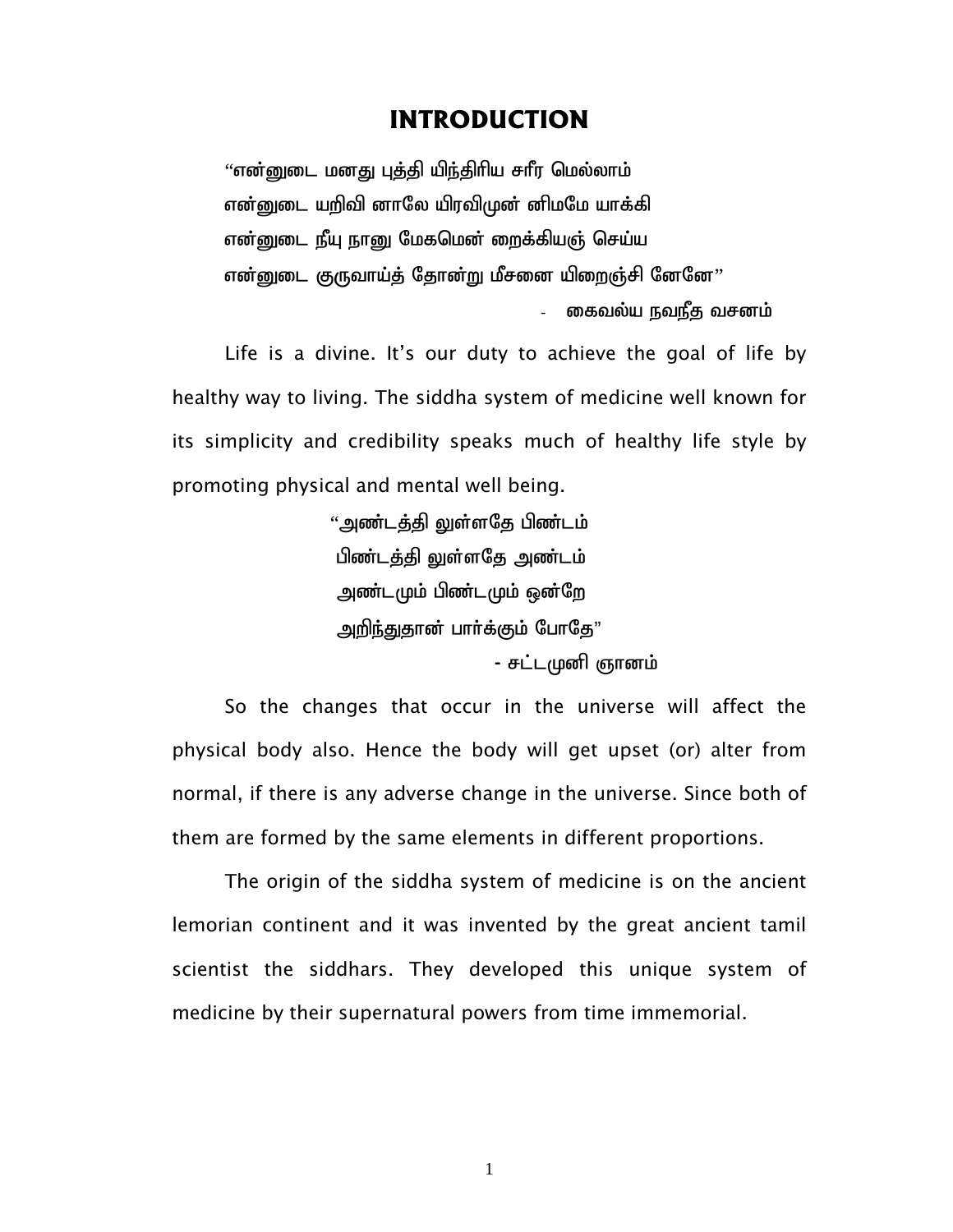"பாரப்பா பூதமைந்து மண்நீர் தேயு பரி வாயு வாகாயம் <u>ஐந்</u>தினாலேயே சோப்பா $H$ சடமாச்சே $"$ 

#### - சதக நாடி நூல்

 The fundamental principle of the siddha science involves the five elements namely Mann, Neer, Thee, Kattru and Aagayam. Which are present in both beings -the microcosm and universe - the macrocosm. Therefore all created or evolved in this world fall with in the five elemental categories. Of these, the constituents of air, fire and water in the body from the three humours viz. Vaatham, Pitham and Kabam. The three fuindamental principles on which the constitution of the human being is based.

 The three humors are supposed to be in proporation of in healthy

| Vaatham |   |
|---------|---|
| Pitham  | ⅓ |
| Kabam   | ¼ |

individual, and then they are known as 'Muthathus' But when this equilibrium is altered or their proportion are deranged, these are known as 'Mukkutram', which ultimately causes illness or disease.

> $"$ மெய்யளவு வாத மொன்று மேல் பித்த மோரரையாம் ஜயம் காலென்றே அறி $"$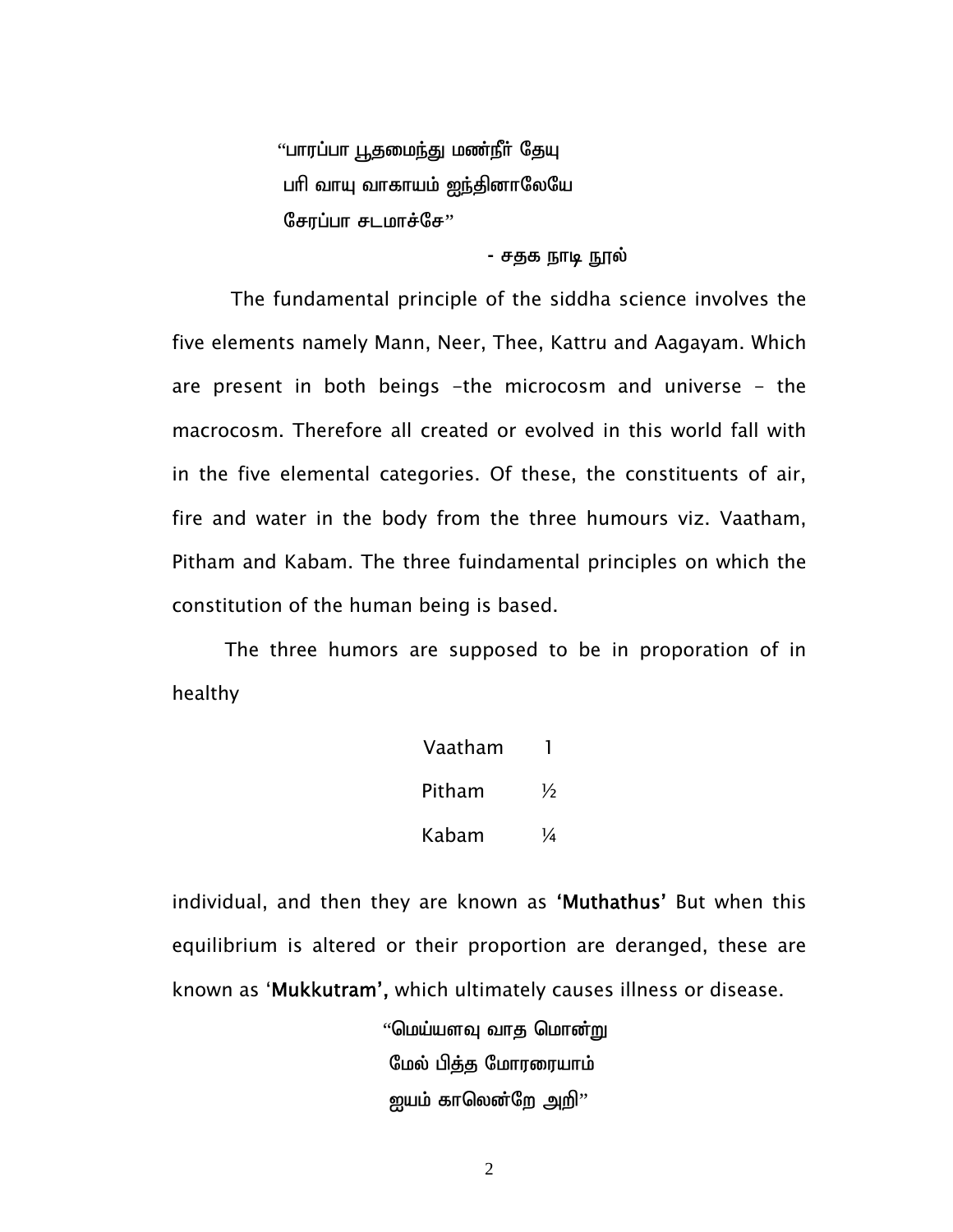Thus for the maintenance of these three humours in a state of equilibrium a reasonable knowledge in the physiology of the body is essential.

 But in the given circumstances the high level of environmental degradation, westernised life styles and scant regard for social and moral values, it is highly impossible to maintain a healthy life. Hence to revert the deranged three humors to its state of equilibrium, material medica plays on important role. In the siddha science, the material medica consists of herbs, minerals and animal products, which are used in 64 types of medicines, of which 32 varieties are internal and 32 varieties, are external forms. There are lakhs of formulation siddha medicines in literatures and the siddhars are considered to be the pioneers in the use of metal and minerals in the treatment of disease.

 The knowledge of material medica loses its significance and value, if the quality and quantity of the deranged mukkutrams cannot be assesed or in other words, the disease is not diagnosed accurately. Thus the science of NOI NAADAL, which deals with the approach to the process of diagnosis, plays a monumental role in realising the paramount aim and objective of siddha science, which is to assume a full span of hundred years of healthy life.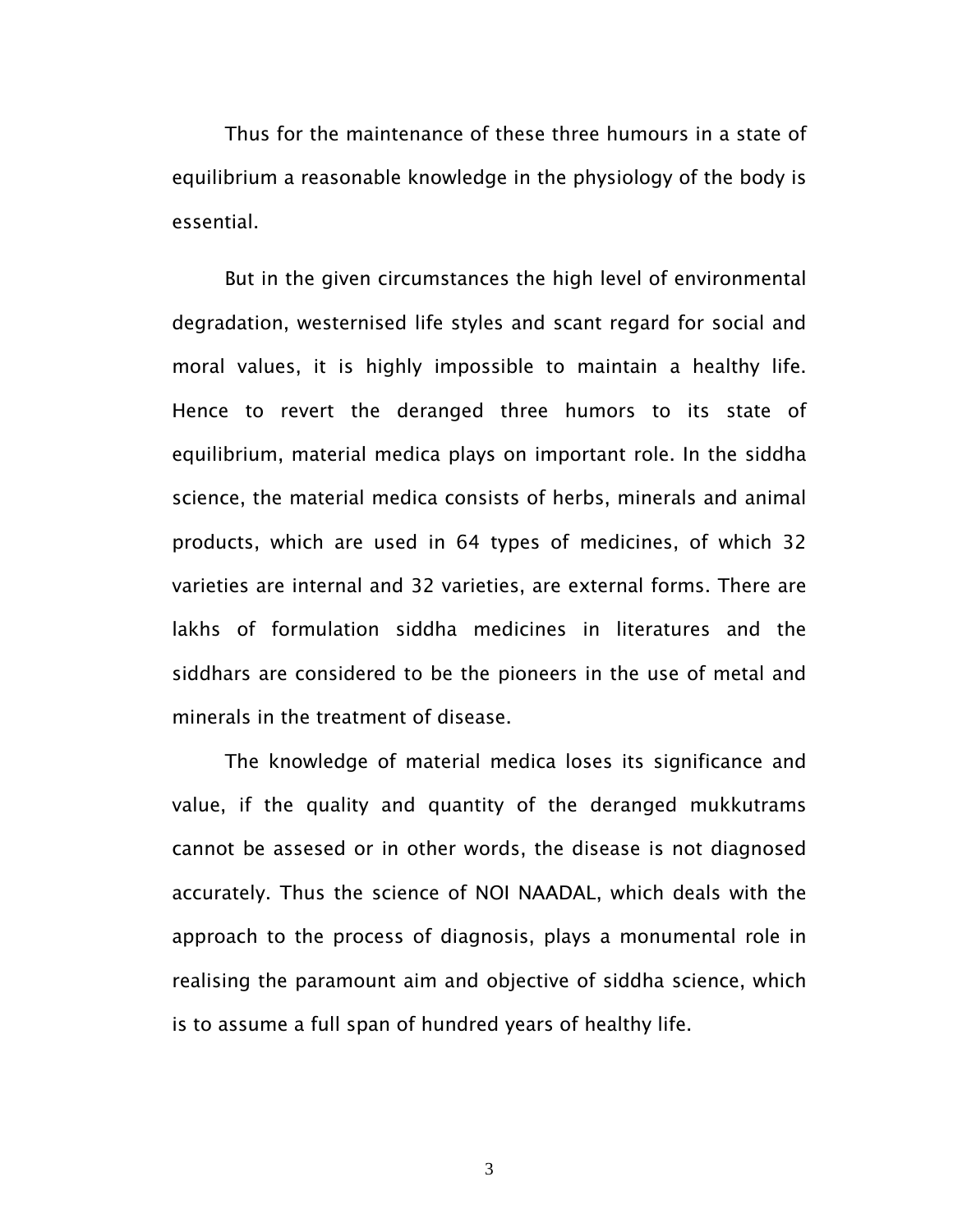Noi Naadal means approach to the disease and Noi Mudhal Naadal denotes the determination of the etiology of the disease. The basic pathology of a disease lies in the alteration of the quality and quantity of the thathus, and the assessment of their various dimension forms the essential part of diagnosing a disease. An effect line of treatment can be formulated, only when the uniqueness of the individual and exact nature of the illness, to the level of their sub classification are understood.

 The siddhar's deviced and utilised a special, effective and cost efficient techniques of diagnosis known as "Envagai thervugal". They are Naadi, Sparism, Naa, Niram, Mozhi, Vizhi, Malam and Moothiram. These eight features play a vital role in finding out the disease and the imblanced life factors.

 The author doing her post graduate in the Dept of "NOI NAADAL" attempts a dissertation on the various aspects of Pitha Kaasam with special emphasis on the changes undergone by the Mukkutram and method of diagnosing this disease by using Envagai thervugal.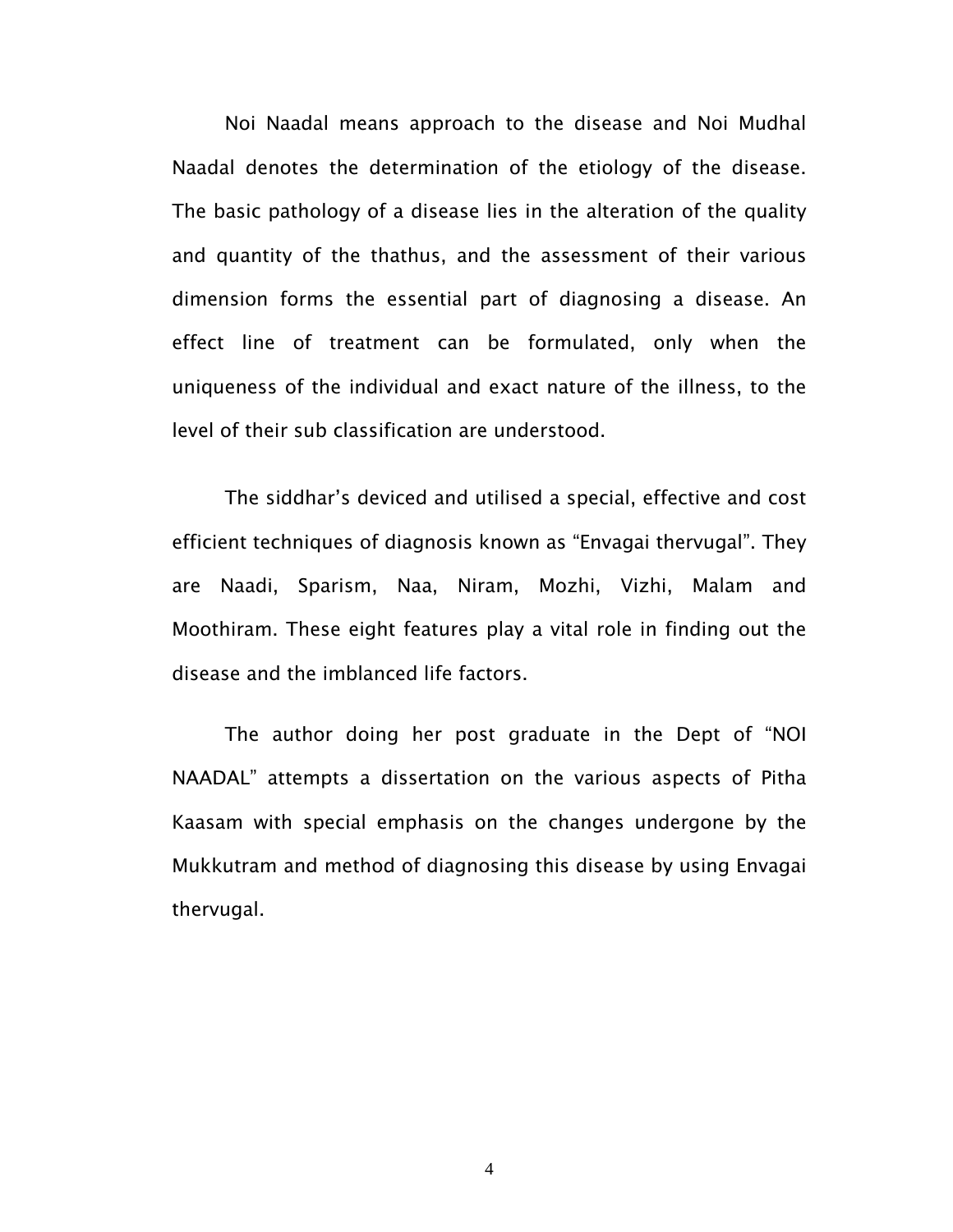# **SIDDHA PHYSIOLOGY**

 Physiology means the science of the functions of the living organisms and its components and the physical and chemical factors and processes involved.

Udal Thathuvam (physiology) of Siddha aspect

Composed of

- 96 basic elements Thathuvas
- 7 Somatic compounds Udal Kattukal
- $\div$  14 reflexial functions Vegams
- 6 Tastes Suvaigal
- $\div$  4 body fires Udal thee
- **❖** 3 immunities Udal Vanmai etc.

These basic elements are responsible for the creation, protection of life which is mediated through the Panchapootha and Mukkuttra theory.

96 Thathuvas are,

- The five elements ஐம்பூதம்
- $\div$  The five organs of Senses  $\sin\theta$
- † The five organs of perception ஐம்புலன்
- The five organs of action கன்மேந்திரியம்
- $\div$  The four intellectual faculties அந்தகரணம்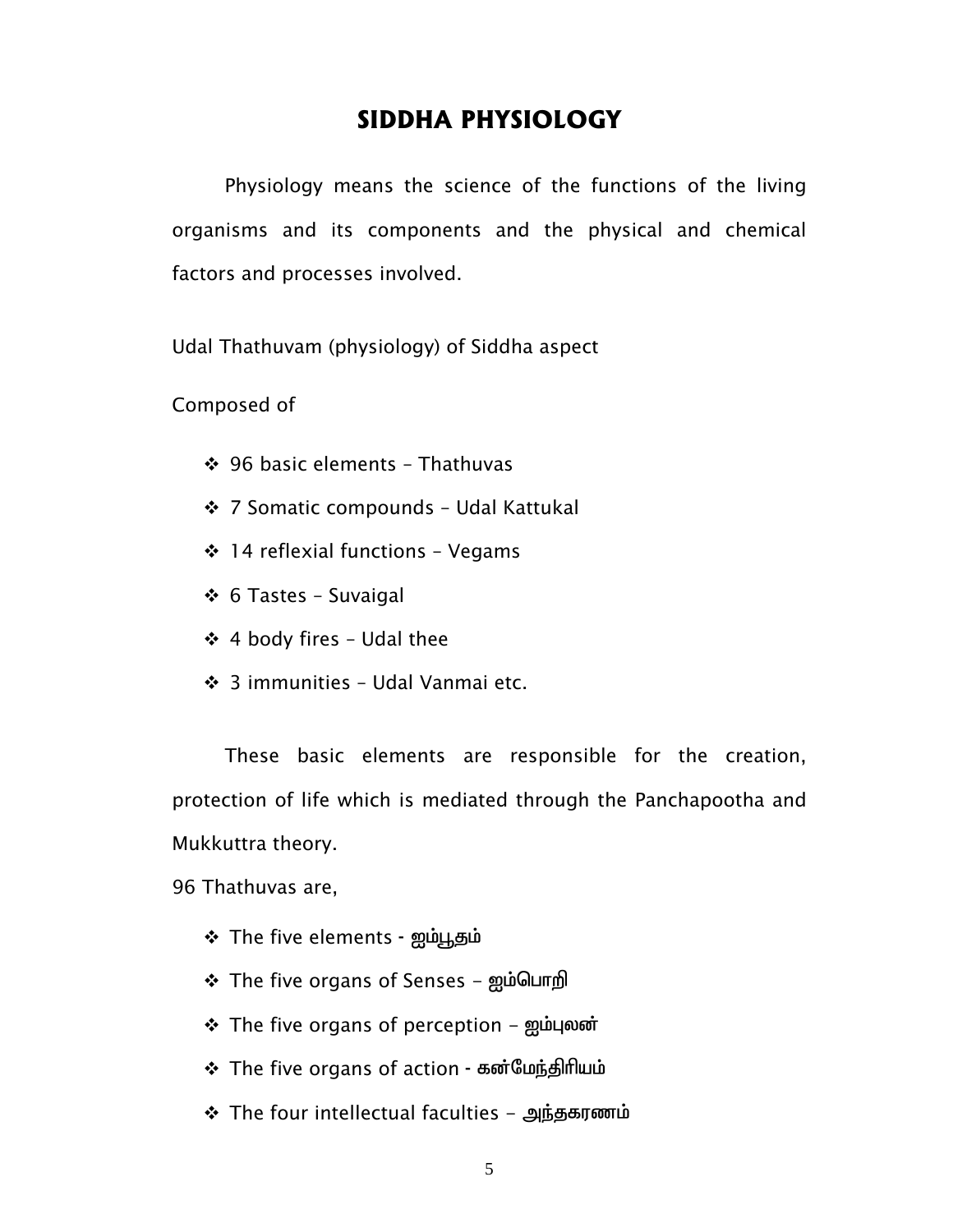- $\div$  The ten naadai  $\overline{B}F$   $\overline{B}$  mup.
- ❖ The five states of the soul பஞ்ச அவத்தை
- $\div$  The three principles of moral evil ( $\mu$  i moral)
- $\div$  The three cosmic qualities முக்குணம்
- The three regions மூன்று மண்டலம்
- $\div$  The three humours முப்பிணி
- The eight predominant passions  $\pi$  and all angularithment  $\cdot$
- The six stations of the soul ஆறு ஆதாரம்
- † The seven constituted elements of the body ஏழு வகை தாது
- $\div$  The ten vital airs தச வாயு
- † The five cases of sheaths of the soul பஞ்ச கோசம்
- $\div$  The wisdom அறிவு
- **↑** The three physical bindings ஈடணை
- $\div$  The two deeds வினைகள்

#### **MUKKUTRAM**

#### (I) Vaatham  $: -$

Vaatham is the kinetic energy that effects all movements.

#### Location of Vaatham : -

 Vaatham is located in abana, faeces, idakalai, spermatic cord, pelvic bone, skin, nerves, joints etc.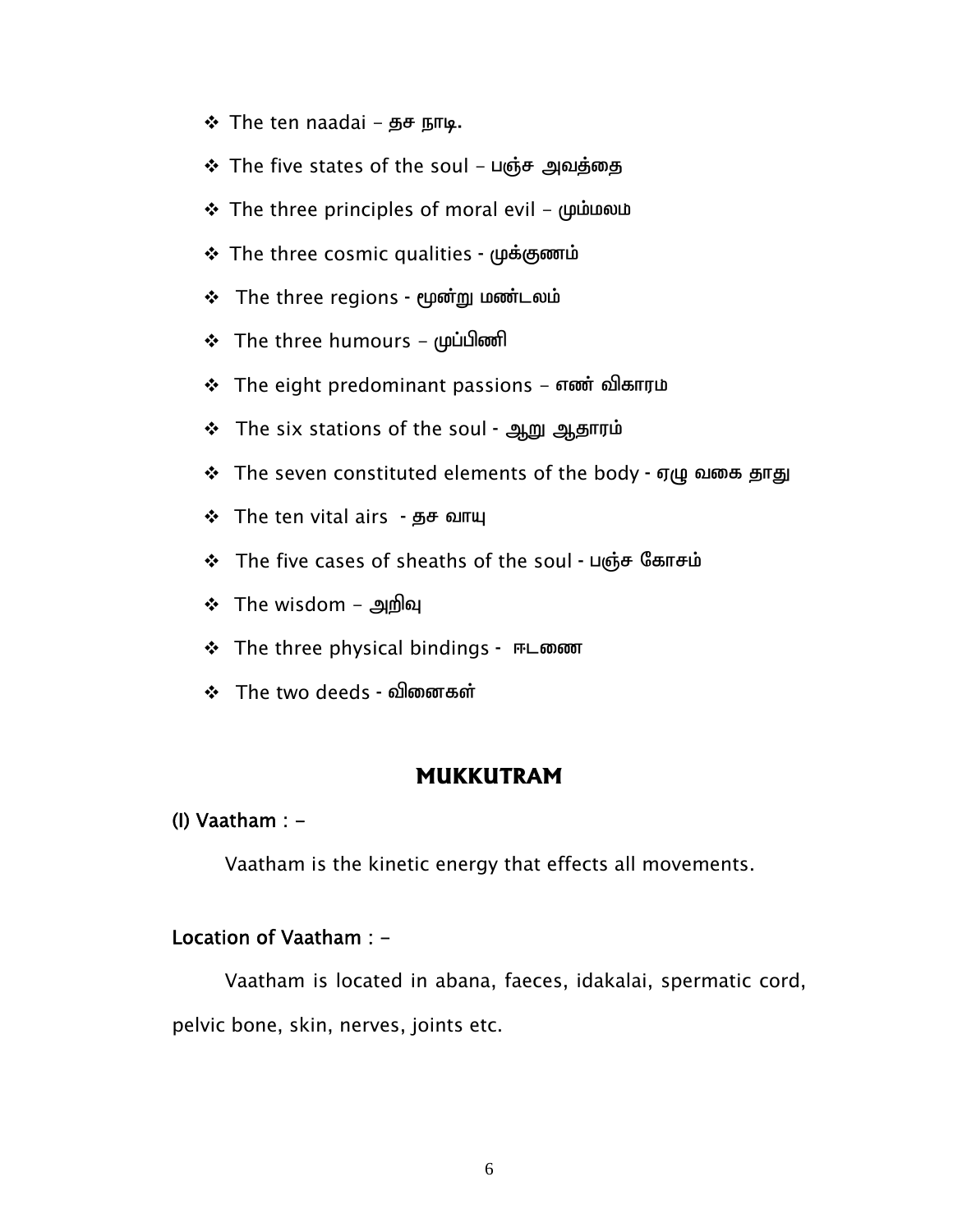## Types of Vaatham:-

- 1) Piranan : This controls knowledge mind and five objects of sense which are helpful for breathing and digestion.
- 2) Abanan : This is responsible for all downward movements such as passing of urine, stools, sperms, mensutral flow, ova, foetus etc.
- 3) Viyanan : This responsible for movements of all parts of body.
- 4) Uthanan : This is responsible for all upward visceral movements such as vomiting, eructation and nausea.
- 5) Samanan : This is the neutralizing force for the above four vayus, this aid for proper digestion.
- 6) Naagan : Responsible for opening and closing of eyes and also responsible for yawning and vision.
- 7) Koorman : Responsible for vision yawning and also responsible for higher intellectual function.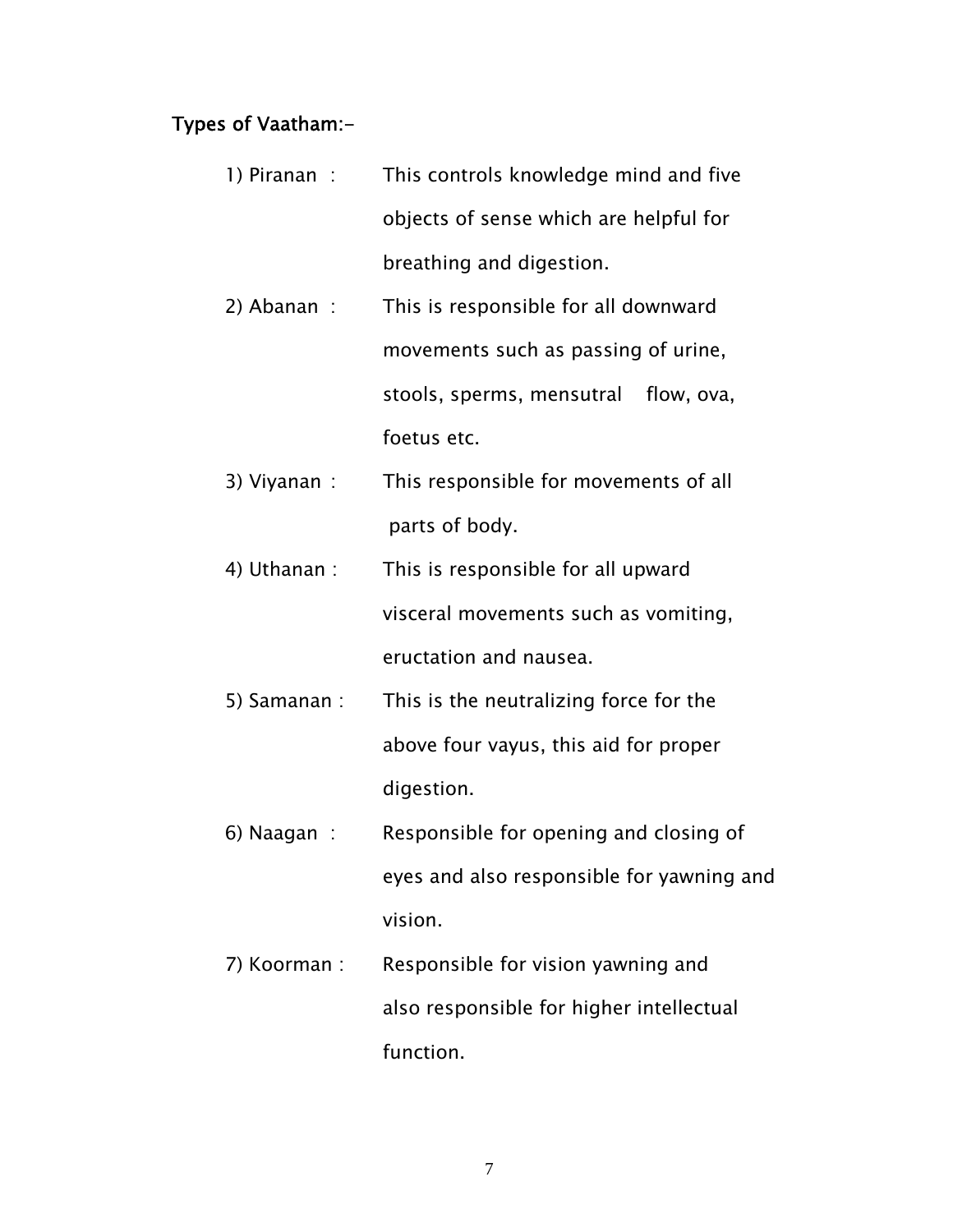| 8) Kirukaran<br>$\sim 1000$ | Responsible for Salivation, nasal    |
|-----------------------------|--------------------------------------|
|                             | secretion and appetite.              |
| 9) Thevathathan :           | Responsible for laziness, sleeping   |
|                             | and anger.                           |
| 10) Dhananjeyan :           | Responsible for swelling of body     |
|                             | after death, it escapse on the third |
|                             | day after death by bursting of       |
|                             | cranium.                             |

#### (II) Pitham :  $-$

 Pitham does not essentially mean bile but signifies the function of the thermogenesis of heat production and metabolism. Comprehensing in its scope the process of digestion, colouration of blood and formation of various secretion and excretion which are either the mean or the ends of tissue combustion.

#### Location of Pitham in body: -

 Pitham is located in pranan, bladder, molakini, heart, umbilical region, abdomen, stomach, sweat, eyes, saliva, blood etc.

#### Types of Pitham : -

| 1) Anarpitham | $\sim 10^{11}$ m $^{-1}$ | It gives appetite and helps digestion. |
|---------------|--------------------------|----------------------------------------|
| 2) Prasagam   | $\sim 1000$              | It gives complexion to skin.           |
| 3) Ranjagam   |                          | t is responsible for the colour        |
|               |                          | and content of blood.                  |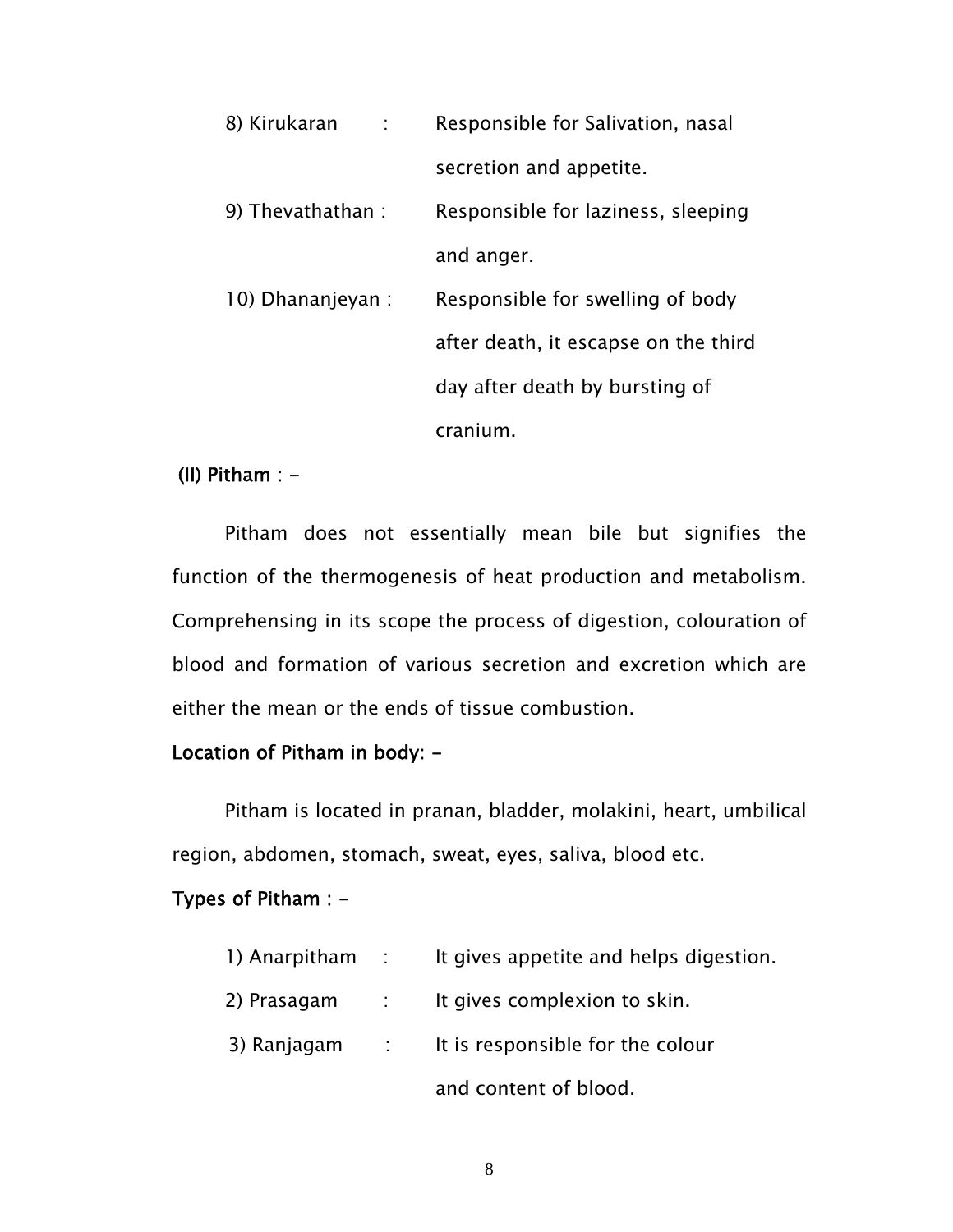| 4) Alosagam | <b>Contract</b>          | It brightens the eyes.              |
|-------------|--------------------------|-------------------------------------|
| 5) Sathagam | $\sim 10^{11}$ m $^{-1}$ | It controls the whole body.         |
|             |                          | It has the property of fullfillment |

#### (III) Kabam :-

Kabam stabilizes, maintains and lubricate all movements.

# Location of Kabam : -

 Kabam is located in Samanan, Semen, head, tongue, bone marrow, blood, nose, chest, nerves, brain, bones, large intestine, eyes, stomach and pancreas.

### Types of Kabam : -

| 1) Avalambagam : |                  |                                |  | Present in lungs, it controls          | the |
|------------------|------------------|--------------------------------|--|----------------------------------------|-----|
|                  |                  |                                |  | functions of lungs and heart and other |     |
|                  |                  | kabas.                         |  |                                        |     |
| 2) Kilethagam    | $\sim 10^{-11}$  |                                |  | Lives in stomach, it gives moisture    |     |
|                  |                  |                                |  | and softness to the ingested food.     |     |
| 3) Pothagam      | $\Delta \sim 10$ |                                |  | Tongue is the centre of pothagam,      |     |
|                  |                  |                                |  | and responsible for identifying taste. |     |
| 4) Tharpagam     | $\sim 100$       |                                |  | Present in the head and responsible    |     |
|                  |                  | for coolness of the both eyes. |  |                                        |     |
| 5) Santhigam     | $\sim 10^{-1}$   |                                |  | Responsible for the lubrication and    |     |
|                  |                  |                                |  | free movements of the joints which are |     |
|                  |                  | situated in joints.            |  |                                        |     |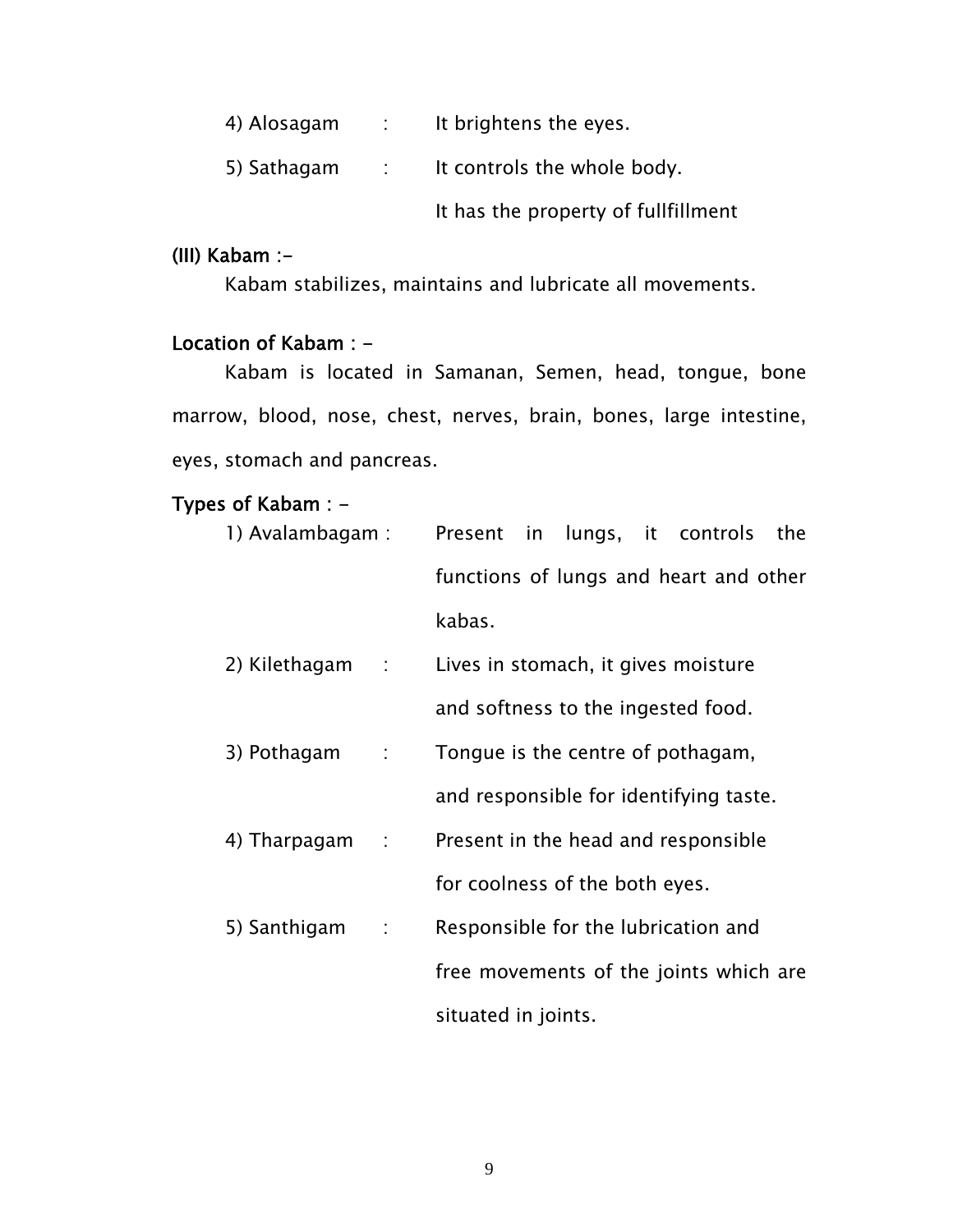# **UDAL KATTUGAL (SEVEN SOMATIC COMPONENTS)**

The seven Physical constituents

They are as follows.

#### 1) Saaram – Chyle :  $-$

It is responsible for the growth and development. It keeps the individual in good spirit and it nourishes the blood.

#### 2) Senneer – Blood: -

Blood imparts colour to the body and nourishes the muscles responsible for the ability intellect of the individual.

#### $3)$  Oon – Muscle :-

It gives shape of the body according to the requirements for the physical activity,

#### 4) Kozhuppu – Fat: -

It helps in lubricating the different organs and maintains oily matter of the body.

#### 5) Enbu – Bone: -

Support the skeletal system and responsible for the posture and movements of the body.

#### 6) Moolai – Bone marrow: -

It fills the bone cavity, imparts strength and endurance.

#### 7) Sukkilam (or) Suronitham- Sperm (or) Ovum: -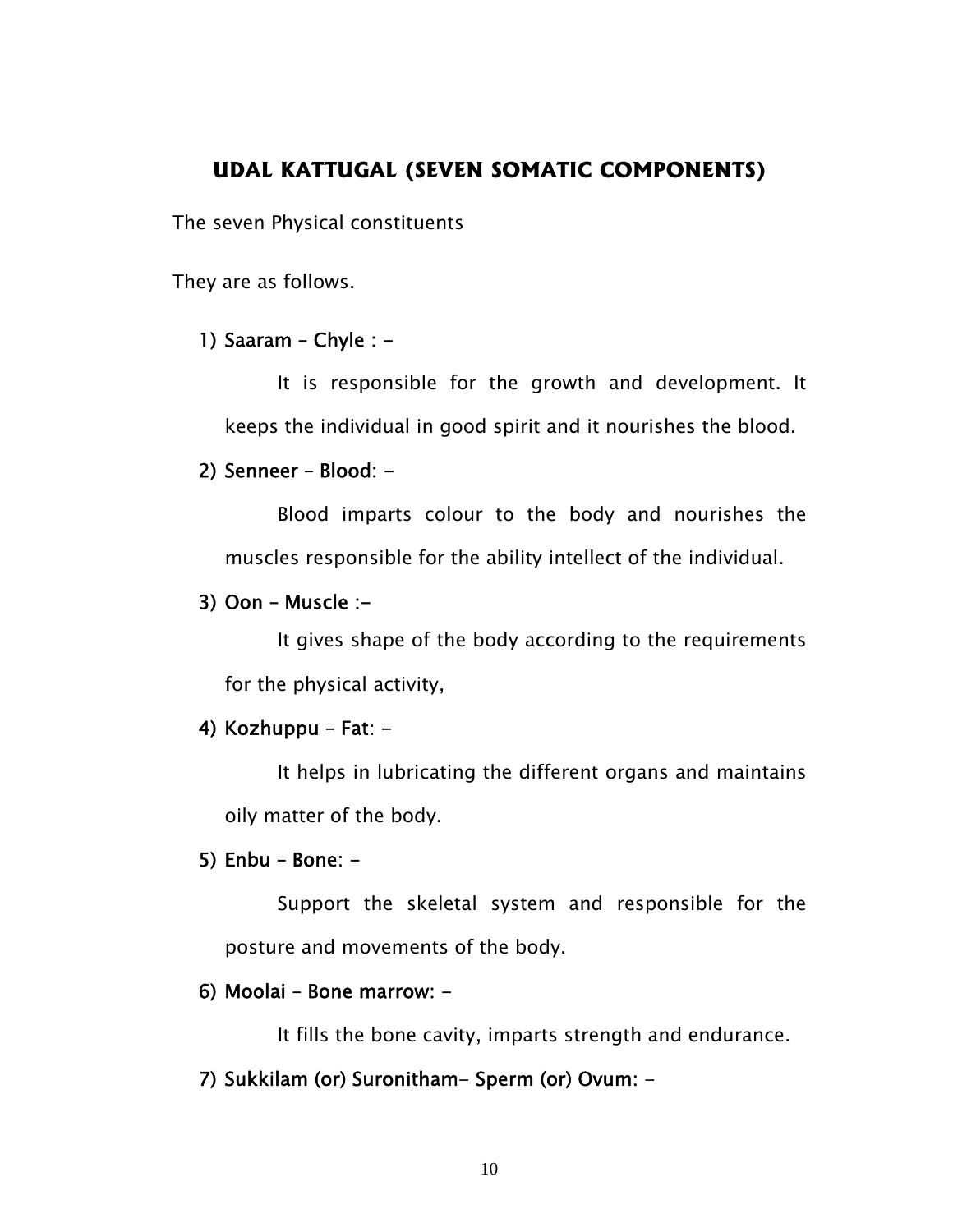It is responsible for the reproduction.

# **VEGAMS**

In our body, the normal physiology includes 14 urges. They are called Vegangal and it should not be disturbed in any way.

| 1) Vaatham                 | - Flatus  |               |
|----------------------------|-----------|---------------|
| 2) Thummal                 |           | - Sneezing    |
| 3) Siruneer                | - Urine   |               |
| 4) Malam                   | - Stool   |               |
| 5) Kotavi                  |           | - Yawning     |
| 6) Pasi                    | - Hunger  |               |
| 7) Neer vetkai - Thirst    |           |               |
| 8) Kaasam                  | - Erumal  |               |
| 9) Elaippu                 | - Fatigue |               |
| 10) Nithirai               | - Sleep   |               |
| 11) Vaanthi                | - Vomit   |               |
| 12) Kanneer                | - Tear    |               |
| 13) Sukkilam or Suronitham |           |               |
| 14) Suvaasam - Respiration |           |               |
|                            |           | <b>TASTES</b> |
| 1) Ennippu                 |           | Sweet         |
| 2) Pilippu                 |           | Sour          |
| 3) Uppu                    |           | Salty         |
| 4) Kaippu                  |           | <b>Bitter</b> |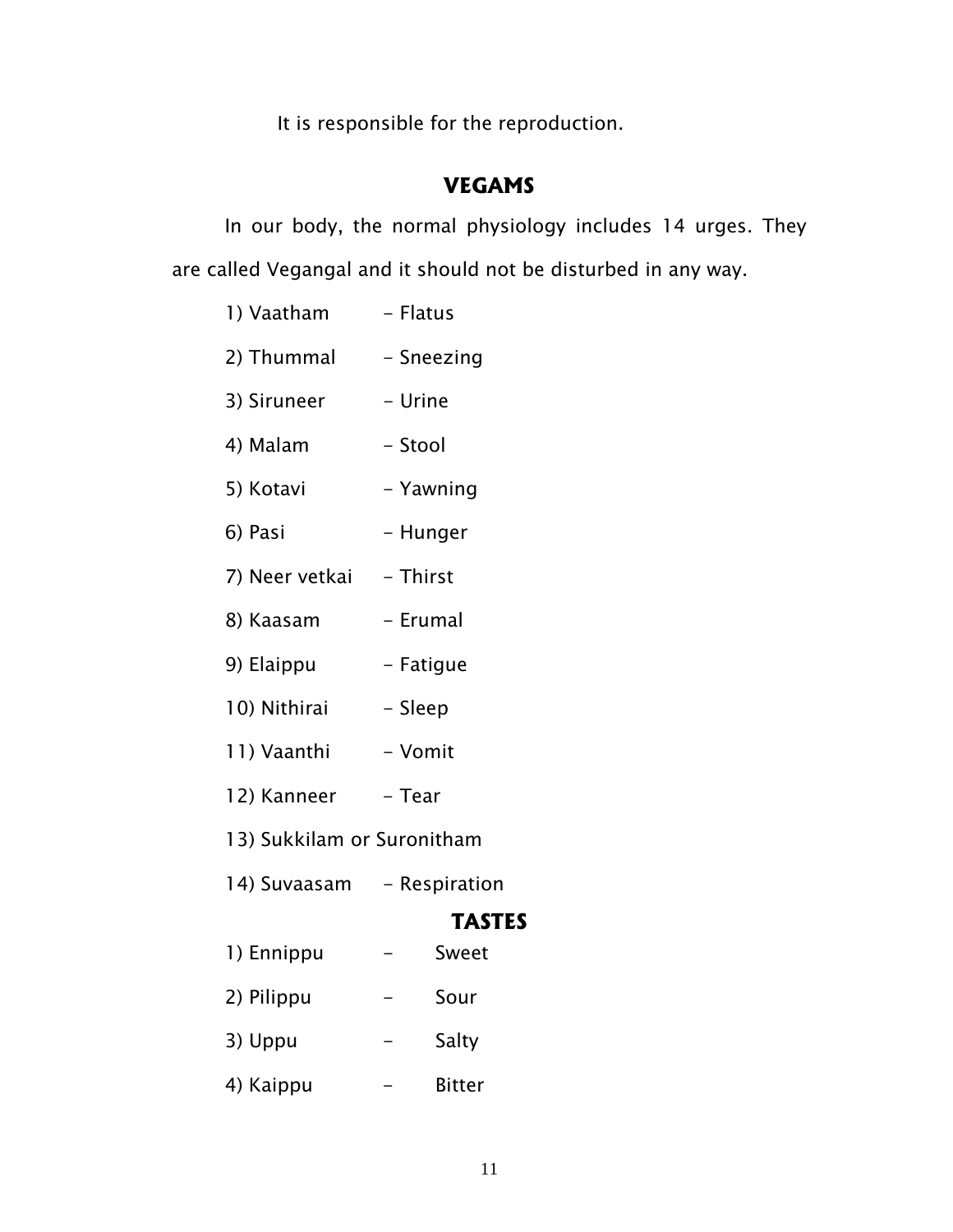|              | <b>UDAL THEE</b> |
|--------------|------------------|
| 6) Thuvarppu | Astrigent        |
| 5) Karppu    | Pungent          |

That is body fire, it helps in digestion.

| 1) Samakini      | To maintain the normal complete    |
|------------------|------------------------------------|
|                  | digestion                          |
| 2) Mandhakini    | Delayed digestion                  |
| 3) Deekshanakini | Quick fast digestion in an earlier |
|                  | Period.                            |
| 4) Vishamakini   | Incomplete digestion leading to    |
|                  | toxicity                           |

# **UDAL VANMAI**

It means strength and vitality of the body.

1) Eyarkai Vanmai - Inherited immunity 2) Kala Vanmai - Age, Season and time 3) Cheyarkai vanmai - Improvements of 3 vitality obtained by diet, day today habits and physical exercise.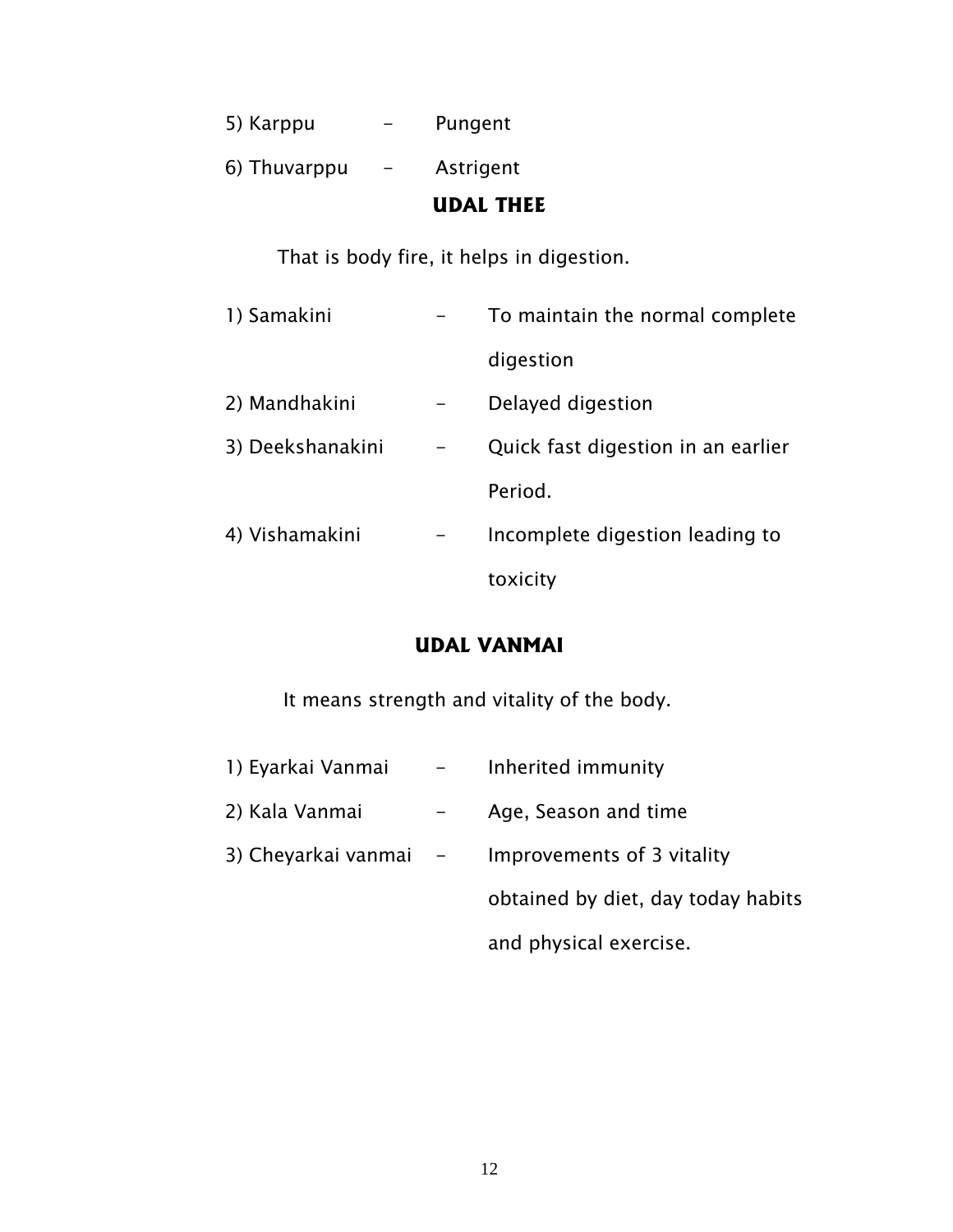## **SIDDHA PATHOLOGY**

Pathology  $=$  Pathos  $+$  logos Patho  $=$  Suffering  $Logos = Study$ 

 Pathology is the study of disease, that is study of structure and function of the body in disease, it deals with causes, effects, mechanisms and nature of disease.

 Disease is opposite of health, but the terms health and disease are difficult to define. Health is a condition when the individual is in complete accord with the surrounding, while disease is loss of ease to the body(dis-ease).

> ''மதித்திடற் கருமை வாய<u>்ந்</u>த மாண்பரி கார மெல்லாந் <u>துதித்தி</u>ட வுணர்ந்தா னே<u>னுந்</u> துகளறப் பிணியின் றன்மை பதித்திட வுணரா னாகி<u>ற</u>் பயனுறா னாக லானே விதித்திடு பிணித் திறத்தை விளம்புது முதற்கண் மன்னோ $"$ - சிகிச்சா ரத்ன தீபம்

 Without knowing pathology we cannot do the proper treatment, it is important to understand the complete detail of the disease.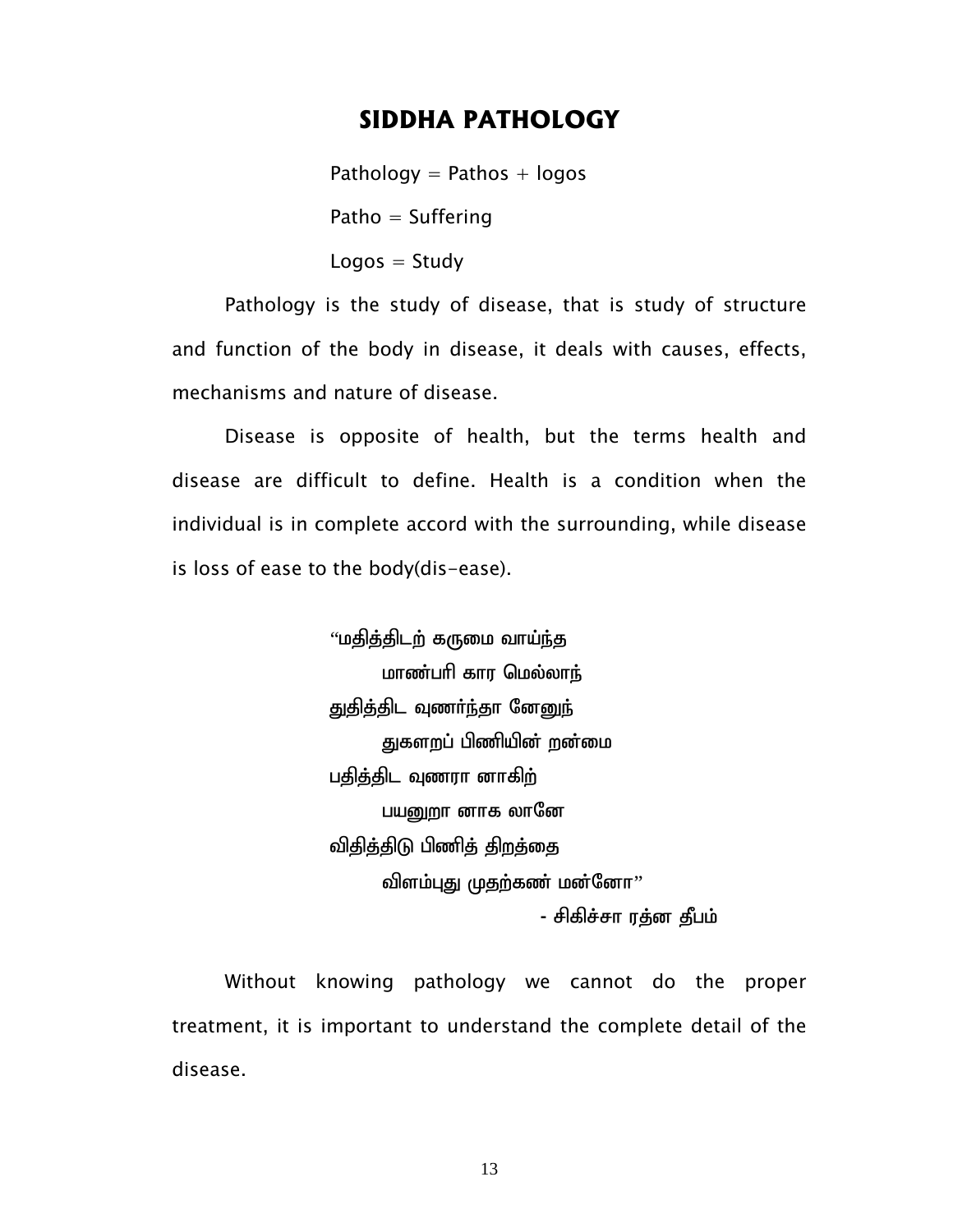# **UYIR THATHUKAL**

#### **I. Vaatham**

#### Abnormal functions of Vaatham :-

 Pain all over the body, piercing pain, inflammation and redness of complex, also roughness of the skin, hardness of the limbs, astringent taste in the mouth, tastelessness, sweating, sleep, contraction and numbness or paralysis of the limb, tremors, muscular wasting, decreased excretion of stools and urine, thirst, blackish discolouration of skin, stool and urine.

#### In Increased condition: -

- ❖ Distended abdomen
- ❖ Constipation
- Weakness
- $\cdot$  Insomnia
- **❖ Tremors**
- ❖ Breathlessness
- ❖ Blackish discolouration of skin

#### In Decreased condition:-

- ❖ Body pain
- Feeble voice
- Syncope
- Diminished capability of brain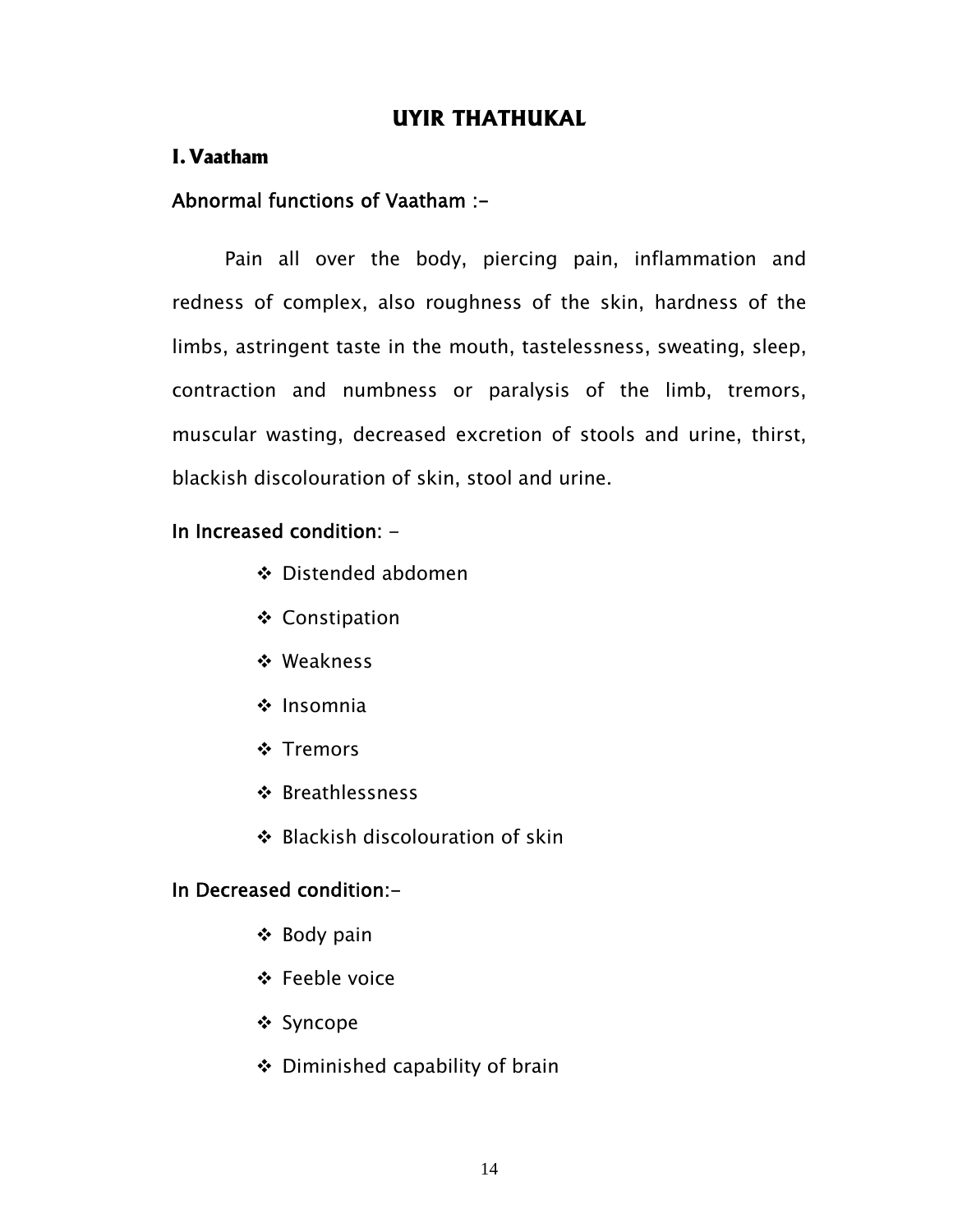# **II. Pitham**

# Abnormal functions of Pitham:-

 Indigestion, acidity, burning sensation in the heart, throat and stomach.

# In Increased condition:-

- ❖ Yellowish discolouration of eyes, skin, urine and motion.
- ❖ Polyphagia.
- ❖ Burning sensation all over the body.
- ❖ Sleeplessness

# In Decreased condition :-

- **❖ Cold**
- Pallor
- Decreased appetite
- $\div$  Symptoms associated with growth of kabam.

# **III. Kabam**

# Abnormal functions of Kabam : -

Whiteness of complexion, cold, itching, dullness, heaviness,

oilyness, loss of sensation, a sense of sweetness in the mouth.

# In Increased condition : -

- Loss of appetite
- Excessive salivation
- ❖ Heaviness
- Dyspnoea
- Excessive sleeping
- Whiteness of complexion
- Diminished activity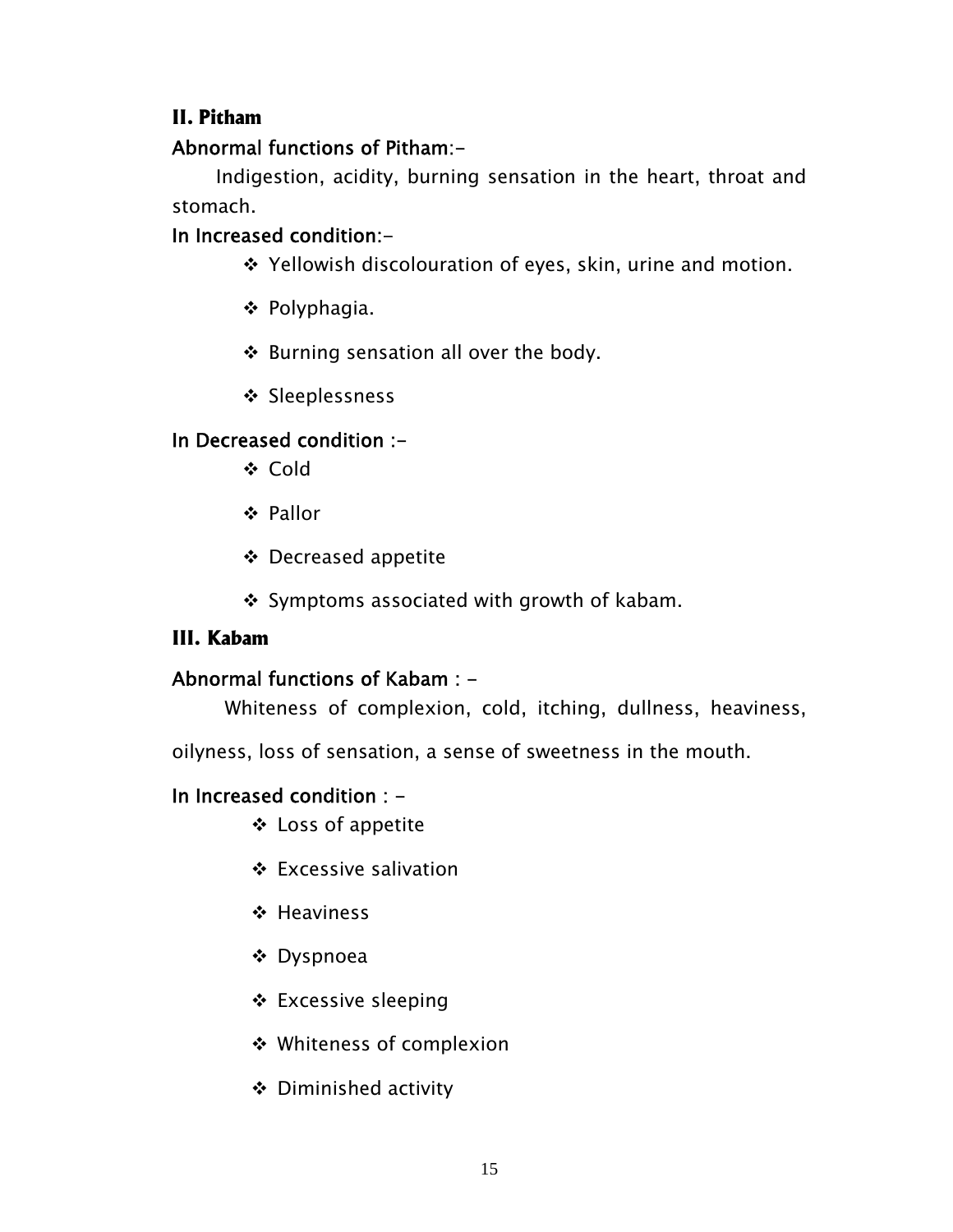# In decreased condition: -

- Prominence of bony edges
- Dry cough
- Lightness
- ❖ Profuse sweating
- Palpitation
- Giddiness
- Dryness of the joints

# **UDAL KATTUGAL**

| 1) Saaram           |                                                                 |
|---------------------|-----------------------------------------------------------------|
|                     | <b>Increased conditions</b> - Leads to disease identical to the |
|                     | increase in kaba like loss of                                   |
|                     | appetite, excessive salivation.                                 |
| Decreased condition | - Loss of weight, tiredness, dryness of                         |
|                     | skin, laziness, diminished activity of                          |
|                     | the sense organs.                                               |
| 2) Senneer          |                                                                 |
| Increased condition | - Boils and tumours in the different                            |
|                     | parts of the body, splenomegaly,                                |
|                     | colic pain, increased blood pressure,                           |
|                     | reddish eye and skin, jaundice,                                 |
|                     | leprosy, haematuria etc,.                                       |
| Decreased condition | - Tiredness, lassitude and pallor.                              |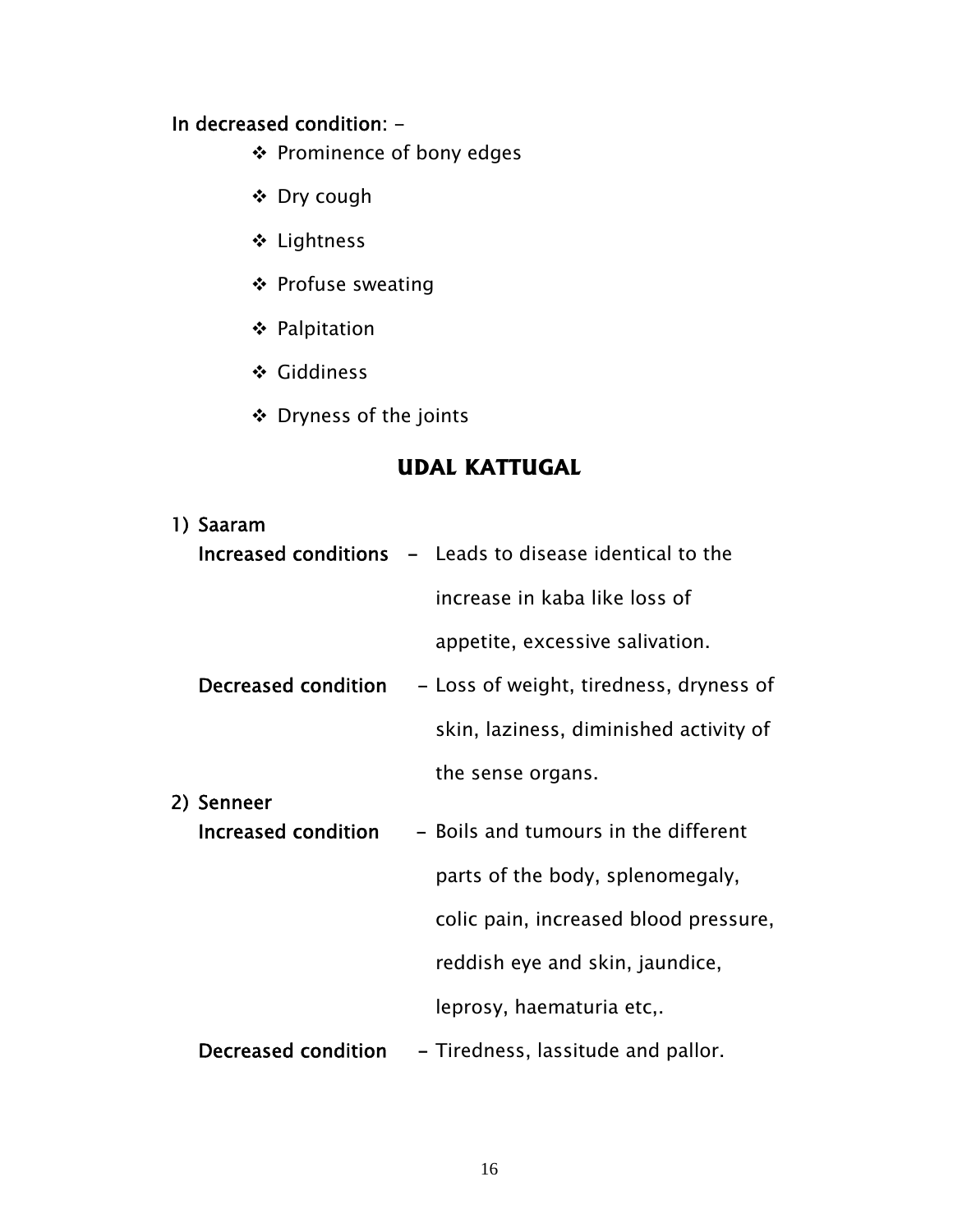| 3) Oon                     |                                                      |
|----------------------------|------------------------------------------------------|
| Increased condition        | - Tumours or extra growth around the                 |
|                            | neck, face, abdomen, thigh, genitalia                |
|                            | etc.                                                 |
| <b>Decreased condition</b> | - Muscle wasting                                     |
| 4) Kozhuppu                |                                                      |
| Increased condition        | - Identical to that of increased oon                 |
|                            | associated with dyspnoea and loss                    |
|                            | of acivity.                                          |
| Decreased condition        | - Pain                                               |
| 5) Enbu                    |                                                      |
| Increased condition        | - Strong bones and teeth.                            |
| Decreased condition        | – Weak bones, teeth, nails and hairs.                |
| 6) Moolai                  |                                                      |
| Increased condition        | - Heaviness, swollen eyes, swollen                   |
|                            | phalanges, oliguria and non- healing                 |
|                            | ulcers.                                              |
| Decreased condition        | - Osteoporosis and Shunken eyes.                     |
| 7) Sukkilam or Suronitham  |                                                      |
| Increased condition        | - Increased sexual activity and signs                |
|                            | identical to urinary calculi.                        |
| Decreased condition        | - Failure to reproductive, pain in<br>genitalia etc. |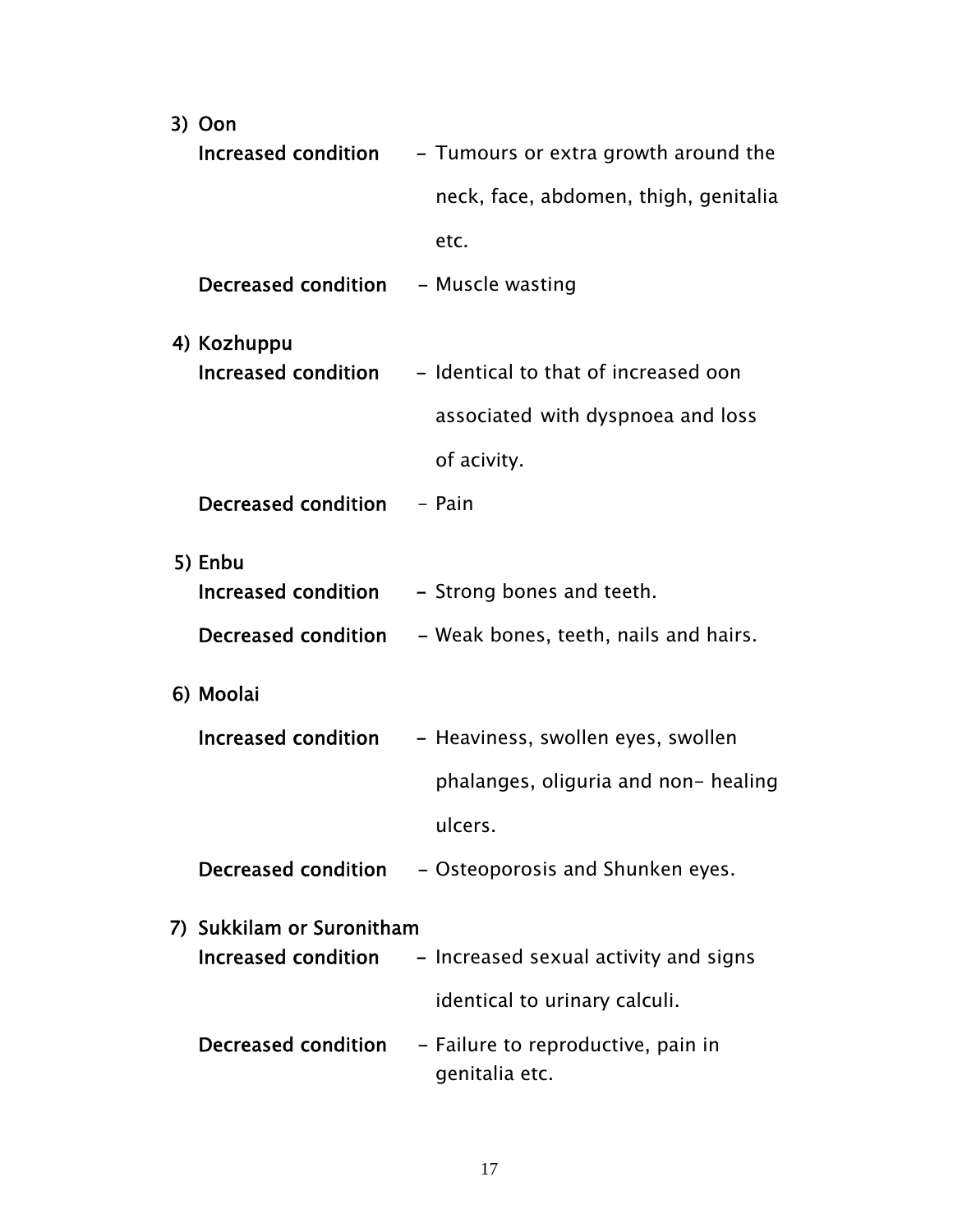# **AIM AND OBJECTIVES**

Siddha system is considered to be the most ancient therapeutic science in the world. Siddhars have identified four thousand four hundred and forty eight disease and Scientifically arranged eighty type of Vaatha diseases, forty types of Pitha diseases and twenty types of Kaba diseases and so on.

 Among all the forms of treatment Noi Naadal (or) Identification of disease and Noi muthal naadal (or) the determination of the aetiology of the disease are the most important aspects. Once the diagnosis is accurate the treatment may be easily fulfilled.

> In "Chikicharathna deepam" ''மதித்திடற் கருமை வாய்ந்த மாண் பரிகார மெல்லாஞ் துதித்திட உணர்ந்தா ன<u>ேணுந்</u> துகளறப் பிணியின் றன்மை பதித்திட வணரா னாக<u>ிற்</u> பயன **றானா காலானே** <u>விதித்திடு</u> பிணித்திறத்தை விளம்புது முதற்கண் மன்னோ''

Super intellectual siddhars, devised and utilized a special cost effective technique for diagnosing a disease know as Envagai thervugal. They are Naadi, Sparisam, Naa, Niram, Mozhi, Vizhi, Malam and Moothiram.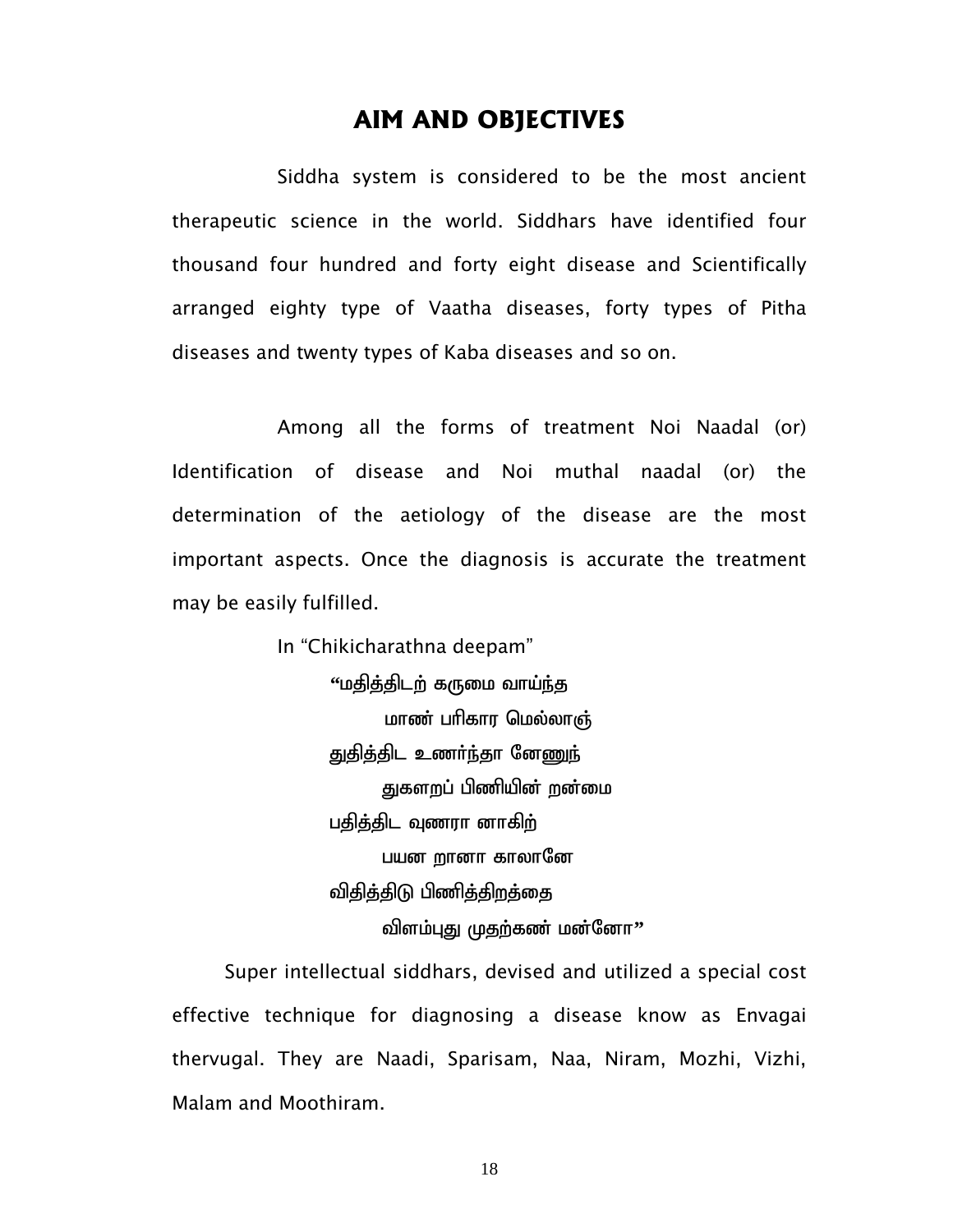The following specific objectives have been drawn to achieve the above aim,

- ❖ To collect the ancient Siddha literatures about Kaasa disease in general and Pitha Kaasam in particularly.
- To study the clinical course of the disease Pitha Kaasam with clean observation on the actiology, clinical fetures and diagnosis.
- \* To evaluate the siddha basic physiology and Pathology.
- $\cdot$  To make a thorough physical examination of the patient.
- \* To find out the changes that occur in Uyirthadukkal, Udalthadukkal and in Naadi.
- \* To support the study of Pitha Kaasam by using envagai thervugal, mentioned in siddha literatures with modern parameters.
- \* To discuss the clinical features and complications associated with pitha kaasam.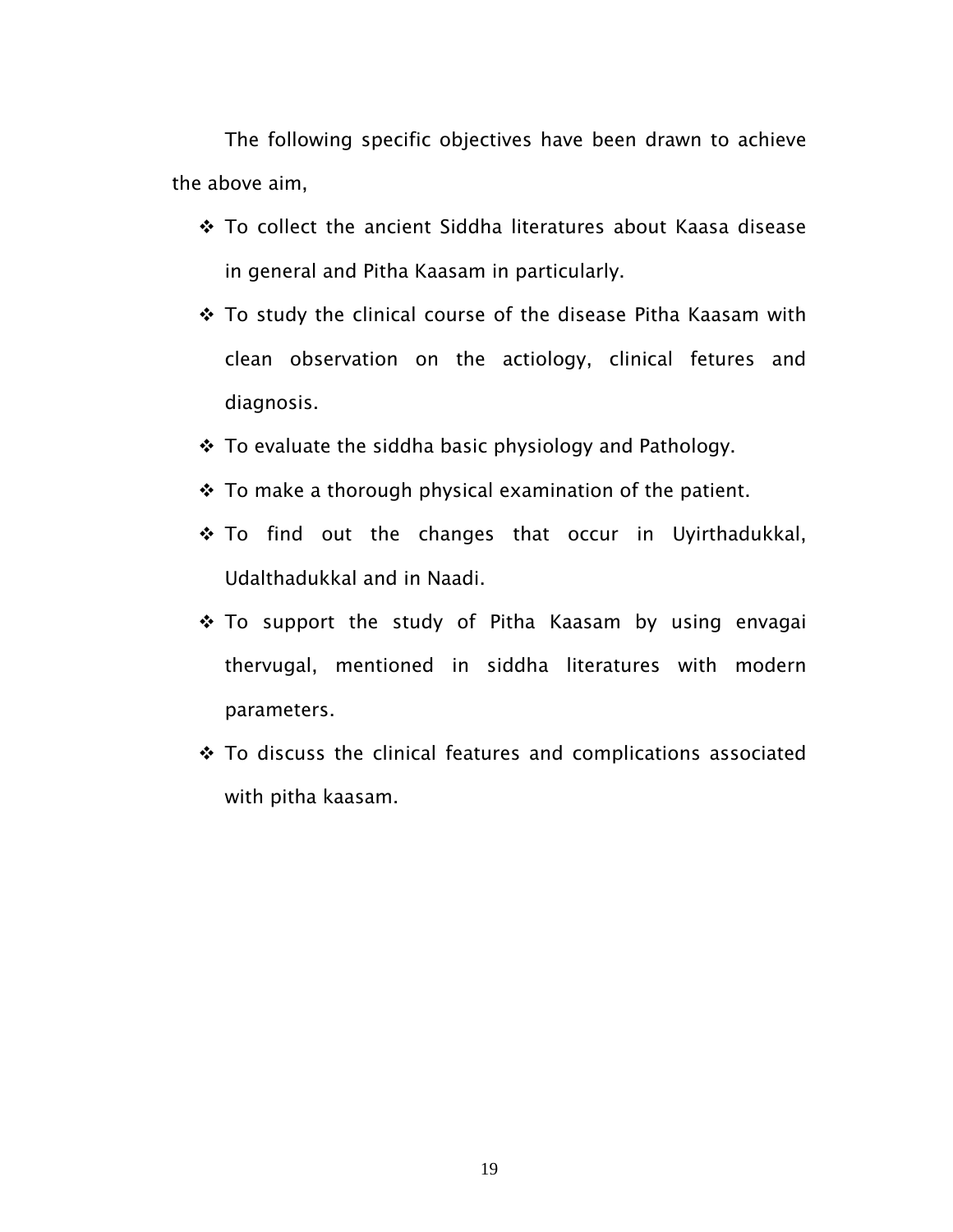# **ELUCIDATION ABOUT PITHA KAASAM**

According to the literature Yugi Vaithiya Sinthamani, Pitha Kaasam has been mentioned as

> "சீரான இருமல்மிகப் புரட்ட லாகித் தித்தித்து உப்புரைக்குஞ் சர்த்தி யுண்டாம் தாராகத் தலையுடம்பு தான்வ லிக்கும் தாகித்துக் குரல்கம் மும்ரத்தம் வீழும் ஆராக வங்கந்தான் மிகவி ளைக்கும் அன்னந்தான் செல்லாமற் புளித்தேக் காகும் மாராமயிர் கூச்சுச் சுரமுண் டாம் மதிமயங்கும் பித்தகா சத்தின் வண்மை"

 $L$ m $L$ ல் எண் - 697 – Yugi Vaithiya Sinthamani

#### Meaning of the words : -

#### இருமல் : -

 $*$  காசம் - Cough  $*$ \* கக்கல்

#### புரட்டல் :-

\*குமட்டுதல்

\*கீழ் மேலாகத் திருப்புதல், **திரும்புதல்** - Repeat

\*\*tapW Gul;ly; - A sensation felt in the abdomen as in

#### vomiting

#### தித்தித்து : -

 $\bf{*Q}$ னித்தல் - To be sweet

 $*$  $*$ இனிப்பு, குரங்கு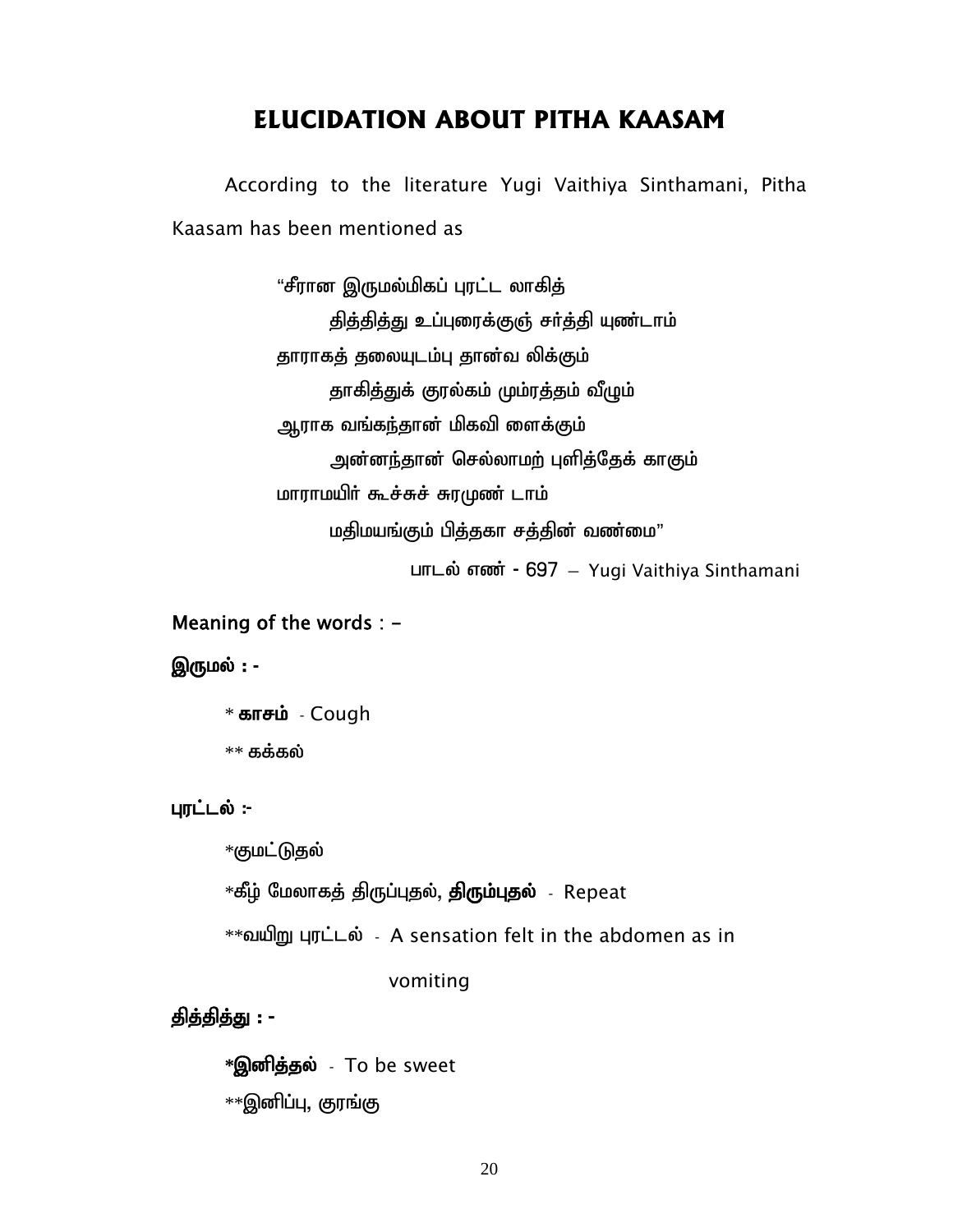# உப்பு :-

 $*$ லவணம் - Salt  $*$  $*$ சோற்றுப்பு, உவர்க் கடல், உருசி

#### சர்த்தி:-

 $*$ வாந்தியெடுத்தல் - Vomiting  $*$ கக்கல், நெருப்பு, கக்குதல

#### தலை:-

 $*$ சிரம் - Head  $*$ தலைமயிர் – Hair  $*$ ஆகாயம், உடம்பின் மேற்பாகம்.

#### உடம்பு : -

 $*$ சாீரம் - Body  $*$ \*பொன் - Gold

#### வலிக்கும்  $:$  -  $\overline{\phantom{a}}$

 $*$ நோவுண்டாதல், வற்றுதல், பலவந்தப்படுத்தல்

 $*$ <sup>®</sup>நாவு – Pain

#### தாகித்து :-

 $*$ நீர் வேட்கை உண்டாதல் - To be thirsty  $**$ தாகங் கொள்ளல், எரியுந்தன்மை – Capabilty of burning.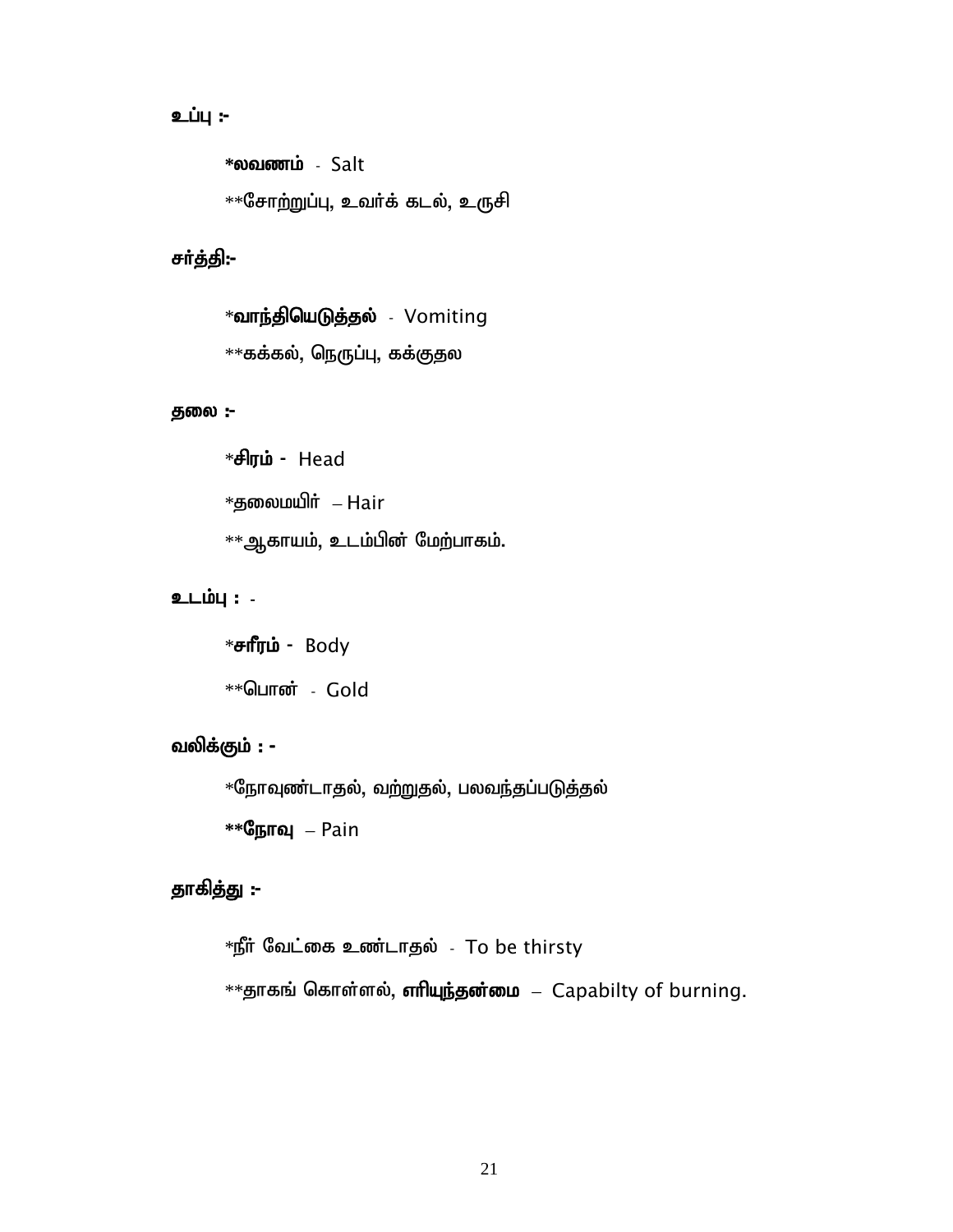#### குரல்கம்மும் :-

\*குரலடைப்பு – Sore throat, Hoarseness

 $*$ பேச முடியாமல் போதல் - Loss of speech

\*\* A disease of the larynx due to dryness and the consequent inability to talk except with hoarse voice – hoarseness.

# ரத்தம் வீழும் :-

 $*$ **இரத்த வாந்தி** – Haemoptysis  $[T_1, \frac{1}{2}]$ ந்தம் - Blood]  $[\omega]$ ழும் - To come out] \*\*வீழும் - To descend, to fall.

# அங்கம் : -

 $*$ உறுப்பு, அடையாளம், எலும்பு.

 $**$ உடம்பின் பாகம் - A part of body

 $^{**}$ அரையின் மேலுள்ள உடம்பின் பகுதி  $\,$  – The portion of the main

body without the limibs.

 $**$ உடம்பு, மனம், மூளை, எலும்புக்கோர்வை

#### இளைக்கும்  $:$  -  $\overline{\phantom{a}}$

 $\ast$ கிலேசம் - Distress, dyspnoea, மெலிதல்

\*\* Gентта – Lassitude, Loss of Power, To be fatigued

#### அன்னம் :-

**\***NrhW – Food, boiled rice

 $*$ தங்கம் - Refined gold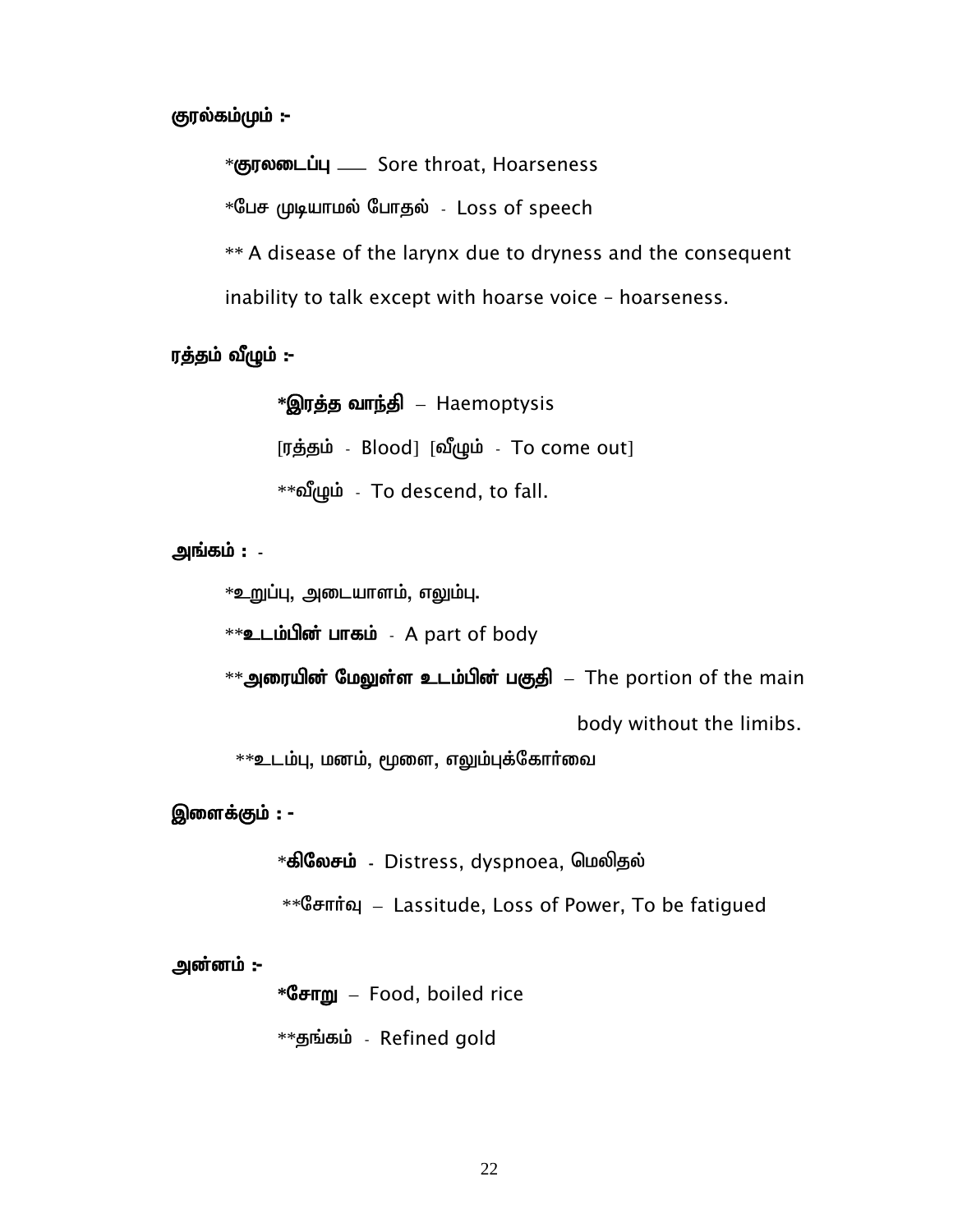# புளித்தேக்காகும் : -

 $*$ புளித்துப் போதல் - To turn sour, to ferment  $*$ மா முதலியன புளித்துப் போதல்

 $*$ தன்மை திரிதல், வெறுத்துப் போதல்

#### மயிர்க்கூச்சு : -

\***மயிர்சிலிர்த்தல்** - Rising of the hairs of the body.

\*\*цызы - Horripillation.

சுரம் : -

 $*$ **காய்ச்சல் - Fever** 

 $*$ பாலை நிலம், கள், காடு, இசை.

மதிமயங்கும் : -

 $*$ புத்தி மாறாட்டம் - Confusion

 $*$ புத்தி மயக்கம்

#### காசம் : **-**

 $*$ கோழை - Phlegm  $*$  இரைப்பும், இருமலோடும் கூடிய கடின மூச்சு.

# [\* Denote – Tamil lexicon Dictinoray

\*\* Denote – T.V.Sambasivam pillai Dictionary]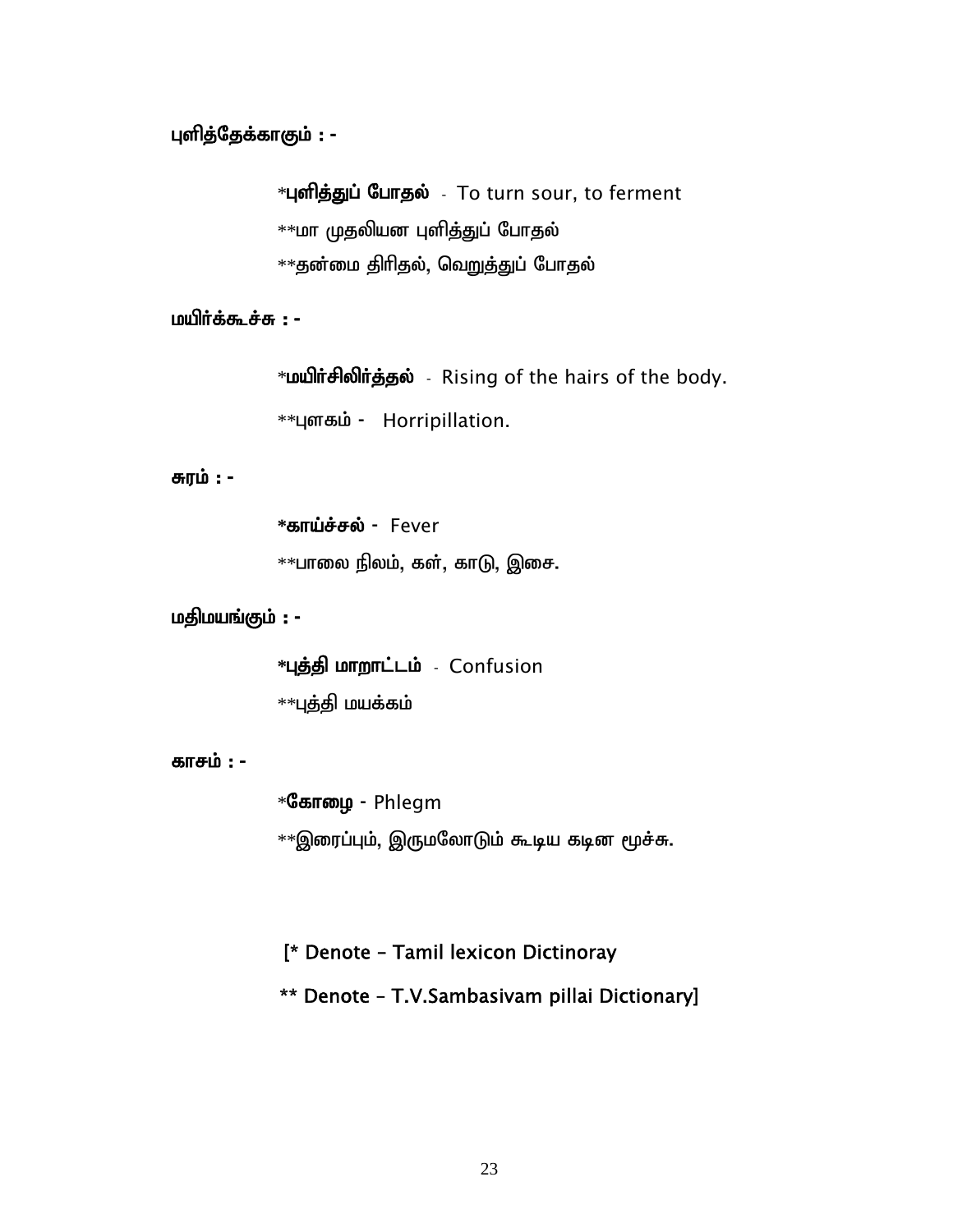# Meaning of the lines

# **"சீரான இருமல்மிகப் புரட்ட லாகித்**"

- இருமல் திரும்ப, திரும்ப அதிகமாக வருதல்
- Repeated cough or persistent cough

# "தித்தித்து உப்புரைக்குஞ் சா்த்தி யுண்டாம்**'**'

- இனிப்பு மற்றும் உப்பு சுவை தோன்றல், வாந்தி யுண்டாதல்.
- Sensation of sweet and salt taste in the tongue and

vomiting.

# "தாராகத் தலையுடம்பு தான்வ லிக்கும்"

- சிரசு மற்றும் உடம்பு வலி உண்டாதல்
- Headache and body pain

# "தாகித்துக் குரல்கம் மும்ரத்தம் வீழும்"

- எாியுந்தன்மை, குரல் கம்மல் மற்றும் ரத்தம் வெளிவரல்
- Burning sore throat and Haemoptysis.

# "ஆராக வங்க<u>ந்</u>தான் மிகவி ளைக்கும்''

- மூச்சு திணறல்
- Dyspnoea

# "அன்னந்தான் செல்லாமற் புளித்தேக் காகும்"

- உணவு செல்லாமல் மற்றும் புளித்தேக்கம்
- Anorexia with sour taste regurgitation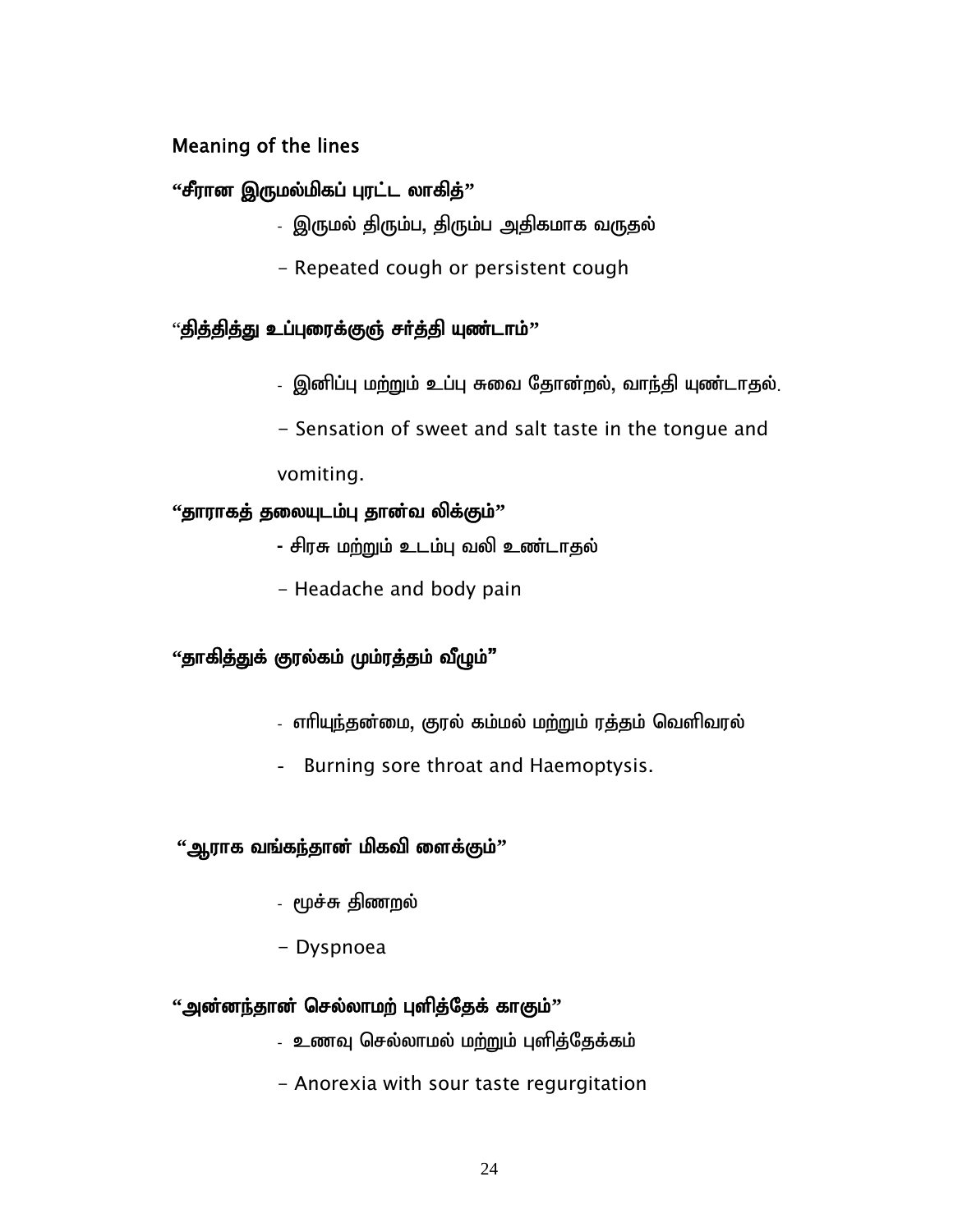### "**<u>மாராமயிர் கூச்சுச் சுரமுண் டாம்''</u>**

- மயிர்சிலிர்த்தல் மற்றும் சுரம் உண்டாதல்
- Horripillation and Fever

### "**மதிமயங்கும் பித்தகா சத்தின் வண்மை**"

- புத்தி மயக்கம்
- State of Confusion.

# The poem clearly depicts,

- ❖ Presistent Cough
- Sensation of sweet and salt taste in the tongue.
- ◆ Vomiting.
- **❖ Headache**
- ❖ Body pain
- ❖ Burning sore throat
- ❖ Haemoptysis
- Dyspnoea
- Anorexia with sour taste regurgitation
- ❖ Horripillation
- Fever and
- State of Confusion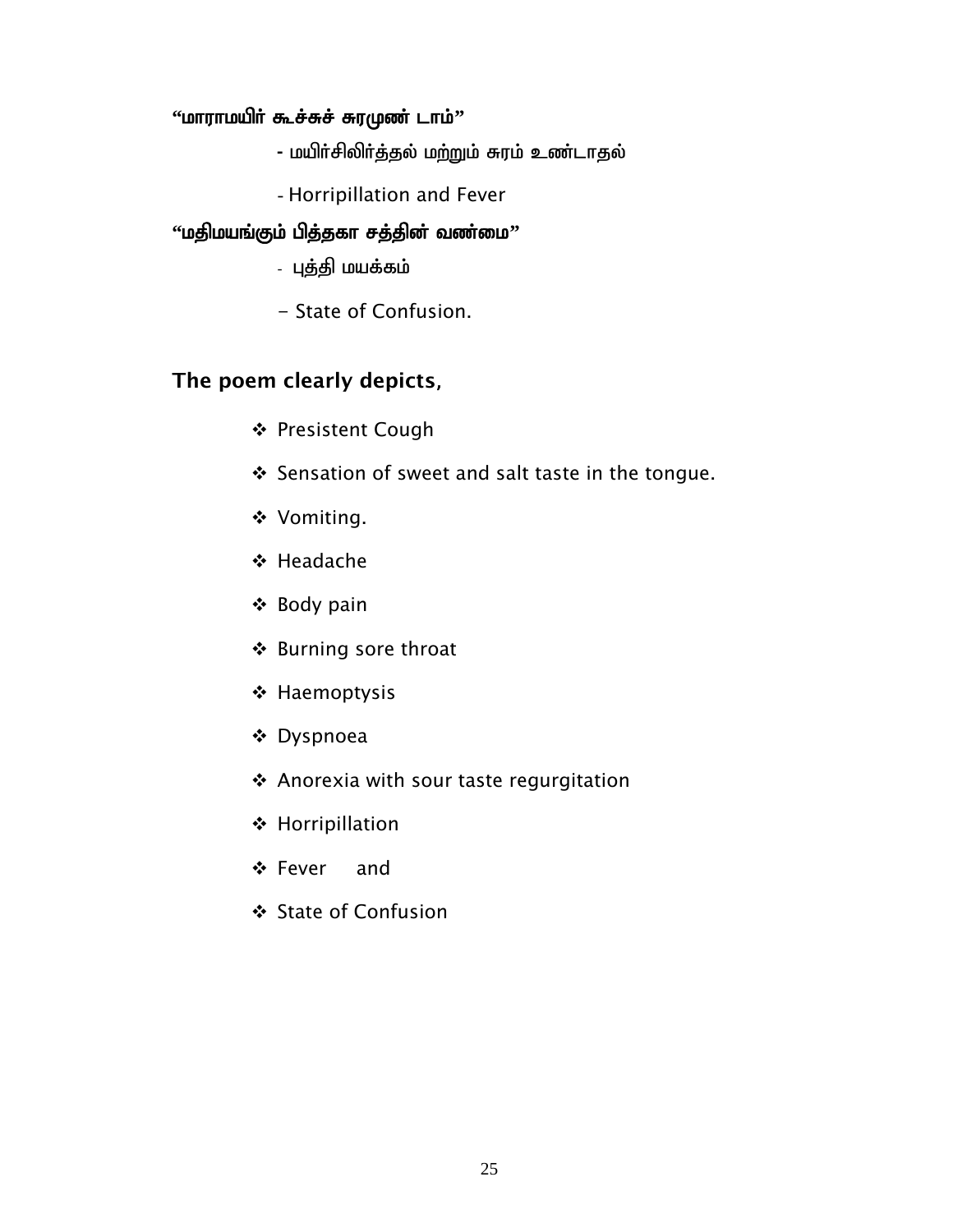# **REVIEW OF LITERATURES**

According to many literatures, kaasa noi has calssified in to different types, Pitha kaasam has come under this classification. But in some literatures, the pitha kaasam has not been described.

The literatures that describes the pitha kaasam are,

- ❖ Yugi Vaithiya Sinthamani
- ❖ Agathiyar 2000
- Thanvanthri Vaithiyam Part I
- Pararasasekarn Part IV
- Sarabainthra Vaithya Muraigal.
- Noi Naadal Noi mudal Naadal Thiratu Part II
- Anubava Vaithya deva Ragasiyam.
- ❖ Roga Nirnaya Sarum.
- ❖ T.V.Sambasivam pillai Dictionary.

Description about this concept

#### 1) According to Agathiyar - 2000

Inspite of the types of kaasam, only the symptoms of the pitha kaasam have been described.

- Vaatha Kaasam
- Pitha Kaasam
- ❖ Kaba Manthara Kaasam
- Pakka Manthara Kaasam
- ❖ Suthika Kaasam
- Maruntheedu Kaasam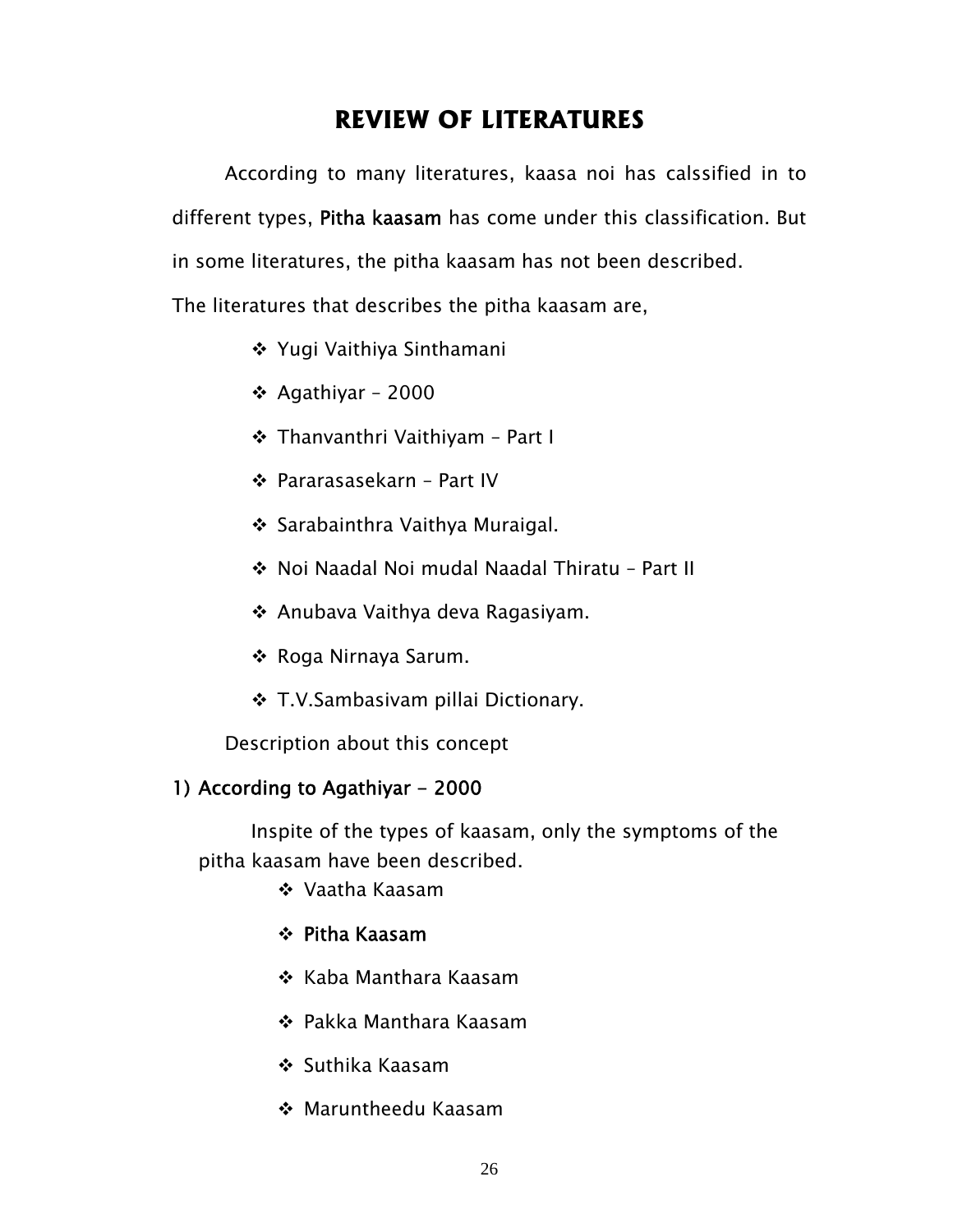$\lq$ ித்தகாச மிருமல் மிகப்புரட்டி முறுக்கியுப்பு ரைக்குஞ் சத்தி யெடுக்கு மிருமலுண்டாந் தலையுமுடம்புந் தான்வலிக்குந் குத்தி யிருமும் குரல்கம்மும் குலவுசார மிகவிளைக்குந் தித்தித்திருக்கும் வாயுறல் சிவந்தநீரோ தானாறும்''

- Persistent cough
- Sensation of salt taste in the tongue
- Vomiting
- Headache and body pain
- Sore throat
- Weight loss
- Sensation of Sweet taste in Saliva
- Haemoptysis

#### 2) According to Thanvanthiri Vaithiyam – Part I

Under the heading of Kaasa nithanam5 types of Kaasam are described.

1) Vaatha Kaasam

#### 2) Pitha Kaasam

- 3) Kaba Kaasam
- 4) Shatha Kaasam
- 5) Shaya Kaasam

Besides the above 5 types of Kaasam the symptoms of 5 thondha Kaasam, signs of Manthara kaasam, vega kaasam, Jwara kaasam and Pakka manthara lakshanangal are described as 10 types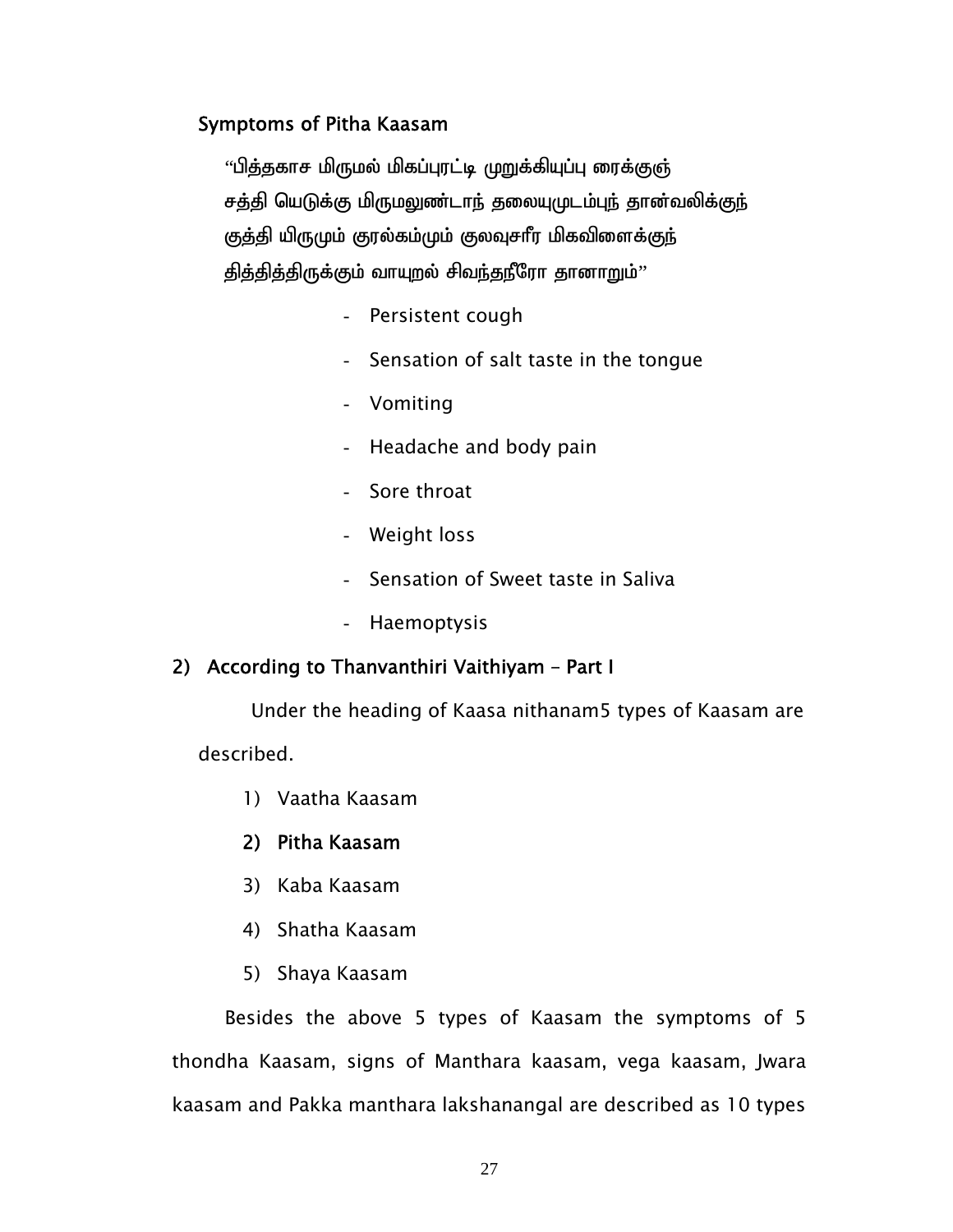$\,$ ''பித்தகா சத்தின் செய்கை பெய்வளை மயிலே கேளாய் ஒத்தவுட்டிண மிகுந்த தாகும் வாயுலர்தல் நாவு கைத்தல்சத் தித்தல் பித்தங் கக்கிடலுடம்பு காய்த லித்தனைக் குணமு முண்டாந் தேகமும் வெளுக்குமென்றே''.

- Dryness of the mouth
- Sensation of bitter taste in the tongue
- Vomiting
- Fever
- Anaemia

## 3) According to Therayar Vaakadam

"அதியான அதீதம் மார்பில் விழுந்தெழுந்து **அஞ்சுவகைக்** காசமது அனுசரிக்கும்''

 He described the nature of kuruthi kaasam along with the medicine for pitha kaasam. Such as ennai and chooranam

#### 4) According to Pararasasekaram – Part I

```
 (Silarpana Roga Nithanum)
```
#### Kaasam - 10

- 1) Vatha Kaasam 6) Ratha Kaasam
- 2) **Pitha Kaasam** 7) Athisara Kaasam
- 3) Silarpana Kaasam 8) Soga Kaasam
- 4) Sura Kaasam 9) Manthara Kaasam
- 5) Sanni Kaasam 10) Pakka Manthara Kaasam

Symptoms of 10 kaasam are described, in this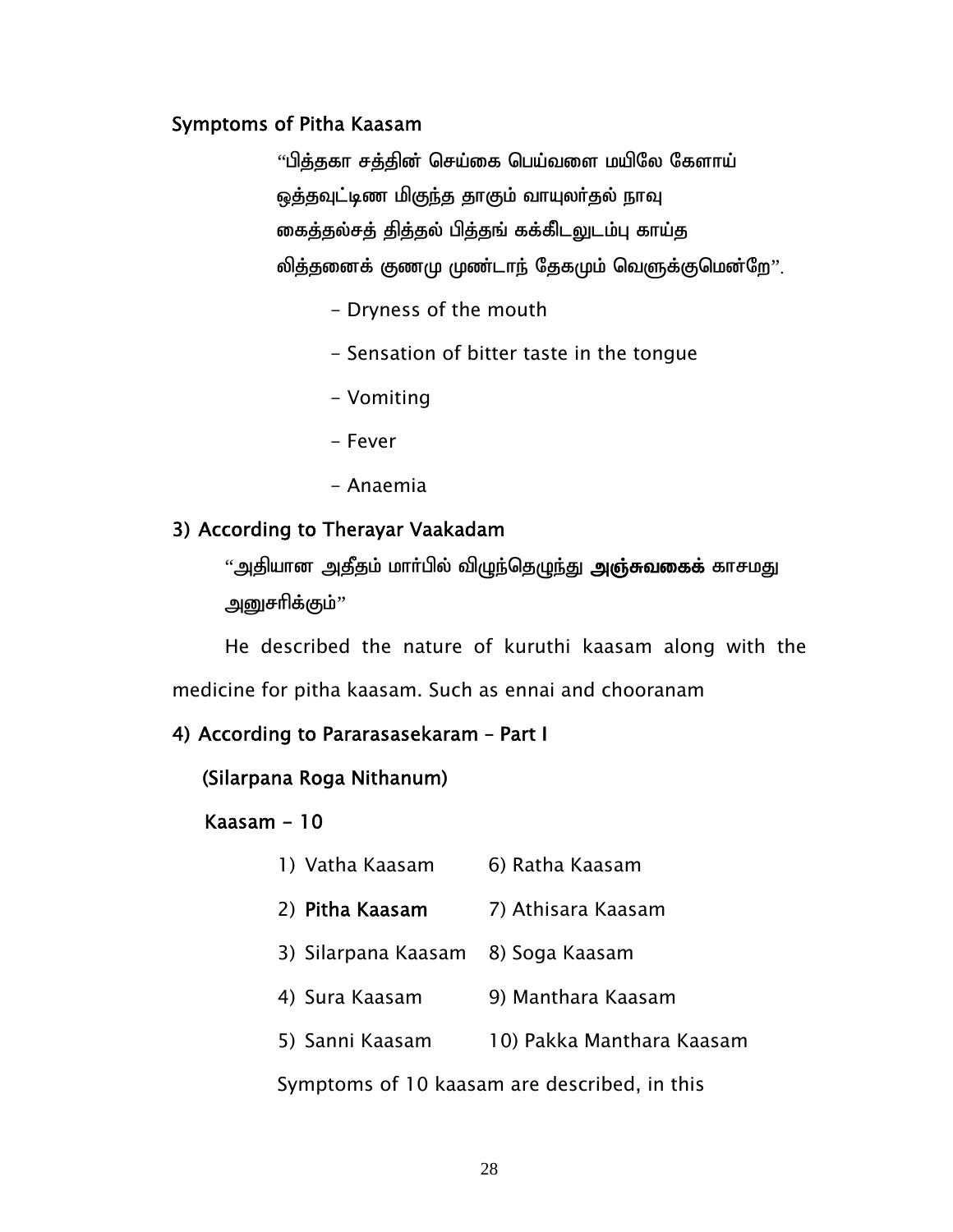"மத்தமுறு வேகாயுங் கிறுகி றென்னும் வாய்நீரும் வழுவழுக்கும் வரண்டு நாவும் சித்தமுற மயக்கமுண்டா மிருமிச் சீறிச் சிறுநீா்கண் மஞ்சணித்துச் சீயி ரத்தம் துத்திவிழுந் துரப்பிரைப்புத் தொண்டை கட்டுந் தோள்புறமு நடுக்குநெஞ்சு துடித்தி டிக்கும் சத்திசெயுங் கண்குழியுந் தாகந் தாபந் தான்பித்த காசமெனச் சாற்ற லாமே".

- Fever
- Dryness of the tongue
- Confusion
- Cough
- Yellowish discolouration of urine and eyes
- Haemoptysis
- Sore throat
- Shoulder & chest pain
- Vomiting
- Thirsty

#### Kaasam  $-5$

1) Vaatha Kaasam

#### 2) Pitha Kaasam

- 3) Silarpana Kaasam
- 4) Suvatha Kaasam
- 5) Shaya Kaasam

The Symptoms of 5 kaasam are described, in this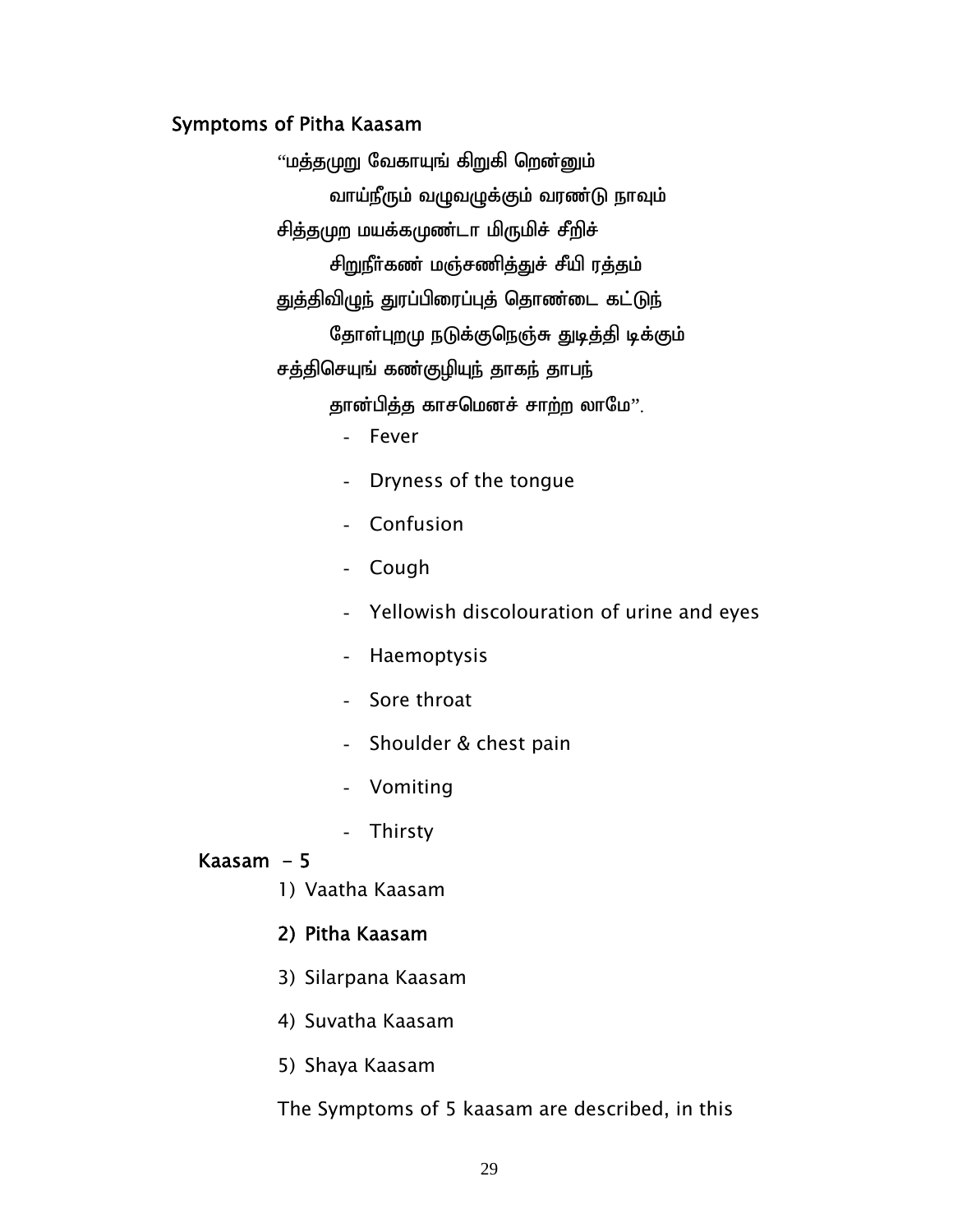$\lq\lq$ மிஞ்சவே யுட்டணமாய்த் தாக மாய்வாய்

மிகக்கசந்து மிகவுலந்து சுரமு மீறி

அஞ்சவே யுடல்வெளிறிச் சத்தி தோன்றி

லடுத்தபித்த காசமென வறையு நூலே".

- Thirsty
- Sensation of bitter taste in the mouth
- Dryness of the mouth
- Fever
- Anaemia
- Vomiting

# 5) According to Sarabainthira Vaithiya Muraigal (Kaasa, Suvasa Sikichai)

# Kaasam 5

- 1) Vaatha Kaasam
- 2) Pitha Kaasam
- 3) Kaba Kaasam
- 4) Shatha Kaasam
- 5) Shaya Kaasam

# Symptoms of Pitha Kaasam

"பித்தகாச மிருமல் மிகப்

புறட்டி முறுக்கு முப்புறைக்குஞ்

சத்தியெடுக்கு மிருமலு ண்டாந்

தலையு முடம்புந் தான்வலிக்கும்

குத்தியிருமும் குரல் கம்மும்

குலவு சீாீரமிக விளைக்குந்

தித்தித் திருக்கும் வாயூறல்

சிவந்த நீரே தானூறும்''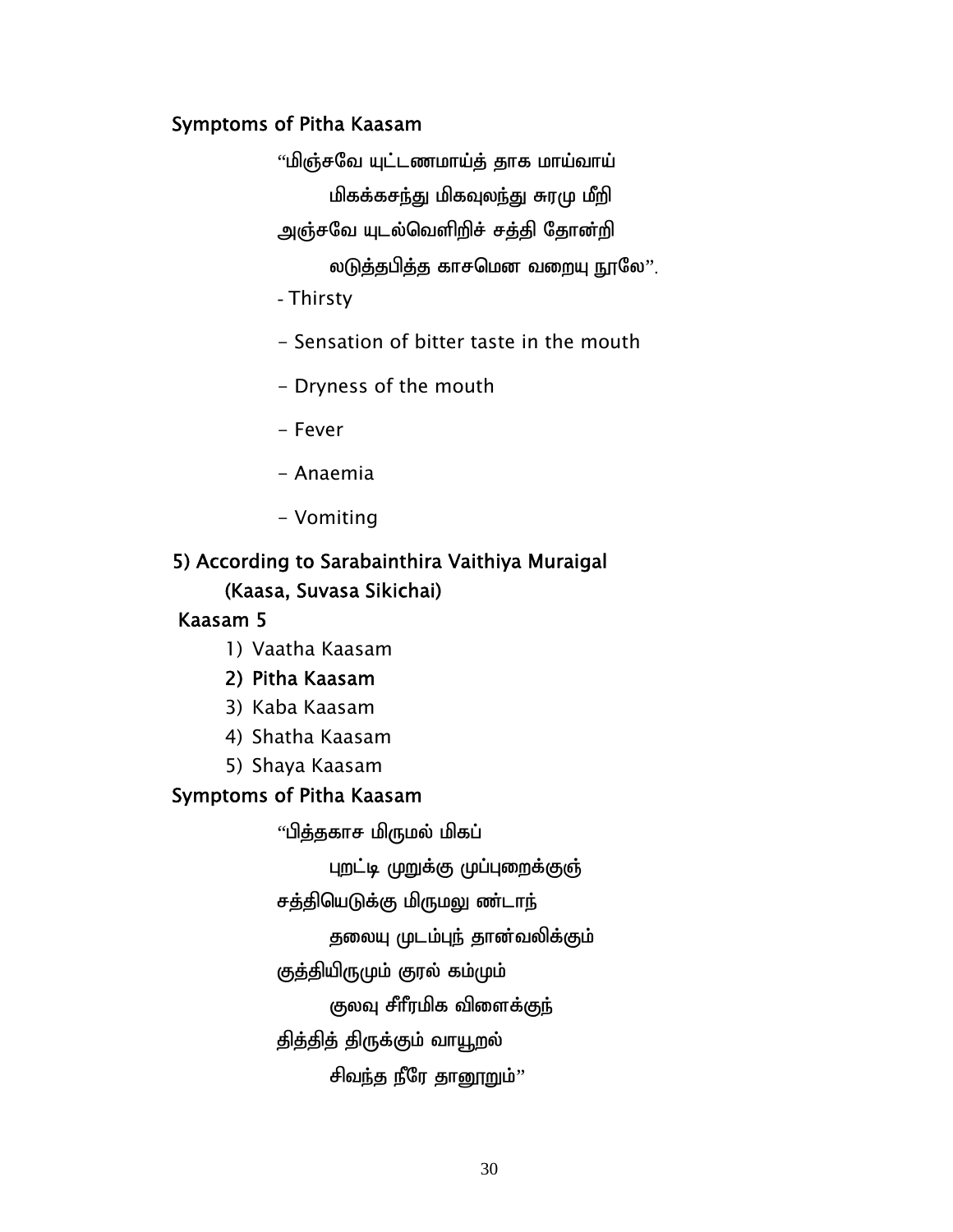- Persistent cough
- Sensation of salt taste in the tongue
- Vomiting
- Headache & body pain
- Sore throat
- Weight loss
- Sensation of sweet taste in the saliva
- Haemoptysis

#### 6) According to Noi Naadal Noi Muthal Naadal Thiratu – Part 2

 12 types of kaasam under the heading "Erumal", according to yugi vaithiya sinthamani and 12 types of kaasam under the heading "Kai Ezhuthu Pirathi" are described

#### Symptoms of Pitha Kaasam

 $``$ குத்தி யிருமிக் குரல் கம்மிக் கோழை கசந்து மஞ்சளித்துக் குடம்பை இளைத்து வாய்கைப்பாய்க் கோடு நகங்கள் மஞ்சளித்து மெத்தக் கம்மிய பார்வையுமாய் மெய்யிற்றலையில் வலி யுண்டாய் மேவுஞ் சுவைக ளினிப்புப்பாய் மி<u>குந்த</u> தாக முணவருகிச் சித்தம் வேறாய் மயிர்க் கூச்சாய்க் செரியாணவு புளித்தேப்பம் செந்நீர் வாந்தி யடிக்கடிக் காய்ச் சிறுநீரெரிவா யிழிந்து சுரந்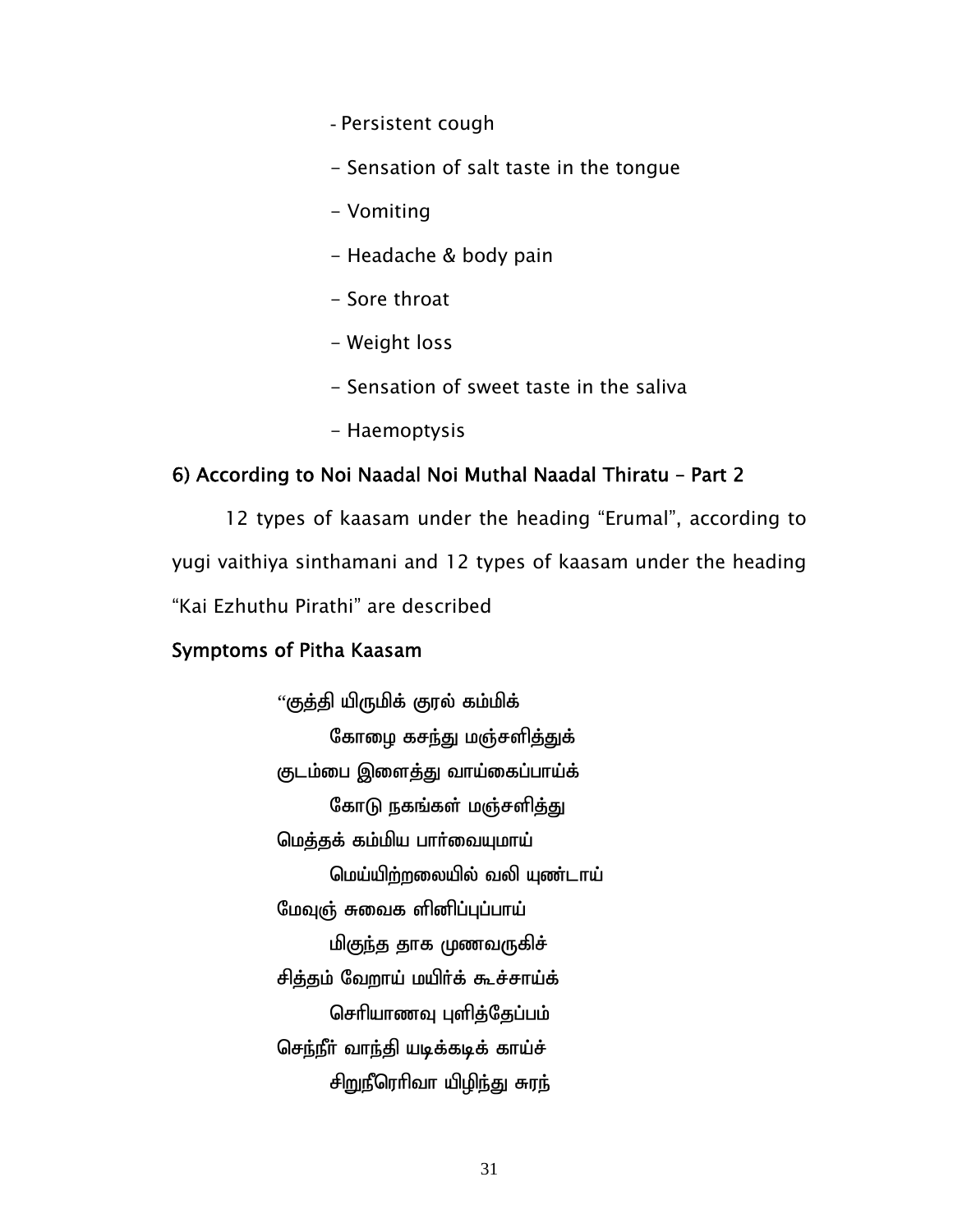தொத்தி மிகவே வருத்தி வருந்

தோகாய்ப் பித்த காச மெனச் சொல்லாய்ப் புவியோ ரறிந்திடநீ சிகிச்சை செய்யத் துணிவாயே".

- Cough with Haemoptysis
- Yellow colour sputum
- Weight loss
- Sensation of bitter taste in the mouth
- Yellowish discolouration of nail
- Decreased eye vision
- Body pain
- Sensation of sweet and salt taste in the

tongue.

- Increased thrist
- Horripillation
- Haemoptysis
- Anorexia with regurgitation
- Fever
- Frequent burning micturation

The 5 types of Kaasam described separately also come under

the heading "Erumal" according to yugi Vaithya Sinthamani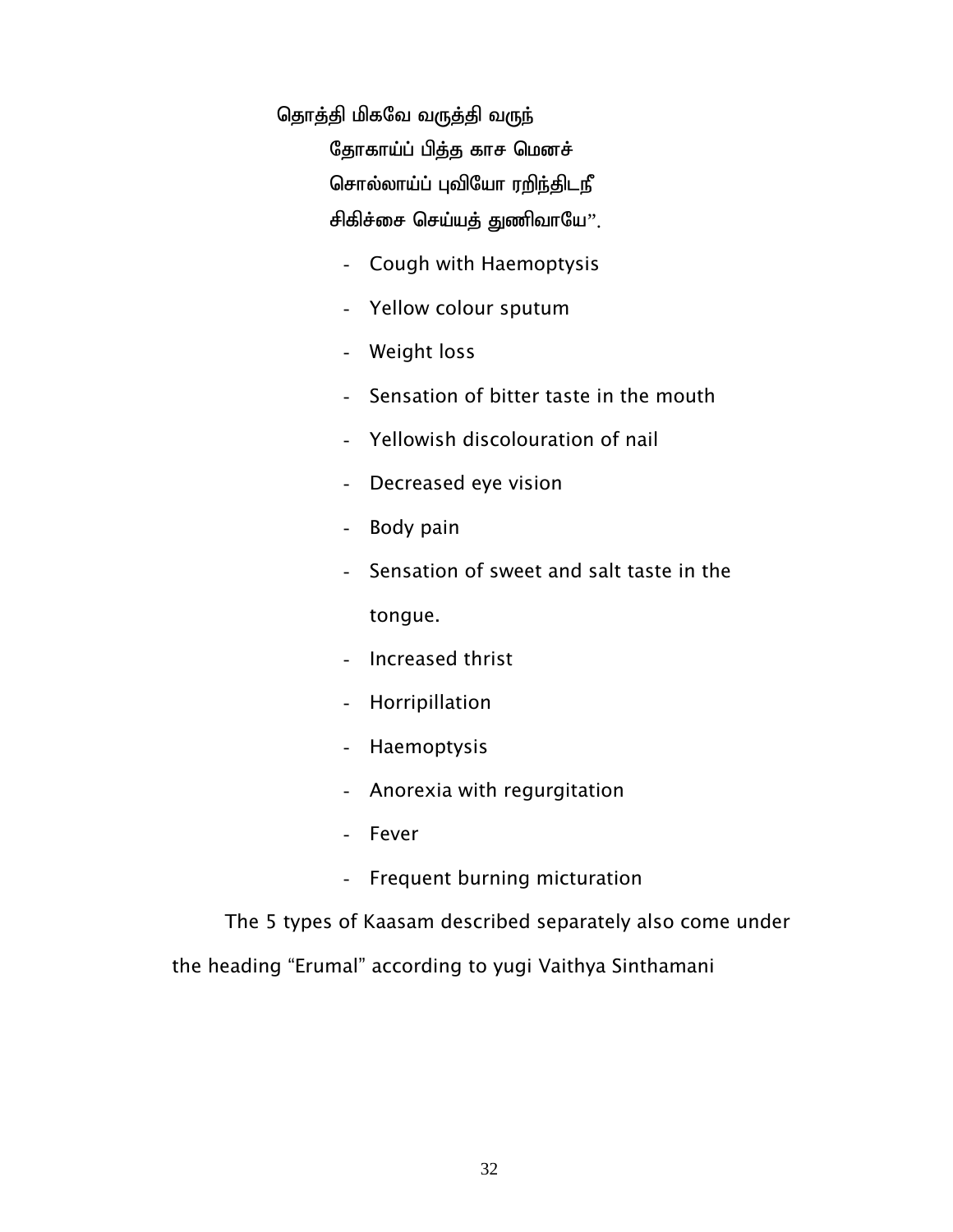# 7) According to Anubava Vaithiya Deva Ragasiyam – Part IV

# - J. Seetharam Prasath

#### 5 Kaasam

1) Vaatha Kaasam

# 2) Pitha Kaasam

- 3) Kaba Kaasam
- 4) Ratha Kaasam
- 5) Shaya Kaasam

### Symptoms of Pitha Kaasam

Yellowish eyes, Yellow colour sputum, Haemoptysis,

Confusion, Thirsty, Sore throat and Persistent cough.

# 8. According to Roga Nithana Saram

# - T.R.Mahadeva Pandither

# Kaasam 5

- 2) Vaatha Kaasam
- 2) Pitha Kaasam
- 3) Kaba Kaasam
- 4) Ratha Kaasam
- 5) Shaya Kaasam

#### Symptoms of Pitha Kaasam

Yellowish eyes, Yellow colour Sputum, Haemoptysis, Thristy and confusion.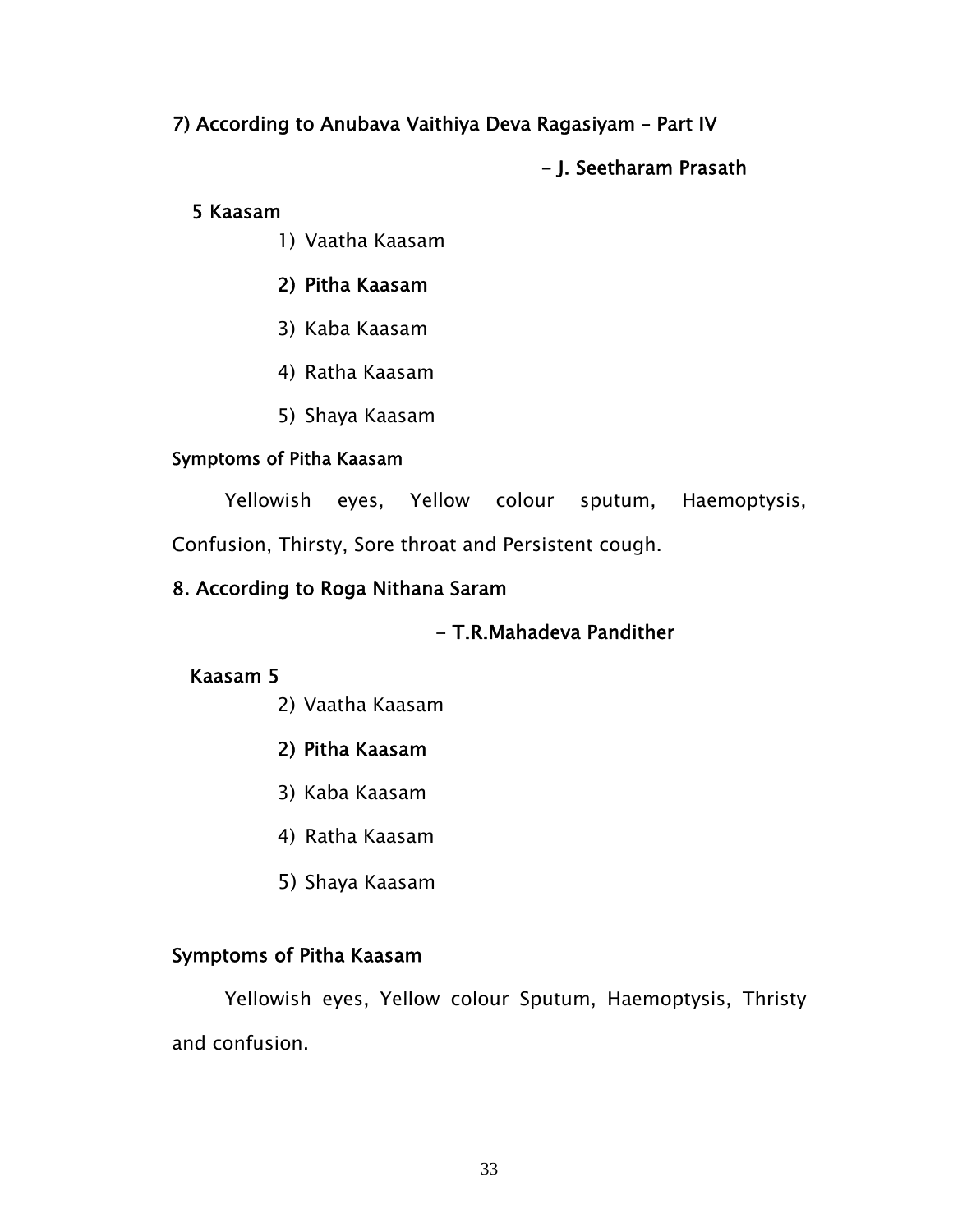### 9. According to T.V. Sambasiva Pillai Dictionary

### Kaasam 20

| 1) Suvasa Kaasam    | 11) Kolai Kaasam          |
|---------------------|---------------------------|
| 2) Manthara Kaasam  | 12) Thontha Kaasam        |
| 3) Ratha Kaasam     | 13) Pakka Kaasam          |
| 4) Neela Kaasam     | 14) Pakka Manthara Kaasam |
| 5) Silathuma Kaasam | 15) Sudar Kaasam          |
|                     |                           |
| 6) Pitha Kaasam     | 16) Peenisa Kaasam        |
| 7) Vaatha Kaasam    | 17) Naatha Kaasam         |
| 8) Bala Kaasam      | 18) Vali Kaasam           |
| 9) Virana Kaasam    | 19) Adaipu Kaasam         |

Pitha Kaasam is given as one of the type among the 20 types

of Kaasam. But the symptoms are not given.

### 10) According to Segarasa Sekara Vaithiyam

Under Kaasa disease,

- Vala Manthara Kaasam
- Pakka Manthara Kaasam
- Manthara Kaasam
- Ushana Kaasam
- Elai Kaasam

 The Signs and symptoms along with the treatment of above 5 kaasam are described except for pitha Kaasam.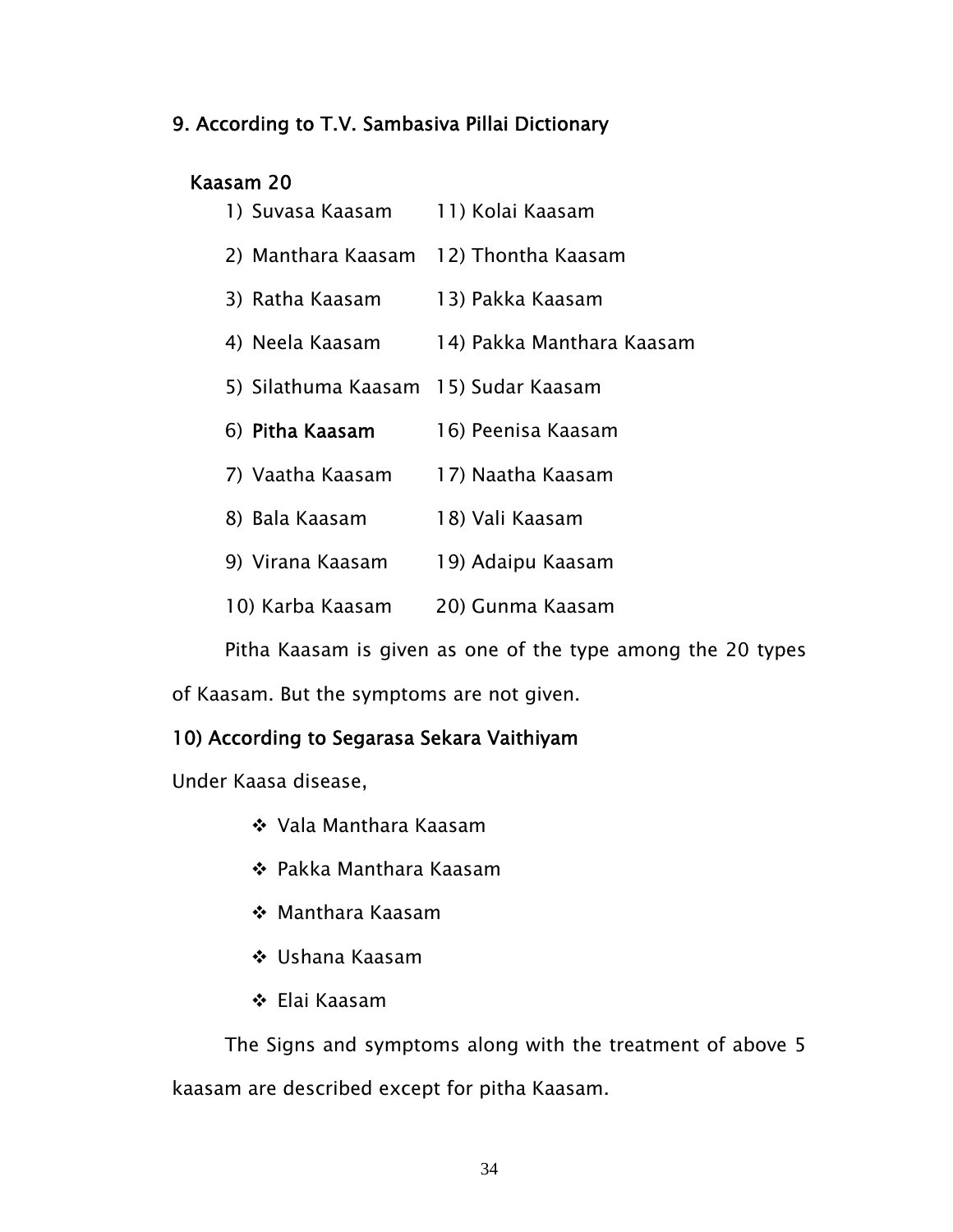# **DETAILED PATHOLOGICAL VIEW OF PITHA KAASAM**

### **INTRODUCTION ABOUT DISSERTATION TOPIC**

#### Pitha Kaasam

It is one of the type of Kaasa disease under kaba noigal.

### Types of Kaasam

According to yugi vaithya cinthamani, types of kaasm is 12.

"தானான காசமது பன்னிரண் டாகுந் தாக்கான மந்தார காசத் தோடு பானான பக்கமந் தார காசம் பாங்கான சுடர் காசம்வாத காசம் பேனான பித்தமாங் காசத் தோடு பேர்பெரிய சுவாசகா சத்தோ டொக்க ஞனான இரத்தமாங் காசத் தோடு இரைப்பான சிலேத்மகா சந்தா னமே ஆகின்ற பீனிசத்தின் சுவாச காசம் அழிவாத பித்தத் தின்காச மாகும் போகின்ற பித்த சிலேட்ம காசந் தானே புகழ்பெரிய சொந்தமாங் காசத்தோடு தேகின்ற காசமது பன்ரண் டாகுந் தெளிவாக இதனுடைய செயலைக் கேள் $\cdot$ 

- Yugi Vaithiya Chinthamani

The types are

- 1. Manthara Kaasam
- 2. Pakka Manthara Kaasam
- 3. Sundar Kaasam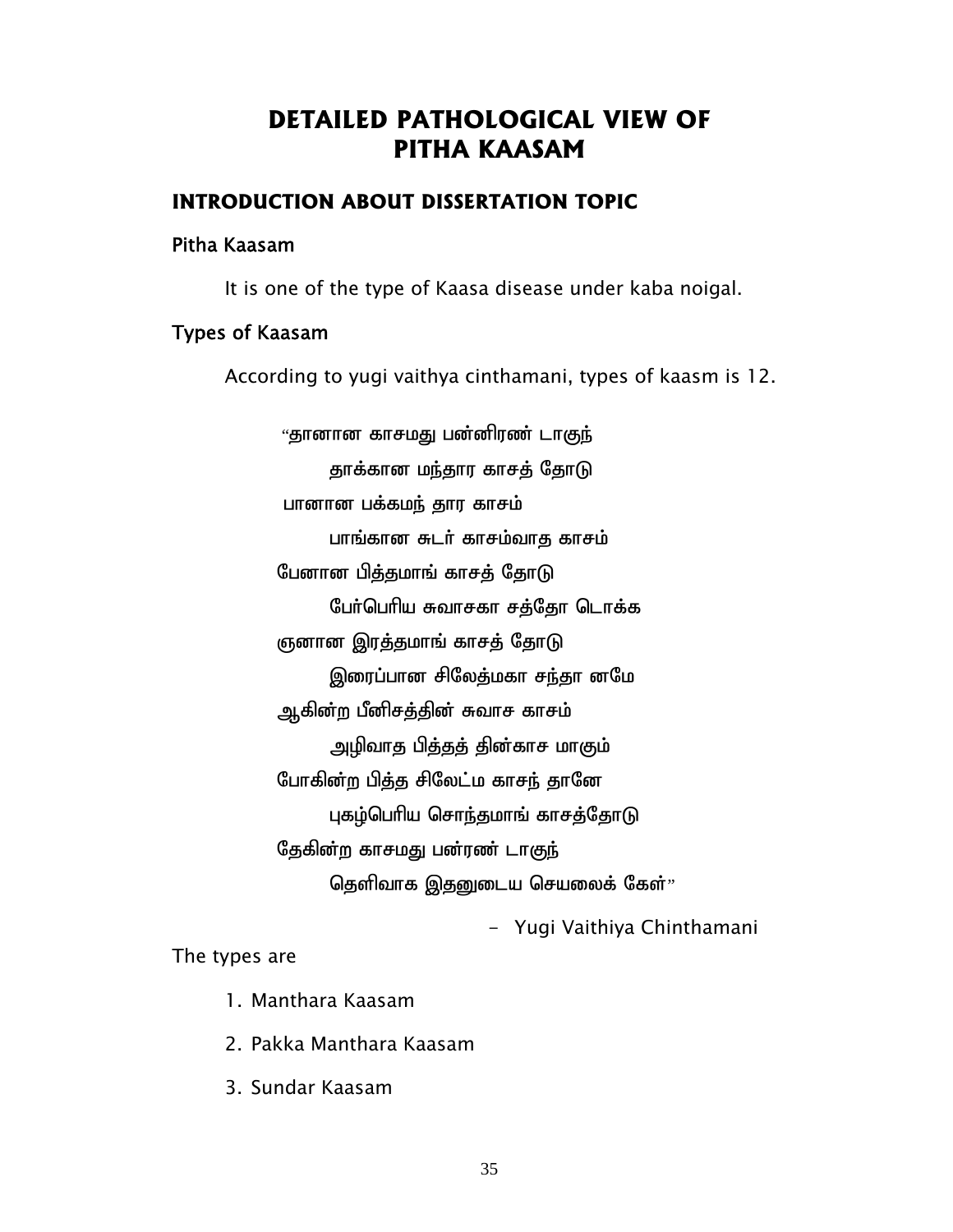4. Vatha Kaasam

#### 5. Pitha Kaasam

- 6. Suvasa Kaasam
- 7. Ratha Kaasam
- 8. Kaba Kaasam
- 9. Peenisa Kaasam
- 10.Valiazhal Kaasam

11.Azhaliya Kaasam

12.Mukkutra Kaasam

In above, pitha kaasam is one of the fifth type of kaasam.

#### **CAUSES FOR PITHA KAASAM**

### According to Yugi vaithiya Sinthamani

"வேகின்ற வதிகமாகும் புகையி னா<u>லு</u>ம் மீறுகின்ற பாணத்தால் மிகுக்குந் தானே''

"பாணத்தல் பரமாக்கினி மிகுக்கை யாலும் பாரமா மாமிசங்கள் புசிக்கை யாலும் தாணத்தாற் சஞ்சாரந் தவிர்க்கை யாலும் சரிப்படாப் பதார்த்தங்கள் புசித்த லாலும் தீணத்தாற் பொசியாம லிருக்கை யாலும் சேயிழையாா் மேலின்பஞ் சிதைவ தாலும் மாணத்தால் மாதுக்க மடைத லாலும் மதத்தாலுஞ் சுவாசமது மருவுங் காணே''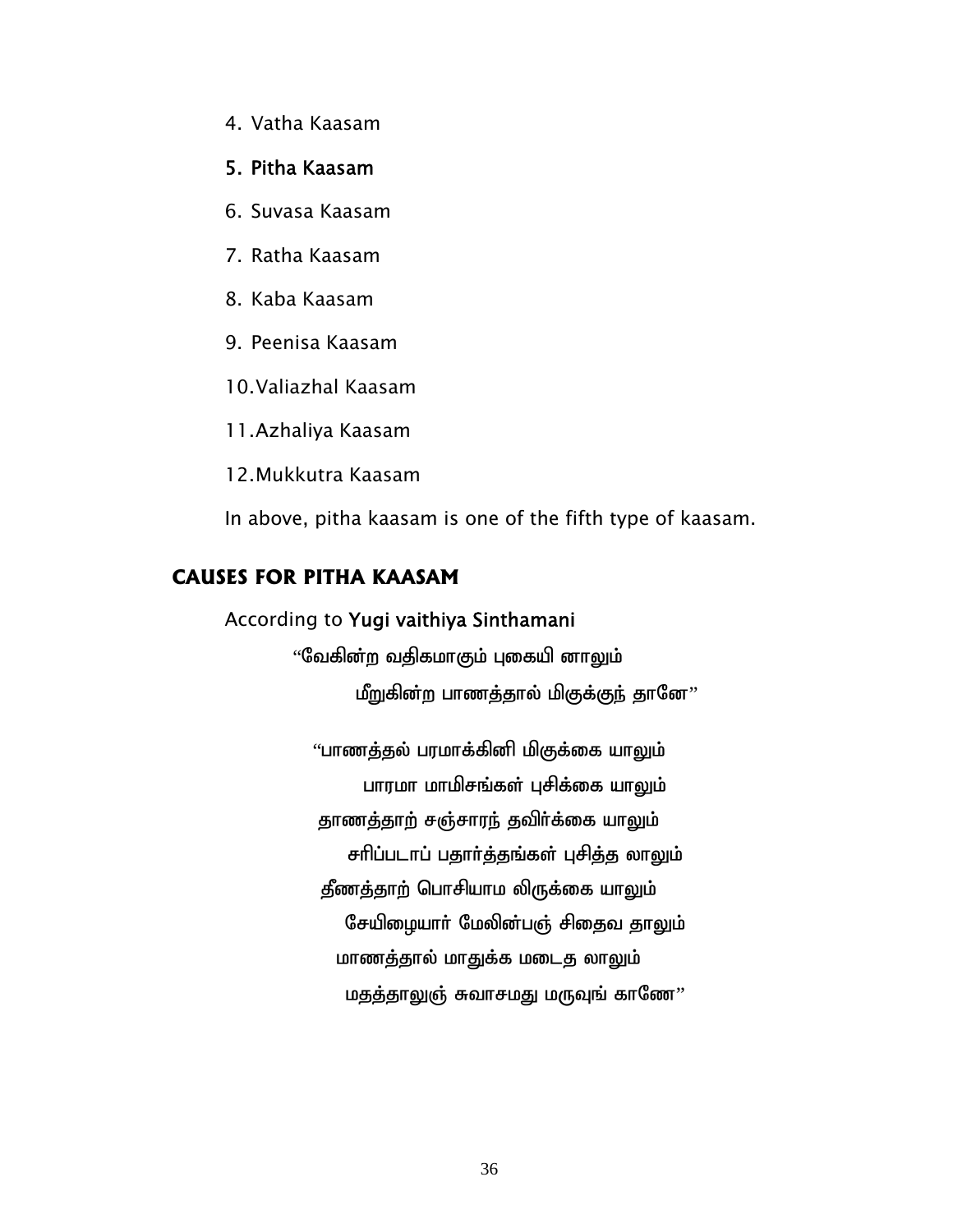"காணவே தேவதைக்குப் பிரித்த பண்டம் களவாடி தின்றாலும் கணவன் றன்னைத் தோணவே நிந்தரட்சை சொன்ன தாலும் ருசியான பதார்த்தமெச்சில் பண்ணி னாலும் வேணவே ஒருவா்செய்த நன்றி தன்னை மிக மறந்து கொடுமைகடான் விளம்பு வோர்க்கும் பேணவே சபைதனிலே சொன்ன பேச்சு பிரண்டோர்க்குங் காசம் வந்து பிறக்குந் தானே'' -Yugi vaithiya Sinthamani

- 1) Environmental Causes
- 2) Food Habits
- 3) Suppression of 14 reflexes
- 4) Activities
- 5) Mental and Social causes
- In details,

#### 1) Environmental causes

❖ Inhalation of smoke

### 2) Food habits

- Intake of cool drinks
- Excess intake of non-vegetarian food
- Intake of allergic food

### 3) Suppression of 14 reflexes

❖ Starvation

### 4) Activities

 $\cdot$  Increased body heat in certain condition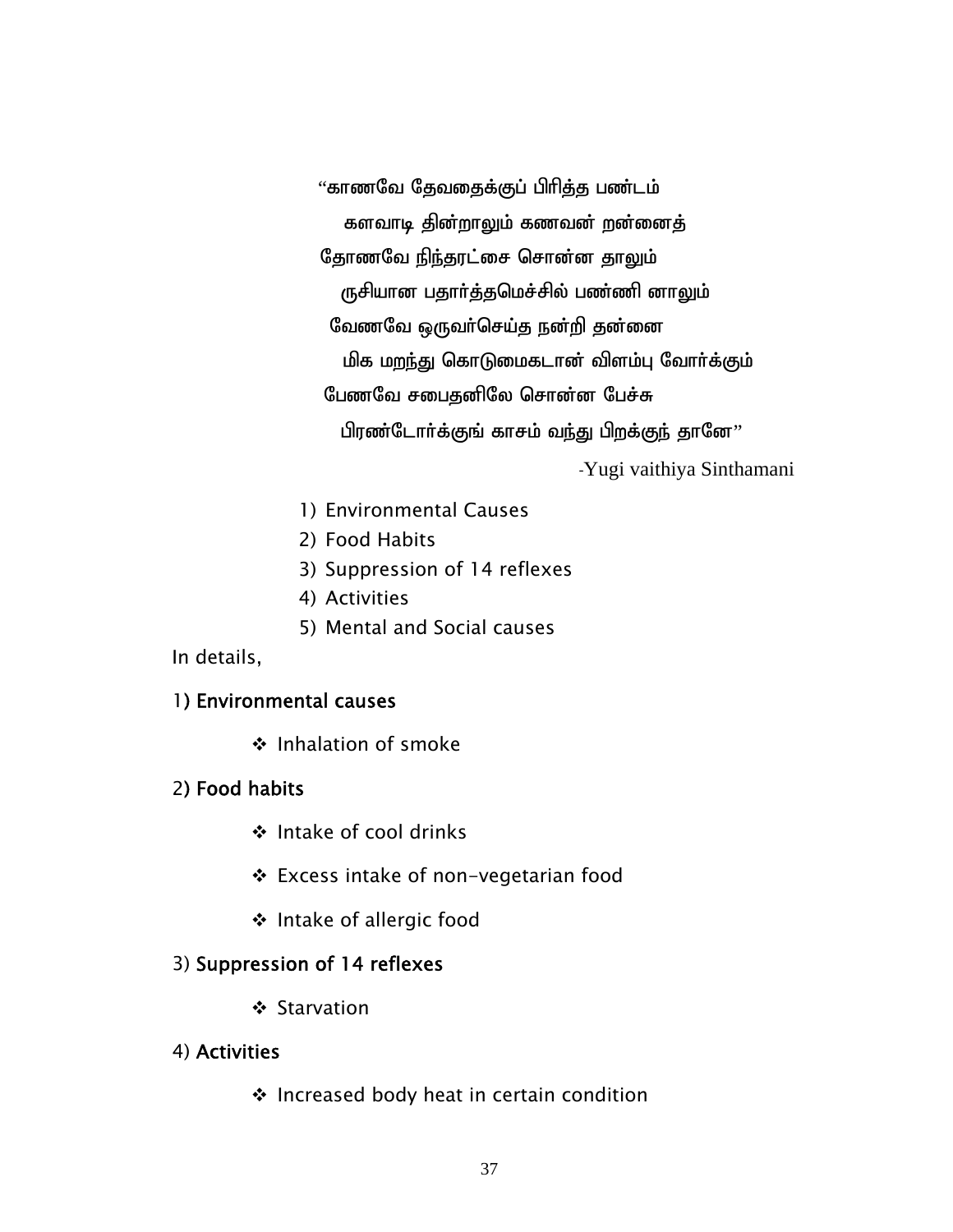- Less activity
- Excess sexual desire

#### 5) Mental and social causes

- Sorrow
- ❖ Stealing prasatham from God.
- Psychological factors
- ❖ Forgetting good things done by others

The author consider, the causes for the kaasam given in the literature yugi as the causes for pitha kaasam

#### Introduction about Kabam: -

''கபத்தினையன்றிக் காசசுவாசங் காணாது'' - தேரையா்

Kaba disease also denotes "Silathuma Noi"

"தானனு மீரேழ் நூறு தன்னிலெண்பத்து மூன்று ஊனுயிர் சீதளத்தி னூழ்யீவினை யதிகஞ் செய்தே யீனமா முடலும் வற்றி யெமுந்தபின் நோயாதெல்லாஞ் தேனமா மொழியாய் வண்ணஞ் சேத்தமஞ் செப்பலுற்றேன்" - அகத்தியர் 2000

Types of kabam produced diseases are 1483. These are occur due to cooling and poorva kanmam and it produce emaciation of the body.

 $``$ சேக்குமர், குண்ணீர் $''$ 

So Kabam is "Neer Bootha" amsam.

 $\triangleright$  Enippu = Mann + Neer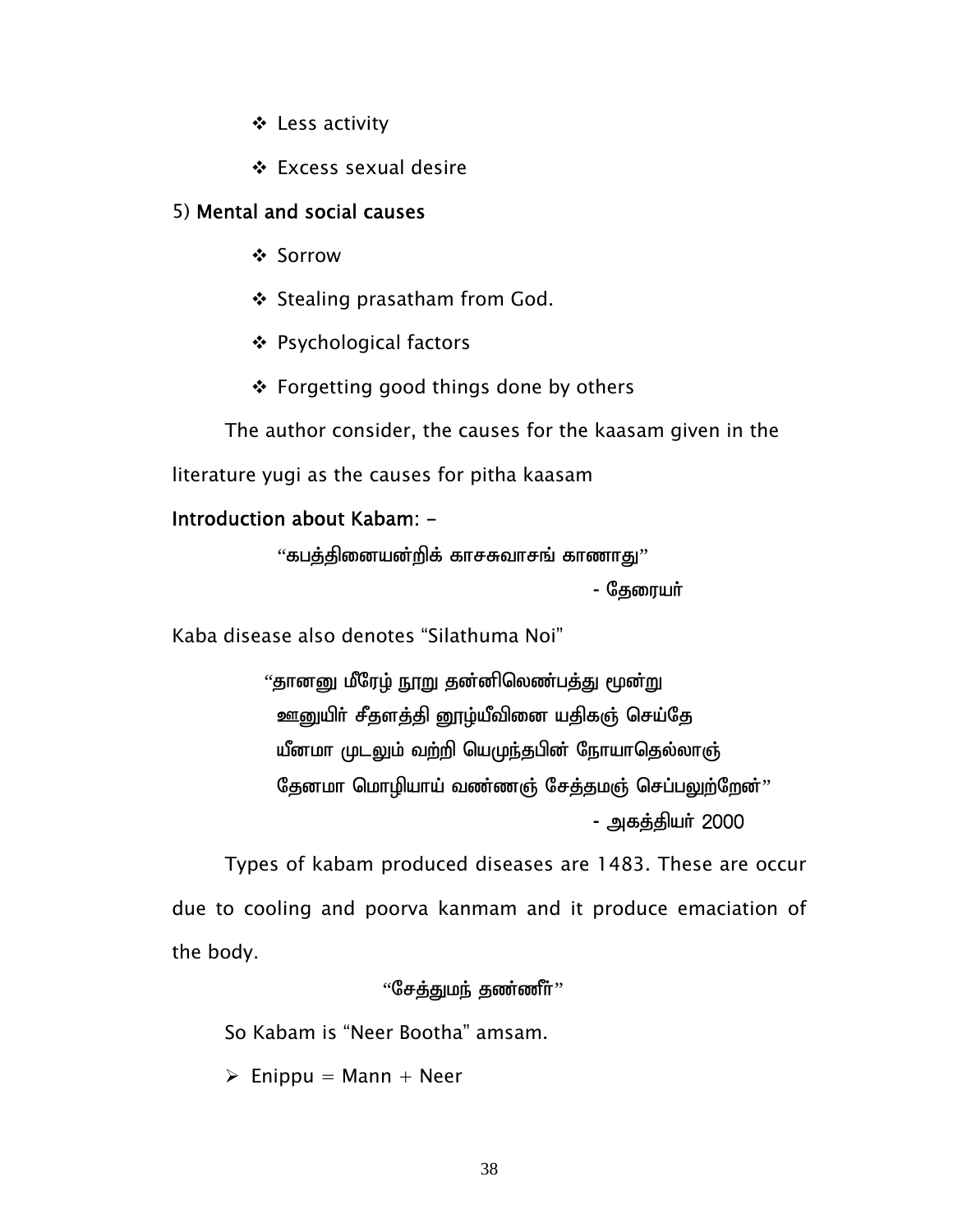$\triangleright$  Uppu = Thee + Neer

In 6 tastes, Enippu and Uppu are "Neer Bootha" amsam.

| Kabam  | $=$ Mann $+$ Neer      |
|--------|------------------------|
| Pitham | $=$ Thee               |
| Vatham | $=$ Aakayam $+$ Kaatru |

 Mann and Neer are combined to produce "kaba Thathu". If any one or two bootha increase, it produces diseases of kaba.

 At the same time, increased intake of Enippu or Uppu, it also altered kaba thathu and produce kaba diseases.

In our body. Place of Kabam is neck to head.

Kabam stabilizes, maintains and lubricates all movements.

#### Locations of Kabam:

Kabam is located in

| Samanan            | <b>Blood</b>  | <b>Bones</b>    |
|--------------------|---------------|-----------------|
| Semen              | <b>Nose</b>   | large intestine |
| Head               | <b>Chest</b>  | Eyes            |
| Tongue             | <b>Nerves</b> | Stomach         |
| <b>Bone Marrow</b> | <b>Brain</b>  | <b>Pancreas</b> |

#### Character of Kabam:

Kabam is responsible for

- 1) Stability
- 2) Smoothness
- 3) Lubrication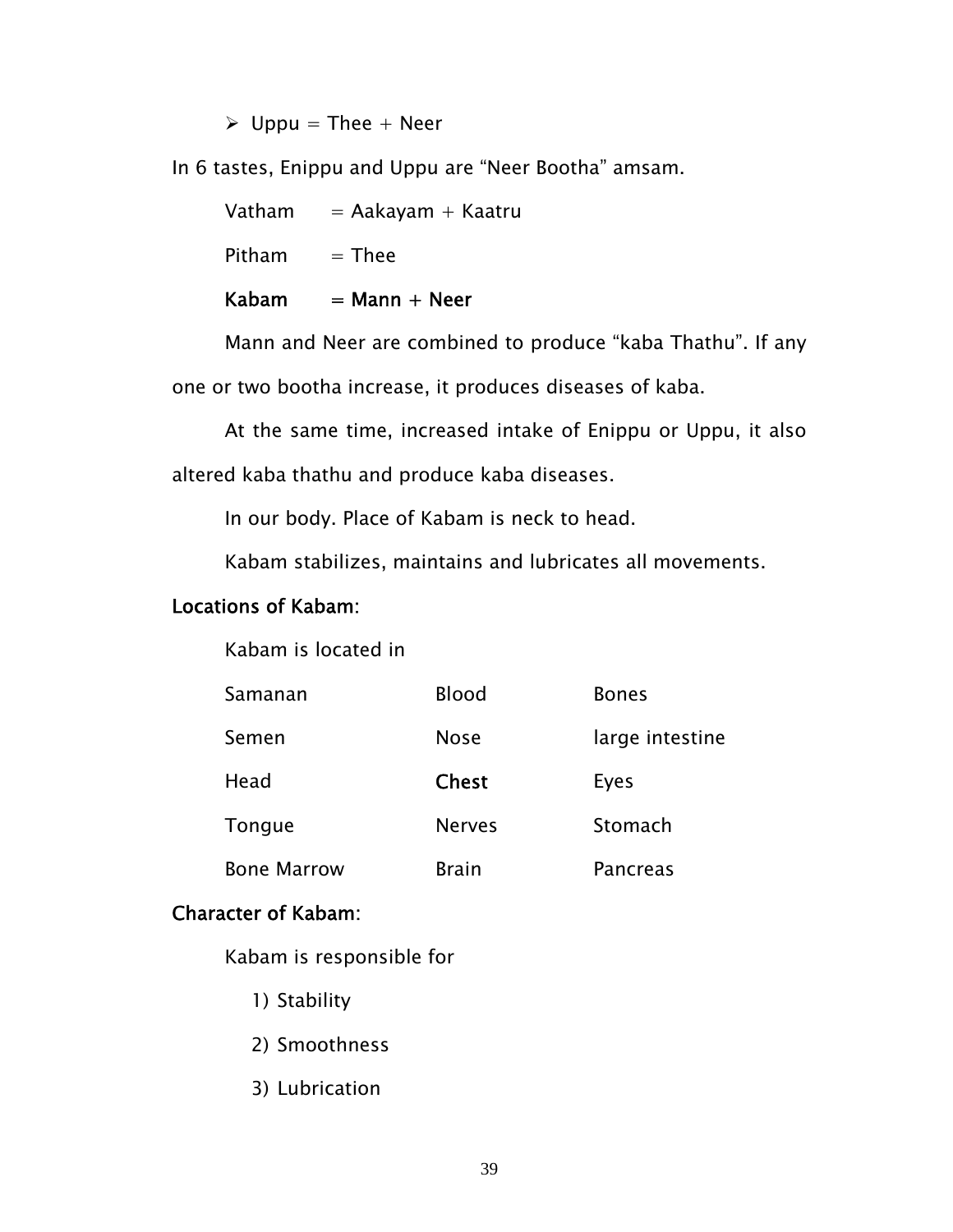- 4) It fixes the joints
- 5) It gives ability to cope with hunger, thirst and heat, etc.

### Functions of Kabam:

- Itching, dullness, cold, heaviness, oiliness, loss of sensation.
- White complexion.
- ❖ Indigestion
- Excess sleep
- Sweetness in mouth
- Whitish discolouration of skin, eyes, urine and motion.

### Classification of kabam:

| 1) Avalambagam :               | Present in lungs, it controls the        |  |
|--------------------------------|------------------------------------------|--|
|                                | functions of lungs and heart and other   |  |
|                                | kabas.                                   |  |
| 2) Kilethagam :                | Lives in stomach, it gives moisture and  |  |
|                                | softness to the ingested food.           |  |
| 3) Pothagam<br>$\sim 10^{-11}$ | Tongue is the centre of pothagam, and    |  |
|                                | responsible for identifying taste.       |  |
| 4) Tharpagam<br>$\sim 100$     | Present in the head and responsible for  |  |
|                                | coolness of the both eyes.               |  |
| 5) Santhigam<br>$\sim 100$     | Responsible for the lubrication and free |  |
|                                | movements of the joints which are        |  |
|                                | situated in joints.                      |  |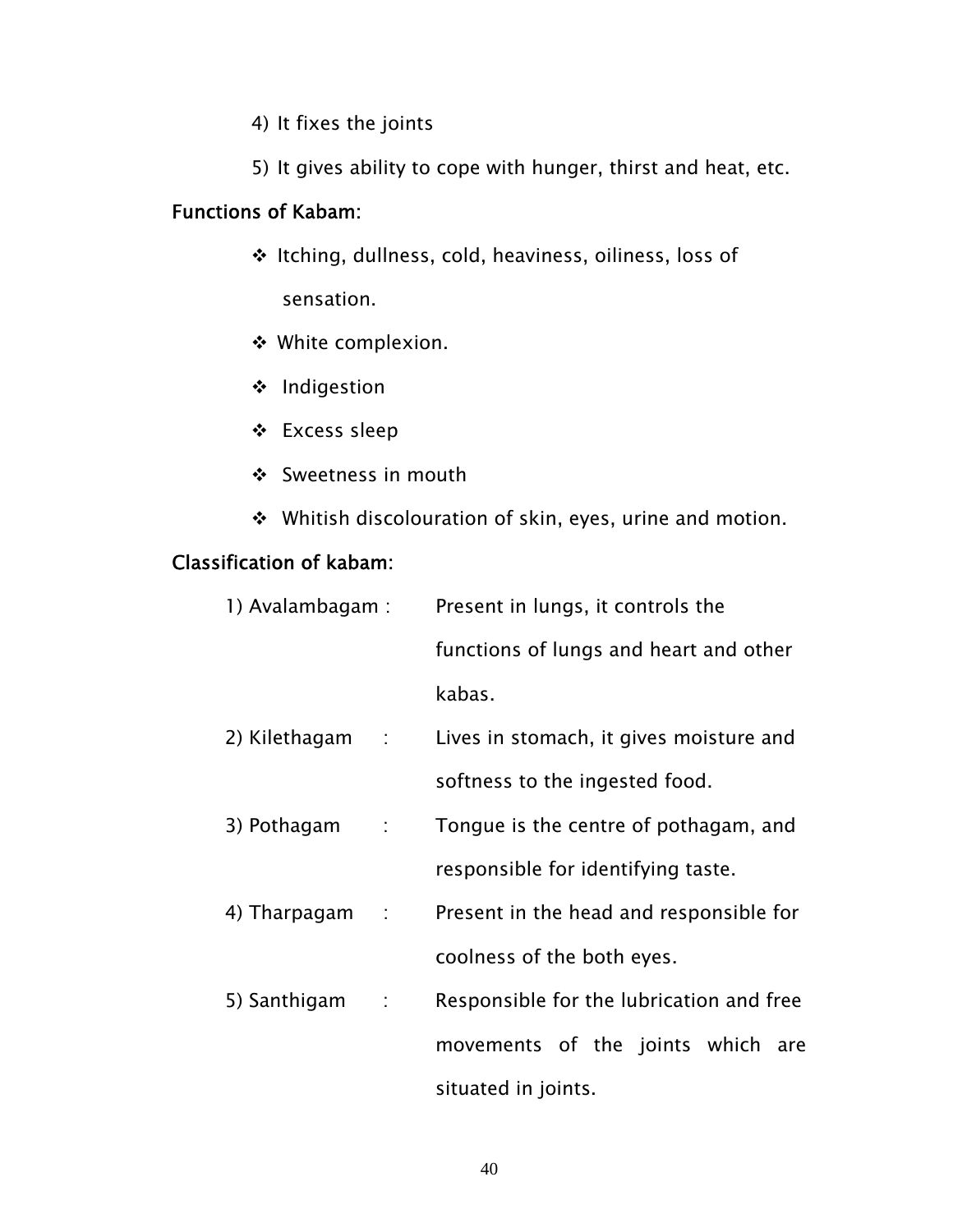### In Increased condition

- Loss of appetite
- Excessive salivation
- ❖ Heaviness
- Dyspnoea
- Excessive sleeping
- Whiteness of complexion
- Diminished activity

### In decreased condition

- Prominence of bony edges
- Dry cough
- Lightness
- ❖ Profuse sweating
- Palpitation
- Giddiness
- Dryness of the joints

### Six qualities of Kabam

| 1) Cold     | குளிர்ச்சி |
|-------------|------------|
| 2) Heavy    | பளுவு      |
| 3) Immobile | அசைவின்மை  |
| 4) Sweet    | இனிப்பு    |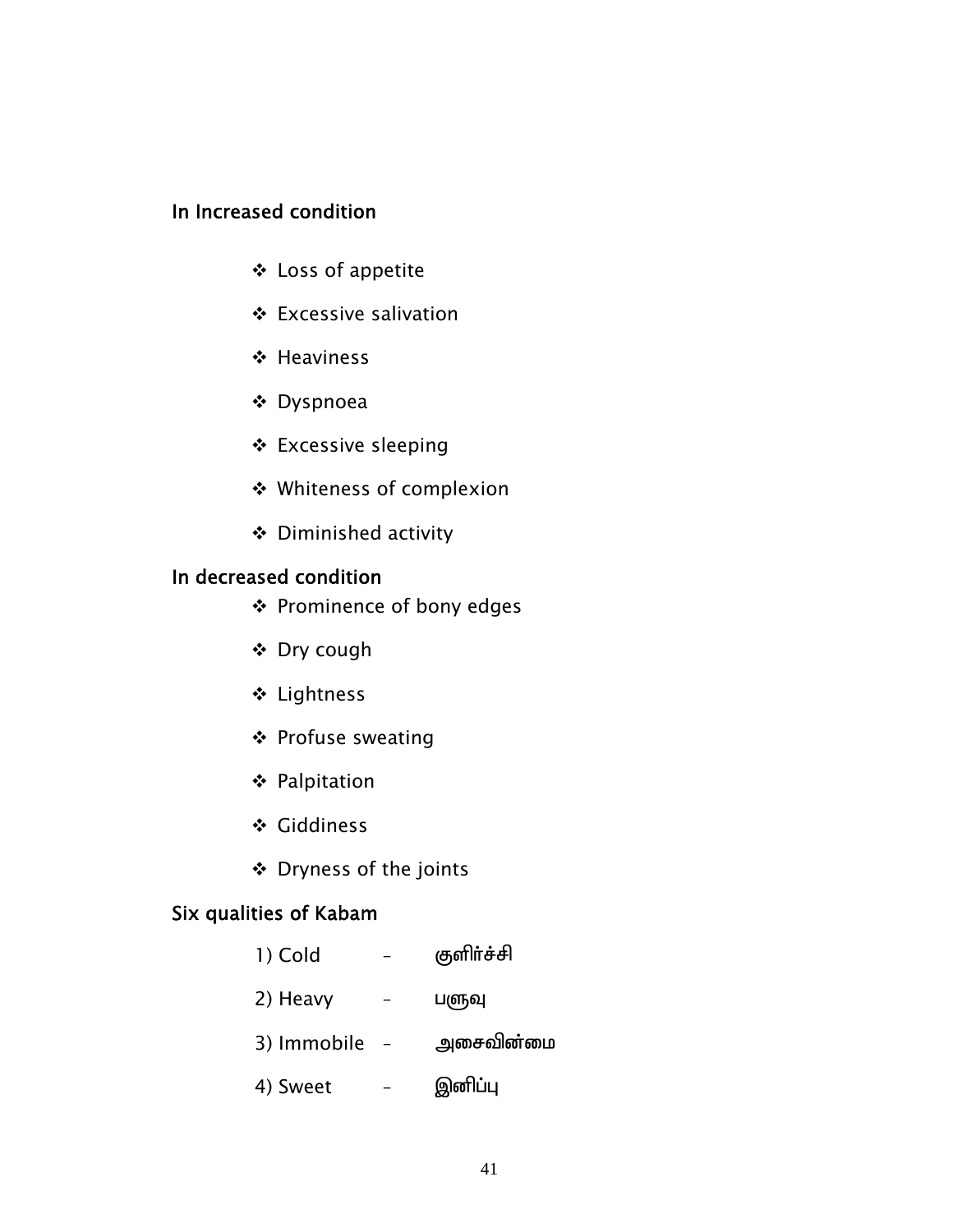$5)$  Unctuous – Figure

 $6)$  Viscid – வழவழப்பு

#### Seven Udal Kattugal – Kabam (Relation)

#### Saaram : -

 This is the extract of digested food. It keeps the individual is good sprit and it nourishes the body. It is responsible for growth and developments.

#### Saaram increase condition:

 Features identical to those encounted in increased kabam occurs.

(eg) Loss of appetite

#### Thinai – Kabam (Relation)

In kurunji nilam, Kaba diseases occur.

#### Kaalam (month) – Kabam (Relation)

Kabam

| Accumulation | - Pinpani Kaalam                 | - Maasi, Pankuni      |
|--------------|----------------------------------|-----------------------|
| Aggrevation  | - Elavenir Kaalam                | - Chithirai, Vaikasi. |
| Normal       | - Muthuvenir Kaalam - Aani, Aadi |                       |

In Maasi to vaikasi month, kabam is increased in nature.

#### Fourteen vagam – Kasam (Relation)

"காசத்தை யடக்கி னாலோ கதித்திடு மிருமல் மெத்த வாசமாஞ் சுவாச முண்டாம் மருவிடு மிகுந்து நோயும்''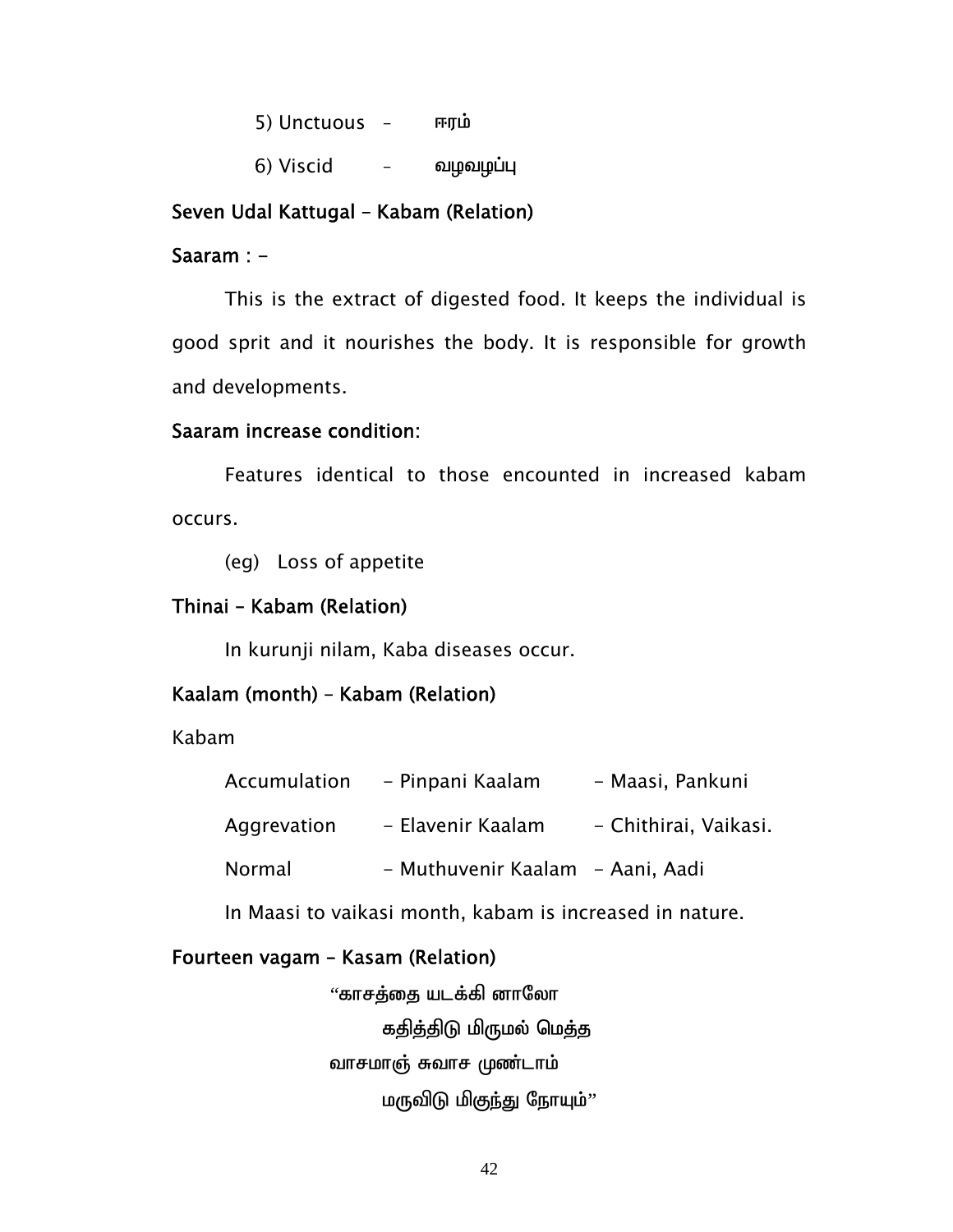The person who is trying to control the kaasam, increased cough, bad breathe, heart disease will occur.

### **Pathogenesis of Pitha Kaasam**

சித்த மருத்துவத்தின்படி உடலில் பிணி ஏற்படுவதற்கு ஆதி காரணம் வளி-அழல் - ஐயம் என்னும் மூன்று உயிர்தாதுக்களில் ஏற்படும் மாற்றமே (மிகுதல், குறைதல்) ஆகும்.

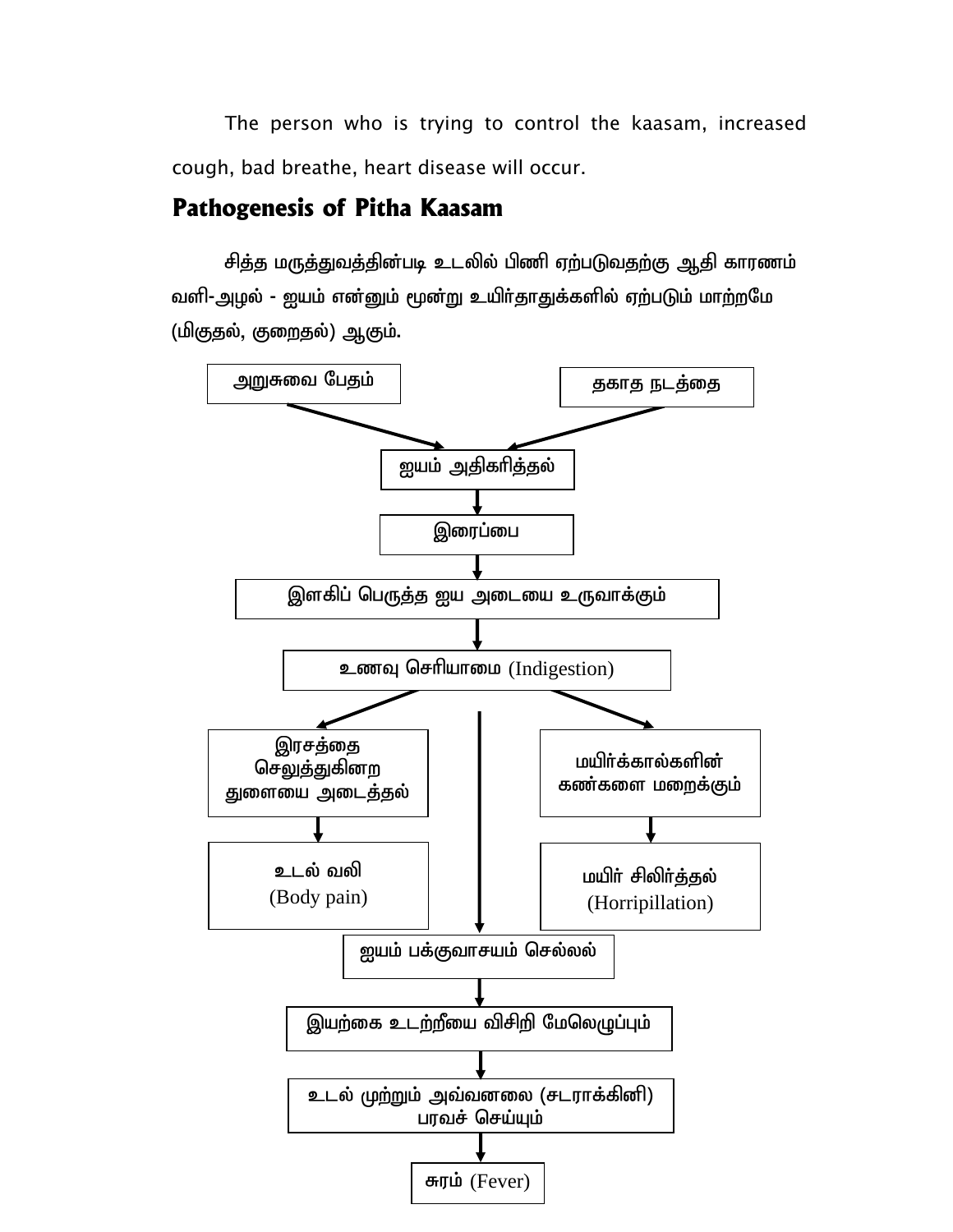"குடற் தன்னில் சீதமலாது சுரம் வராது"

 $"$ சேத்தும மெழுந்திடுகிற் தித்திப்பு நாவி லேறும் $"$ 



"வளர்பித்தத் தீதலாது சத்தியடாது"

It means increased pitham produce vomiting.

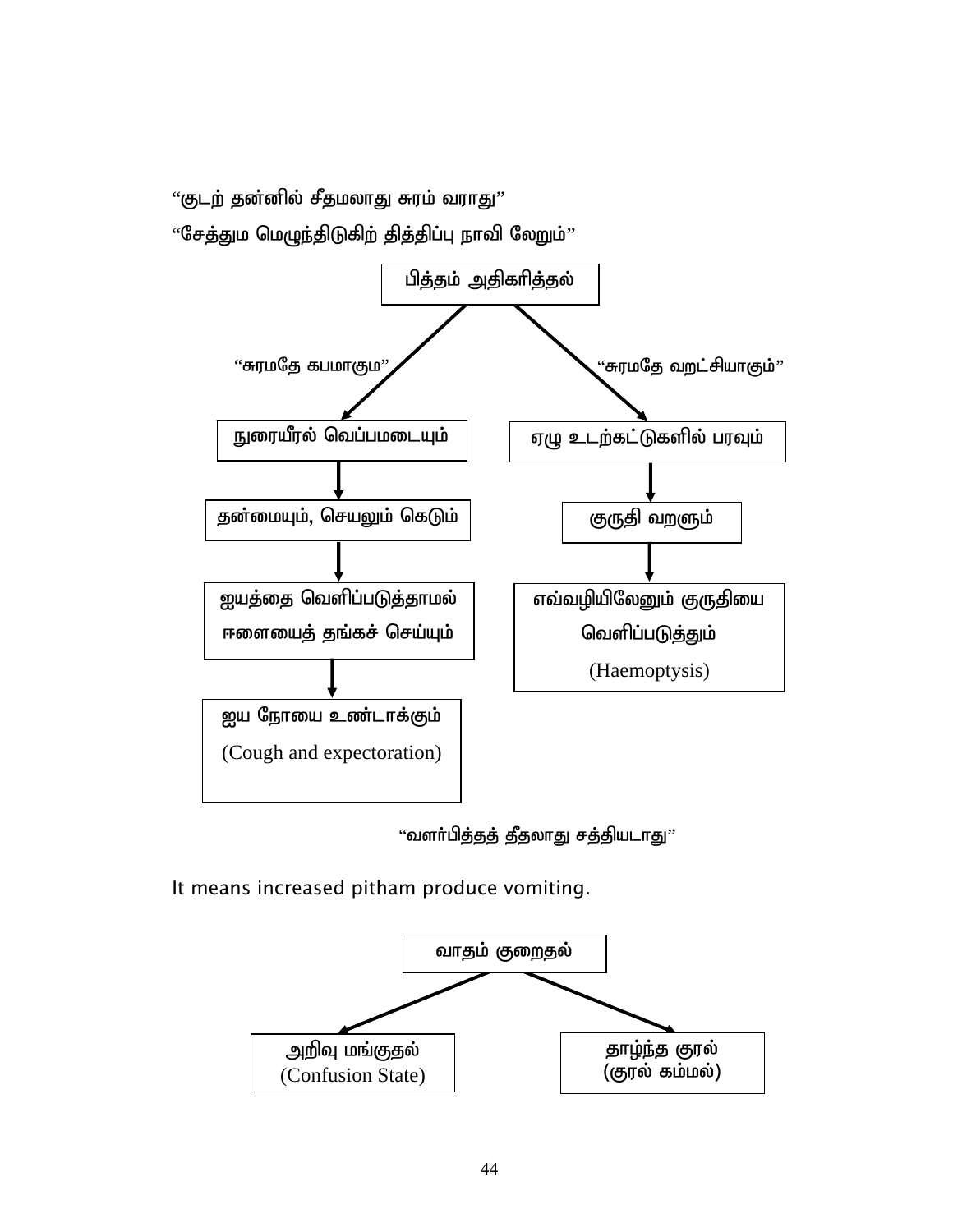Any alteration in the food habits (or) seasonal variations (or) changes in the activities affected kaba thathu that produce increased kabam (Thannilai Valarchi), then the kaba kutram affect pitha thathu and produce increased pitham (vetrunilai valarchi), these two kutrams also affect vaatham to decreased in condition respectively, to produce pitha kaasam.

 In this disease pitha kaasam following alterations are takes place.

#### I. Alterations in Mukkutra Nilaigal

Iyam

|              |                           | 1. Avalambagam – Cough with expectoration.                |  |  |
|--------------|---------------------------|-----------------------------------------------------------|--|--|
|              | 2. Kilethagam             | - Anorexia.                                               |  |  |
|              | 3. Bothagam               | - Sensation of sweet and salt taste in                    |  |  |
|              |                           | the tongue.                                               |  |  |
|              | 4. Tharpagam              | - Headache                                                |  |  |
|              | 5. Santhigam              | - Pain in the knee joint.                                 |  |  |
| <b>Azhal</b> |                           |                                                           |  |  |
|              | 1. Anar pitham - Anorexia |                                                           |  |  |
|              |                           | 2. Ranjaga Pitham – Pallor of the conjunctiva and tongue. |  |  |
|              |                           | 3. Sadhaga Pitham - Difficulty in doing routine works.    |  |  |
|              |                           | 4. Aalosa Pitham - Decreased vision.                      |  |  |
| Vali         | 1. Pranan                 | - dyspnoea.                                               |  |  |
|              | 2. Abanan                 | - constipation.                                           |  |  |
|              | 3. Viyanan                | - Pain in the knee joints.                                |  |  |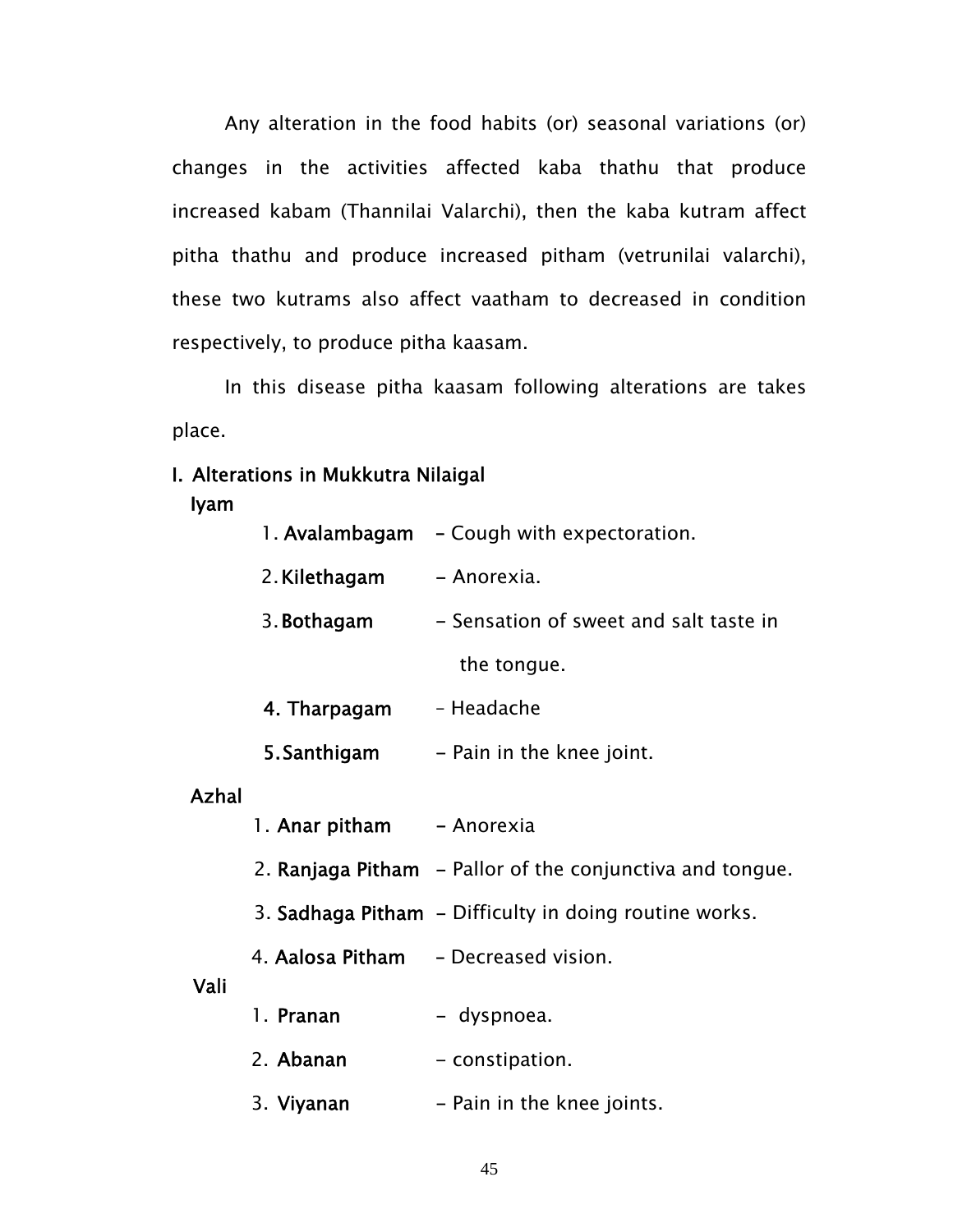- 4. Udhanan Cough with expectoration, vomiting.
- 5. Samanan Anorexia.
- 6. Nagan Horripillation.
- 7. Koorman Decreased vision.
- 8. Kirukaran Cough, anorexia.
- 9. Devathathan Irritability.

#### Inference

Iyam (Increased) – Avalambagam, Kilethagam, Bothagam and santhigam are affected.

Azhal (Increased) – Anar pitham, Ranjaga pitham, Sadhaga pitham and Aalosaga pitham are affected.

Vali (Decreased) – Pranan, Abanan, Viyanan, Udhanan, Samanan, Nagan, Kooraman, Kirukaran and Devathathan are affected.

#### II. Alterations in Udal Thathugal

- 1. Saaram Tiredness.
- 2. Senneer -Pallor in the conjunctiva and tongue.
- 3. Oon –Swelling around the knee joints.
- 4. Kozhuppu Restricted knee joint movements.
- 5. Enbu Excess falling of hair in the scalp.
- 6. Moolai –Decreased vision.

#### Inference

 All six Udal Thathugal are affected except Sukkilam/ Suronitham.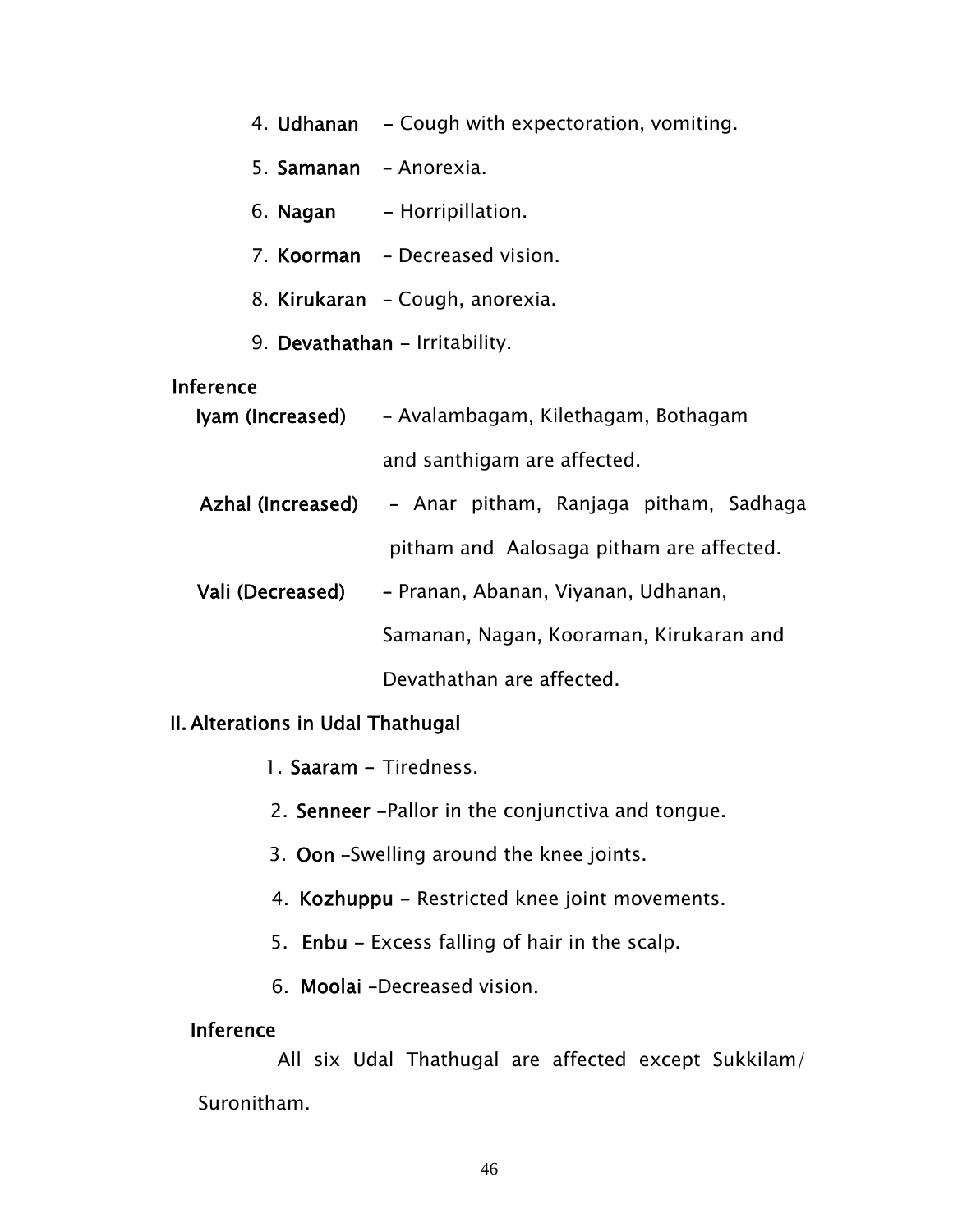### சாத்திய, அசாத்திய நிலை

"காணவே சாத்தியத்தைக் கருதக் கேளாய் கனத்ததோர் மந்தார காசத் தோடு பூணவே பக்கமந் தார காசம் பொலிவான சுடர்காசம் பித்த காசந் தோணவே சுவாசகா சத்தி னோடு சுழியிரத்தக் காசமாம் பீனிச காசம் தாணவே இதுவேழுந் சாத்திய மாகுஞ் சாதகமாய்ப் பரிகாரம் பார்த்துச் சாற்றே $v$ 

Curable types of kaasam are seven, these are

- 1. Manthara Kaasam
- 2. Pakka Manthara Kaasam
- 3. Sudar Kaasam
- 4. Pitha Kaasam
- 5. Suvasa Kaasam
- 6. Ratha Kaasam
- 7. Peenisa Kaasam

 Pitha Kaasam is one of the curable disease, when the proper treatment is taken along with pathiyam (management).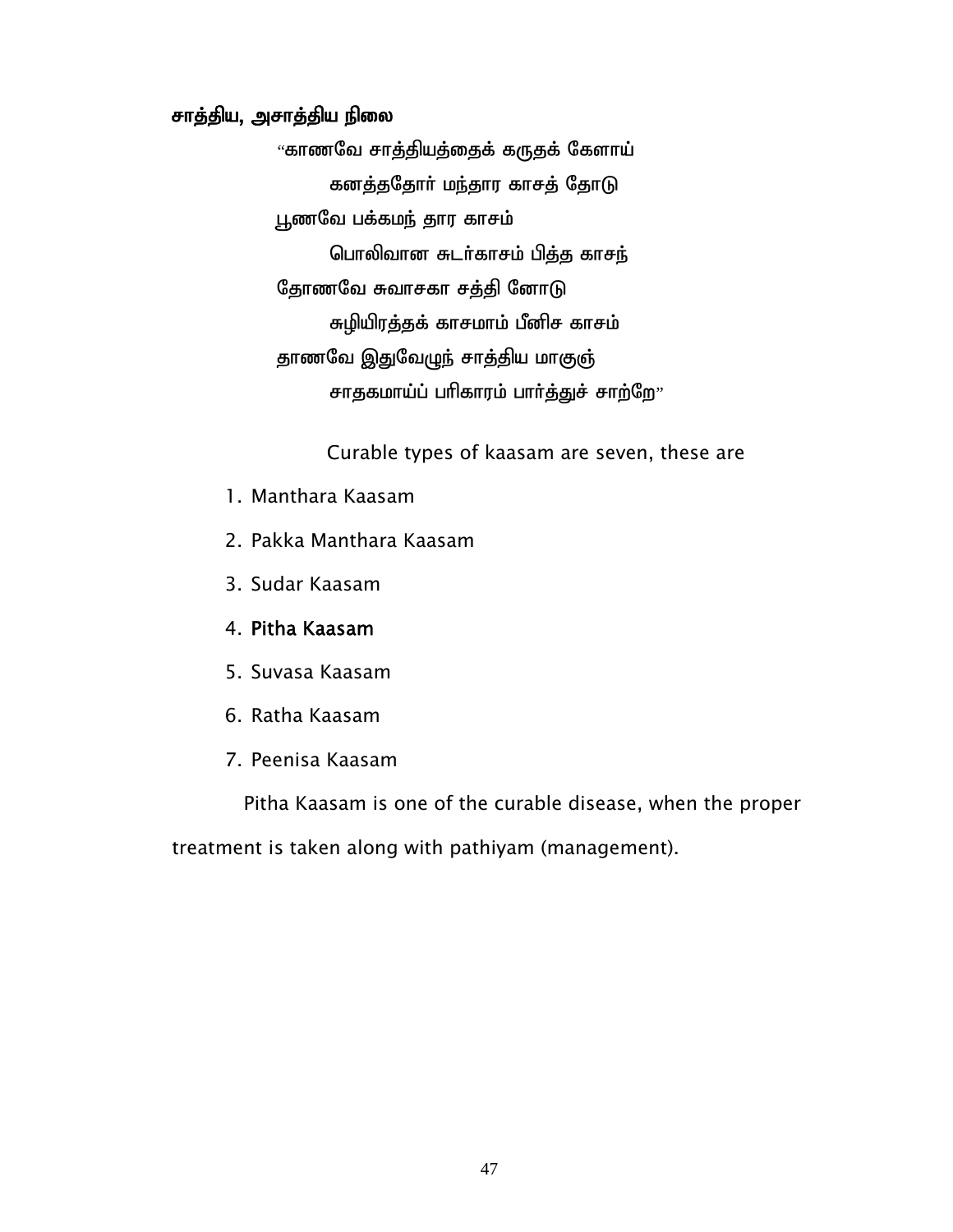# **THEORETICAL VEIW OF DISSERTATION TOPIC ANATOMY**

#### **Respiratory system**

The interchange of gases between an organism and the medium in which it lives called respiration.

 In human the organs of respiration consists of the respiratory passage and lungs.

#### **Anatomy of the Respiratory System :**

For the descriptive purpose, the organs of respiration divided into the upper and lower respiratory tracts. The cricoid cartilage is at the level of the lower border of the 6th cervical vertebra is the dividing line of the upper and lower respiratory passage.

 The respiratory system is made up of the nose, pharynx, larynx, trachea, bronchi, lungs and pleura.

The upper Respiratory tract includes  $\rightarrow$  the nose, Pharynx and larynx.

The lower Respiratory tract contains  $\rightarrow$  Trachea, bronchi, lungs and Pleura.

#### **LUNG:**

The lungs are a pair of respiratory organs situated in the thoracic cavity.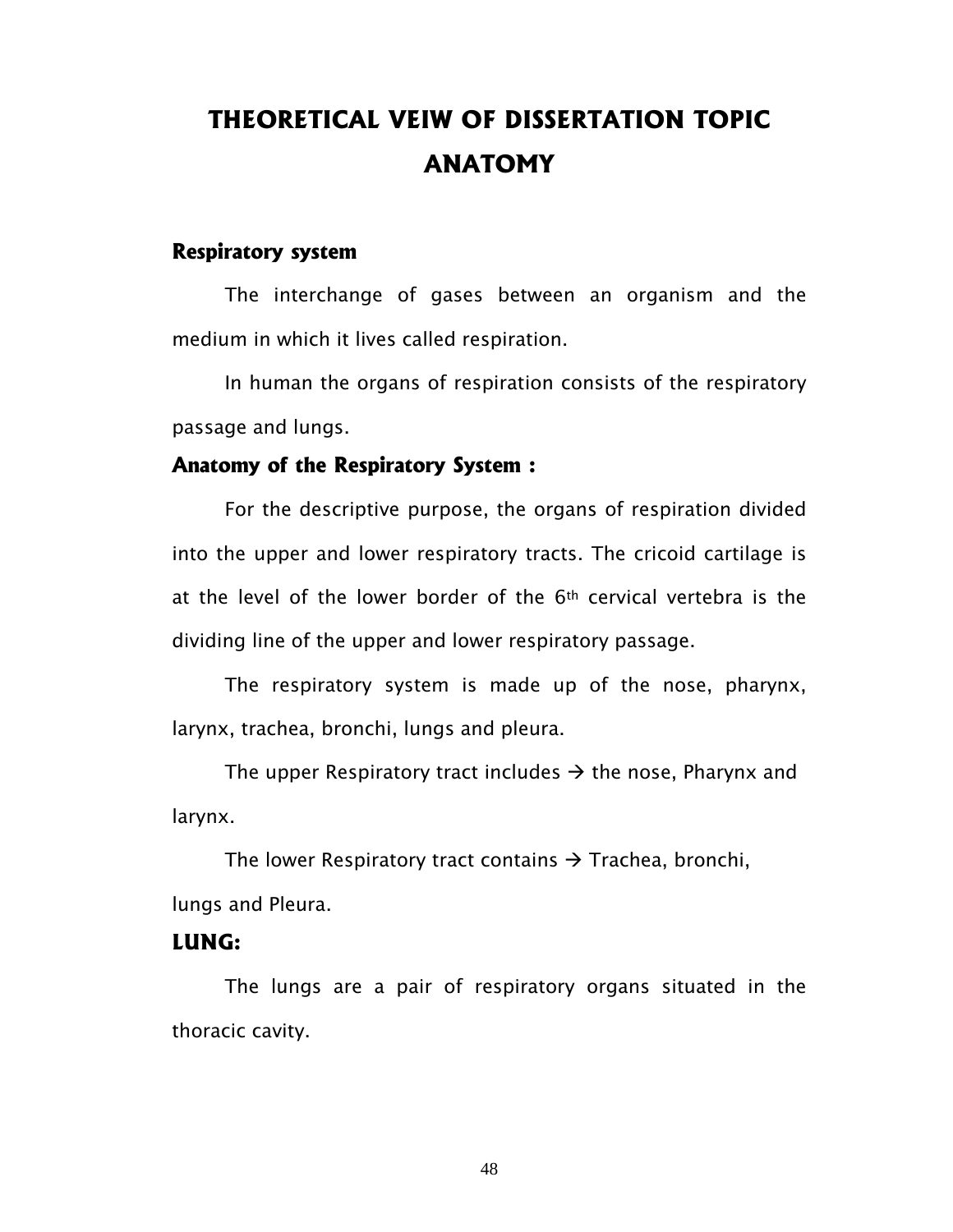The right lung weight about 700g, it is about 50 -100g heavier than the left lung.

#### **Features: -**

Each lung is conical in shape, it has

- (1) An apex at the upper end.
- (2) A base resting on the diaphragm.
- (3) Three borders ie. Anterior, posterior and inferior
- (4) Two surfaces ie. Costal and medial.

The medial surface is divided in to vertebral and mediastinal parts.

#### **Apex:**

Is blunt and lies above the level of the anterior end of the first rib.

#### **Base :**

Is semilunar and concave. It rests on the diaphragm.

#### **Anterior border:**

Is very thin, is shorter than the posterior border. The anterior border of the left lung shows a wide cardiac notch.

#### **Posterior border:**

Is thick and ill defined. It extends from the level of the seventh cervical spine to the tenth thoracic spine.

#### **Inferior border:**

Separates the base from the costal and medial surfaces.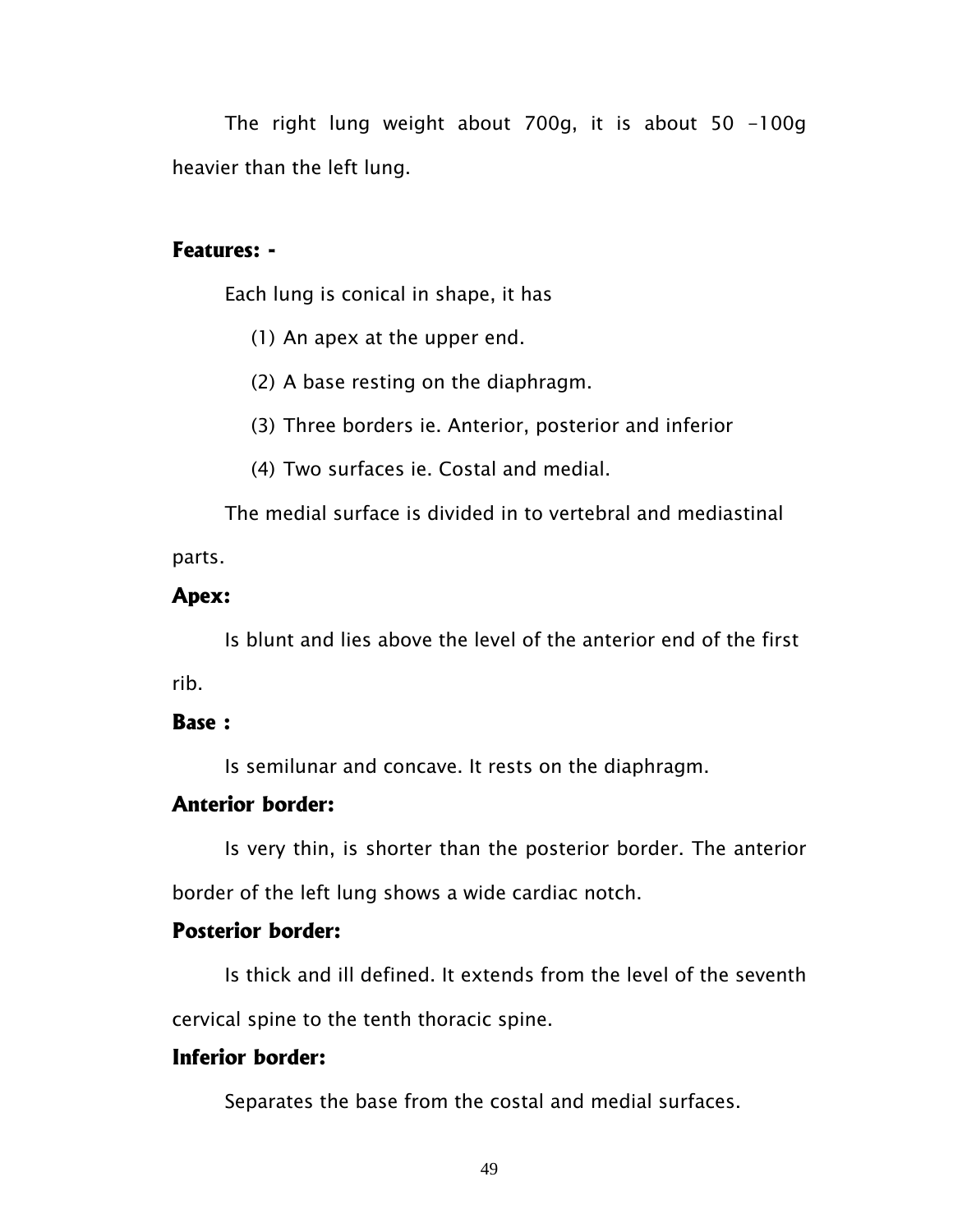#### **Costal surfaces:**

Is large and convex. It is in contact with the costal pleura and the overlying thoracic wall.

#### **Medial surfaces:**

Is divided into a posterior or vercebral part, and an anterior or mediastinal part.

#### **Fissures and lobes of the lungs:**

- ◆ The right lung is divided into 3 lobes (upper, middle and lower) by two fissures (oblique and horizontal).
- \* The left lung is divided into 2 lobes (upper and lower) by the oblique fissure.
- \* The oblique fissure cuts into the whole thickness of the lung, except at the hilum.
- $\cdot$  In the right lung, the horizontal fissure passes from the anterior border up to the oblique fissure and separates a wedge-shaped middle lobe from the upper lobe.
- $\div$  The tongue shaped projection of the left lung below the cardiac notch is called "Lingula"

#### **Root of the lung:**

- $\div$  Is short, broad pedicle which connects the medial surface of the lung to the mediastinum.
- $\div$  It is formed by structures which either enter or come out of the lung at the hilum.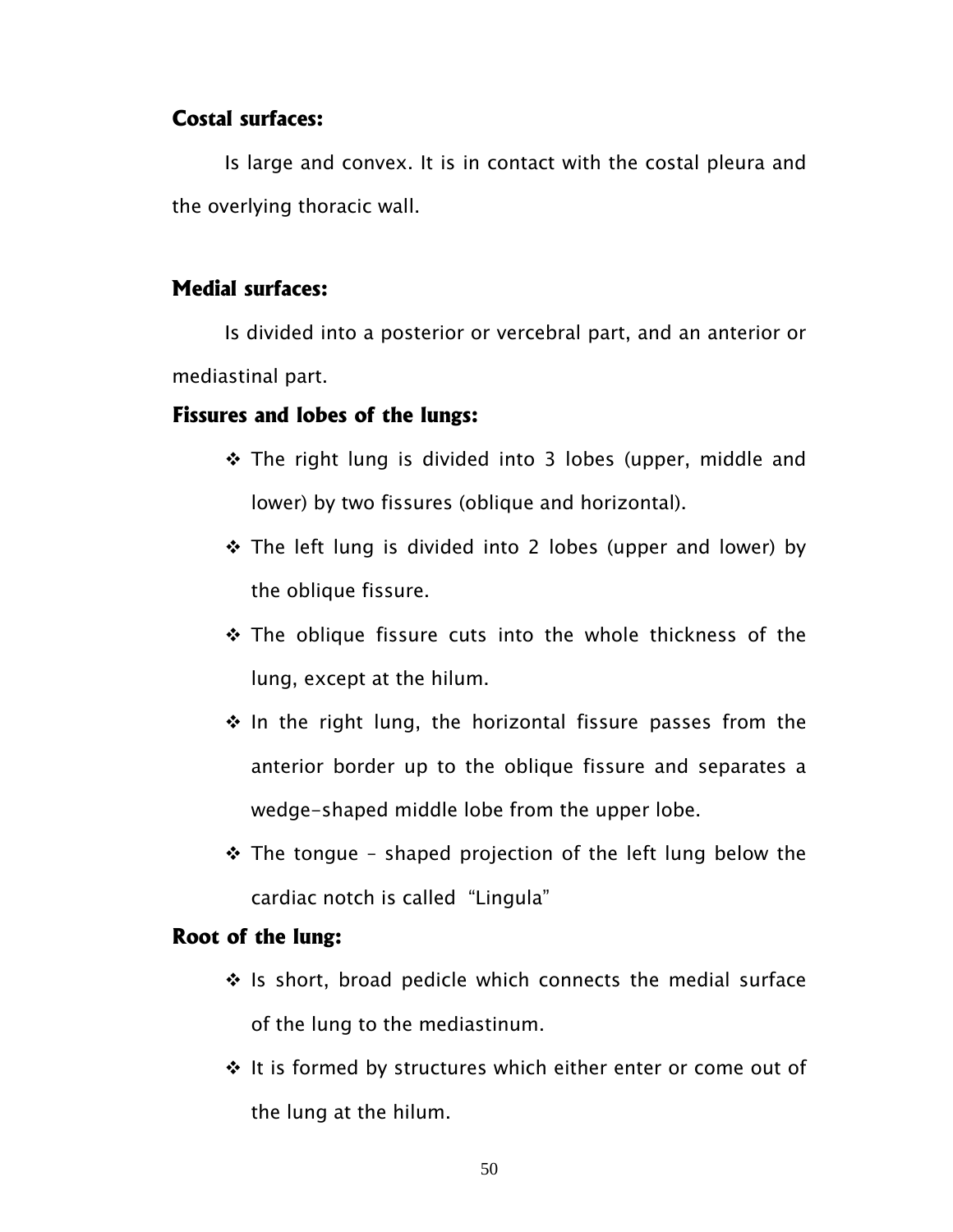$\div$  The roots of the lungs lie opposite the bodies of the T<sub>5</sub>, T<sub>6</sub> and  $T<sub>7</sub>$  vertebrae.

### **Arterial supply of the lung:**

The bronchial arteries supply nutrition to the bronchial tree and to the pulmonary tissue.

### **Venous drainage of the lung:**

- The venous blood from the first one or two division of the bronchi is carried by bronchial veins. The right bronchial veins drain into the azygos vein. The left bronchial veins drain into the left superior intercostal vein or into the hemiazygos vein.
- The greater part of the venous blood from the lung is drained by the pulmonary veins.

### **Lymphatic drainage of the lungs:**

There are two sets of lymphatics, both superficial and deep lymphatics of which drain into the broncho pulmonary nodes.

### **Nerve supply:**

- (1)Para symphathetic nerves are derived from the vagus.
- (2) Sympathetic nerves are derived from second to fifth spinal segments.

### **Bronchial Tree:**

The trachea divides at the level of the lower border of the  $T_4$ into 2 primary **principal bronchi,** one for each lung.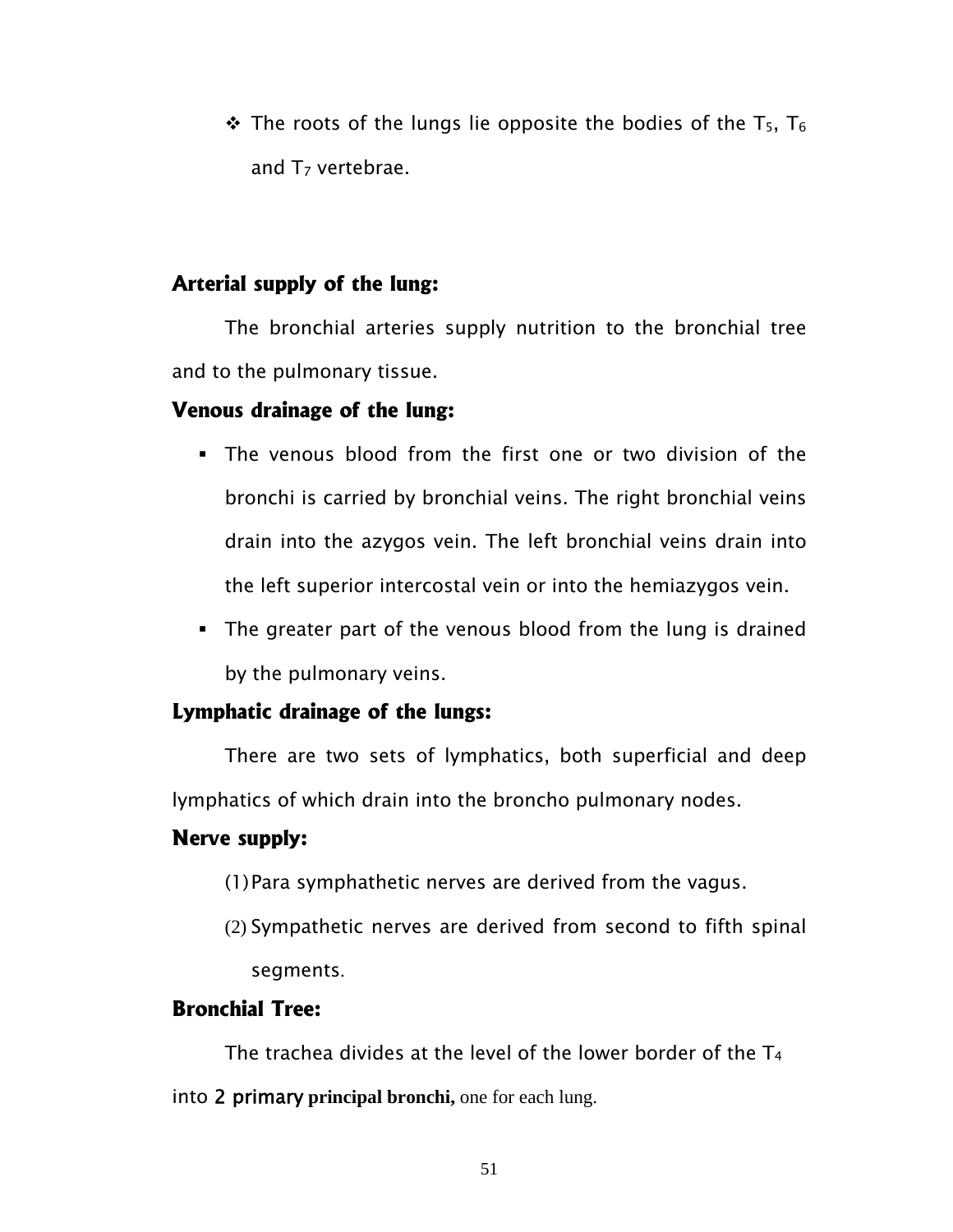The right principal bronchus is 2.5 cm The left principal bronchus is 5 cm.

Each principal bronchus enters the lung through the hilum and divides into secondary lobar bronchi, one for each lobe of the lungs. Thus there are three lobar bronchi on right side and only two on the left side. Each lobar bronchus divides into tertiary or segmental bronchi, one for each broncho pulmonary segment, which are 10 on the right side and 10 on the left side. The segmental bronchi divide repeatedly to form very small bronches called terminal bronchioles. Still smaller branches are called respiratory bronchioles.

 Each respiratory bronchiole aerates a small part of the lung known as pulmonary unit. The respiratory bronchiole ends in microscopic passages which are termed.

(1)Alveolar ducts

(2)Atria

(3)Air Sacules

(4)Pulmonary alveoli

Gaseous exchanges take place in the alveoli.

#### **Broncho Pulmonary segments:**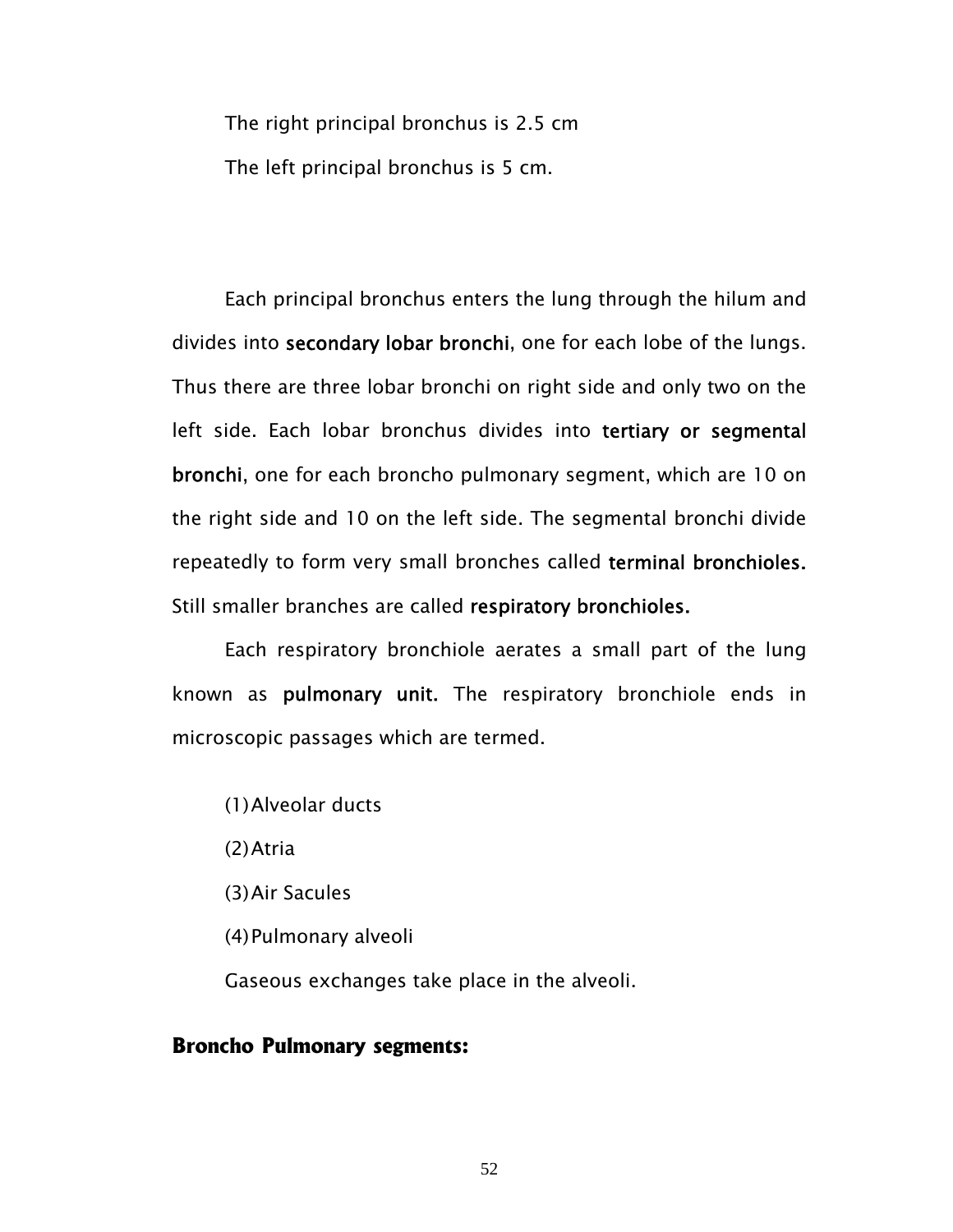These are well-defined sectors of the lung, each one of which aerated by a tertiary or segmental bronchus.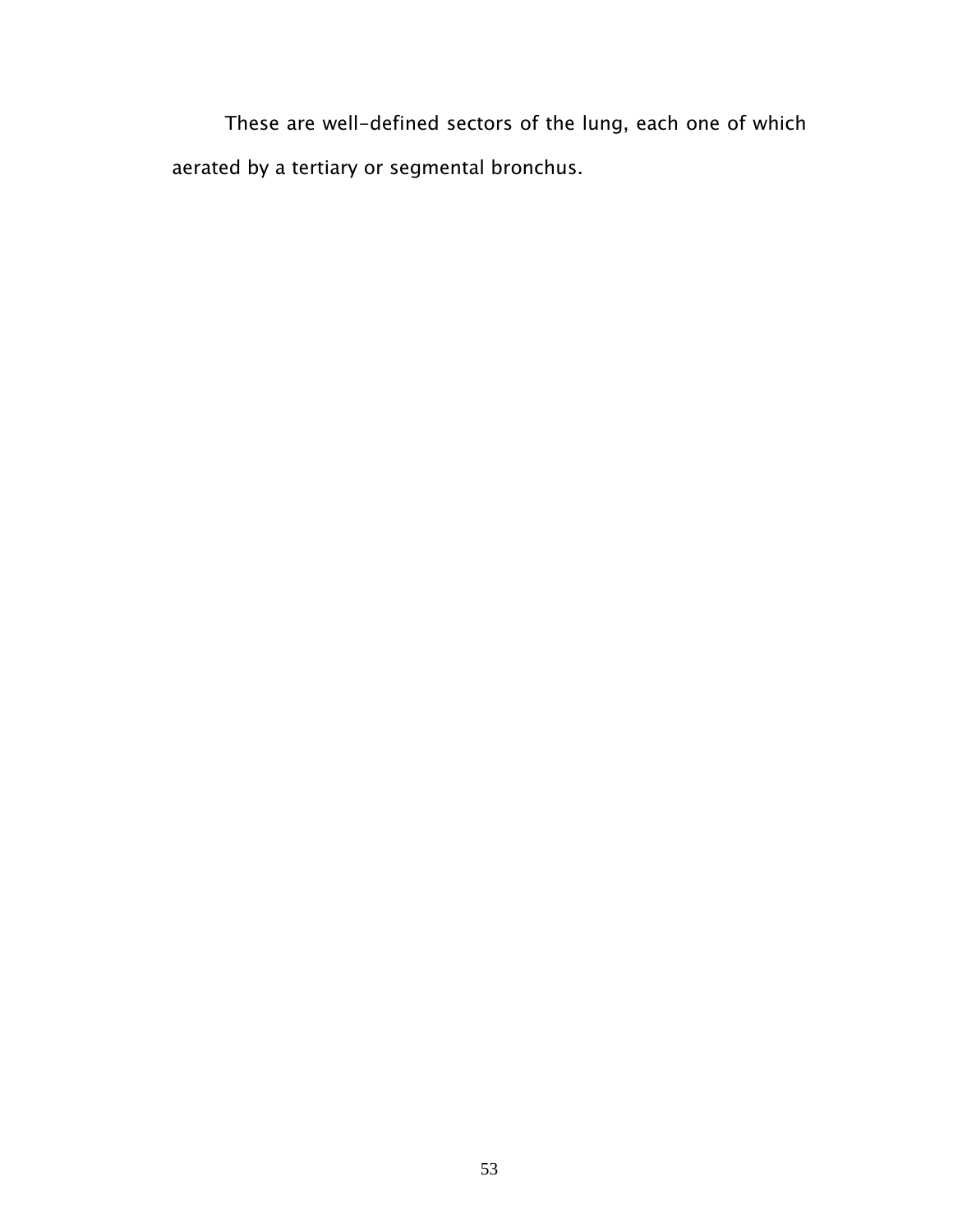| The bronchopulmonary segments |                   |    |                 |                  |                    |                      |  |
|-------------------------------|-------------------|----|-----------------|------------------|--------------------|----------------------|--|
|                               | <b>Right lung</b> |    |                 | <b>Left lung</b> |                    |                      |  |
|                               | <b>Lobes</b>      |    | <b>Segments</b> | <b>Lobes</b>     |                    | <b>Segments</b>      |  |
| A.                            | Upper             |    | 1. Apical       | A.               | Upper              | 1. Apical            |  |
|                               |                   |    | 2. Posterior    |                  | I. Upper division  | 2. Posterior         |  |
|                               |                   |    | 3. Anterior     |                  |                    | 3. Anterior          |  |
|                               |                   |    |                 |                  | II. Lower division | 4. Superior lingular |  |
|                               |                   |    |                 |                  |                    | 5. Inferior lingular |  |
| B                             | Middle            | 1. | Lateral         |                  |                    |                      |  |
|                               |                   | 2. | Medial          |                  |                    |                      |  |
| $\mathcal{C}$ .               | Lower             | 1. | Superior        | <b>B.</b>        | Lower              | 1. Superior          |  |
|                               |                   | 2. | Anterior basal  |                  |                    | 2. Anterior basal    |  |
|                               |                   | 3. | Medial basal    |                  |                    | 3. Medial Basal      |  |
|                               |                   | 4. | Lateral basal   |                  |                    | 4. Lateral basal     |  |
|                               |                   | 5. | Posterior basal |                  |                    | 5. Posterior basal   |  |

Table No : 1

### **Histology of Trachea and lung:**

#### **Trachea and extra pulmonary bronchi:**

- Have pseudo stratified ciliated columnar epithelium with goblet cells. Lamina propria contains connective tissue and ducts of glands present in sub mucosa.
- ◆ No muscularis mucosa is present.
- ❖ Submucosa contains mucous and serous acini, outer most is musculo cartilaginous layer with 'c' - shaped hyaline cartilage and Smooth muscle fibres joining the two ends of 'c' – shaped cartilage, outer- most is connective tissue.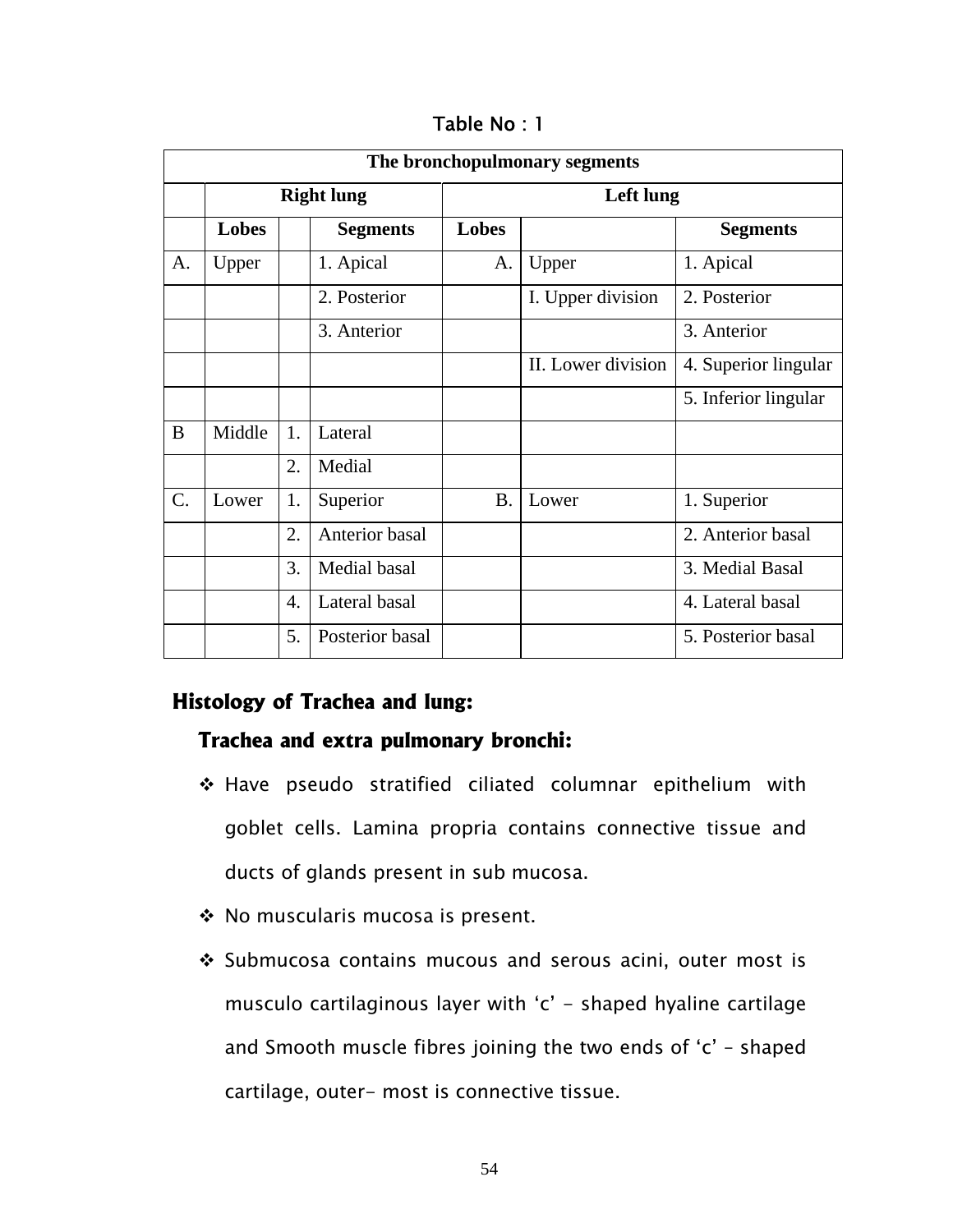#### **Intra pulmonary bronchus:**

Epithelium is same as in trachea. The epithelium is thrown in to folds. Lamina propria is surrounded on all sides by thin sheet of smooth muscle fibres. Outside the muscle layer are small pieces of cartilage with glands in between these pieces outermost is the connective tissue.

#### **Terminal bronchiole:**

Is lined by columnar epithelium with no cilia or goblet cells. Smooth muscles surround it all around. No cartilage or glands are seen. Connective tissue is seen out side.

#### **Respiratory bronchiole:**

Is lined by cuboided cells. No glands or cartilage is seen. Alveoli are lined by squamous cells. Few cuboidal cells producing surfactant are seen. No muscle, no gland, no cartilage seen.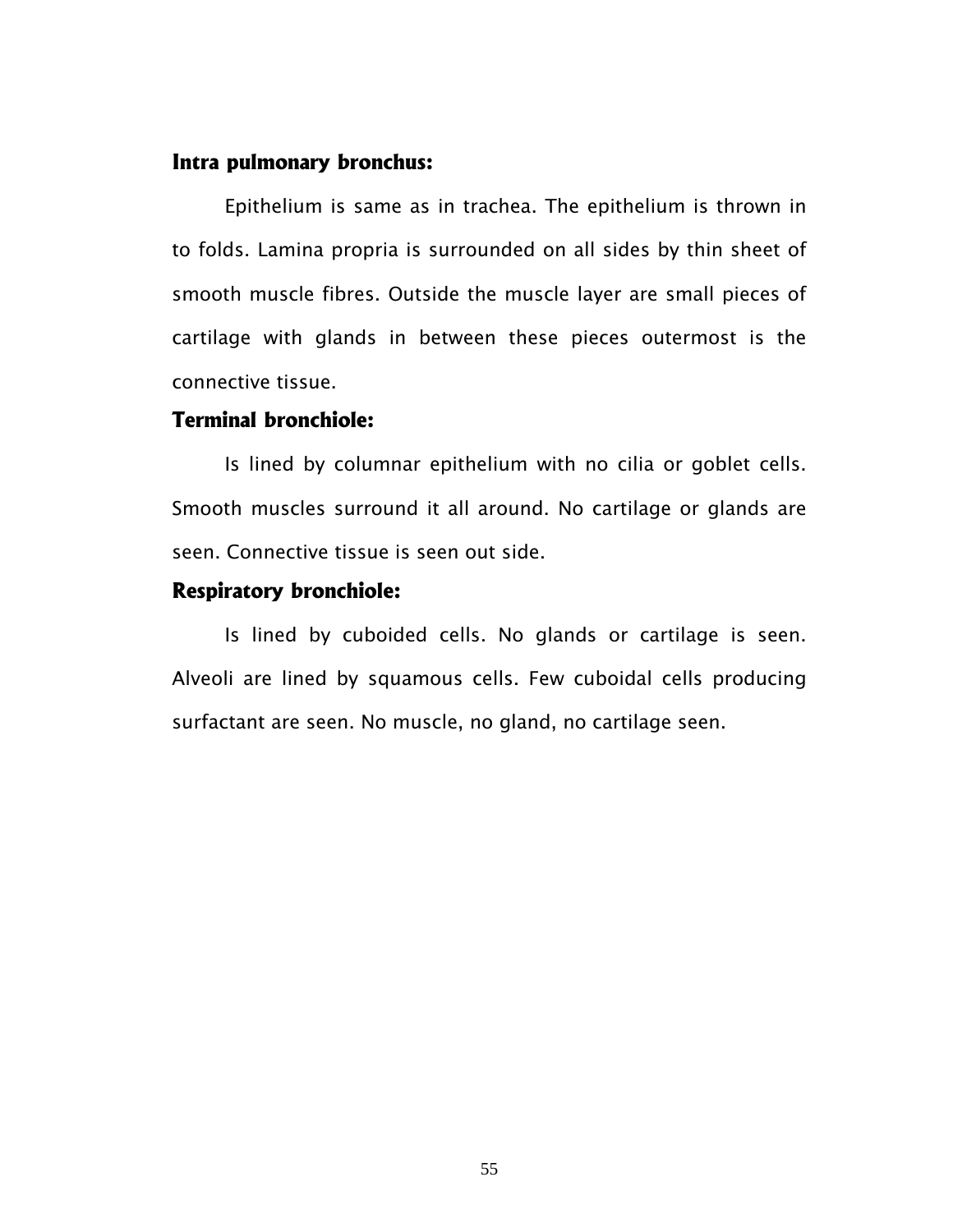### **PHYSIOLOGY**

#### **MECHANISM OF RESPIRATION:**

 During normal quiet breathing, inspiration is the active process and expiration is the passive process. During inspiration, thoracic cage enlarges and lung expand. During expiration, the thoracic cage and lungs decrease in size and attain the preinspiratory position.

#### **Movements of the thoracic cage:**

Inspiration causes enlargements of thoracic cage. The size of the thoracic cage is increased in all diameters. Increase in anteroposterior and transverse diameters occurs due to the elevation of ribs. The vertical diameter of thoracic cage is increased by the descent of diaphragm.

 In general, the change in the size of thoracic cavity occurs because of the movement of four units of structures.

(1) Thoracic lid

- (2)Upper costal series.
- (3) Lower costal series.
- (4) Diaphragm.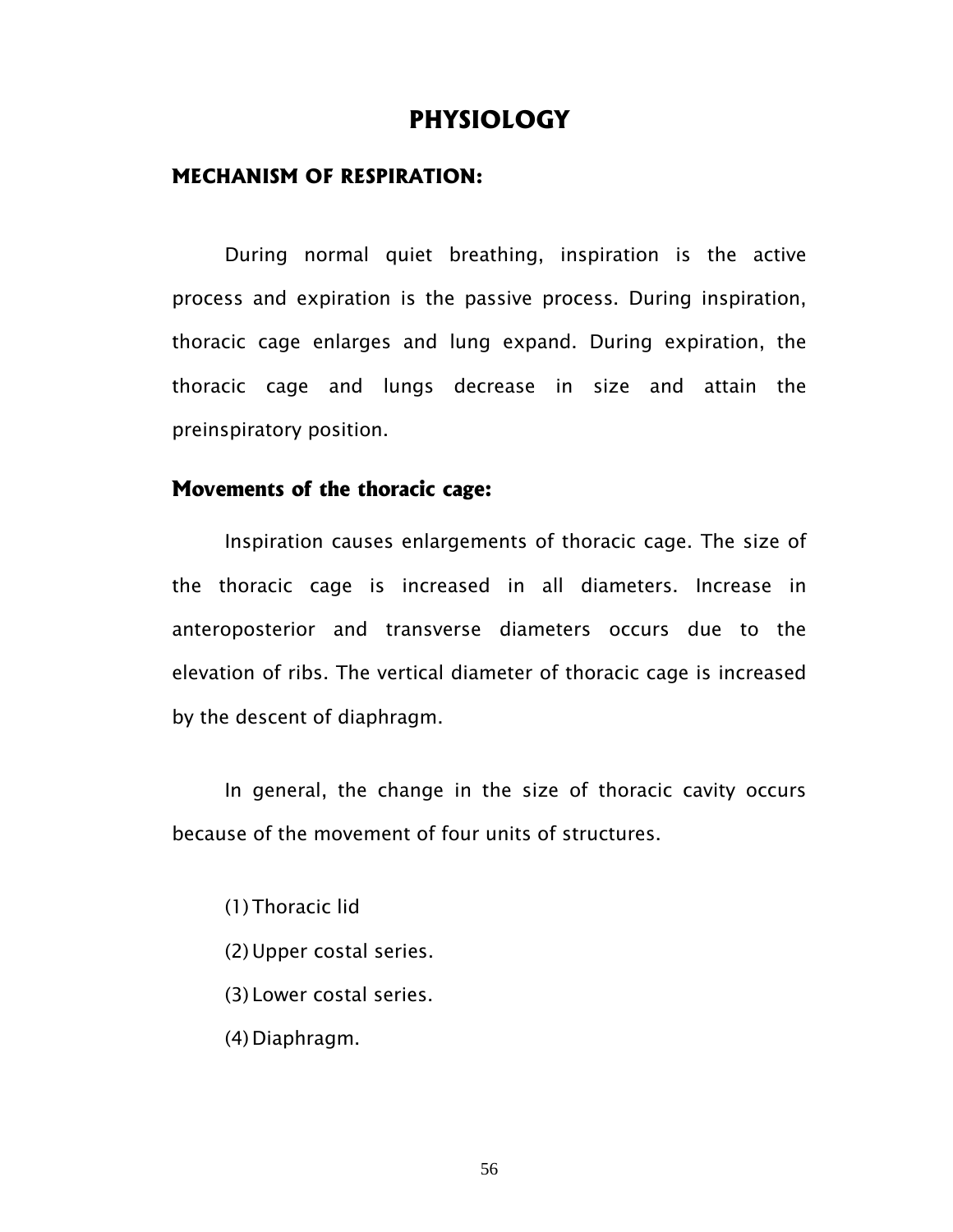#### **Movements of the lungs:**

During inspiration, due to the enlargement of thoracic cage, the negative pressure is increased in the thoracic cavity. This causes expansion of the lungs.

 During expiration, the thoracic cavity decreases in size to the preinspiratory position. The pressure in the thoracic cage also comes back to the preinspiratory level. This compresses the lung tissue. So that, the air is expelled out of lungs.

The lungs also have some tendency of recoiling still, the lungs do not collapse.

#### **EXCHANGE OF RESPIRATORY GASES:**

The exchange of gases between blood and alveoli occurs only in the respiratory unit. It includes respiratory bronchioles, alveolar ducts, atria, alveolar sacs and alveoli. The membrane through which the exchange occur is called the respiratory membrane.

#### **DIFFUSION OF OXYGEN:**

#### • **From atmosphere to the alveoli:**

The partial pressure of oxygen in the atmosphere is 159 mm Hg and in the alveoli, it is 104 mm Hg. Because of the pressure

57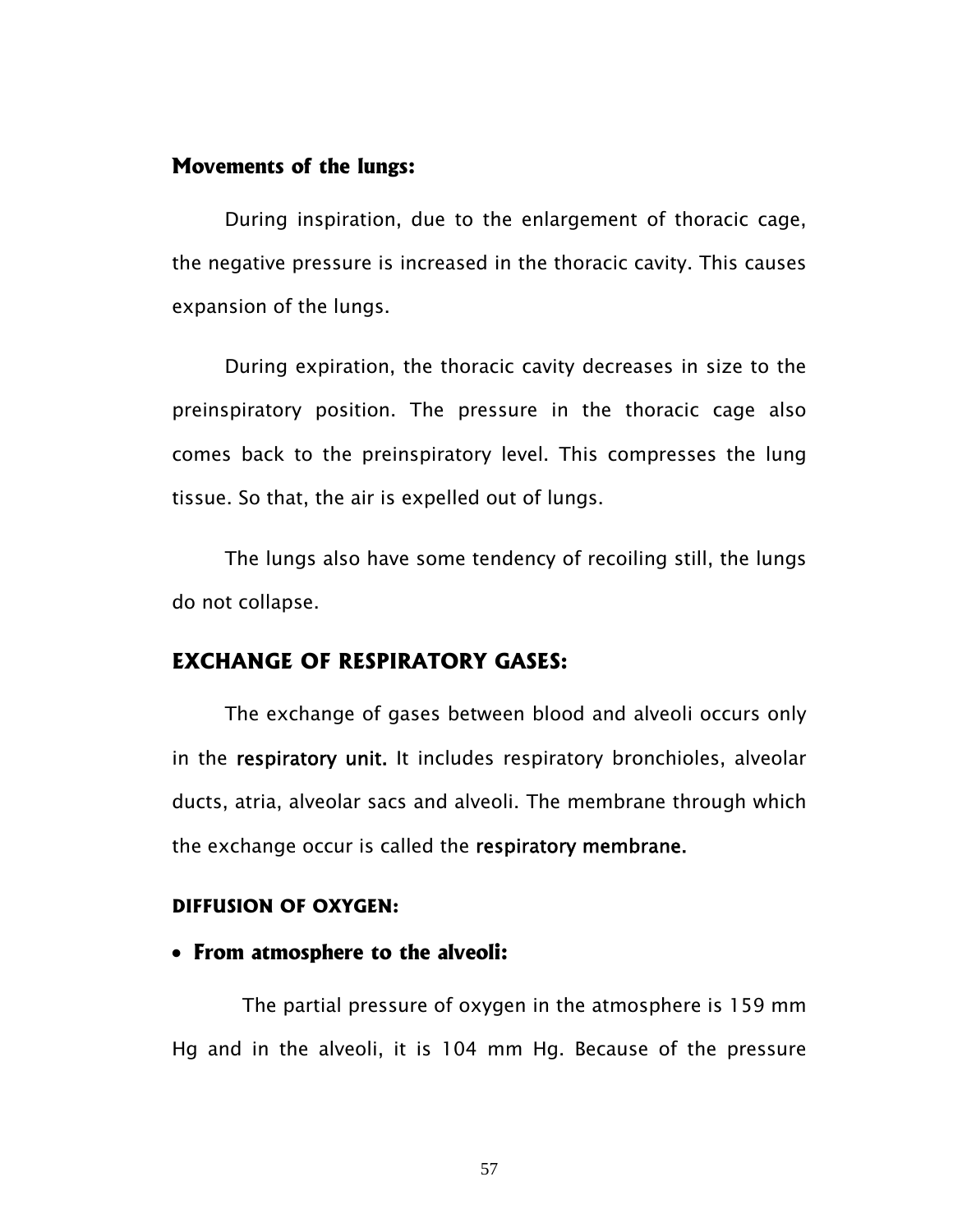gradient of 55 mm Hg, Oxygen easily enters the alveoli from atmospheric air.

#### • **From alveoli in to the blood:**

The partial pressure of Oxygen in the pulmonary capillary is 40 mm Hg and in the alveoli, it is 104 mm Hg. The pressure gradient is 64 mm Hg. This facilities the diffusion of Oxygen from alveoli in to blood.

In the venous blood, the volume of Oxygen is 14ml%. The content of Oxygen in arterial blood is 19ml%. Thus diffusion of Oxygen from alveoli to blood is 5ml /100 ml of blood.

#### **DIFFUSION OF CARBON DIOXIDE:**

#### • **From blood in to alveoli**

The partial pressure of carbon dioxide in alveoli is 40mm Hg where as in the blood, it is 45mm Hg. The pressure gradient of 5mm Hg is responsible for the diffusion of carbon dioxide from blood into the alveoli.

The carbon dioxide content in the venous blood in 52ml% and in arterial blood, it is 48ml%. So, the diffusion of carbon dioxide from blood to alveoli is 4ml/100ml of blood.

• **From alveoli in to the atmosphere**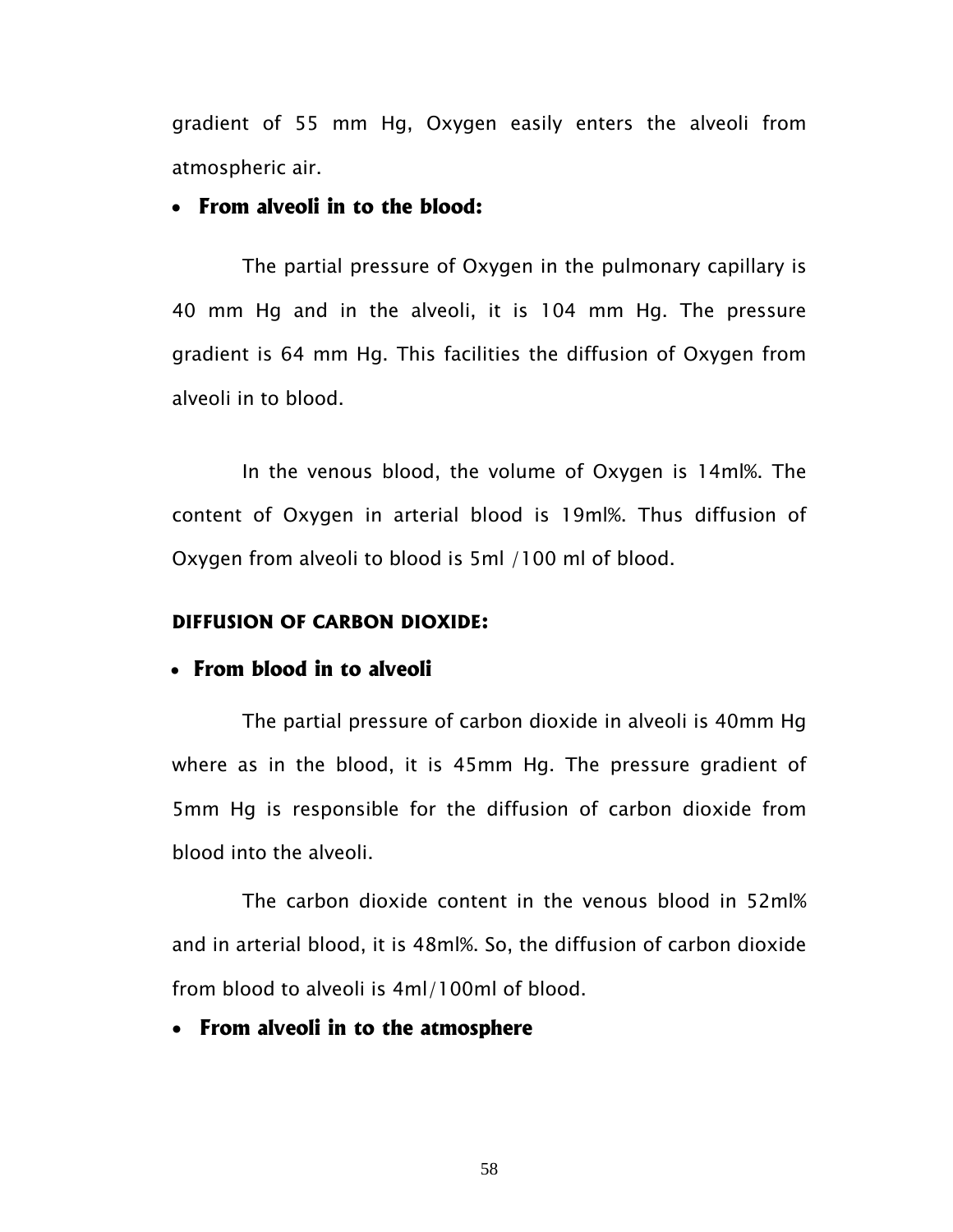In the atmospheric air, the pressure gradient of carbon dioxide is very insignificant and is only about 0.3mm Hg whereas, in the alveoli, it is 40mm Hg. So carbon dioxide leaves alveoli easily.

#### **LUNG DEFENSE MECHANISM:**

The normal lung is free from bacteria. A number of potent defense mechanism clear or destroy any bacteria inhaled with air or fortuitously deposited in the airway passages as follows.

#### **(1) Nasal clearance:**

Particles, including aerosolized droplets carrying microorganisms deposited near the front of the airway on the non ciliated epithelium, are normally removed by sneezing and blowing, whereas those deposited posteriorly are swept over the mucuslined ciliated epithelium to the nasopharynx, where they are swallowed.

#### **(2)Tracheobronchial clearance:**

This is accomplished by mucociliary action. The beating motion of cilia moves a film of mucus continuously from the lung toward the oropharynx. Particles deposited on this film are eventually either swallowed or expectorated.

#### **(3)Alveolar clearance:**

59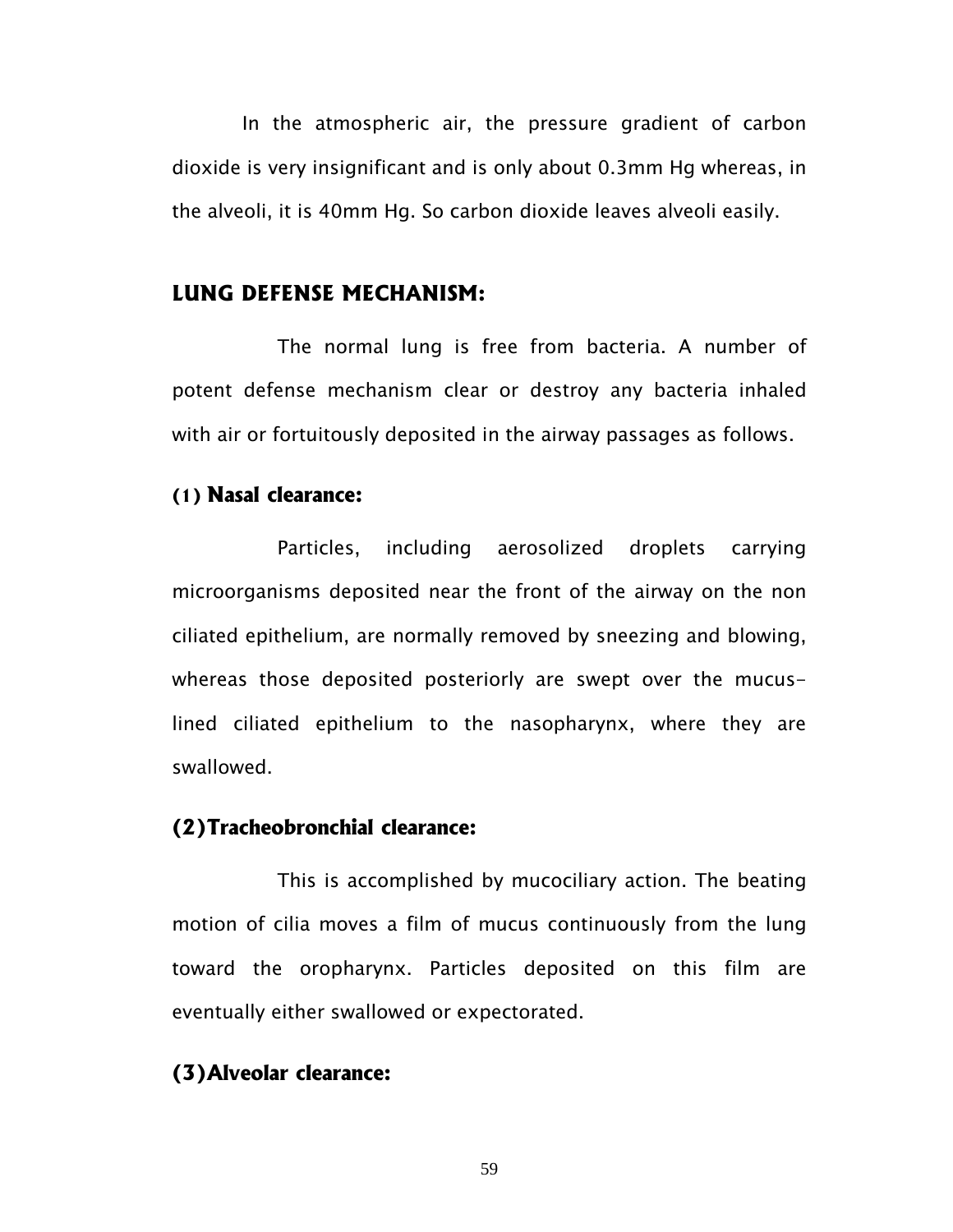Bacteria or solid particles deposited in the alveoli are phagocytosed by alveolar macrophages. A particle is either digested or carried to the ciliated bronchioles. From here the macrophage is propelled to the oropharynx and then swallowed. Alternatively, the particle - laden macrophage may move through the interstitial space and either re-enter the bronchioles or enter lymphatic capillaries. If the particle load is heavy and macrophages transport to the surface and alveolar pathway is overwhelmed, some particles may eventually reach the regional lymphnodes and, via the blood stream, be carried elsewhere in the body.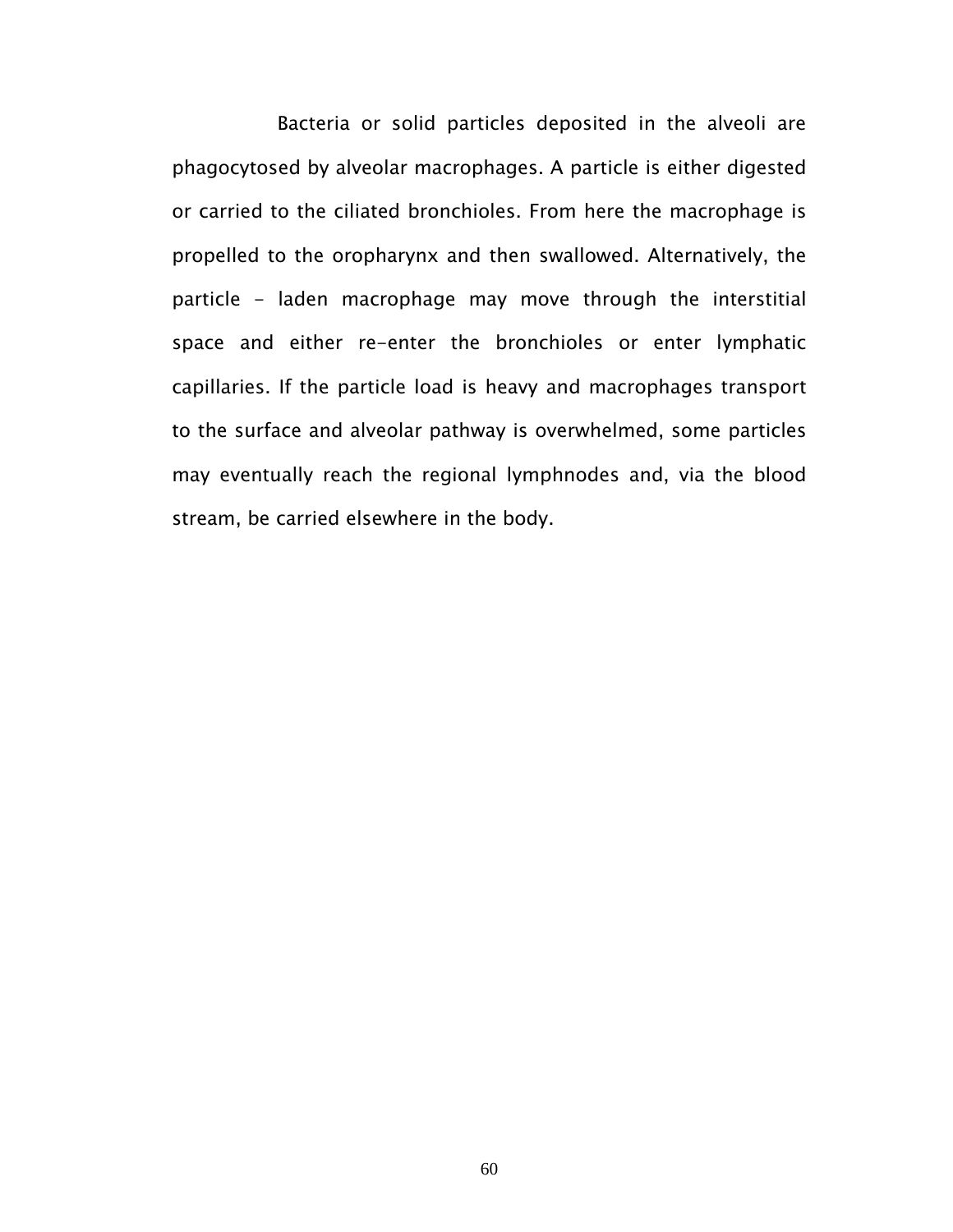# **PNEUMONIA**

### **Synonym**

### Pneumonitis

### **Definition**

An acute inflammation of the lung parenchyma, distal to terminal bronchioles which consist of the respiratory bronchiole, alveolar ducts, alveolar sacs and alveoli.

### **Causes**

- I) Bacteria
	- ◆ Streptococcus Pneumoniae.
	- ❖ Staphylococcus Pyogenes.
	- Mycobacterium tuberculosis

### II) Mycoplasma

Mycoplasma Pneumoniae

### III) Viruses

 $\div$  Myxo Virus  $\rightarrow$  Influenza

### Para – Influenza

### Respiratory syncytial virus

- Adeno virus
- Measles virus
- ❖ Picorma Virus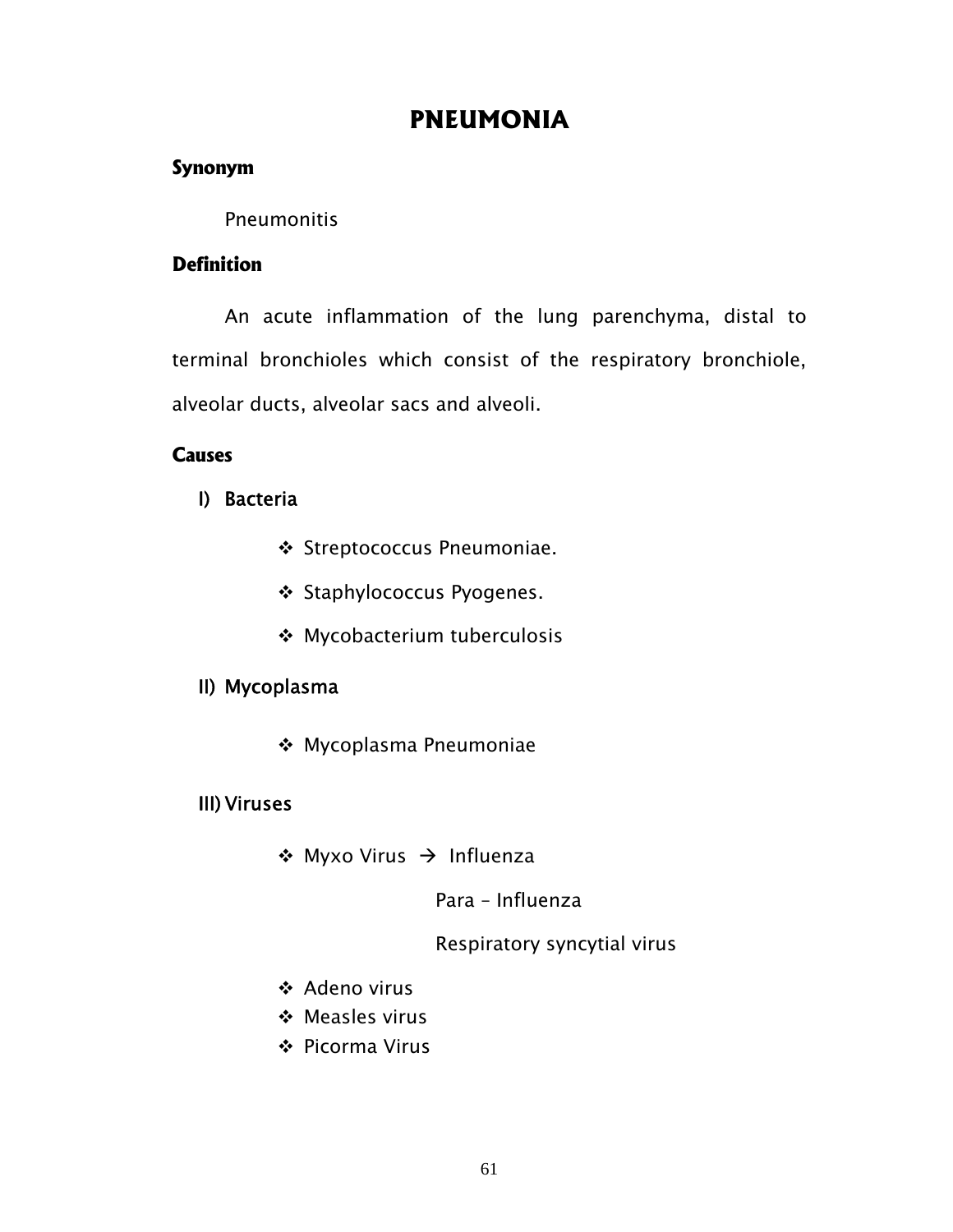### **Etiological Classification**

#### A) Bacterial Pneumonia

1) Lobar Pneumonia.

2) Lobular Pneumonia (Broncho Pneumonia).

### B) Viral and Mycoplasmal Pneumonia

(Primary Atypical Pneumonia)

### C) Other types of Pneumonias

- 1) Legionella Pneumonia
- 2) Aspiration Pneumonia (Inhalation Pneumonia)
- 3) Hypostatic Pneumonia
- 4) Lipid Pneumonia

### **Pathogenesis**

The microorganisms gain entry in to the lungs by one of the following four routes

- 1) Inhalation of the microbes present in the air.
- 2) Aspiration of organisms from the nasopharynx or oropharynx.
- 3) Haematogenous spread from a distant focus to infection.
- 4) Direct Spread from an adjoing site of infection.

The normal lung is free of bacteria because of the presence of a number of lung defense mechanism at different levels, such as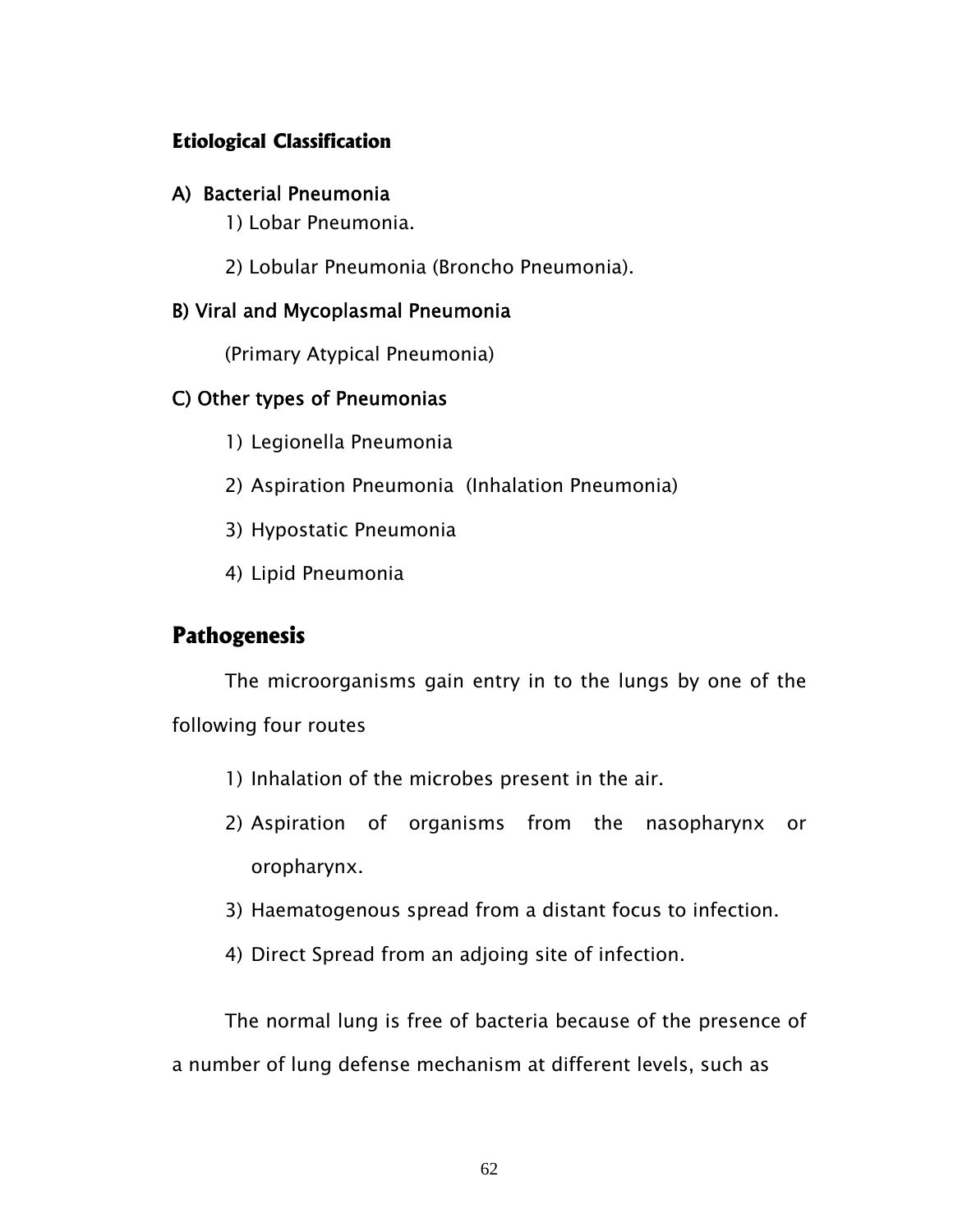- Nasopharyngeal filtering action,
- $\cdot$  Mucociliary action of the lower respiratory airways and,
- ❖ Immunoglobulins.

 Failure of these defense mechanisms and presence of certain predisposing factors result in pneumonias. These conditions are as under

#### 1. Altered consciousness

 The oropharyngeal contents may be aspirated in states unconsciousness.

E.g In coma, cranial trauma, seizures, cerebrovascular accidents, drug overdose, alcoholism etc.

#### 2. Depressed cough and glottic reflexes

 Depression of effective cough may fallow aspiration of gastric contents.

E.g. In old age, pain from trauma or thoraco abdominal surgery, neuromuscular disease, Weakness due to malnutrition, kyphoscolosis, severe obstructive pulmonary disease and tracheostomy.

#### 3. Imparied Mucociliary transport

 The normal protection offered by mucus-covered ciliated epithelium in the airways from the larynx to the terminal

63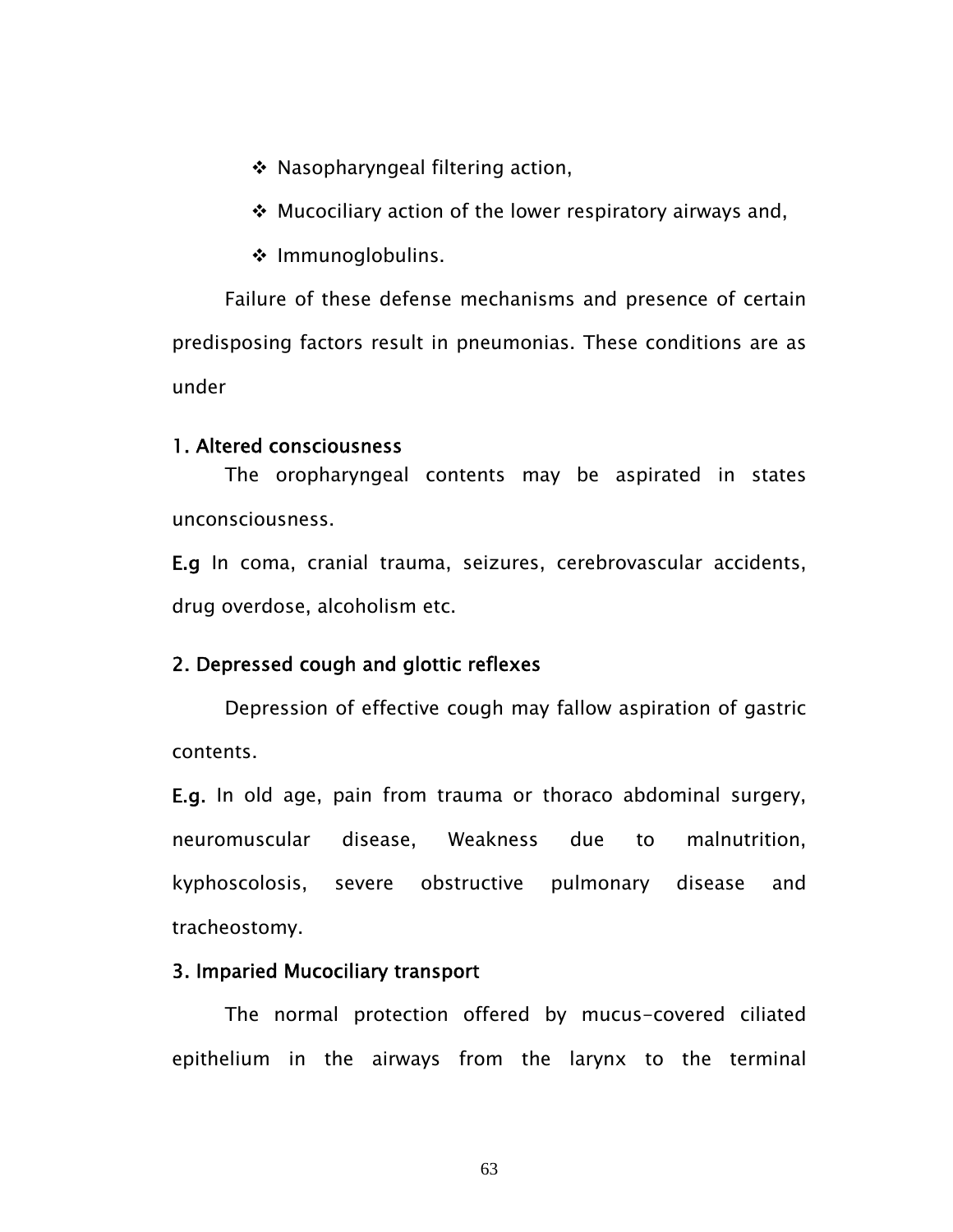bronchioles is impaired or destroyed in many conditions favouring passage of bacteria in to the lung parenchyma.

E.g. Cigarette smoking, Viral respiratory infections, immotile cilia syndrome, inhalation of hot or corrosive gases and old age.

#### 4. Impaired alveolar macrophage function

 Pneumonias may occur when alveolar macrophage function is impaired.

E.g. Cigarette smoking, hypoxia, starvation, Anaemia, pulmonary oedema and viral respiratory infections.

### 5. Endobronchial obstruction

 The effective clearance mechanism is interfered with in endobronchial obstruction.

E.g. Tumour, foreign body, cystic fibrosis and chronic bronchitis.

### 6. Leucocyte dysfunctions

 Disorders of lymphocytes including congenital and acquired immuno deficiencies.

E.g AIDS, immuno suppressive therapy and granulocyte abnormalities.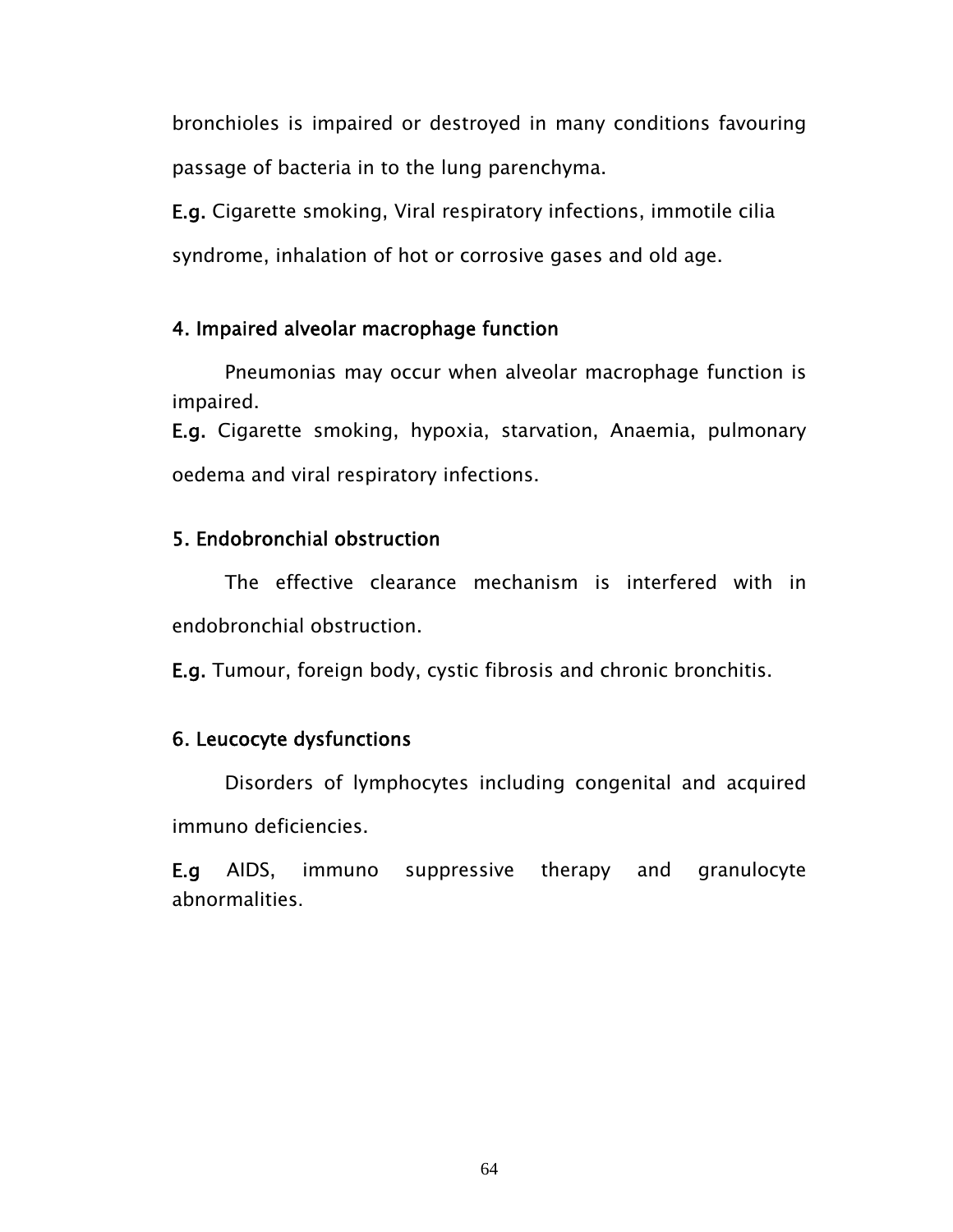### **Pathology**

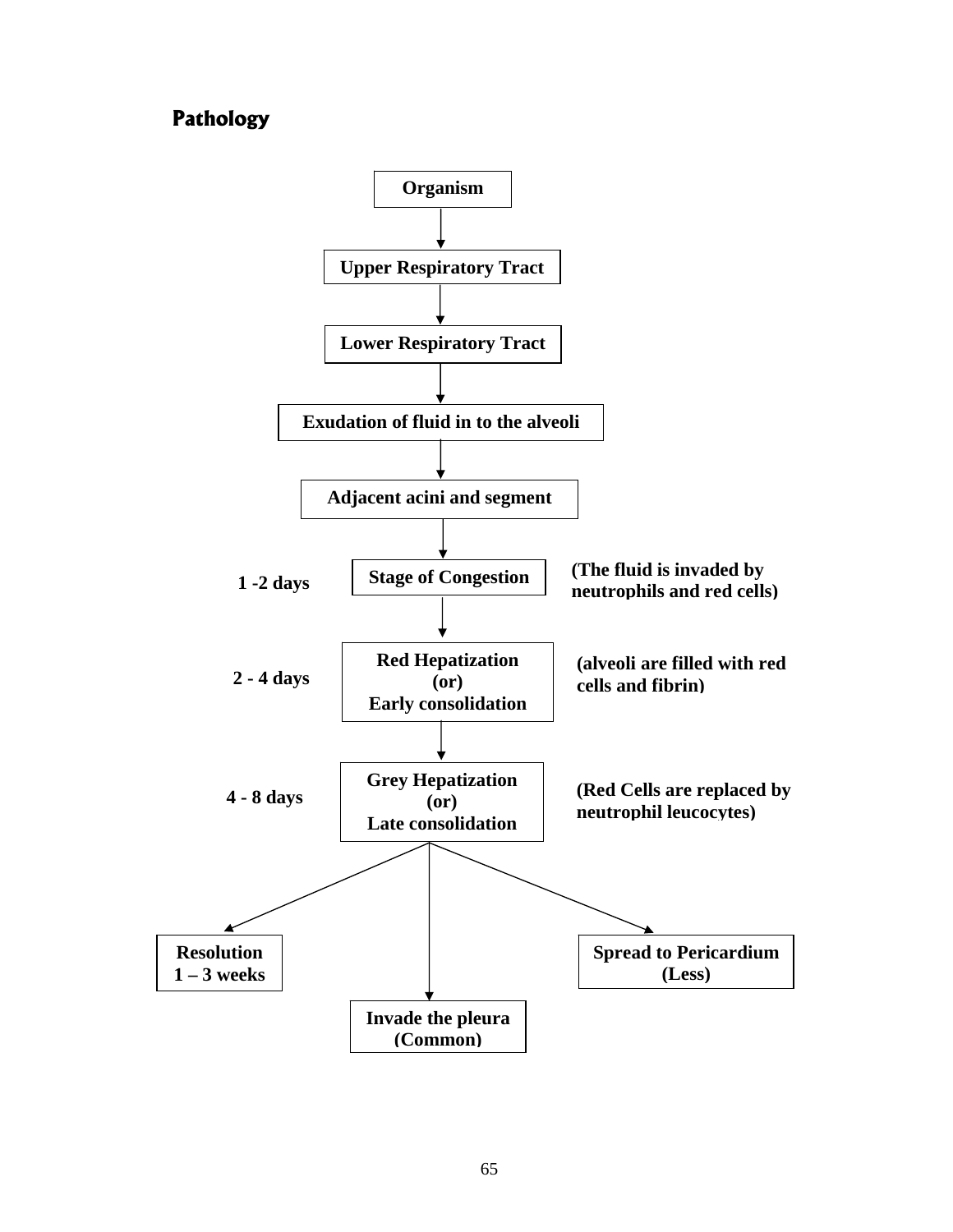The pneumonic process may be confined to a segment or lobe or may be patchy. The distribution is not characteristic of any particular micro-organism. The initial acute inflammatory process may be associated with bacteraemia which is more common with pneumococal pneumonias than with others.

 Pneumonia causes a restrictive defect of ventilation with a reduction in vital capacity and lung compliance. The work of breathing is diminished by a small tidal volume and rapid rate of breathing. This pattern of breathing is encouraged by pleuritic pain if it is present. Ventilation of the alveoli is also grossly impaired by inflammatory oedema. On the other hand, the blood flow is maintained. Physiological shunting ensues and is the cause of the reduction in arterial  $PO<sub>2</sub>$ . If this is considerable then the arterial oxygen saturation is reduced with development of cyanosis. The arterial PCo<sub>2</sub> usually remain normal unless the pneumonia complicates a disorder associated with severe airways obstruction.

#### **Clinical features**

#### Symptoms

- $\triangleright$  Fever with rigor.
- $\triangleright$  Cough at first is usually dry and irritating and may cause distress because it aggravates the pain.
- $\triangleright$  Sputum is scanty and tenacious (or) may appear rusty.
- $\triangleright$  Often frankly blood -stained, (haemoptysis).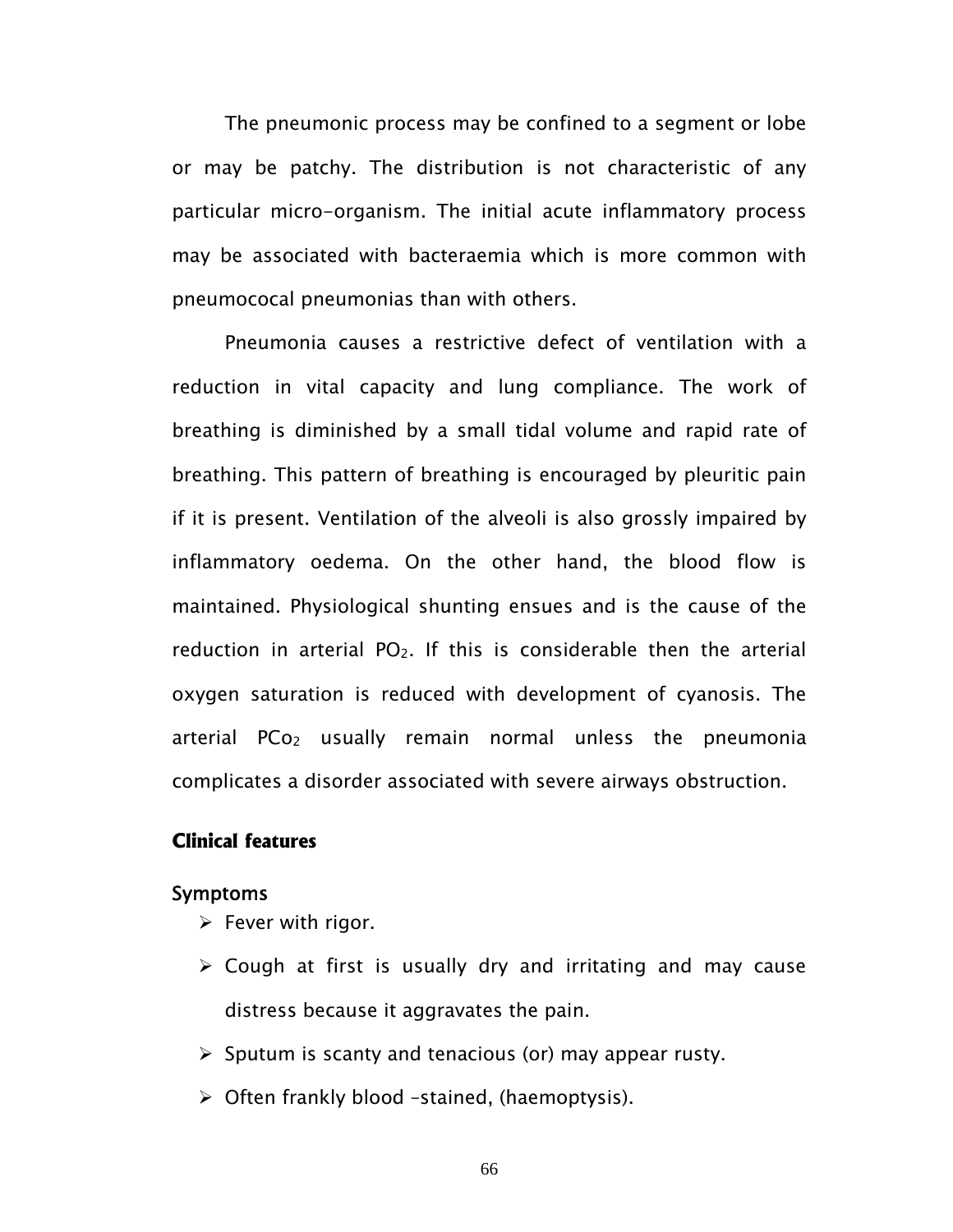- ¾ Sleeplessness.
- $\triangleright$  Headache.
- $\triangleright$  Delirium.  $\triangleright$  are manifestations of toxaemia.
- $\triangleright$  Confusion.
- $\triangleright$  Pleuritic chest pain dyspnoea.
- $\triangleright$  Body pain.
- $\triangleright$  Vomiting.
- $\triangleright$  Anorexia.

#### Signs

- **≻** Temperature as high as  $102° 105°$  F (38.9° 40.6° c)
- $\triangleright$  The skin tends to be hot and moist and may be pale due to peripheral

vasoconstriction with systemic hypotension.

- $\triangleright$  Central cyanosis. (Due to hypoxaemia)
- $\triangleright$  Tachycardio and tachypnoea.
- $\triangleright$  Herpes simplex and jaundice may appear in younger people.
- $\triangleright$  Diminished chest movement on the affected side.
- $\triangleright$  Localised crepitaions appear on the affected side.
- $\triangleright$  An impaired percussion note.
- $\triangleright$  Bronchial breathing
- $\triangleright$  Bronchophony.
- $\triangleright$  Pleural friction rubs.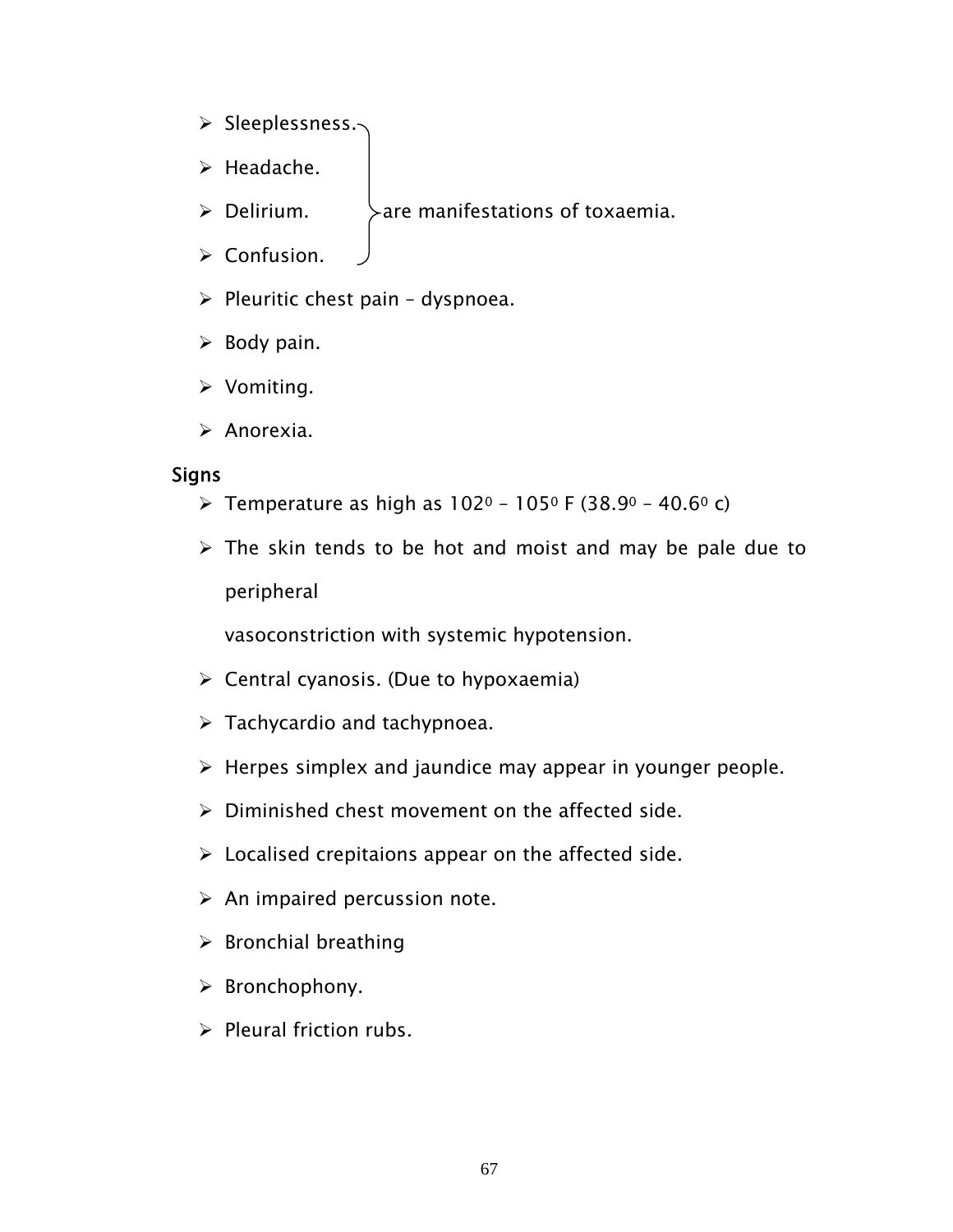### Complications

### 1) Pulmonary

- Spread to other lobe.
- Lung abscess
- Delayed resolution.

### 2) Pleural

- Sterile pleural effusion
- Empyema

### 3) Cardiovascular

- Peripheral circulatory failure
- Acute pneumococcal endocarditis
- Acute pneumococcal pericarditis.
- Venous thrombosis in the lower limbs.

### 4) Neurological

- Pneunmococcal meningitis.
- Brain abscess.
- Meningism.

### 5) Others

- Otitis media.
- Mastoiditis.
- Purulent arthritis.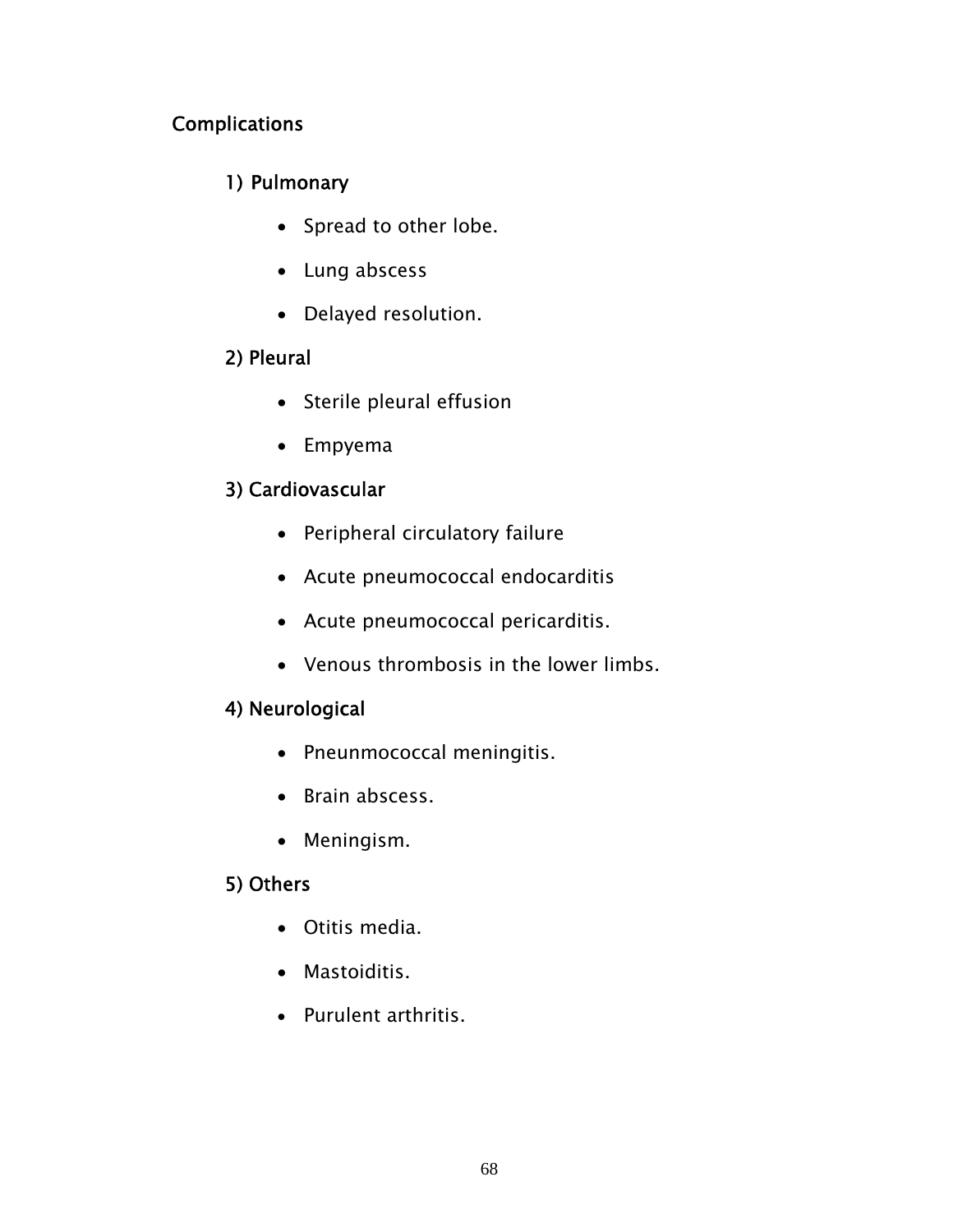### **Investigation**

- ¾ Neutrophilic leucocytosis.
- $\triangleright$  Blood culture
- $\triangleright$  Sputum to be examined by microscopy and culture.
- $\triangleright$  Chest radiograph may reveal consolidation.

## Differential diagnosis

- $\triangleright$  Pulmonary infarction
- $\triangleright$  Pulmonary tuberculosis
- $\triangleright$  Acute bronchitis.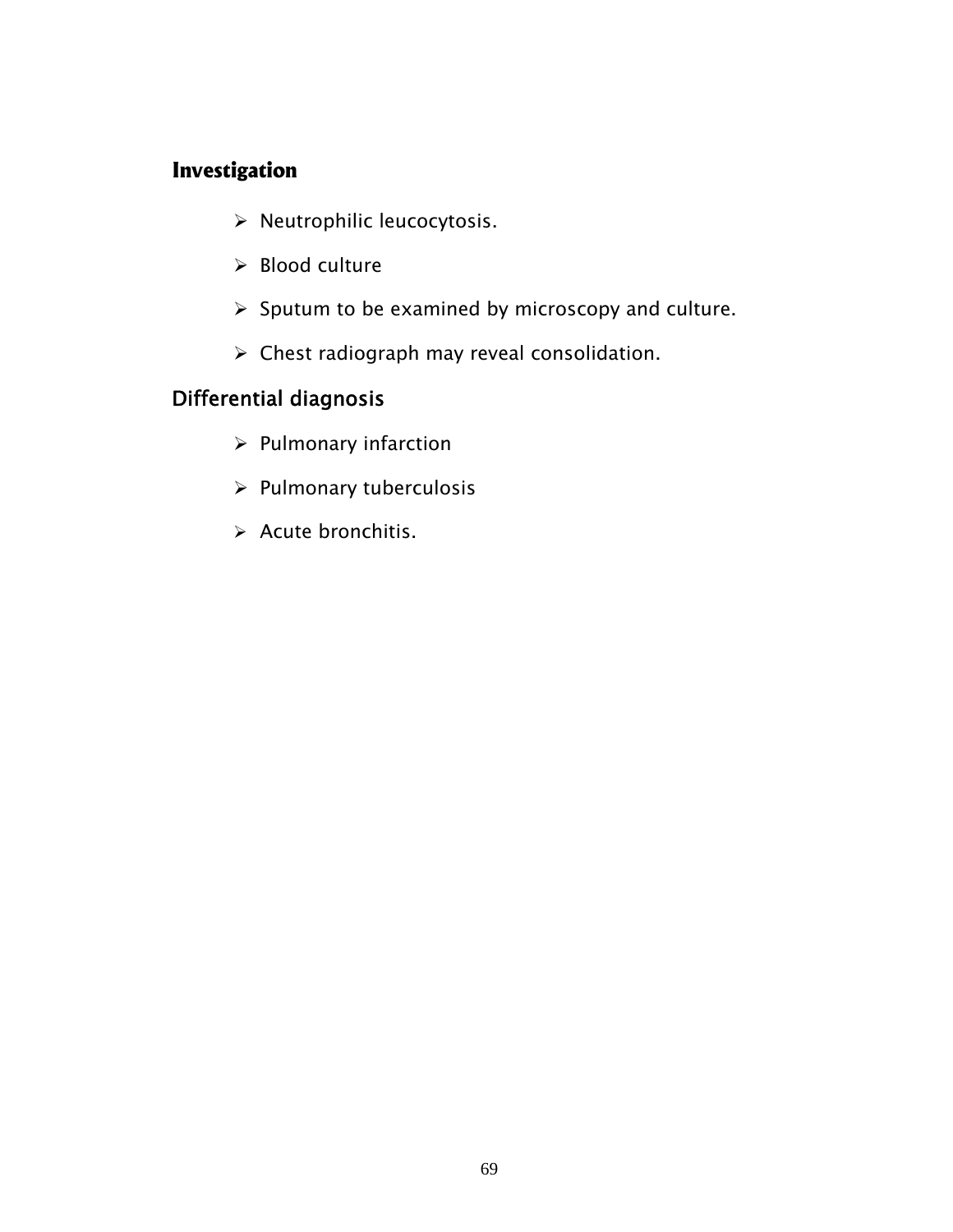# **EVALUATION OF DISSERTATION TOPIC**

#### **MATERIALS AND METHODS**

 The clinical study on Pitha Kaasam has been taken in the post graduate department of Noi Naadal.

 The clinical study was done in 30 cases, of them 21 cases were selected. In which I had selected 21 cases to evaluate typical picture by siddha parameters along with modern parameters.

 The detailed history of the present and past illness and family history were observed.

#### **EVALUATION OF CLINICAL PARAMETERS**

- $\div$  The detailed history and clinical features of the patients were taken carefully.
- ❖ The clinical history.
- Detail history of present and past illness.
- ❖ Personal and family history.
- Diet habits.
- $\div$  Exposure to cold weather.

#### **Clinical features for Pitha Kaasam are**

- ❖ Presistent Cough
- $\div$  Sensation of sweet and salt taste in the tongue.
- ❖ Vomiting
- ❖ Headache
- $\div$  Body pain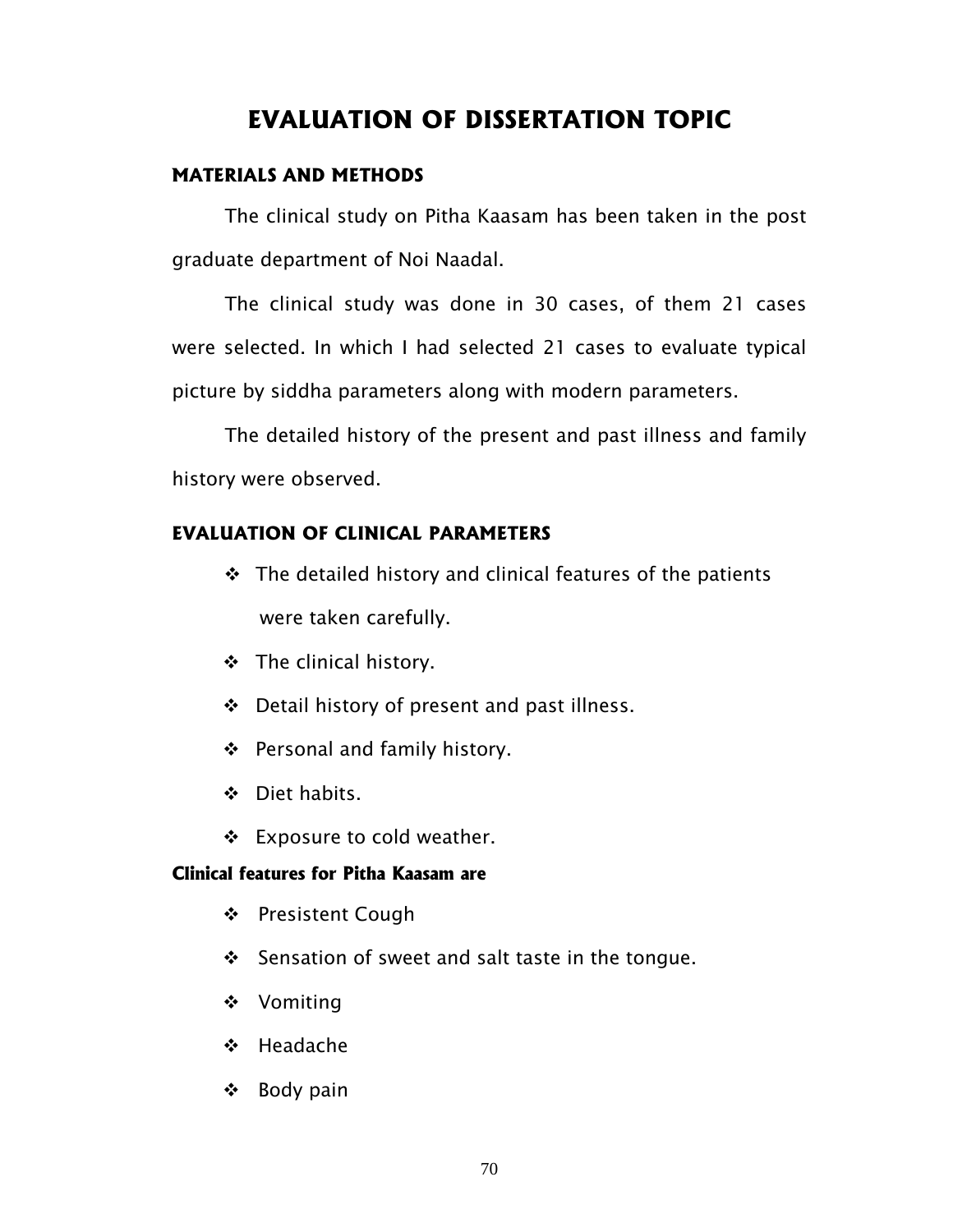- ❖ Burning sore throat
- ❖ Haemoptysis
- Dyspnoea
- Anorexia with sour taste regurgitation
- Horripillation
- Fever and
- State of Confusion

### **STUDY ON SIDDHA CLINICAL DIAGNOSIS**

Siddha diagnosis was also made by the following methods.

- 1. Poriyal arithal
- 2. Pulanal arithal
- 3. Vinathal
- 4. Mukkutra nilaigal
- 5. Udal Kattugal
- 6. Envagai thervugal (Including Neerkuri, Neikuri)
- 7. Nilam
- 8. Kaalam

#### **THE CLINICAL INVESTIGATION**

For further detailed study about the disease the following

laboratory investigation was done in all cases.

#### **Blood**

Total count – WBC

Differential count – WBC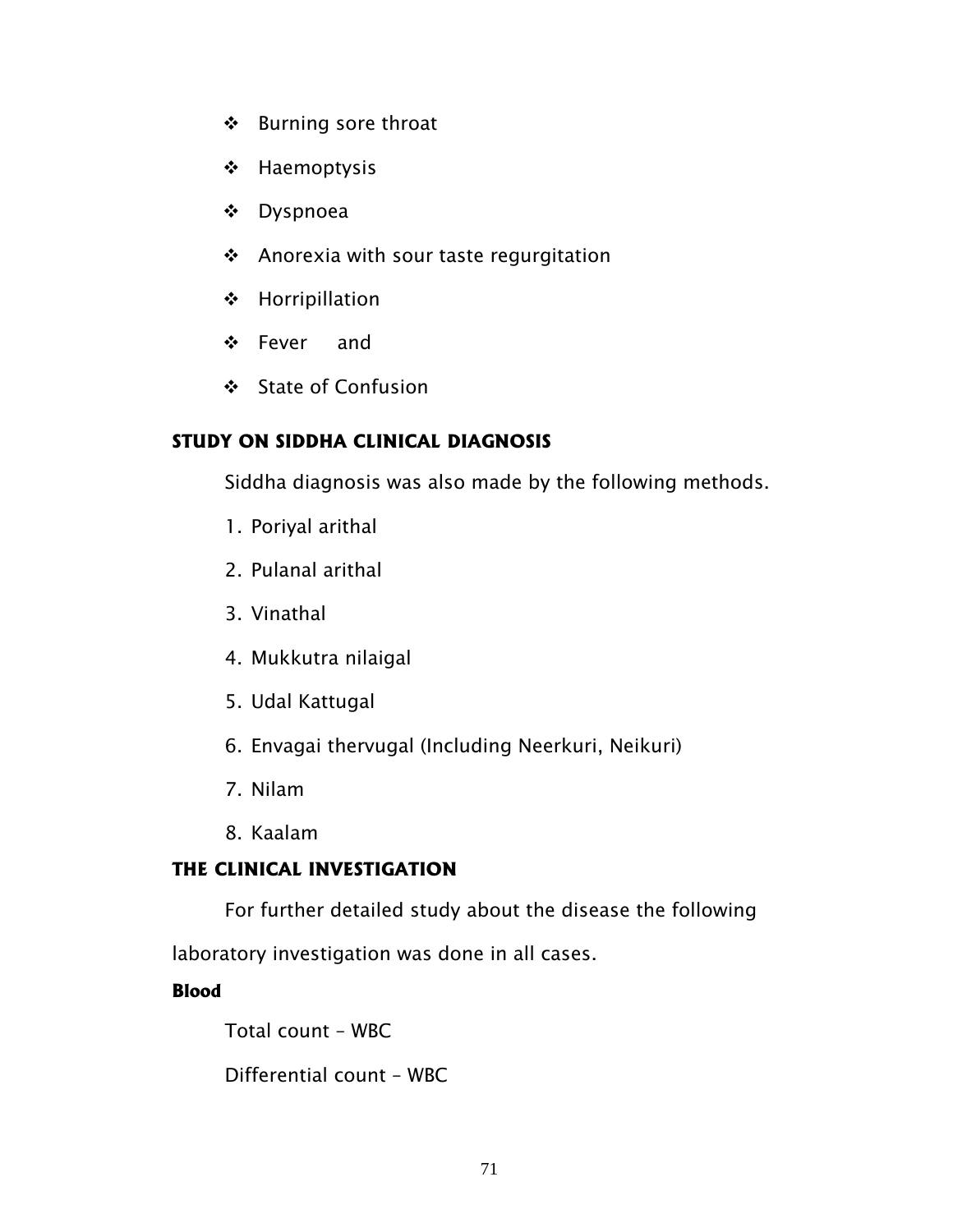Haemoglobin

Erythrocyte Sedimentation Rate

Blood sugar

Blood urea

### **Urine**

Albumin

Sugar

Deposit

### **Motion**

Ova

Cyst

## **Other test**

Chest X-ray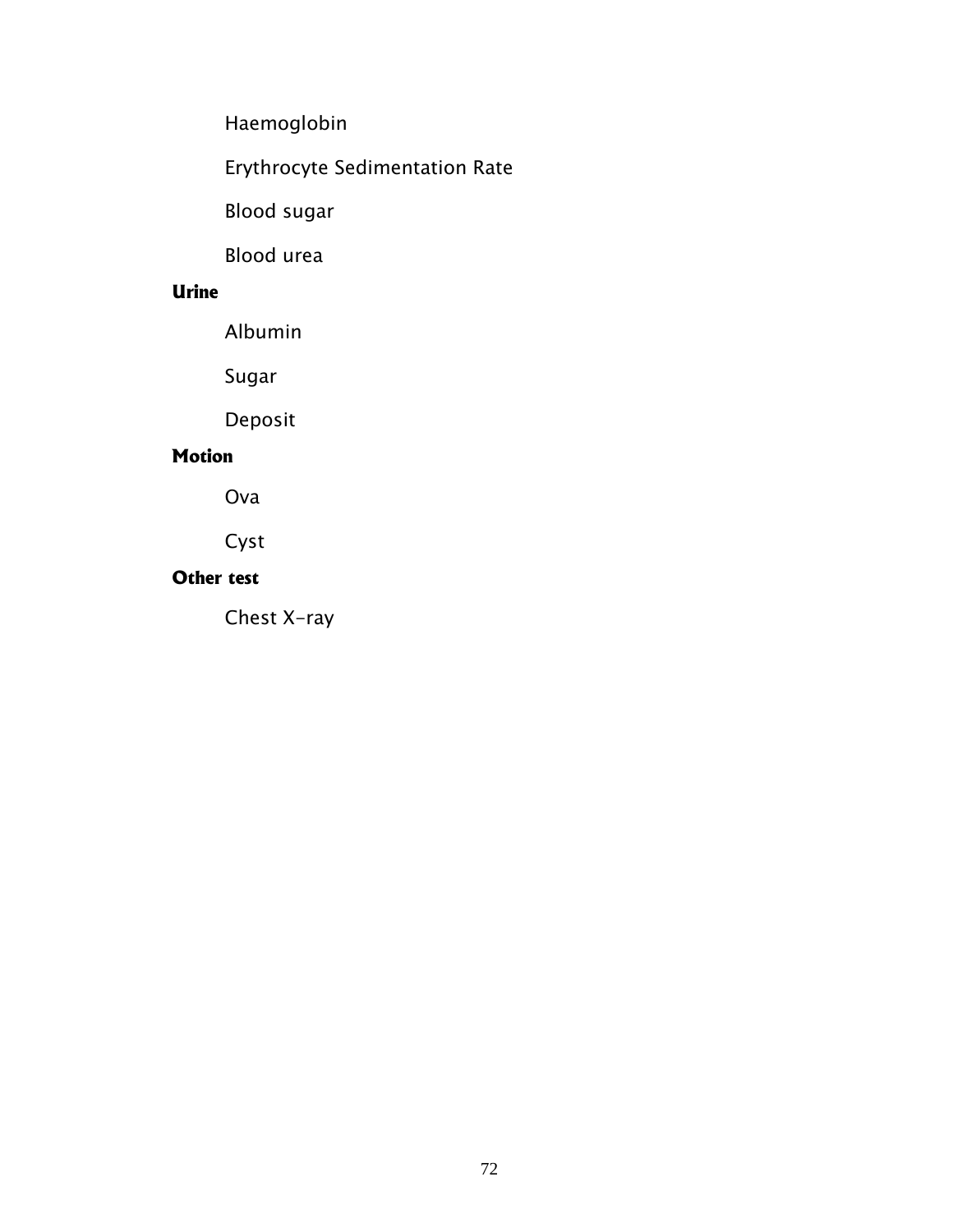# **OBSERVATION AND RESULTS**

Results were observed with respect to the following aspects.

- 1. Age and Sex reference
- 2. Nilam
- 3. Seasonal variations
- 4. Socio-economic status
- 5. Mukkuttram
- 6. Udal Kattugal
- 7. Signs and Symptoms
- 8. Envagai thervugal
- 9. Laboratory Investigation
- 10. Chest X-ray

#### **Table 2 : Age reference**

| Sl.No | Age           | <b>No.of cases</b> |
|-------|---------------|--------------------|
|       | Upto 10 yrs   | 10                 |
| 2     | $10 - 30$ yrs | 5                  |
| 3     | $30 - 50$ yrs |                    |
|       | $50 - 70$ yrs | 2                  |

Out of 21 cases, 10 cases were affected in the age

groups of Upto 10 years (48%).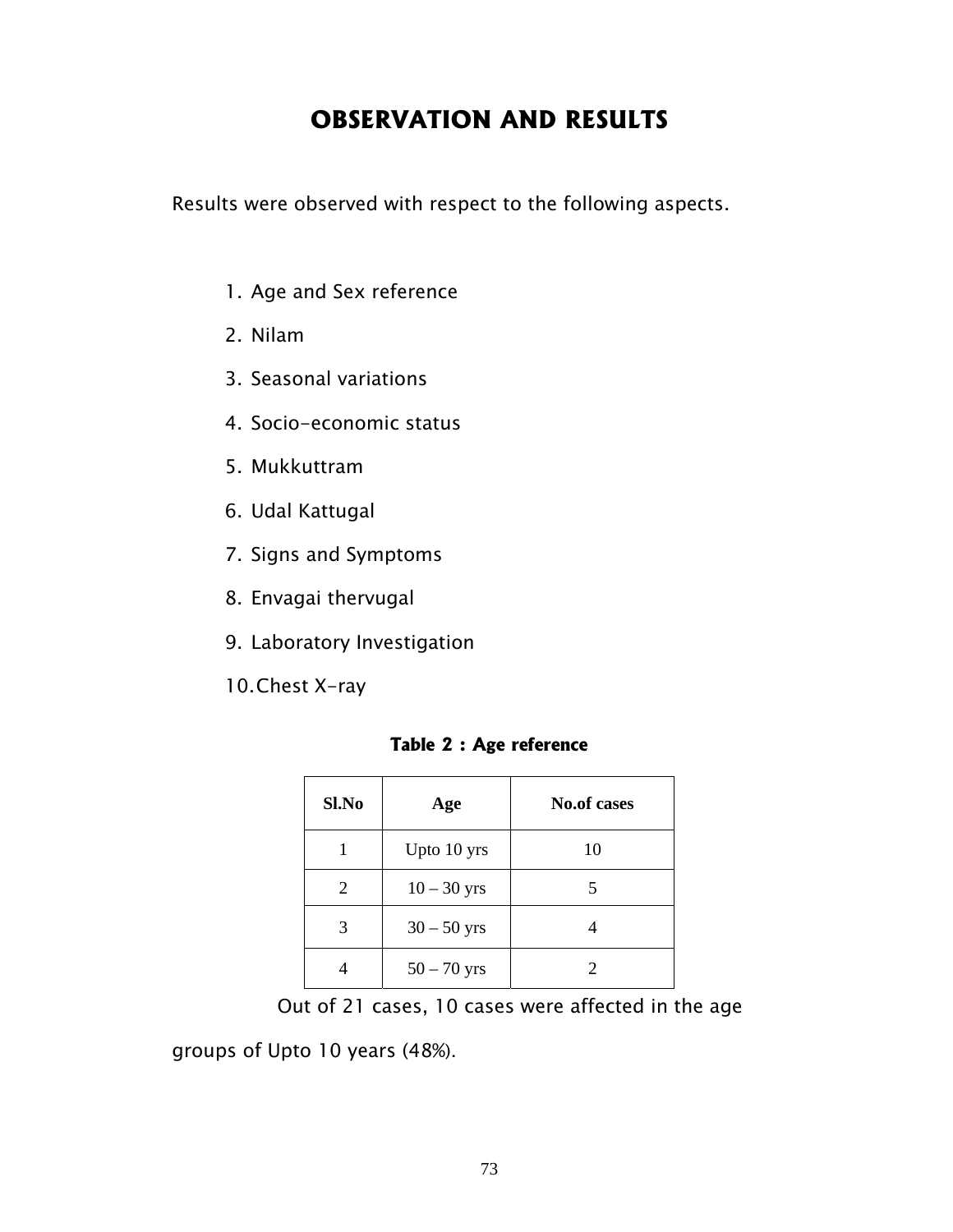| Sl.No | Age             | <b>No.of cases</b> |
|-------|-----------------|--------------------|
|       | Female          |                    |
|       | Female Children |                    |
|       | Male            |                    |
|       | Male Children   |                    |

Out of 21 cases, males are more affected.

**Table 4: Lung affected** 

| Sl.No | Lung              | Lobe   | <b>No.of cases</b> |
|-------|-------------------|--------|--------------------|
|       | <b>Right Lung</b> | Upper  |                    |
|       |                   | Middle |                    |
|       |                   | Lower  |                    |
| 2     | Left Lung         | Upper  |                    |
|       |                   | Lower  |                    |

Left lower lobe lung is more affected (38%).

#### **Table 5 : Nilam**

| Sl.No | <b>Nilam</b> | <b>No.of cases</b> |
|-------|--------------|--------------------|
|       | Kurunji      | 13                 |
|       | Marutham     |                    |

Out of 21 cases, 13 cases were affected under kurunji nilam (61%).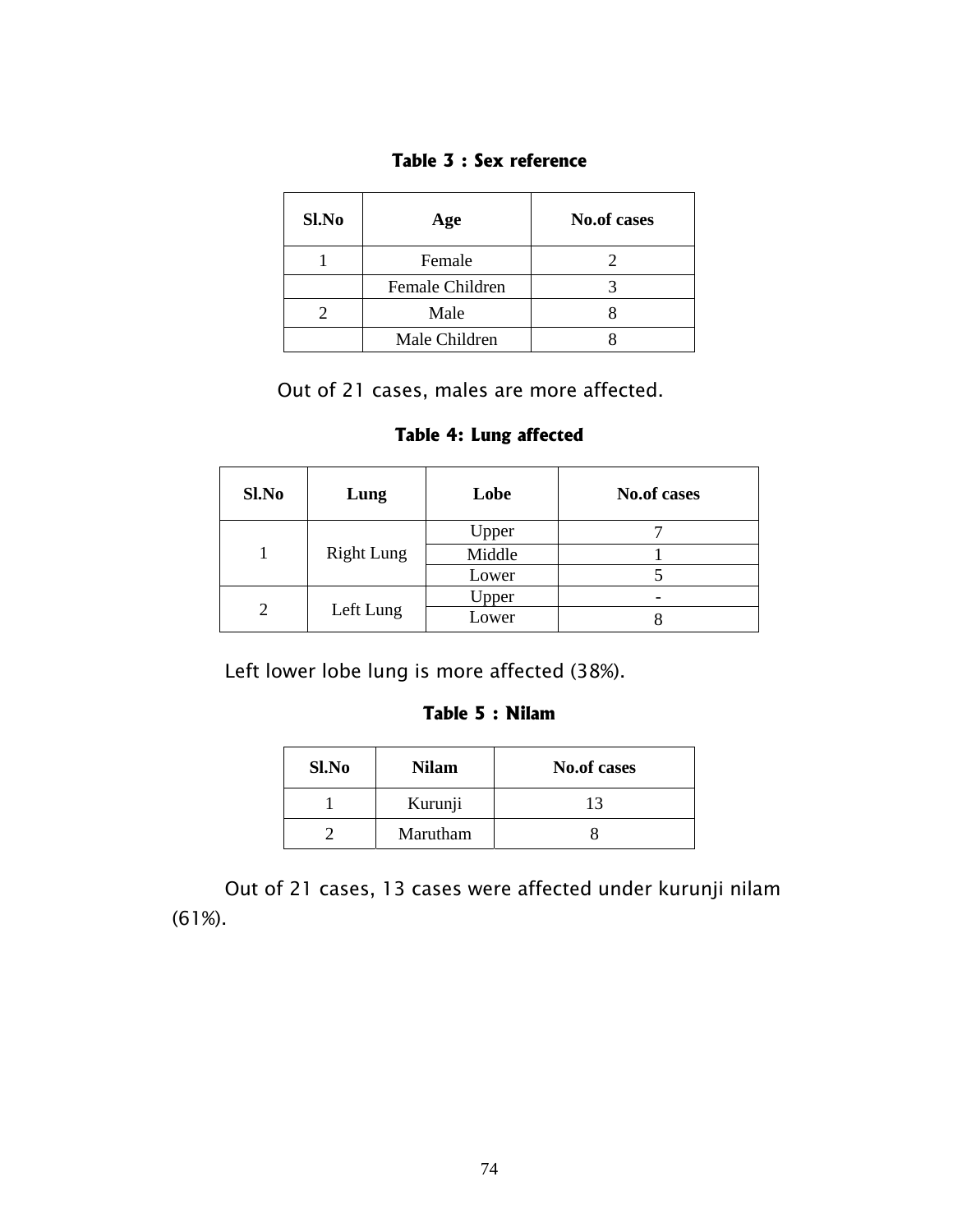| Sl.No | Paruvakaalam     | <b>No.of cases affected</b> |
|-------|------------------|-----------------------------|
| 1     | Kaarkaalam       | 5                           |
| 2     | Koothirkaalam    | $\mathcal{D}_{\mathcal{L}}$ |
| 3     | Munpanikaalam    | 4                           |
| 4     | Pinpanikaalam    | 7                           |
| 5     | Ilavenilkaalam   |                             |
| 6     | Mudhuvenilkaalam | 2                           |

### **Table 6: Seasonal variation**

 Out of 21 cases, 7 cases were affected under pinpani kaalam (33%).

### **Table 7: Socio-economic status**

| Sl.No | <b>Class</b> | No. of cases |
|-------|--------------|--------------|
|       | Middle       |              |
|       | Poor         | 12           |

This disease occur common in poor socio economic

status (57%)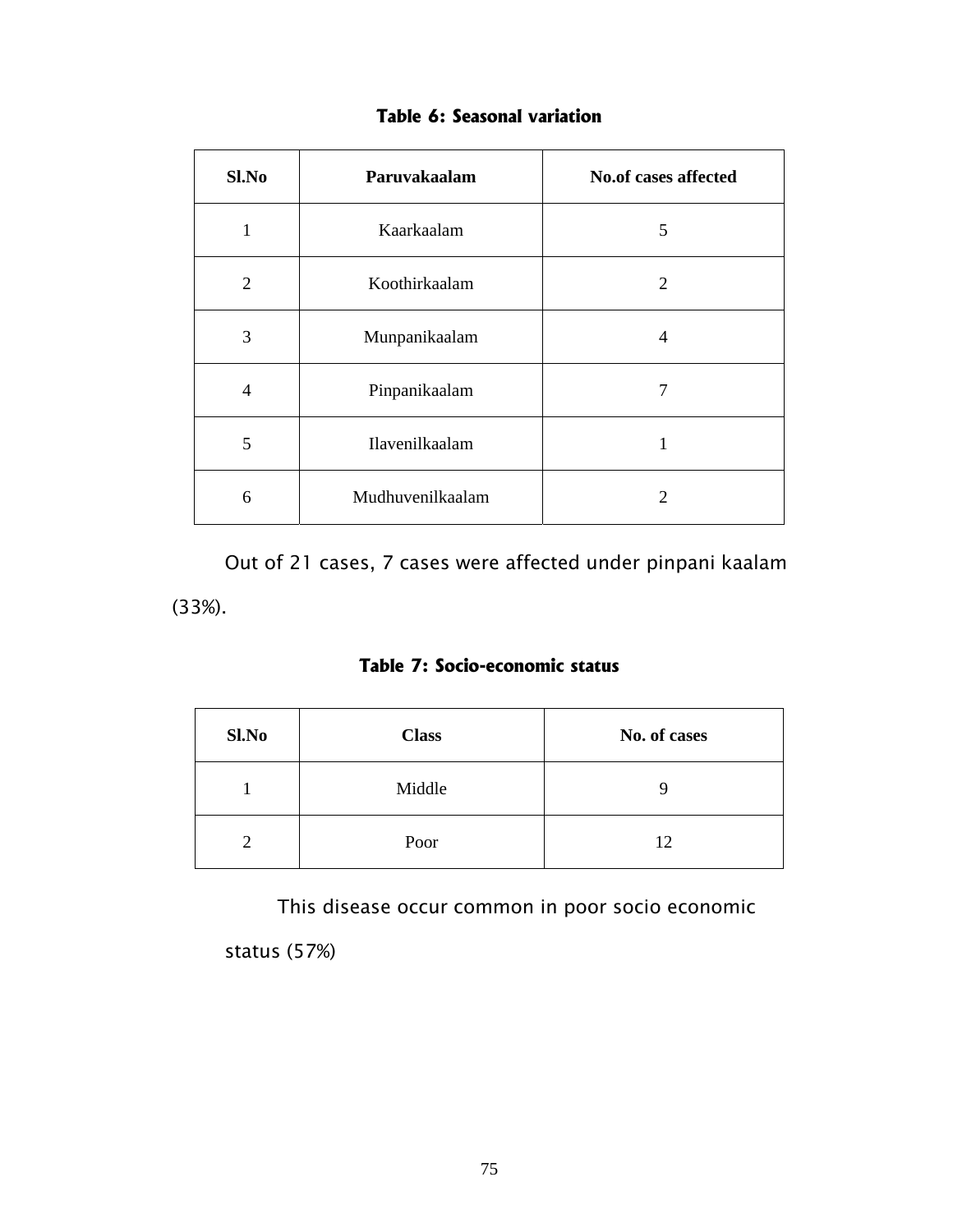#### **Mukkutra Nilai**

| Sl.No          | Kabam       | <b>No.of cases</b> | <b>Changes</b>                                     |
|----------------|-------------|--------------------|----------------------------------------------------|
|                | Avalambagam | 21                 | Cough with expectoration                           |
| $\overline{2}$ | Kilathagam  | 21                 | Anorexia                                           |
| 3              | Pothagam    | 21                 | Sensation of sweet and salt taste in<br>the tongue |
| 4              | Tharpagam   | 21                 | Headache                                           |
| 5              | Sandhigam   | 6                  | Pain in the knee joint                             |

**Table 8: Derangement of Iyam**

100% of cases are affected in increased Iyam.

| Table 9: Derangement of Azhal |  |  |
|-------------------------------|--|--|
|-------------------------------|--|--|

| Sl.No          | <b>Pitham</b> | <b>No.of cases</b> | <b>Changes</b>                   |
|----------------|---------------|--------------------|----------------------------------|
|                | Anilam        | 21                 | Anorexia                         |
| $\overline{2}$ | Ranjagam      | 10                 | Pallor in conjunctiva and tongue |
| 3              | Saadhagam     | 21                 | Difficulty in doing routine work |
|                | Aalosagam     |                    | Diminished vision                |

100% of cases are affected in increased azhal.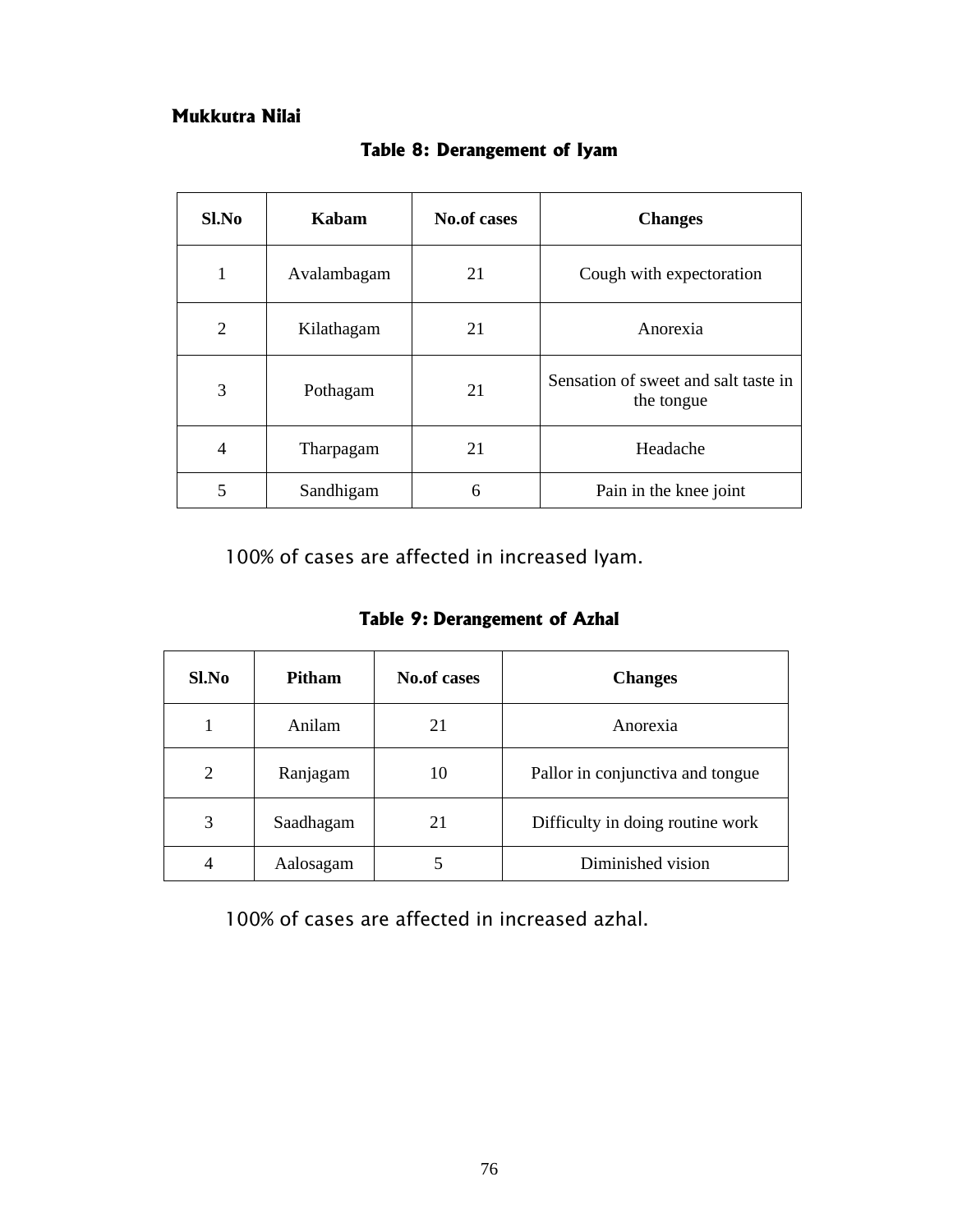| $Sl$ . No      | <b>Vadham</b> | <b>No.of cases</b> | <b>Changes</b>          |
|----------------|---------------|--------------------|-------------------------|
| 1              | Pranan        | 15                 | Dyspnoea                |
| $\overline{2}$ | Abanan        | 5                  | Constipation            |
| 3              | Viyanan       | 6                  | Pain during walk        |
| $\overline{4}$ | Udhanan       | 21                 | Vomiting, expectoration |
| 5              | Samanan       | 21                 | Anorexia                |
| 6              | Nagan         | 21                 | Horripillation          |
| 7              | Koorman       | 5                  | Diminished vision       |
| 8              | Kirugaran     | 21                 | Anorexia, cough         |
| 9              | Thevathathan  | 11                 | Irritability            |
| 10             | Dhananjayan   |                    |                         |

## **Table 10: Derangement of Vali**

100% of cases are affected in decreased vaatham.

### **Table 11 : Udal Kattugal**

| Sl.No          | <b>Udal Kattugal</b>    | <b>No.of casses</b> | <b>Changes</b>                      |
|----------------|-------------------------|---------------------|-------------------------------------|
| 1              | <b>Saaram</b>           | 21                  | <b>Tiredness</b>                    |
| $\overline{2}$ | Senneer                 | 10                  | Pallor in conjunctiva and tongue    |
| 3              | Oon                     | 6                   | Pain in the knee joints             |
| 4              | Kozhuppu                | 6                   | <b>Restricted movements</b>         |
| 5              | Enbu                    | 6                   | Excess falling of hair in the scalp |
| 6              | Moolai                  | 5                   | Dimnished vision                    |
| 7              | Sukkilam/<br>Suronitham | 2                   | Decreased sexual desire             |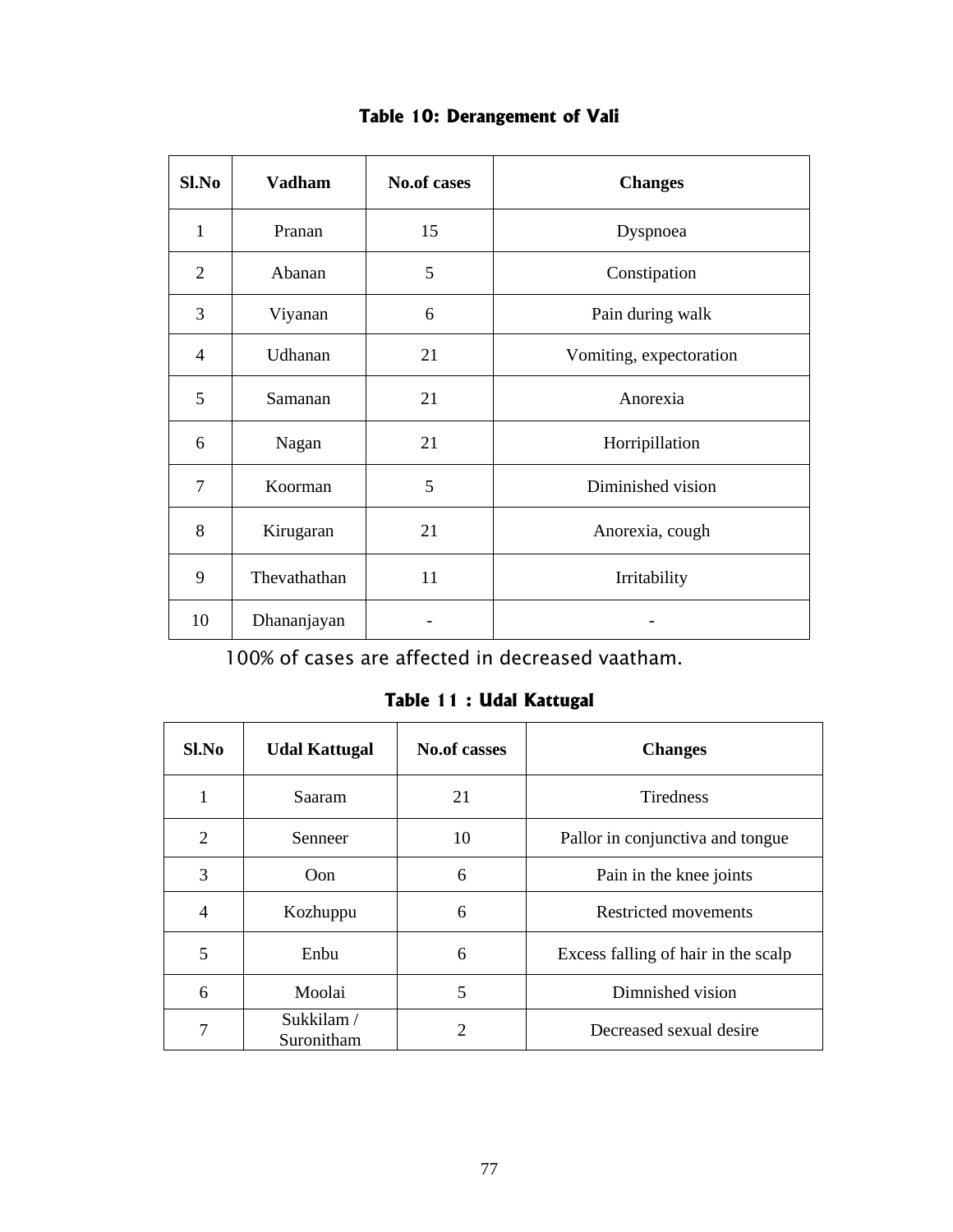| Sl.No          | <b>Clinical Features</b>           | <b>No.of casses</b> |
|----------------|------------------------------------|---------------------|
| 1              | Fever                              | 21                  |
| $\overline{2}$ | Cough with Expectoration           | 21                  |
| 3              | Haemoptysis                        | 7                   |
| 4              | Dyspnoea                           | 15                  |
| 5              | Headache                           | 21                  |
| 6              | Body pain                          | 21                  |
| 7              | Vomiting                           | 7                   |
| 8              | Loss of appetite                   | 21                  |
| 9              | Sweet and Salt taste in the tongue | 21                  |
| 10             | Sore throat                        | 10                  |
| 11             | Horripillation                     | 21                  |
| 12             | <b>State of Confusion</b>          | 4                   |

## **Table 12: Clinical Features**

# **Table13 : Envagai thervu**

| Sl.No          | Envagai thervu              | <b>No.of casses affected</b> |
|----------------|-----------------------------|------------------------------|
| $\mathbf{1}$   | Naa                         | 10                           |
| $\overline{2}$ | Niram                       |                              |
| 3              | Mozhi                       | 10                           |
| $\overline{4}$ | Vizhi                       | 5                            |
| 5              | Sparisam                    | 21                           |
| 6              | Malam                       | 5                            |
| $\overline{7}$ | Naadi                       |                              |
|                | Kaba pitham                 | 21                           |
| 8              | Neerkuri<br>Enjal           | 20                           |
|                | Neikuri<br>Look like pearl, | 21                           |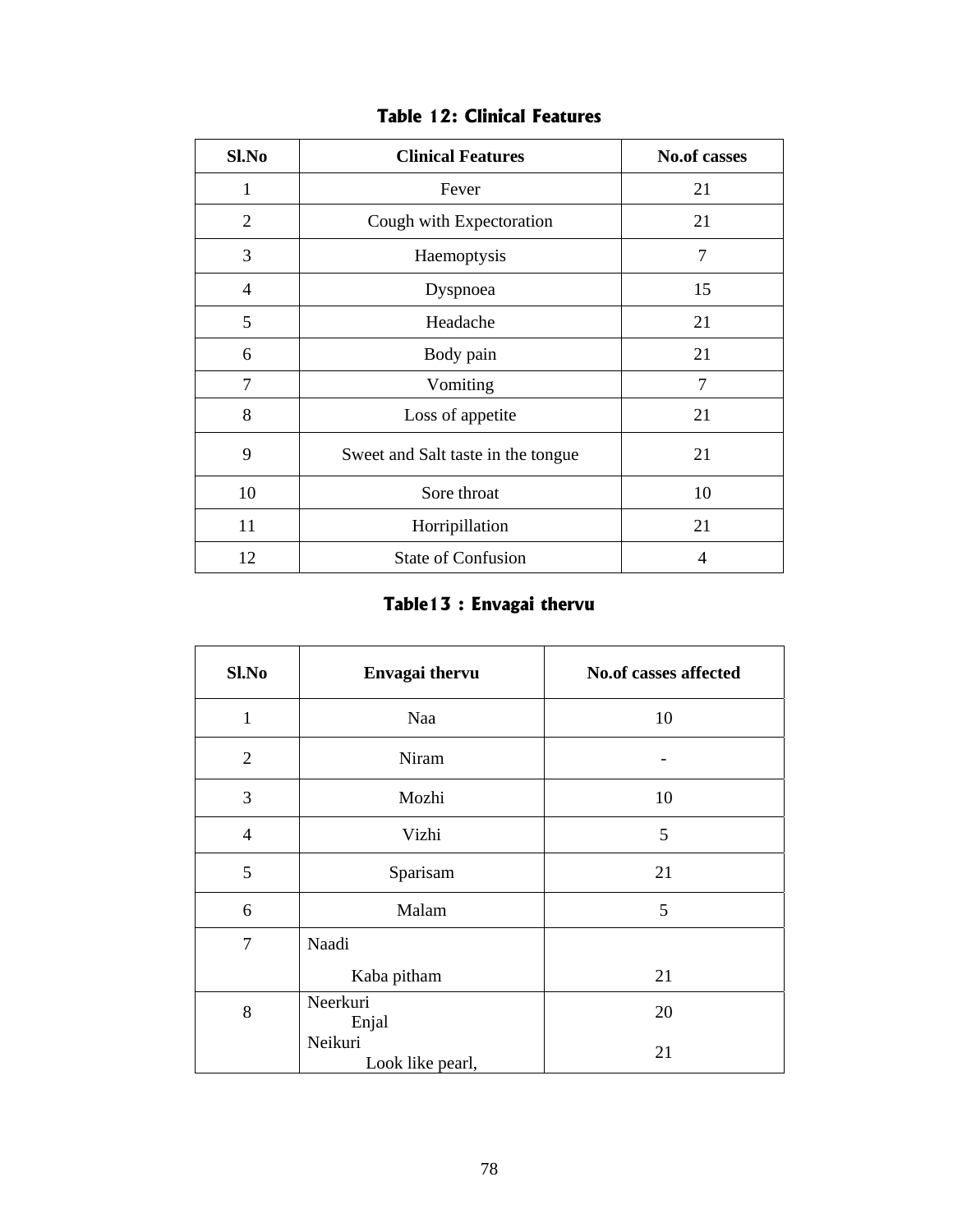| Case<br>N <sub>0</sub>                 | <b>Naa</b> | <b>Niram</b> | Mozhi     | <b>Vizhi</b> | <b>Sparisam</b> | <b>Malam</b> | Moothiram    |              |              |           |           | Neikuri | <b>Naadi</b> |
|----------------------------------------|------------|--------------|-----------|--------------|-----------------|--------------|--------------|--------------|--------------|-----------|-----------|---------|--------------|
|                                        |            |              |           |              |                 |              | <b>Niram</b> | <b>Manam</b> | <b>Nurai</b> | Edai      | Enjal     |         |              |
|                                        | A          | <b>NA</b>    | <b>NA</b> | <b>NA</b>    | A               | <b>NA</b>    | NA           | NA           | <b>NA</b>    | <b>NA</b> | A         | Pearl   | KP, RP       |
| $\overline{c}$                         | A          | <b>NA</b>    | A         | NA           | A               | A            | <b>NA</b>    | <b>NA</b>    | <b>NA</b>    | <b>NA</b> | A         | Pearl   | KP, RP       |
| 3                                      | <b>NA</b>  | <b>NA</b>    | <b>NA</b> | <b>NA</b>    | A               | <b>NA</b>    | <b>NA</b>    | <b>NA</b>    | <b>NA</b>    | <b>NA</b> | <b>NA</b> | Pearl   | KP, RP       |
| $\overline{4}$                         | NA         | <b>NA</b>    | A         | A            | A               | NA           | <b>NA</b>    | <b>NA</b>    | <b>NA</b>    | <b>NA</b> | A         | Pearl   | KP, RP       |
| 5                                      | NA         | <b>NA</b>    | <b>NA</b> | NA           | A               | <b>NA</b>    | <b>NA</b>    | <b>NA</b>    | NA           | <b>NA</b> | A         | Pearl   | KP, RP       |
| 6                                      | NA         | NA           | NA        | NA           | A               | NA           | NA           | NA           | NA           | <b>NA</b> | A         | Pearl   | KP, RP       |
| $\overline{7}$                         | <b>NA</b>  | NA           | NA        | NA           | A               | <b>NA</b>    | NA           | <b>NA</b>    | NA           | <b>NA</b> | A         | Pearl   | KP, RP       |
| 8                                      | A          | <b>NA</b>    | A         | NA           | A               | NA           | NA           | NA           | <b>NA</b>    | NA        | Α         | Pearl   | KP, RP       |
| 9                                      | A          | <b>NA</b>    | NA        | <b>NA</b>    | A               | <b>NA</b>    | NA           | NA           | <b>NA</b>    | <b>NA</b> | A         | Pearl   | KP, RP       |
| 10                                     | A          | <b>NA</b>    | A         | A            | A               | A            | <b>NA</b>    | <b>NA</b>    | NA           | <b>NA</b> | A         | Pearl   | KP, RP       |
| 11                                     | <b>NA</b>  | <b>NA</b>    | NA        | NA           | A               | <b>NA</b>    | NA           | NA           | NA           | NA        | A         | Pearl   | KP, RP       |
| 12                                     | <b>NA</b>  | <b>NA</b>    | A         | NA           | A               | <b>NA</b>    | NA           | NA           | NA           | <b>NA</b> | A         | Pearl   | KP, RP       |
| 13                                     | A          | <b>NA</b>    | A         | A            | A               | A            | NA           | <b>NA</b>    | NA           | <b>NA</b> | A         | Pearl   | KP, RP       |
| 14                                     | A          | <b>NA</b>    | A         | NA           | A               | A            | <b>NA</b>    | <b>NA</b>    | NA           | <b>NA</b> | A         | Pearl   | KP, RP       |
| 15                                     | A          | <b>NA</b>    | A         | NA           | A               | <b>NA</b>    | <b>NA</b>    | NA           | NA           | NA        | A         | Pearl   | KP, RP       |
| 16                                     | <b>NA</b>  | <b>NA</b>    | NA        | NA           | A               | NA           | NA           | NA           | <b>NA</b>    | NA        | A         | Pearl   | KP, RP       |
| 17                                     | <b>NA</b>  | <b>NA</b>    | A         | A            | A               | A            | <b>NA</b>    | NA           | NA           | <b>NA</b> | A         | Pearl   | KP, RP       |
| 18                                     | <b>NA</b>  | <b>NA</b>    | <b>NA</b> | NA           | A               | <b>NA</b>    | <b>NA</b>    | <b>NA</b>    | NA           | <b>NA</b> | A         | Pearl   | KP, RP       |
| 19                                     | A          | NA           | A         | A            | A               | <b>NA</b>    | NA           | <b>NA</b>    | <b>NA</b>    | NA        | A         | Pearl   | KP, RP       |
| 20                                     | <b>NA</b>  | <b>NA</b>    | NA        | NA           | A               | <b>NA</b>    | <b>NA</b>    | <b>NA</b>    | NA           | NA        | A         | Pearl   | KP, RP       |
| 21                                     | A          | NA           | NA        | NA           | A               | <b>NA</b>    | <b>NA</b>    | <b>NA</b>    | <b>NA</b>    | NA        | A         | Pearl   | KP, RP       |
| A - Affected<br>$RP - Rapid pulsation$ |            |              |           |              |                 |              |              |              |              |           |           |         |              |

# **Table 14: Envagai Thervugal**

 **NA – Not affected KP – Kabapitham**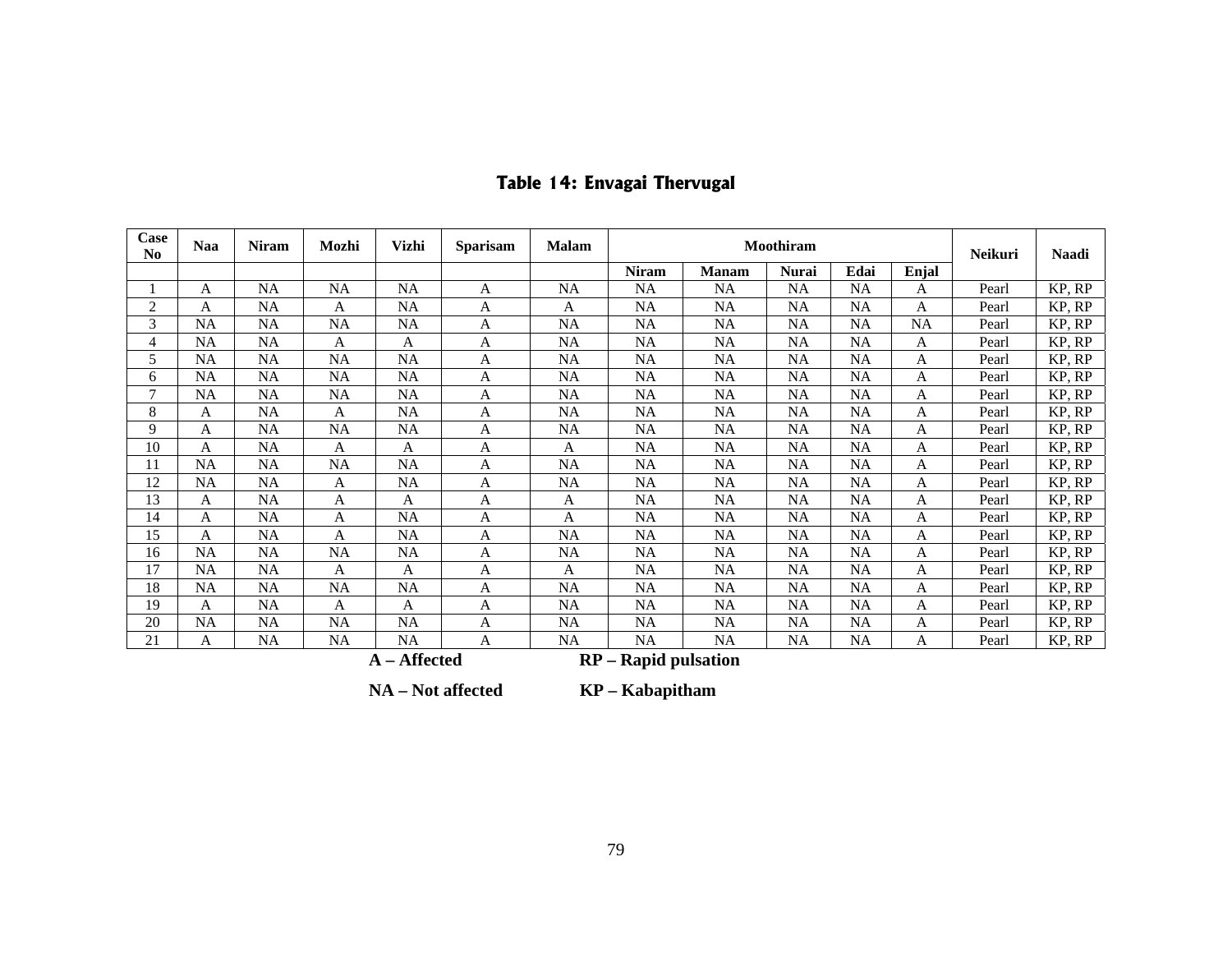| Case<br>N <sub>0</sub> | <b>TC Cells/</b><br>Cu.mm |           | <b>DC</b><br>$\frac{6}{9}$ |                          |                     | <b>ESR</b><br>mm   | H <sub>b</sub><br>$g\%$ | <b>B.</b> Sugar<br>$mg\%$ | <b>B.Urea</b><br>$mg\%$  | <b>Urine</b> |            | <b>Motion</b>               |            | <b>Mantoux</b><br><b>Test</b> |                | Sputum<br>for<br><b>AFB</b> | <b>Chest</b><br>X-ray |
|------------------------|---------------------------|-----------|----------------------------|--------------------------|---------------------|--------------------|-------------------------|---------------------------|--------------------------|--------------|------------|-----------------------------|------------|-------------------------------|----------------|-----------------------------|-----------------------|
|                        |                           | ${\bf P}$ | L                          | E                        | $\frac{1}{2}$<br>hr | $\mathbf{1}$<br>hr |                         |                           |                          | Alb          | Sug        | Dep                         | Ova        | Cyst                          |                |                             |                       |
|                        | 26800                     | 80        | 20                         |                          | 30                  | 75                 | 6.6                     | $\blacksquare$            | $\blacksquare$           | <b>Nil</b>   | <b>Nil</b> | 5-7 puscells                | <b>Nil</b> | <b>Nil</b>                    | $-ve$          | $\blacksquare$              | <b>RULP</b>           |
| $\overline{2}$         | 15200                     | 72        | 25                         | $\mathbf{3}$             | 15                  | 40                 | 8                       | 93(R)                     | 23                       | <b>Nil</b>   | <b>Nil</b> | 2-3 puscells                | <b>Nil</b> | <b>Nil</b>                    | - ve           | - ve                        | <b>LLLP</b>           |
| 3                      | 21000                     | 77        | 23                         | $\blacksquare$           | 80                  | 120                | 12.7                    |                           |                          | <b>Nil</b>   | <b>Nil</b> | <b>NAD</b>                  | <b>Nil</b> | <b>Nil</b>                    | $\blacksquare$ | $\blacksquare$              | <b>RLLC</b>           |
| 4                      | 23700                     | 77        | 23                         |                          | 40                  | 95                 | 12.3                    | 120(PP)                   | 22                       | <b>Nil</b>   | <b>Nil</b> | 2-3 puscells                | <b>Nil</b> | <b>Nil</b>                    | - ve           | - ve                        | <b>RLLC</b>           |
| 5                      | 13600                     | 73        | 24                         | 3                        | 25                  | 65                 | 12.2                    | $\blacksquare$            | $\blacksquare$           | <b>Nil</b>   | <b>Nil</b> | 0-2 puscells                | <b>Nil</b> | <b>Nil</b>                    | $-ve$          | $\blacksquare$              | <b>LLLC</b>           |
| 6                      | 14300                     | 60        | 39                         | $\mathbf{1}$             | 50                  | 105                | 12.9                    | $\blacksquare$            | $\blacksquare$           | <b>Nil</b>   | <b>Nil</b> | 1-3 puscells                | <b>Nil</b> | $\overline{Nil}$              |                | $\blacksquare$              | <b>RLLC</b>           |
| 7                      | 19400                     | 77        | 23                         |                          | 80                  | 120                | 13.3                    | $\sim$                    | $\blacksquare$           | <b>Nil</b>   | <b>Nil</b> | 3-10 puscells               | <b>Nil</b> | <b>Nil</b>                    | - ve           | $\blacksquare$              | <b>RULC</b>           |
| 8                      | 16400                     | 71        | 24                         | 5                        | 10                  | 30                 | 11.8                    | $\blacksquare$            | $\overline{\phantom{0}}$ | <b>Nil</b>   | <b>Nil</b> | 0-3 puscells                | <b>Nil</b> | <b>Nil</b>                    | $-ve$          | $-ve$                       | <b>RMLC</b>           |
| 9                      | 20500                     | 85        | 15                         | $\overline{\phantom{a}}$ | 110                 | 135                | 5.7                     | $\blacksquare$            | $\blacksquare$           | <b>Nil</b>   | <b>Nil</b> | 5-15 puscells               | <b>Nil</b> | <b>Nil</b>                    | - ve           | $\blacksquare$              | <b>RLLC</b>           |
| 10                     | 18800                     | 74        | 23                         | $\mathbf{3}$             | 5                   | 20                 | 7.6                     | 100(R)                    | 32                       | <b>Nil</b>   | <b>Nil</b> | 1-3 puscells                | <b>Nil</b> | <b>Nil</b>                    | $-ve$          | - ve                        | <b>RULC</b>           |
| 11                     | 14000                     | 61        | 39                         |                          | 80                  | 120                | 12.3                    |                           |                          | <b>Nil</b>   | <b>Nil</b> | 2-5 puscells                | <b>Nil</b> | <b>Nil</b>                    | - ve           | $\blacksquare$              | <b>RULC</b>           |
| 12                     | 23400                     | 95        | 5                          |                          | 20                  | 80                 | 13.9                    | 85(R)                     | 20                       | <b>Nil</b>   | <b>Nil</b> | 1-3 puscells                | <b>Nil</b> | <b>Nil</b>                    | $-ve$          |                             | <b>RULP</b>           |
| 13                     | 20400                     | 81        | 19                         |                          | 15                  | 30                 | 8.9                     | 98(R)                     | 30                       | <b>Nil</b>   | <b>Nil</b> | <b>Occasionally</b><br>seen | <b>Nil</b> | <b>Nil</b>                    | $-ve$          | $-ve$                       | <b>RULP</b>           |
| 14                     | 18300                     | 86        | 14                         |                          | 25                  | 85                 | 11.7                    | 86(R)                     | 23                       | <b>Nil</b>   | <b>Nil</b> | 2-4 puscells                | <b>Nil</b> | <b>Nil</b>                    | $-ve$          | $\blacksquare$              | <b>RLLP</b>           |
| 15                     | 25800                     | 68        | 30                         | $\overline{2}$           | 25                  | 50                 | 9.6                     | 90(R)                     | 32                       | <b>Nil</b>   | <b>Nil</b> | 0-2 puscells                | <b>Nil</b> | <b>Nil</b>                    | $-ve$          | $\blacksquare$              | <b>LLLC</b>           |
| 16                     | 26600                     | 72        | 26                         | $\overline{2}$           | 50                  | 115                | 13                      | $\blacksquare$            |                          | <b>Nil</b>   | <b>Nil</b> | <b>Occasionally</b><br>seen | <b>Nil</b> | <b>Nil</b>                    | $-ve$          | $\blacksquare$              | <b>LLLC</b>           |
| 17                     | 16100                     | 60        | 35                         | 5                        | 20                  | $\overline{55}$    | 12                      | 85(R)                     | 35                       | <b>Nil</b>   | <b>Nil</b> | 2-3 puscells                | <b>Nil</b> | <b>Nil</b>                    | - ve           | - ve                        | <b>LLLP</b>           |
| 18                     | 21000                     | 69        | 30                         | -1                       | 50                  | <b>110</b>         | 12.6                    |                           |                          | <b>Nil</b>   | <b>Nil</b> | <b>Occasionally</b><br>seen | <b>Nil</b> | <b>Nil</b>                    | $\blacksquare$ |                             | <b>RULP</b>           |
| 19                     | 24800                     | 92        | 8                          |                          | 30                  | 60                 | 7.3                     | 97(R)                     | 32                       | <b>Nil</b>   | <b>Nil</b> | 1-5 puscells                | <b>Nil</b> | <b>Nil</b>                    | - ve           | - ve                        | <b>LLLC</b>           |
| 20                     | 19700                     | 67        | 31                         | $\overline{2}$           | 40                  | 80                 | 13.2                    | $\blacksquare$            | $\blacksquare$           | <b>Nil</b>   | <b>Nil</b> | <b>Occasionally</b><br>seen | <b>Nil</b> | <b>Nil</b>                    | $-ve$          |                             | <b>LLLC</b>           |
| 21                     | 27300                     | 88        | 12                         |                          | 7                   | 15                 | 8.2                     | $\blacksquare$            |                          | <b>Nil</b>   | <b>Nil</b> | 0-3 puscells                | <b>Nil</b> | <b>Nil</b>                    | $-ve$          |                             | <b>LLLP</b>           |

## **Table 15: Laboratory investigation**

**RLL – Right lower Lobe RML – Right middle lobe P – Pneumonitis** 

**RUL- Right upper Lobe LLL – Left lower lobe C – Consolidation**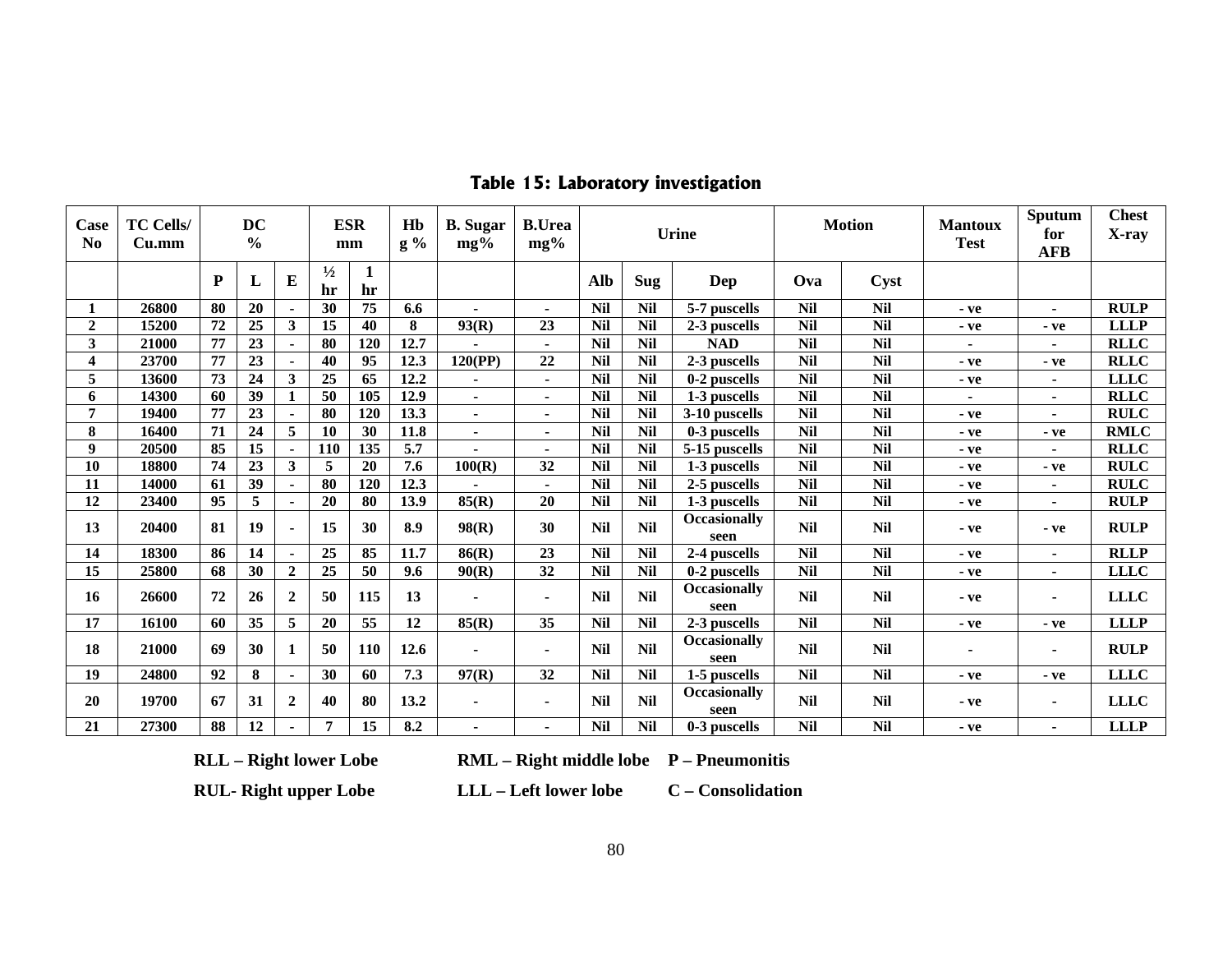### **DIFFERENTIAL DIAGNOSIS**

#### மந்தாரகாசம்

"தானான தூயதோா் நாசி தன்னில் சலநோய் நீா் தான்விழுந்து தும்ம லுண்டாம் மானான மார்புநெஞ் சடைத்து மூச்சு வலுவாகப் பாம்புபோல் சீற லாகும் கானான கண்டமொடு முகமுங் காதும் காயமதுங் கசிவாகி வியர்வை யாகும் ஏனான இருமலொடு கோழை கம்மல் இரைப்பாகு மந்தாரக் காச மாமே''

- Yugi Vaithiya Chintamani

In manthara kaasam, even though rhinitis, sneezing, discomfort in the chest, added sounds, body pain, cough with expectoration, associated with sweating are present, but the special symptoms of pitha kaasam such as fever and haemoptysis are not present.

#### சுவாசகாசம்

 $\cdot$ வண்மையாய்க் கோழைகட்டி இருமி வீழூம் மாநாகம் போலவே வாங்குஞ் சுவாசம் திண்மையாய்ச் செருமலுண்டா மடிக்க டிக்குச் சிரணமில்லா மலே வயி<u>று</u> ஊதும் நண்மையாய் நாசியது தணல்போ லாகும் நளுந்துடம்பு வற்றிவருங் குரலுங் கம்மும் உண்மையா யுண்ணாக்கி லூறுங் கேணி உழற்றுமே சுவாசகா சத்தி னொப்பே"

- Yugi Vaithiya Chintamani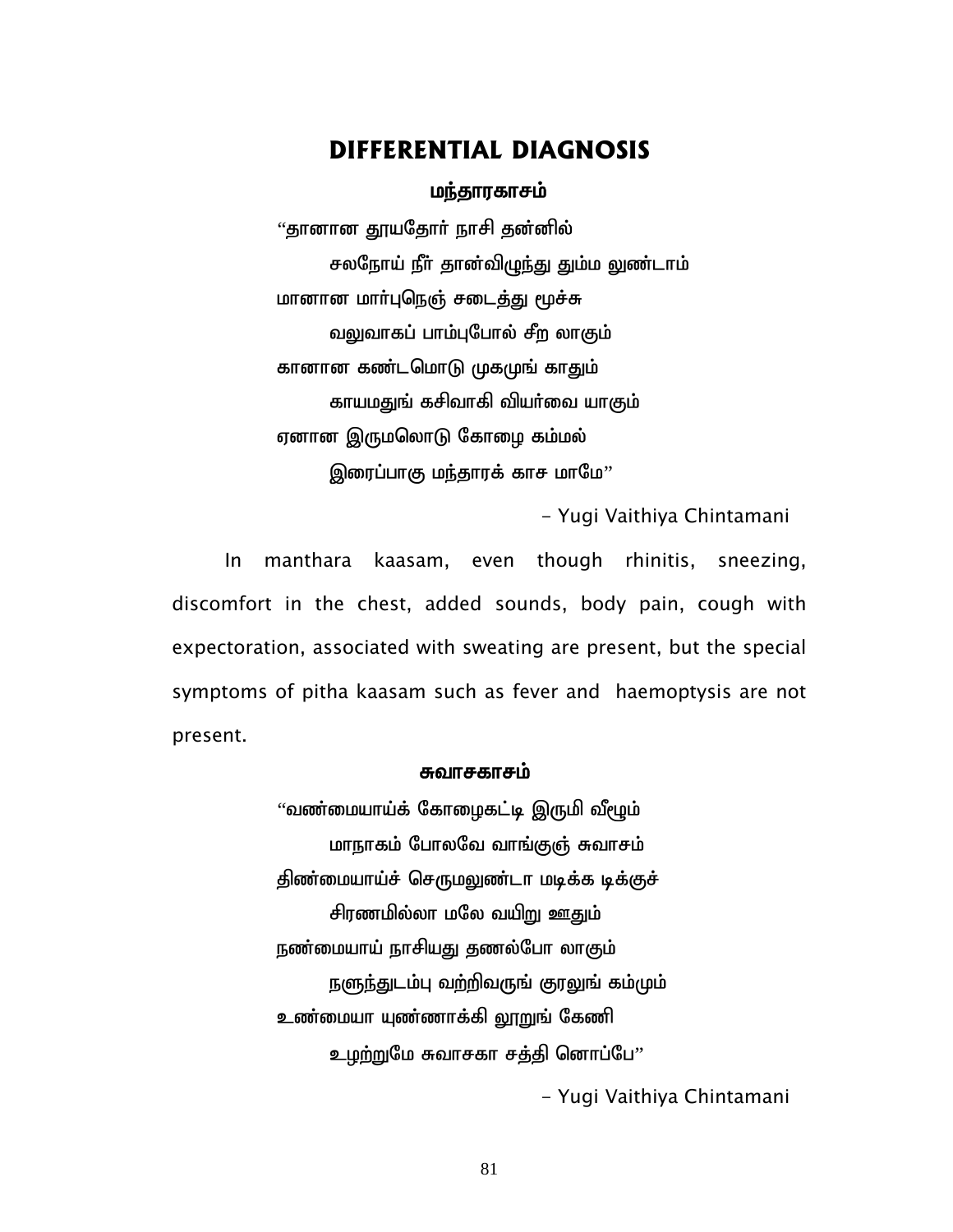In suvasa kaasam, even though cough with expectoration, added sounds, indigestion with abdominal distension, burning sensation in the nose, weight loss, sore throat, associated with excessive salivation are present, but the special symptoms of pitha kaasam such as fever and haemoptysis are not present.

#### பித்தஷயம்

 $\lq\lq$ என்றதோர் விலாக்கமுத்து மிகச்சு ருங்கி இசைக்குமே இருமலொடு கோழை யுண்டாம் குன்றதோர் குளுமையுண்டா யிரத்த வாந்தி கொடிதான மூர்ச்சைகுரல் கம்ம லாகும் தின்றதோர் தீபனந்தான் செரிகெ டாது தேகமெங்கும் வெளுத்துமே மஞ்ச ளாகும் மென்றதோர் மூத்திரமூ மஞ்சள் காணும்  $\mu$ ற்றுபித்த ஷயமென்றே மொழிய லாமே $^{\prime\prime}$ .

- Yugi Vaithiya Chintamani

In pitha shayam, even though intercostal and neck muscle wasting and emaciation, added sounds, cough with expectoration, chills, haemophtysis, dyspnoea, hoarseness of voice, indigestion, yellowish white body colour associated with yellowish urine are present, but the special symptoms of pitha kaasam such as fever and state of confusion are not present.

82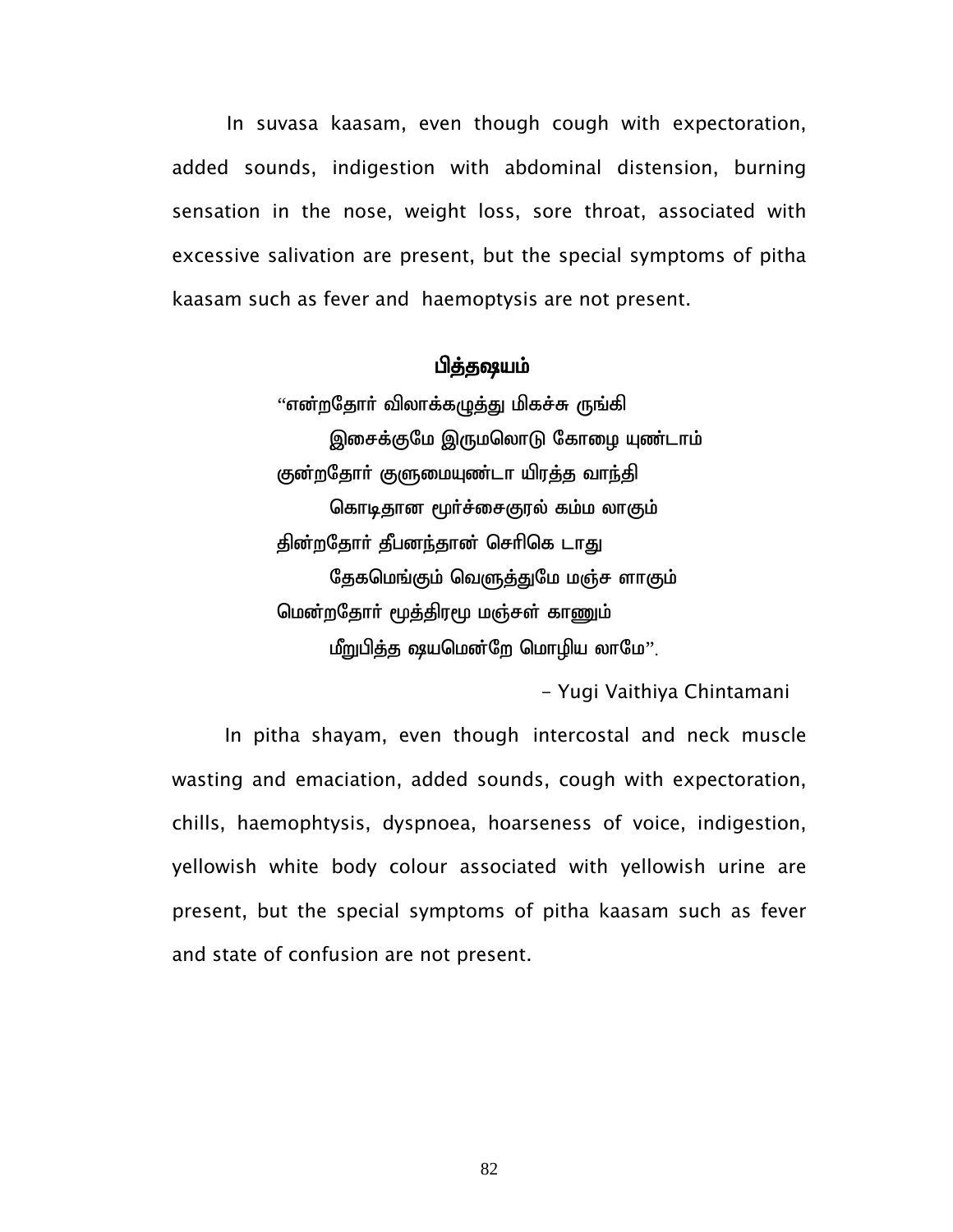| Diseases         | <b>Positive Symptoms</b>                                                | <b>Negative Symptoms</b>                                       |
|------------------|-------------------------------------------------------------------------|----------------------------------------------------------------|
| Manthaara Kaasam | Cough<br>Expectoration<br><b>Body Pain</b>                              | Rhinitis, Sneezing<br>Added sound, Sweating                    |
| Suvaasa Kaasam   | Cough<br>Expectoration<br>Dyspnoea<br>Sore throat                       | Weight Loss, Sneezing,<br><b>Flatulance</b>                    |
| Pitha Shayam     | Cough<br>Expectoration<br><b>Haemoptysis</b><br>Dyspnoea<br>Sore Throat | Whiteness of the body,<br><b>Yellowish Urine</b><br>Emaciation |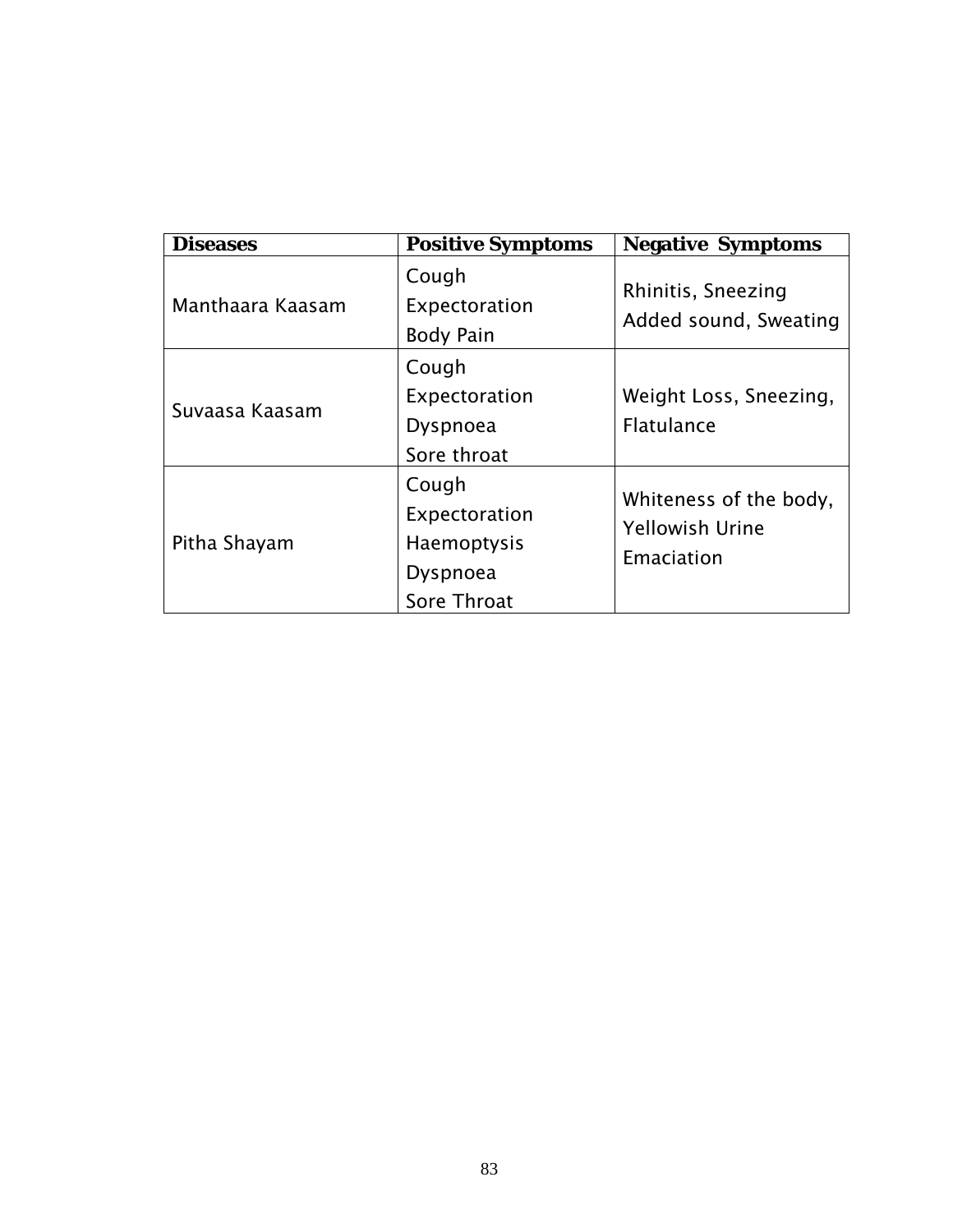## **DISCUSSION**

The functional units of our body are the three vital forces, which are Vali, Azhal and Iyam. Any disturbance in the vital humour will affect the function of the organ. In chronic condition, it may lead to pathological changes in the affected organ.

#### $"$ சேட்ம சீதமாய் துடைத்து $"$

In normal condition (suharana nilai), the kabam gives Vanmai (strength) to the body, and act as a protective mechanism, and also plays a role of removing the unwanted thing from the body.

In the kuharana nilai, when kabam is vitiated, it leads it's protective mechanism and does harm to the body

The clinical studies on all selected cases were undergone investigation by both siddha as well as modern allied parameters.

#### **INTERPRETATION OF CLINICAL HISTORY**

#### 1.Family history

No positive family history of this disease.

#### 2. Age group

Out of 21, 10 cases are below 10 years of age (48%)

#### 3.Sex

Out of 21, 16 cases are males (76%).

#### 4.Occupation

Occupational history was not related to this disease.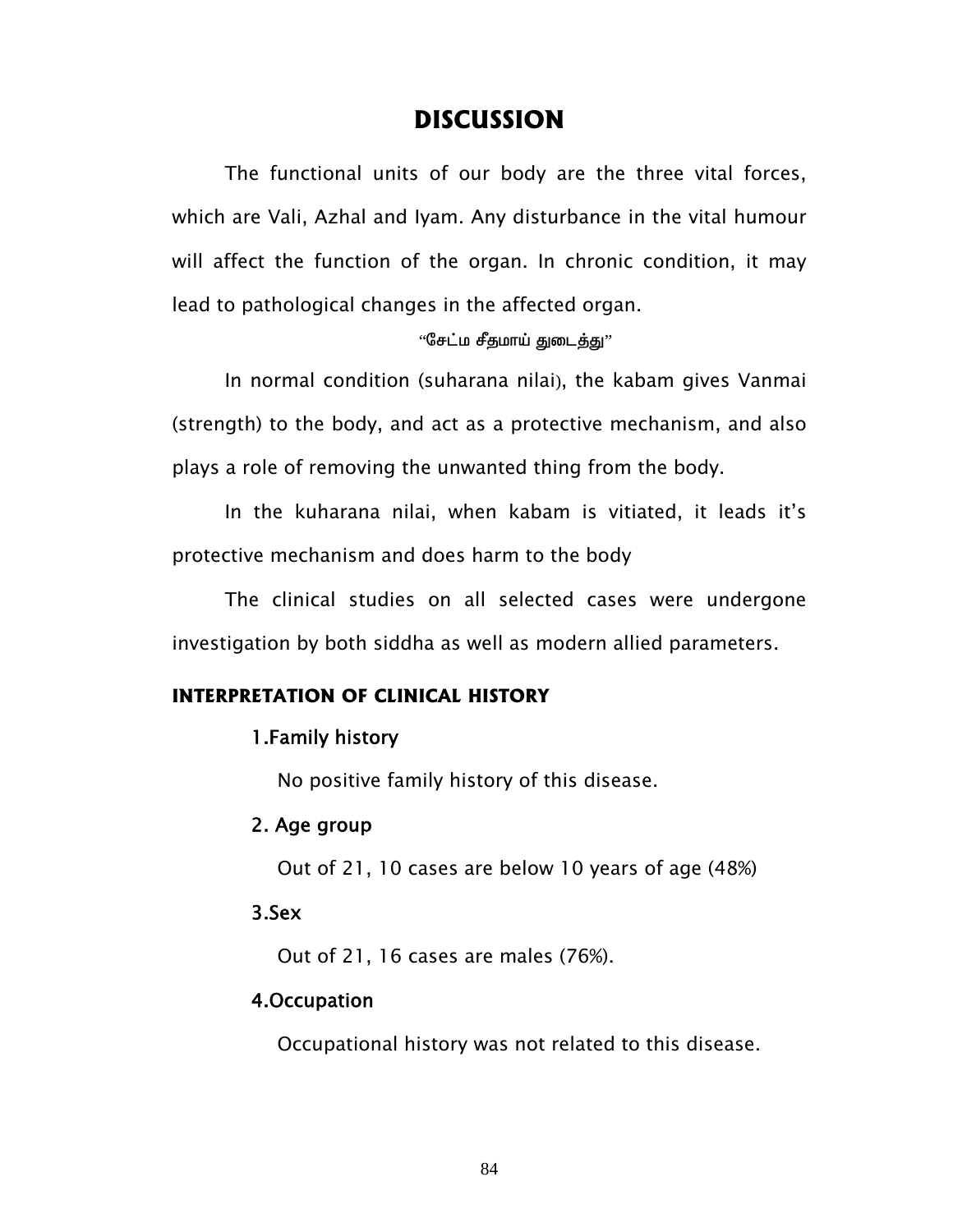### 5.Clinical features

All the patients depicted the clinical features mentioned in the poem "Pitha Kaasam" in the text book of Yugi Vaithiya Chinthamani.

### 6. History of previous illness

Out of 21, 11 Pitha Kaasam patients had past history of repeated respiratory disease.

#### 7.Nilam

Out of 21, 13 cases were affected in kurunji Nilam (61%)

### **INTERPRETATION OF SIDDHA PARAMETERS**

### I. Interpretation of Envagai thervugal

1. Naadi

Out of 21, 21 cases having iyaazhal (100%).

### 2. Sparisam

Out of 21, 21 case were affected (100%)

### 3. Naa

Out of 21, 10 cases were affected (48%).

#### 4. Niram

On observations the body colour of 21 cases having

their own colour (100%).

### 5. Mozhi

Out of 21, 10 cases were affected (48%)

### 6. Vizhi

Out of 21, 5 cases were affected (24%)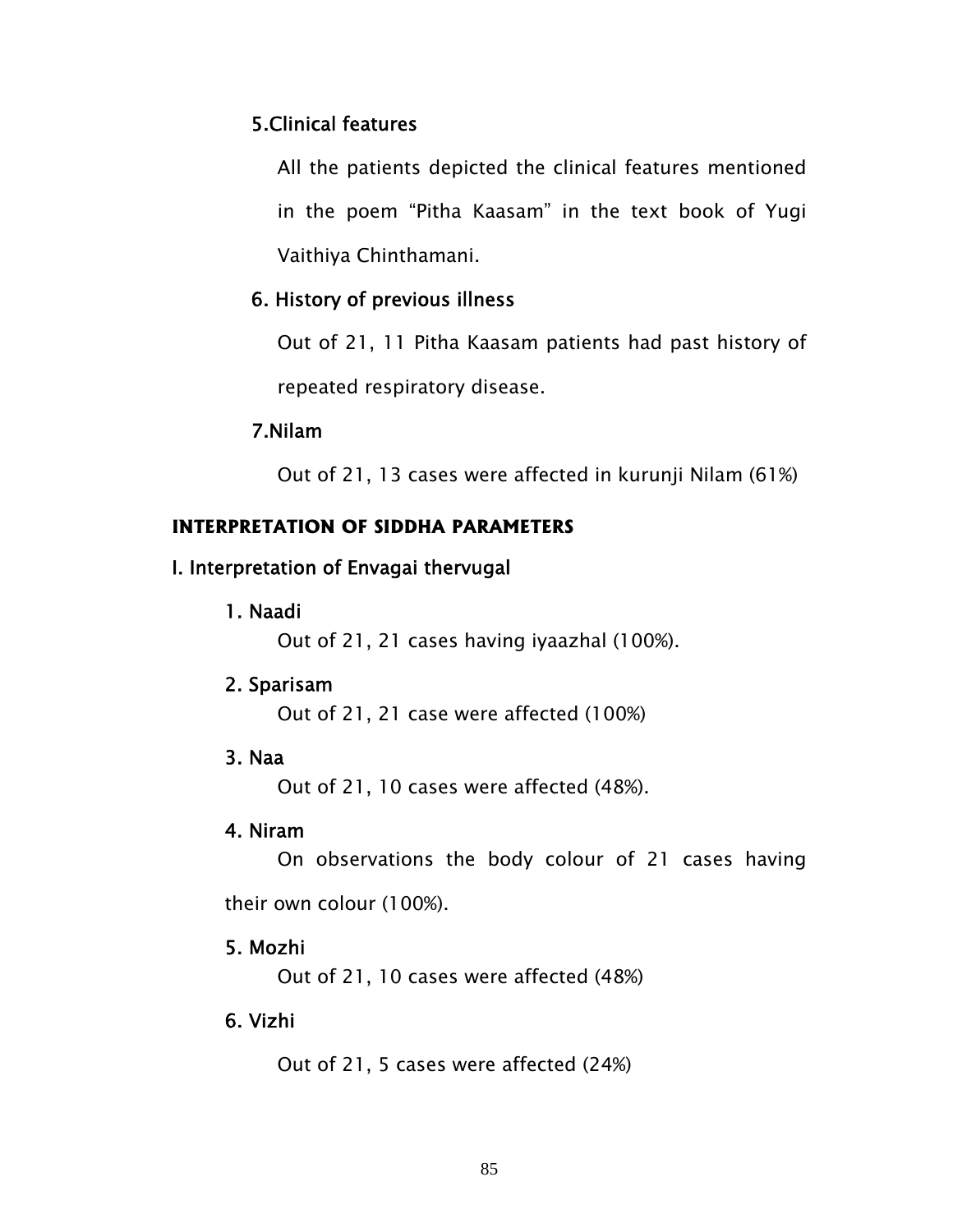#### 7. Moothiram

Niram – Out of 21, 21cases were having normal colour (100%)

Manam – No abnormal odour.

Enjal – Out of 21, 20 cases were affected (95%).

#### Neikuri

Out of 21, 21 patients Neikuri exhibited as the oil, it's

look like pearl (Muthothu nitral) (100%).



## III. Interpretation of Mukkutra Nilaigal

### Iyam

4. Avalambagam

Out of 21, 21 cases were affected (100%).

## 5.Kilethagam

Out of 21, 21 cases were affected (100%).

## 6.Pothagam

Out of 21, 21 cases were affected (100%).

## 7.Tharpagam

Out of 21, 21 cases were affected (100%).

## 8.Santhigam

Out of 21, 6 cases were affected (28%).

## Azhal

### 4. Anar pitham

Out of 21, 21 cases were affected (100%).

### 5. Ranjaga Pitham

Out of 21, 10 cases were affected (48%).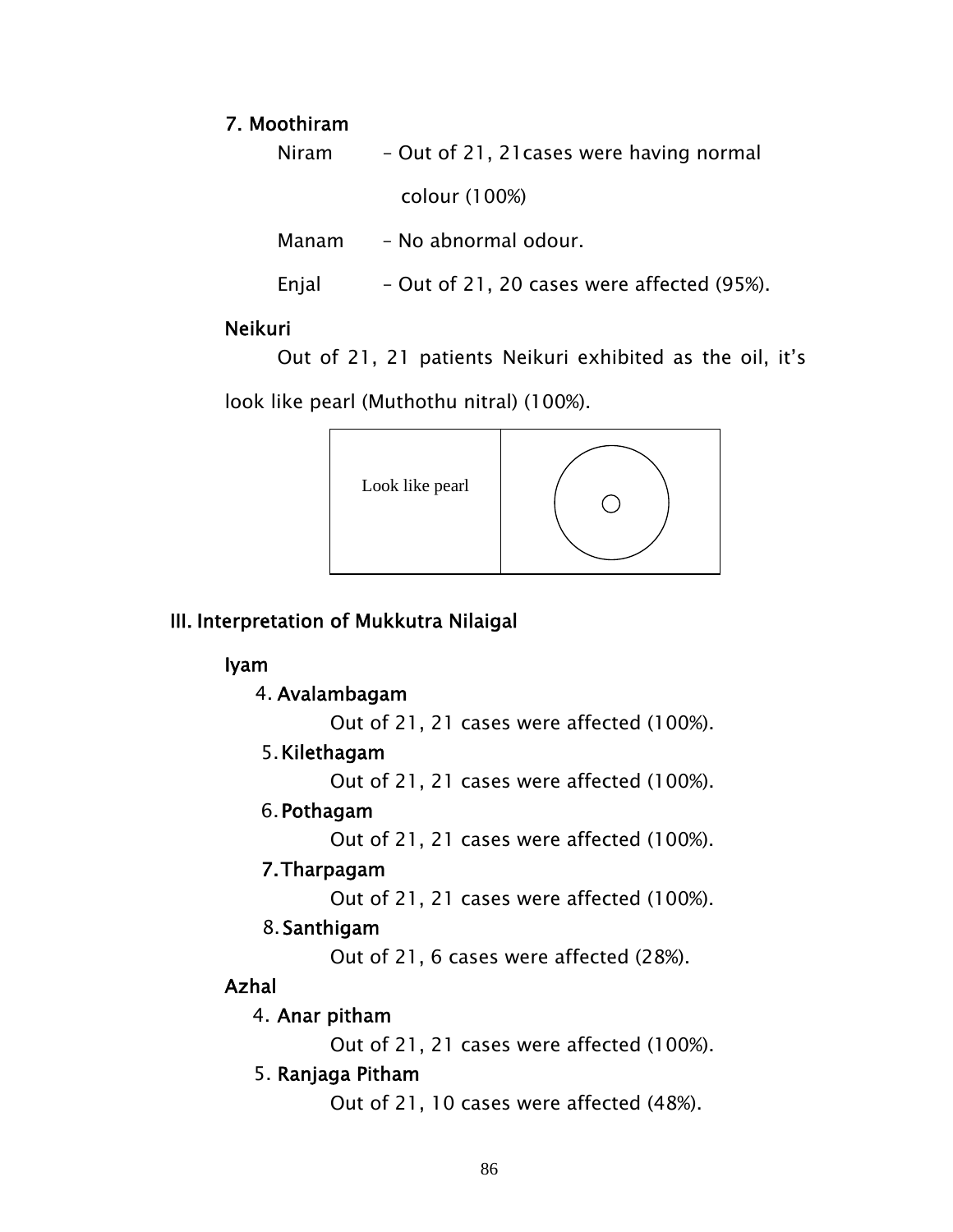#### 6. Sadhaga Pitham

Out of 21, 21 cases were affected (100%).

### 7.Aalosa Pitham

Out of 21, 5 cases were affected (24%).

### Vali

1. Pranan

Out of 21, 15 cases were affected (71%)

### 2. Abanan

Out of 21, 6 cases were affected (28%).

### 3. Viyanan

Out of 21, 2 cases were affected (10%).

### 4. Udhanan

Out of 21, 21 cases were affected (100%).

### 5. Samanan

Out of 21, 21 cases were affected (100%).

## 6. Nagan

Out of 21, 21 cases were affected (100%).

## 7. Koorman

Out of 21, 5 cases were affected (24%).

## 8. Kirukaran

Out of 21, 21 cases were affected (100%).

## 9. Devathathan

Out of 21, 11 cases were affected (52%).

## IV. Interpretation in Udal Thathugal

### 1. Saaram

Out of 21, 21 cases were affected (100%).

## 2. Senneer

Out of 21, 10 cases were affected (48%).

## 3. Oon

Out of 21, 6 cases were affected (28%).

### 4. Kozhuppu

Out of 21, 6 cases were affected (28%).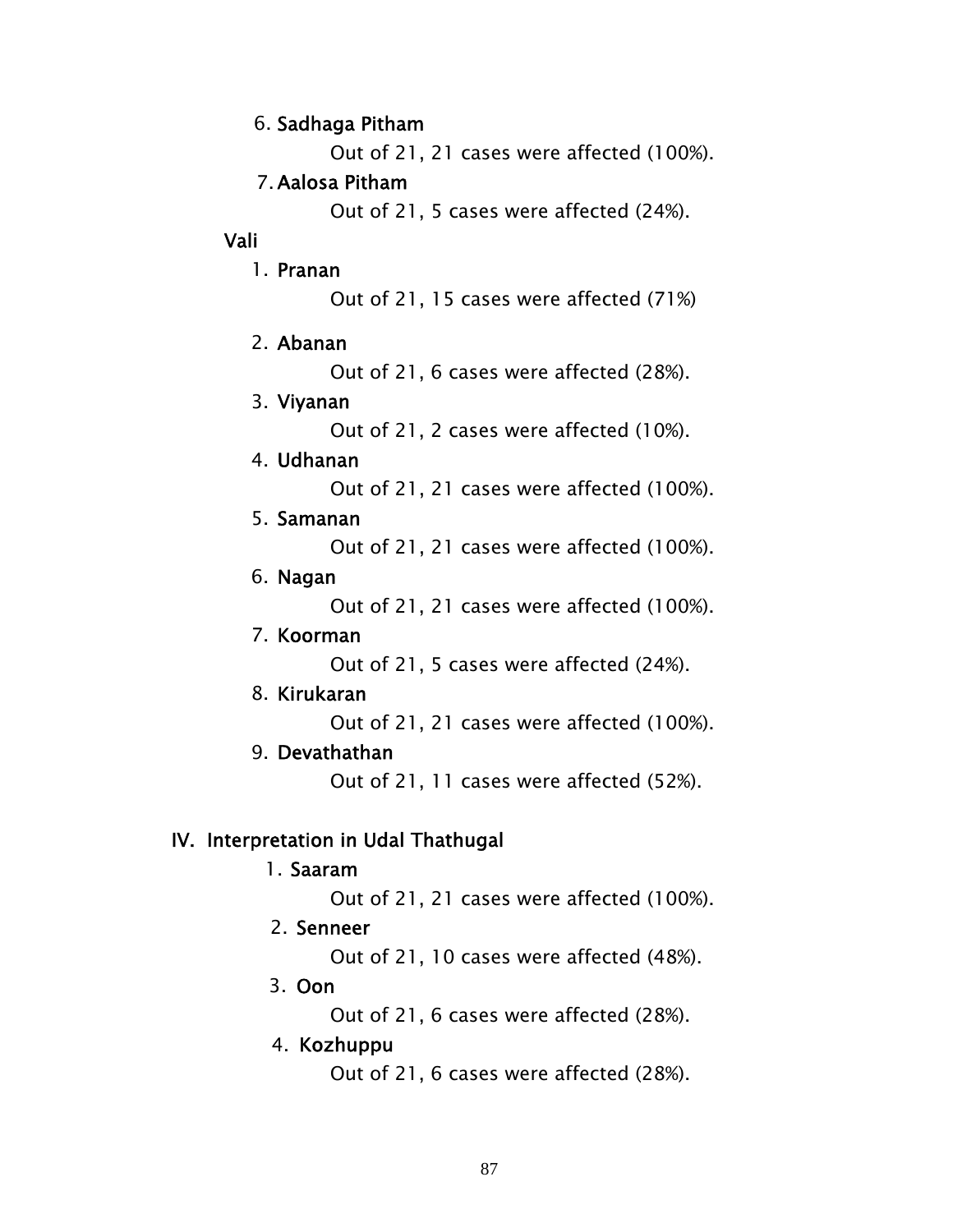5. Enbu

Out of 21, 6 cases were affected (28%).

6. Moolai

Out of 21, 5 cases were affected (24%).

## 7. Sukkilam/Suronitham Out of 21, 2 cases were affected (10%).

#### **INTERPRETATION OF ALLIED PARAMETERS**

|                                                                   | Suspected cases were subjected to screening test of |  |            |                                        |  |  |  |  |
|-------------------------------------------------------------------|-----------------------------------------------------|--|------------|----------------------------------------|--|--|--|--|
|                                                                   | haemotology.                                        |  |            |                                        |  |  |  |  |
| <b>Total count WBC</b>                                            |                                                     |  |            | - Out of 21, 21 cases having increased |  |  |  |  |
|                                                                   |                                                     |  | TC (100%)  |                                        |  |  |  |  |
| Differential count for WBC - Out of 21, 21 cases having increased |                                                     |  |            |                                        |  |  |  |  |
|                                                                   |                                                     |  |            | lymphocytes (100%)                     |  |  |  |  |
| <b>ESR</b>                                                        |                                                     |  |            | - Out of 21, 21 cases having raised    |  |  |  |  |
|                                                                   |                                                     |  | ESR (100%) |                                        |  |  |  |  |
| Hb                                                                |                                                     |  |            | - Out of 21, 10 cases having decreased |  |  |  |  |
|                                                                   |                                                     |  | Hb (48%)   |                                        |  |  |  |  |

## X-Ray chest

 Out of 21, 13 cases having consolidation in the lung (61%), 8 cases having pneumonitis in the lung (38%).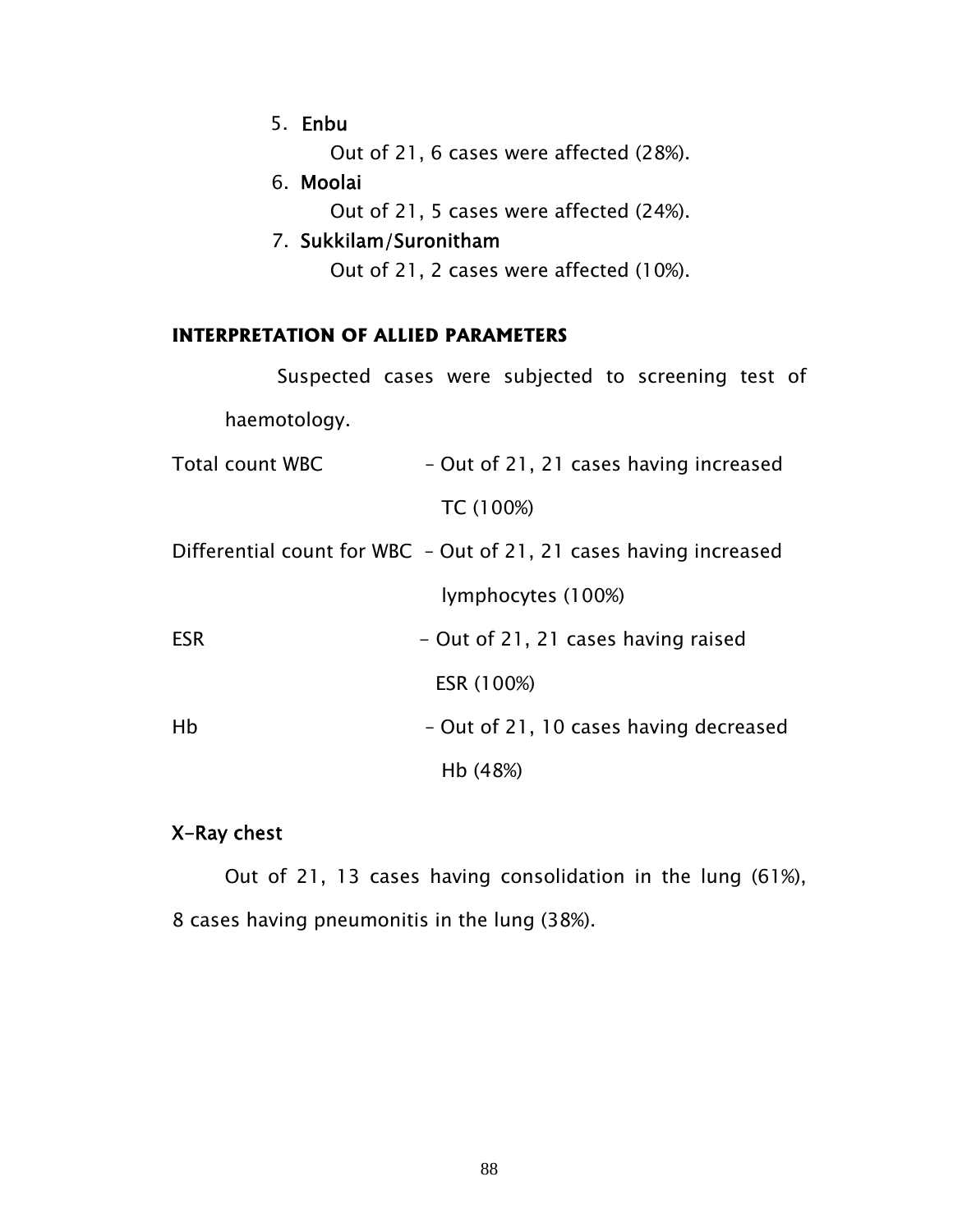# **HIGH LIGHTS OF THE DISSERTATION TOPIC**

The disease is characterized by

- Cough with expectoration is due to irritation of respiratory tract result in stimulation of vagal nerve endings.
- Vomiting is due to mechanical stimulation of pharynx.
- Dyspnoea is due to pulmonary insufficiency (inadequately functioning alveolar tissue).
- Anorexia is due to acute fibrile illness.
- Headache and body pain is due to fever.
- Sore throat is due to infection of the larynx.
- Haemoptysis is due to erosion of capillaries in a lung.
- Fever is due to infection of lung parenchyma, Horripillation is due to chill.
- State of confusion is due to cerebral hypoxia, result from filling of alveoli with fluid.

 All of these symptoms correlate with "Pitha Kaasam" explained by our great siddhar Yugimuni.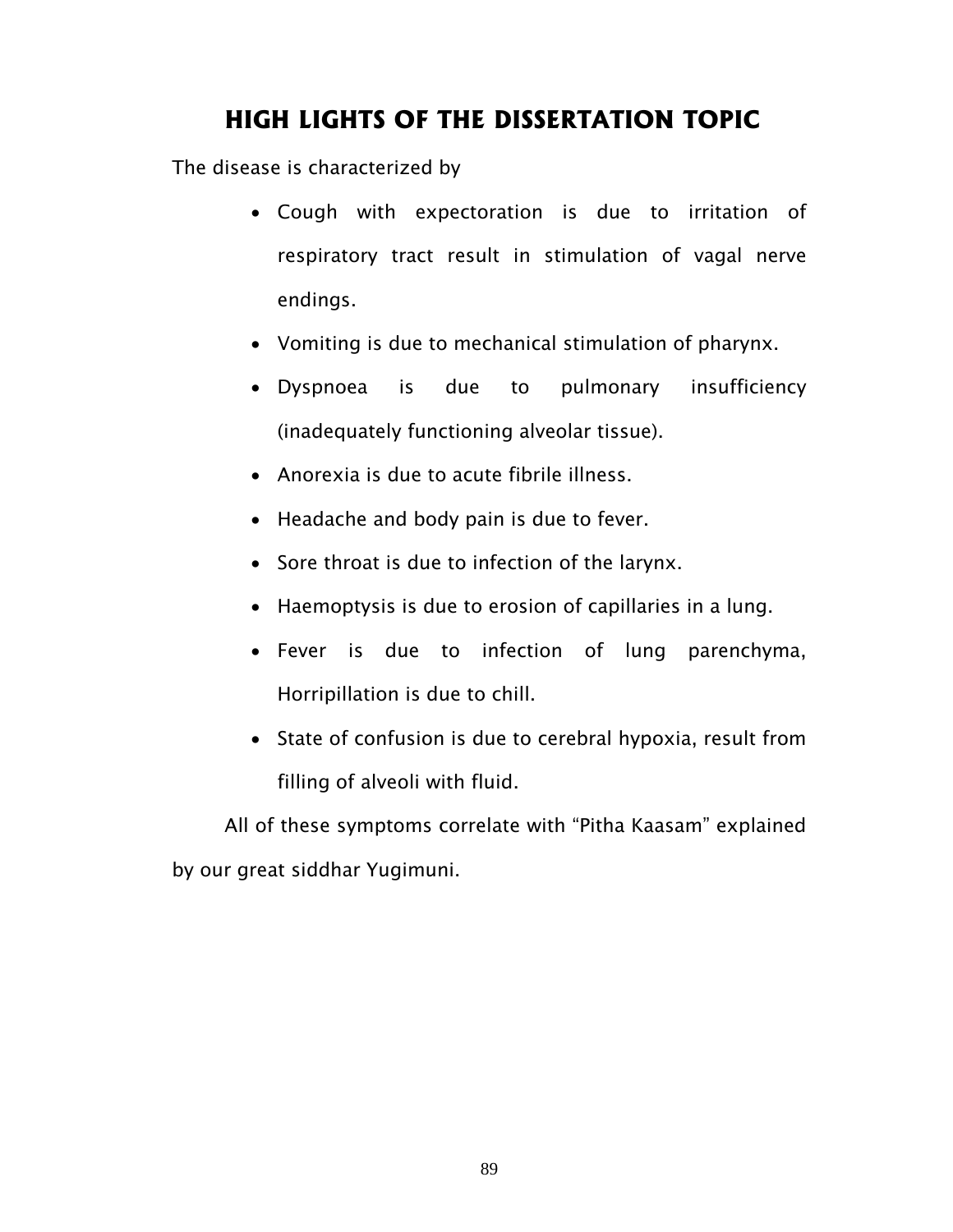## **CONCLUSION**

 Identification of disease and its pathogenesis are pre requisite for medical practice. A detailed history taking, clinical examinations as per siddha guidelines is necessary to arrive at precise diagnosis.

The study on Pitha Kaasam was carried out in the dissertation, giving importance to the characteristics of the disease like Presistent Cough, Sensation of sweet and salt taste in the tongue, Vomiting, Headache, Body pain, Burning sore throat, Haemoptysis, Dyspnoea, Anorexia with sour taste regurgitation, Horripillation, Fever and State of Confusion.

Diagnosis can be carried out by detailed history taking, classical clinical examination of siddha system, Via, Envagaithervugal including Naadi and Neerkuri, and changes in seven physical constituents and three humours.

Whether this disease is curable or not is carried out by examination of siddha system, via, Neikuri and Manikkadai nool.

This study on Pitha Kaasam may be correlates with Pneumonia, which has given relevance to modern clinical entity.

90